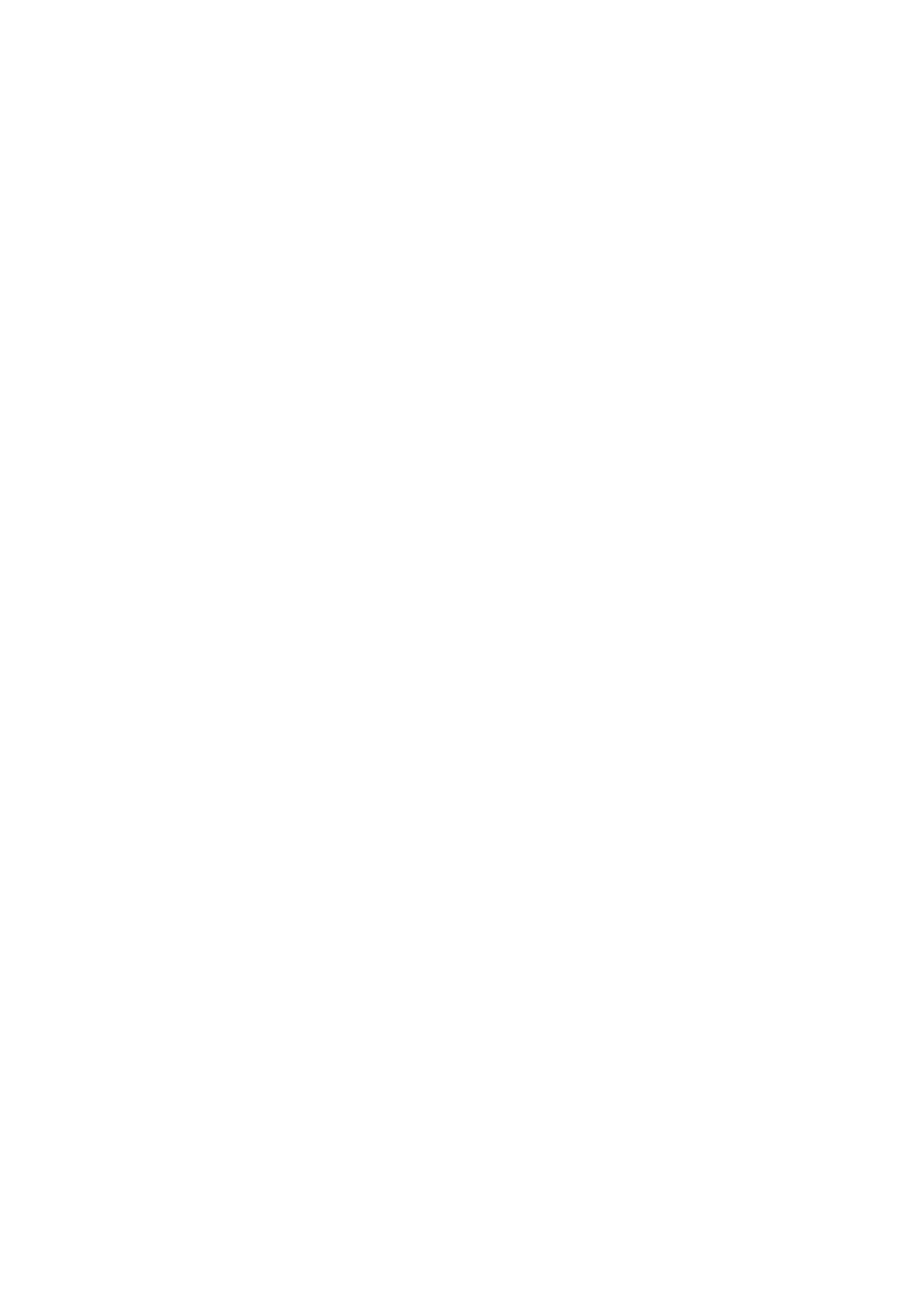# FOREWORD



This the first time that the Local Government Sector Education and Training Authority (LGSETA) is submitting its annual performance plan (APP) and strategic plan (SP) in the post-administration period. The administration period ended in September 2015, and the Minister of Higher Education and Training appointed a new Board. Frameworks for strategic plans and annual performance plans for state-owned entities were considered in preparing the LGSETA's SP and APP. The LGSETA is a public entity listed in Part A of Schedule 3 of the Public Finance Management Act, 1 of 1999 (PFMA), as amended.

The LGSETA is submitting this APP during a historical time in South Africa. The local government elections took place in August 2016, and new political leaders have been appointed. Changes in the administration have occurred as coalitions were formed in certain municipalities. This introduces complexity in the local government system, but it also creates an opportunity for deepening democracy. For the LGSETA this means that administrative and political leadership must be strengthened and supported with various learning programmes which will assist leaders in performing their duties with excellence.

Political leadership also includes traditional leadership. LGSETA is of the view that traditional leadership needs to be supported with various skills development initiatives to leverage growth in leaders' areas and to equip their communities. The Board is aware that the training of traditional leaders was insufficient and without broader geographic reach the past year. This year, this will change. This APP is very specific in indicating training needs of traditional leaders. During the past year, we have already started a programme which trains traditional leaders together with the councillors in the Sector Councillor Development Programme. The LGSETA funds this programme and the South African Local Government Association (SALGA) is implementing it on our behalf.

In this APP, the Board wants to contribute towards equipping local government's administrative staff. We want to pay attention to the municipal managers, municipalities' finance divisions and technical divisions. Our pivotal learning programmes will focus on broader municipal staff development as we augment the municipalities' own Workplace Skills Plans (WSPs) with some support from the discretionary grant. Municipalities should, however, understand that the Board needs to drive specific deliverables in terms of the Service Level Agreement (SLA) that we sign with the Minister of Higher Education and Training. We are confident that strategic meetings between that Ministry and Cooperative Governance and Traditional Affairs (COGTA) will enable better alignment of programmes.

The Board decided to allocate further resources to strategic initiatives, the sharpening of our database and analysis of the sector, as well as ensuring that the LGSETA takes national skills imperatives into consideration. We have made it clear to management that the effect of the LGSETA's learning interventions must yield the necessary results. We therefore intend to present an impact review of our programmes as part of our future annual reports. To this end, we will develop a proper information reporting system, a research repository, as well as a database system which will capture the skills development that is taking place in the sector, including programmes that fall outside of the LGSETA's funding mechanisms. We hope that our local government training partners will cooperate with us as we plan to consolidate a sector training report within the next few years.

This APP was also being prepared in a time during of pressure to build the capacity of non-governmental institutions and small to medium enterprises. Some of these institutions have proved that they are often able to respond quicker than government on the needs of communities. Churches, for instance, can mobilise the unemployed for social services and they can therefore easily become the training ground for the empowerment of people in various skills programmes. The Board believes that the LGSETA must better mobilise such partners and others including business, TVET colleges and universities to assist in building the necessary generic and scarce skills in the sector.

The LGSETA will also continue to focus on the youth by means of interventions that will give them access to work opportunities, coaching, mentorship, as well as bursaries. In the past year, we have already invested in 700 more bursaries than our annual target. This shows that we are an agile and responsible organisation.

The submission of this APP is a game changer for this Board. We expect management to rise to the challenges and reposition the organisation not only to fulfil its mandate, but to also make the LGSETA known as a public entity of excellence. It is therefore, the pleasure of this Board to submit this APP for March 2017 to March 2018, together with the revised Strategic Plan and Sector Skills Plan.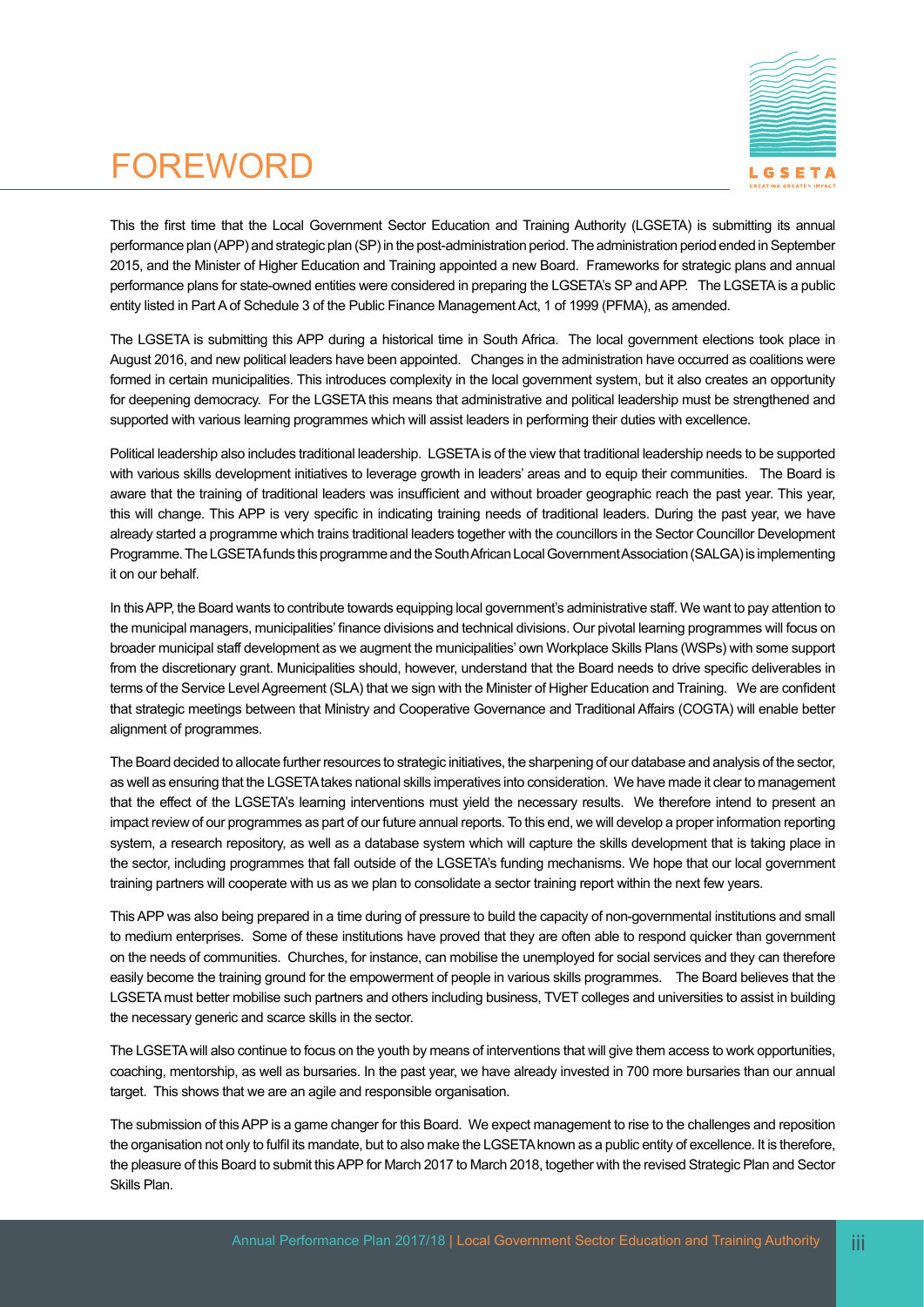## APPROVAL

It is hereby certified that this Annual Performance Plan:

- was developed by the LGSETA's management in consultation with the Department of Higher Education and Training;
- was informed by the revised Local Government SETA Strategic Plan for the period 2017/18 2019/20;
- was informed by the Sector Skills Plan, as revised in 2016/2017 and updated; and
- accurately reflects the performance targets which the LGSETA will endeavour to achieve within available funding for the 2017/18 financial year.

**Nonhle Mashinini Signature: Signature: Signature: Signature:** 

**Executive Manager: Strategy and Planning Date:** 15 November 2016

Lwazi Kuse **Signature:** 

**Chief Financial Officer Date: 15 November 2016** 

Gugu Dlamini **Signature: Signature: Signature: Signature:** 

**Chief Executive Officer Date:** 15 November 2016

Dr Michael Sutcliffe **Superinter Container Signature:**  $\sqrt{\frac{1}{2}}$ 

**Chairperson of the LGSETA Board Date: 15 November 2016** 

For more information, please contact:

Local Government SETA PO Box 1964 Bedfordview 2008 South Africa

Tel: +27 11 456 8579 Fax: +27 11 450 4948 Email: info@lgseta.org.za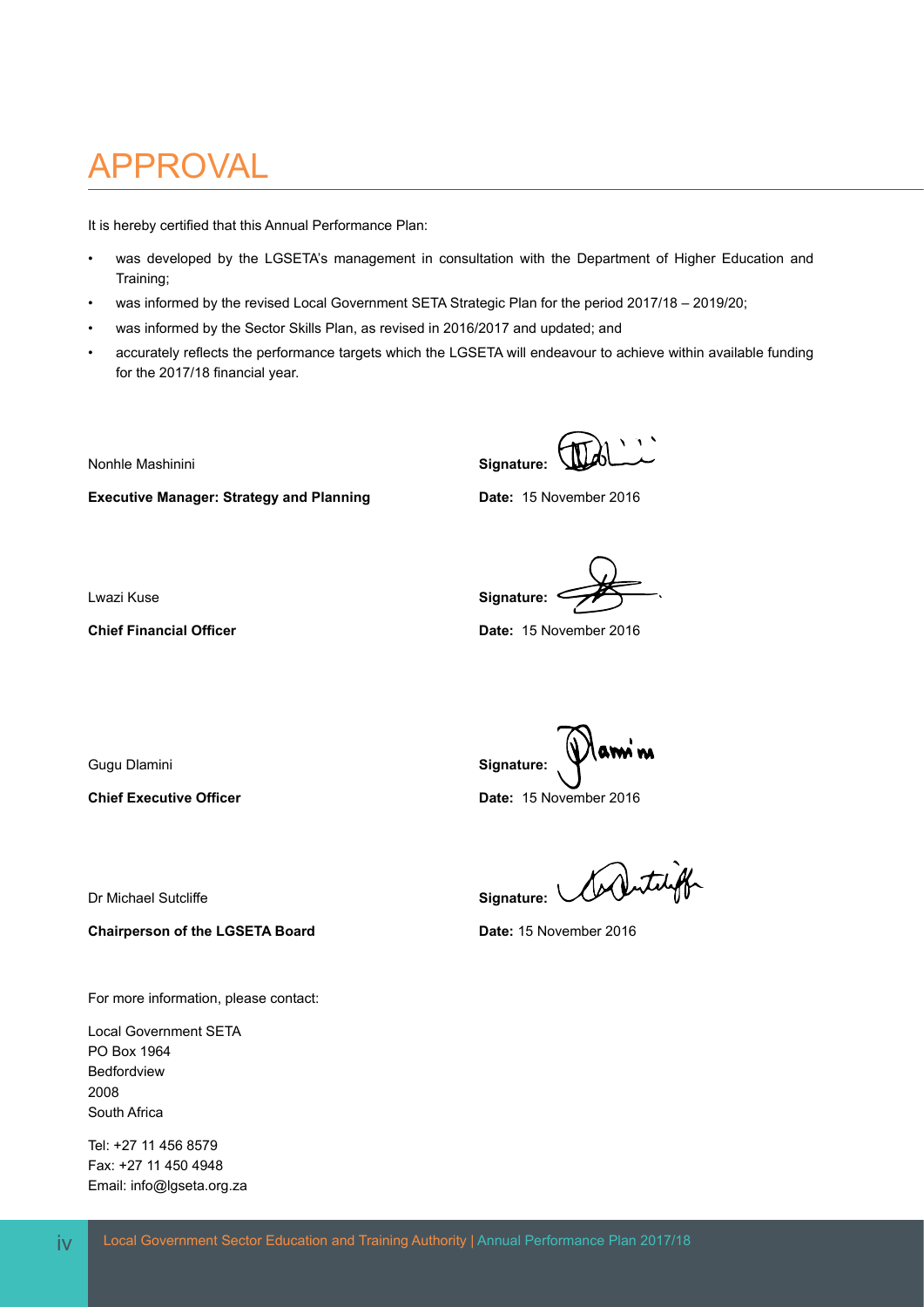# **CONTENTS**



|                | 1.1 |  |
|----------------|-----|--|
|                |     |  |
|                | 1.3 |  |
|                | 1.4 |  |
|                |     |  |
|                | 1.6 |  |
| 2.             |     |  |
| 3              |     |  |
| $\overline{4}$ |     |  |

| 5.1 |  |
|-----|--|
|     |  |
| 5.3 |  |
| 54  |  |
|     |  |

| <b>ANNEAUNECT</b> |  |
|-------------------|--|
|                   |  |
|                   |  |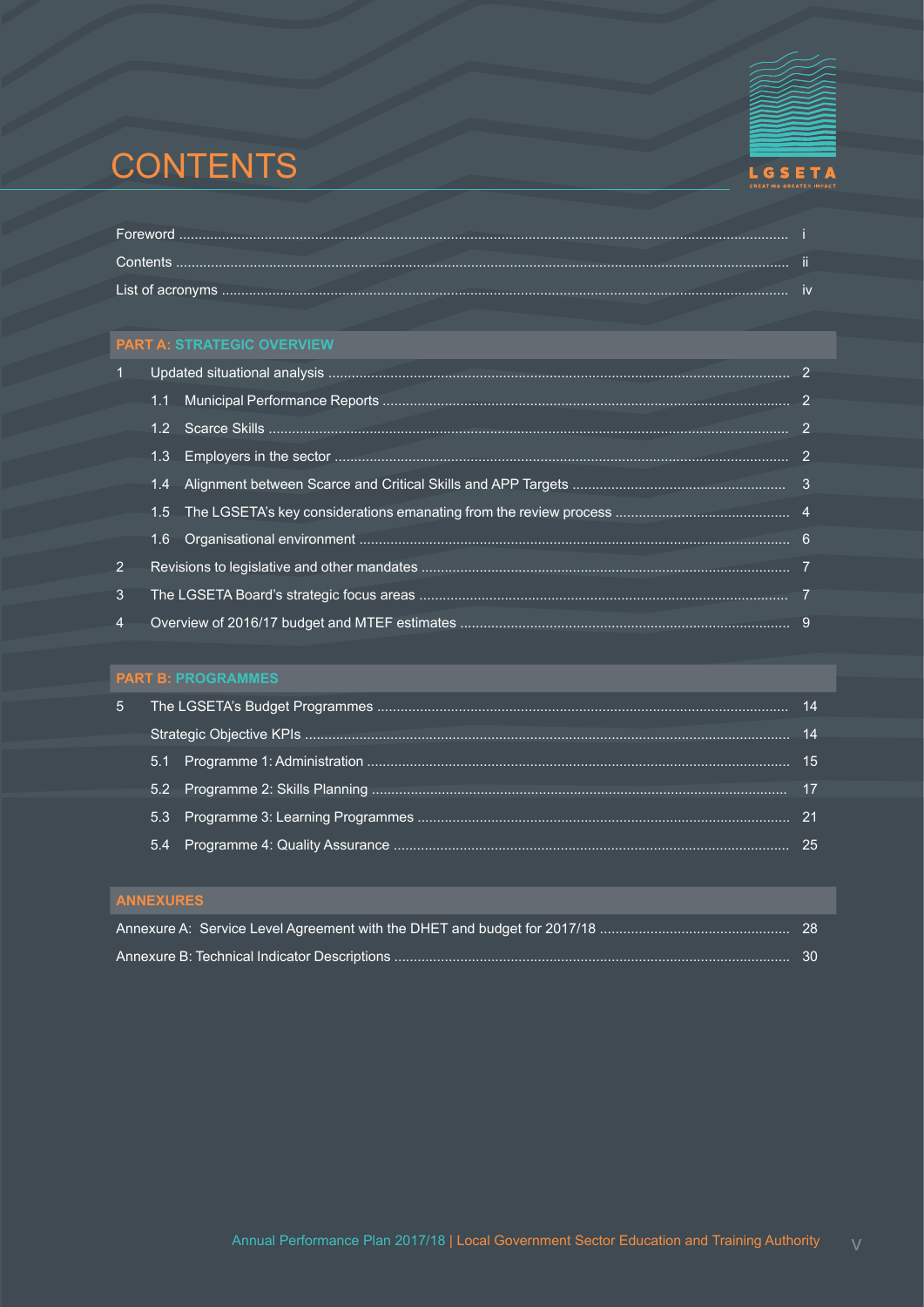# ABBREVIATIONS AND ACRONYMS

| <b>AET</b>    | <b>Adult Education and Training</b>                      |
|---------------|----------------------------------------------------------|
| <b>AFS</b>    | <b>Annual Financial Statements</b>                       |
| <b>AGSA</b>   | Auditor-General South Africa                             |
| <b>APP</b>    | Annual Performance Plan                                  |
| <b>APR</b>    | Annual Performance Report                                |
| <b>ATR</b>    | Annual Training Report                                   |
| <b>CBO</b>    | Community-based Organisation                             |
| <b>CEO</b>    | Chief Executive Officer                                  |
| <b>CPD</b>    | <b>Continuing Professional Development</b>               |
| <b>DHET</b>   | Department of Higher Education and Training              |
| DG            | <b>Discretionary Grants</b>                              |
| <b>DOE</b>    | Department of Education                                  |
| <b>ETQA</b>   | <b>Education and Training Quality Assurance</b>          |
| <b>EWSETA</b> | Energy and Water Sector Education and Training Authority |
| FET           | Further Education and Training                           |
| <b>HEI</b>    | <b>Higher Education Institutions</b>                     |
| <b>HET</b>    | Higher Education and Training                            |
| <b>HIV</b>    | Human Immunodeficiency Virus                             |
| HR            | Human Resources                                          |
| <b>HRD</b>    | Human Resource Development                               |
| <b>HRDC</b>   | Human Resource Development Council                       |
| <b>HRDS</b>   | Human Resource Development Strategy                      |
| <b>IPAP</b>   | Industrial Policy Action Plan                            |
| <b>LGSETA</b> | Local Government Sector Education and Training Authority |
| <b>LPE</b>    | Levy-paying Employer                                     |
| <b>MISA</b>   | Municipal Infrastructure Support Agent                   |
| MoU           | Memorandum of Understanding                              |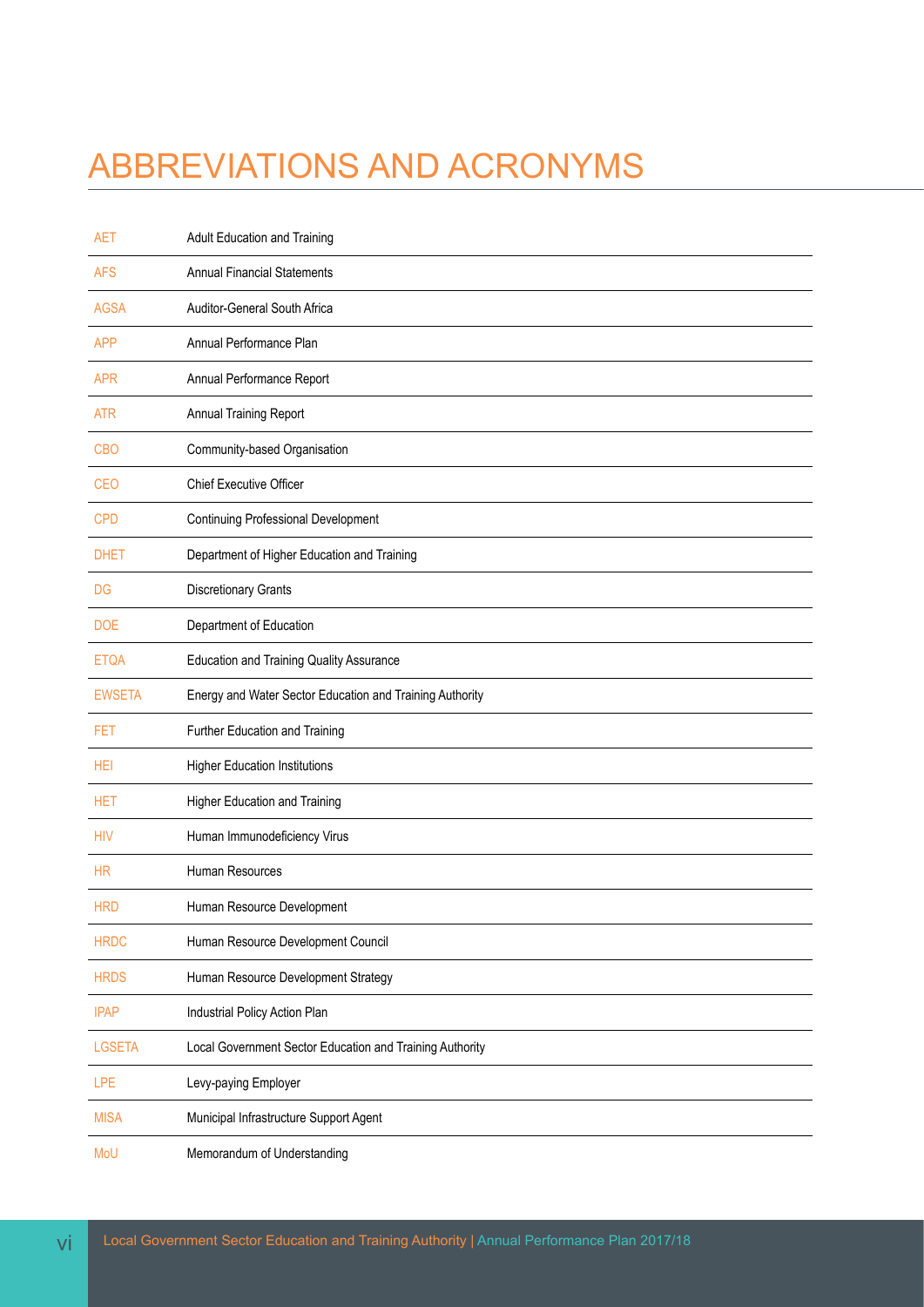

| <b>MTEF</b>     | Medium-Term Expenditure Framework                                   |
|-----------------|---------------------------------------------------------------------|
| <b>MTSF</b>     | Medium-Term Strategic Framework                                     |
| <b>NCV</b>      | National Certificate (Vocational)                                   |
| <b>NEET</b>     | Not in Education Employment or Training                             |
| <b>NLPE</b>     | Non-levy-paying Employer                                            |
| <b>NQF</b>      | <b>National Qualifications Framework</b>                            |
| <b>NSA</b>      | National Skills Authority                                           |
| <b>NSDS</b>     | National Skills Development Strategy                                |
| <b>PSETA</b>    | Public Service Sector Education and Training Authority              |
| QCTO            | Quality Council for Trade and Occupations                           |
| <b>RPL</b>      | Recognition of Prior Learning                                       |
| <b>SDF</b>      | Skills Development Facilitator                                      |
| <b>SDA</b>      | Skills Development Act                                              |
| <b>SDLA</b>     | Skills Development Levies Act                                       |
| <b>SETA</b>     | Sector Education and Training Authority                             |
| <b>SIC</b>      | Standard Industrial Classification                                  |
| <b>SIPS</b>     | Strategic Integrated Projects                                       |
| <b>SLA</b>      | Service Level Agreement                                             |
| <b>SMEs</b>     | Small and Medium-sized Enterprises                                  |
| <b>SMMEs</b>    | Small, Medium and Micro-sized Enterprises                           |
| <b>SP</b>       | Strategic Plan                                                      |
| <b>SPM</b>      | SETA Performance Management of the DHET                             |
| <b>SSP</b>      | Sector Skills Plan                                                  |
| <b>Stats SA</b> | <b>Statistics South Africa</b>                                      |
| <b>TVET</b>     | Technical Vocational Education and Training (Formerly FET colleges) |
| <b>WSP</b>      | Workplace Skills Plan                                               |
| WIL             | Work-integrated Learning                                            |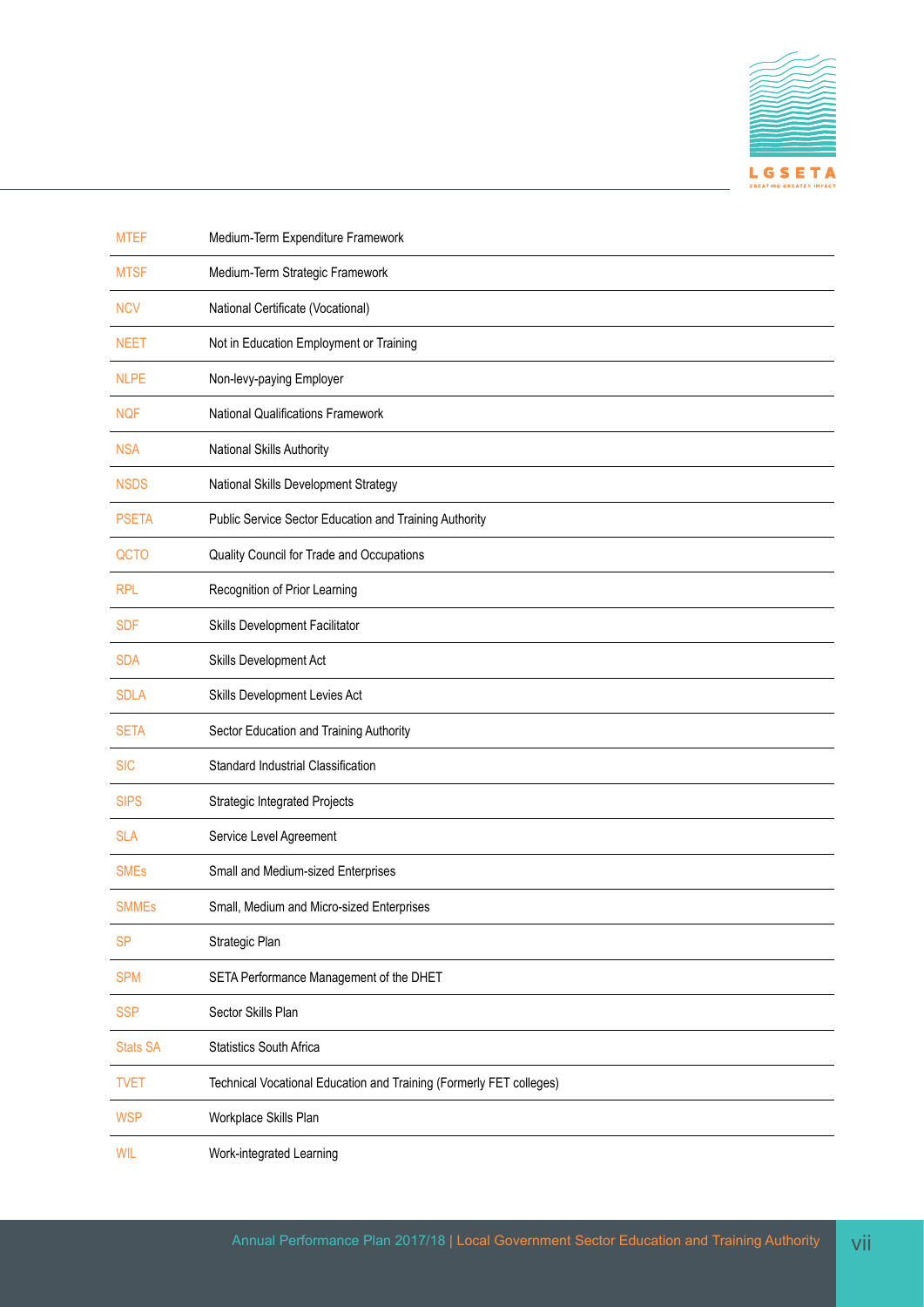# PART A STRATEGIC OVERVIEW

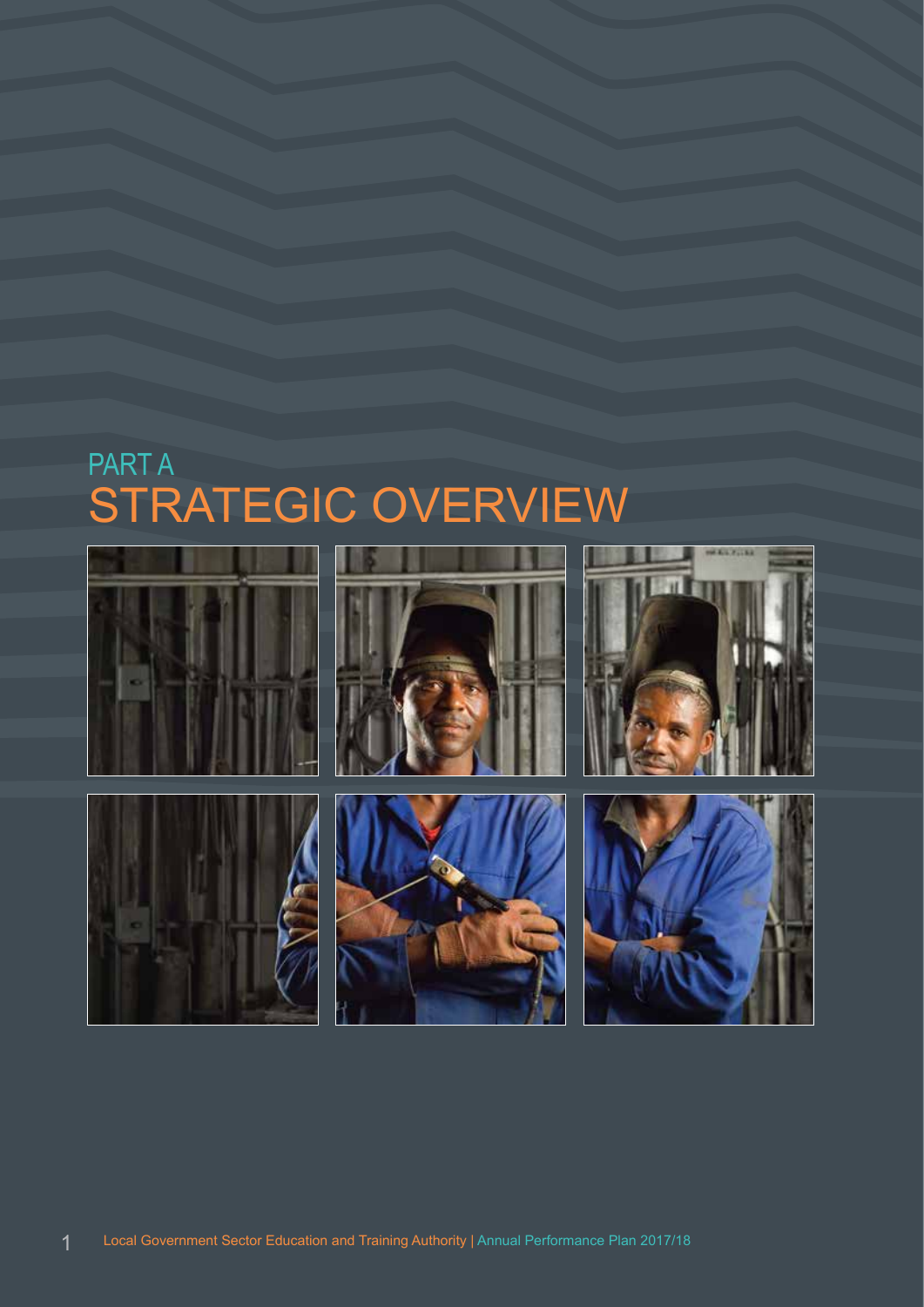

### 1. UPDATED SITUATIONAL ANALYSIS

#### **1.1 MUNICIPAL PERFORMANCE REPORTS**

Performance reports released by the Auditor-General South Africa (AGSA) are a critical indicator to measure changes in performance. In terms of the theory of change, the AGSA's reports represent an interim outcome between changes in the levels of skills and the desired changes in service delivery areas. According to the latest Auditor-General Report (2016) for the 2014/15 financial year, the quality of annual performance reports has improved, with the number of municipalities with "no material findings in this regard" having increased from 20% to 38% since 2010 to 2011. The usefulness of information in the reports has improved (from 71% with findings to 47%), but in more than half of the reports there are still no reliable information on service delivery (AGSA 2016).

#### **1.2 SCARCE SKILLS**

The Sector Skills Plan (SSP) presents occupations that are considered scarce under one or more of the contexts that determine scarcity. Furthermore, the list has been developed based on the skills identified by other stakeholders as scarce, given the lower new entrants or potential skills supply. In addition, the Auditor-General and National Treasury have indicated some of these occupations as key for service delivery, as well as for ensuring proper financial and administrative governance. The scarce skills list has also considered future skills needed for local government, such as green local government and smart city concept. Table 1 presents scarce skills identified for the sector based on number of shortage.

The LGSETA will respond to the skills development needs arising from the SSP Update for 2015/2016 through its strategic focus areas and has already aligned the discretionary grant applications with these focus areas. The Annual Performance Plan will also be aligned with this from the 2016/2017 financial year.

#### *Table 1:Scarce skills list*

| <b>OCCUPATION</b><br><b>CODE</b> | <b>OCCUPATION</b>                                        |
|----------------------------------|----------------------------------------------------------|
| 311201                           | Civil Engineering Technician                             |
| 121101                           | <b>Finance Manager</b>                                   |
| 121104                           | Internal Audit Manager                                   |
| 132301                           | <b>Constructuion Project Manager</b>                     |
| 121103                           | Credit Manager                                           |
| 251101                           | <b>ICT Specialist</b>                                    |
| 263101                           | <b>Economics or Development Economics</b>                |
| 351302                           | Geographic Information Systems Specialist/<br>Technician |
| 242207                           | Compliance Officer (Risk Officer)                        |
| 311203                           | Town and Regional Planner                                |
| 226301                           | <b>Environmental Health Officer</b>                      |
| 399999                           | Disaster Management Coordinator/Planner                  |
| 214405                           | <b>Marine Engineer</b>                                   |

#### **1.3 EMPLOYERS IN THE SECTOR**

After the 2016 Municipal Elections, there are 257 municipalities of which eight are metropolitan municipalities, 205 are local municipalities and 44 are district municipalities (see Table 2). Most employers in the sector are Category B, i.e. local municipalities. However, Category A, i.e. metropolitan municipalities have the most employers and contributors to skills development levies. As of 1 April 2012, there were 60 municipal-owned entities established by municipalities to deliver services in terms of the Municipal Finance Management Act, 2004.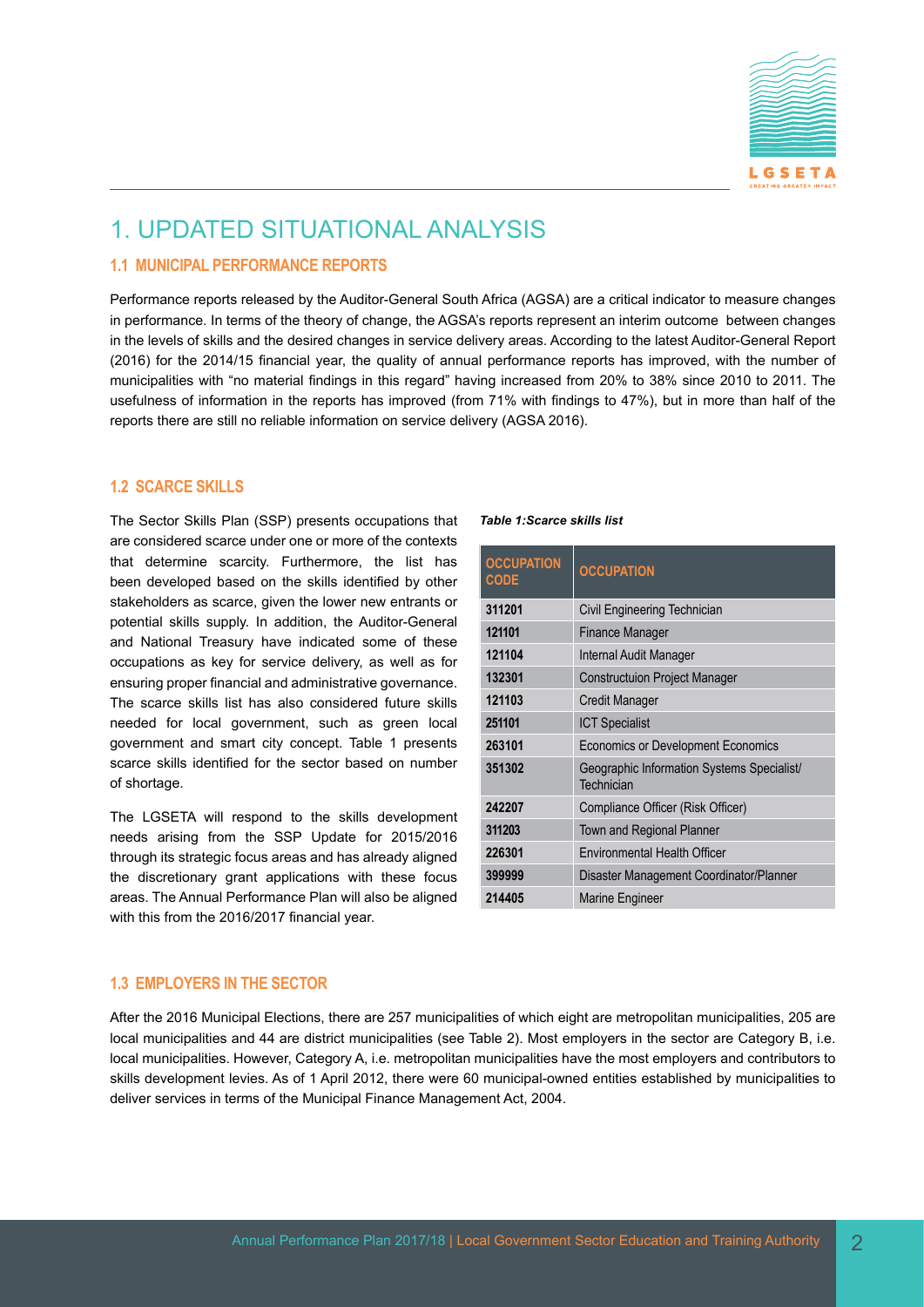| <b>PROVINCE</b>      | <b>METROPOLITAN</b><br><b>MUNICIPALITY</b> |                | <b>LOCAL MUNICIPALITY</b> |      | <b>DISTRICT MUNICIPALITY</b> |      | <b>TOTAL</b> |      |
|----------------------|--------------------------------------------|----------------|---------------------------|------|------------------------------|------|--------------|------|
|                      | 2011                                       | 2016           | 2011                      | 2016 | 2011                         | 2016 | 2011         | 2016 |
| <b>Eastern Cape</b>  | $\overline{2}$                             | $\overline{2}$ | 37                        | 37   | $6\phantom{1}$               | 6    | 45           | 39   |
| <b>Free State</b>    |                                            |                | 19                        | 19   | 4                            | 4    | 24           | 23   |
| Gauteng              | 3                                          | 4              | $\overline{7}$            | 3    | $\overline{2}$               |      | 12           | 11   |
| <b>KwaZulu-Natal</b> |                                            | $\overline{A}$ | 50                        | 43   | 10                           | 10   | 61           | 54   |
| Limpopo              | $\Omega$                                   | $\Omega$       | 25                        | 25   | 5                            | 5    | 30           | 27   |
| Mpumalanga           | $\Omega$                                   | $\Omega$       | 18                        | 18   | 3                            | 3    | 21           | 20   |
| <b>North West</b>    | $\Omega$                                   | $\Omega$       | 19                        | 19   | $\overline{4}$               | 4    | 23           | 22   |
| <b>Northern Cape</b> | $\mathbf{0}$                               | $\mathbf{0}$   | 27                        | 27   | 5                            | 5    | 32           | 31   |
| <b>Western Cape</b>  |                                            |                | 24                        | 24   | 5                            | 5    | 30           | 30   |
| <b>Total</b>         | 8                                          | 9              | 226                       | 215  | 44                           | 43   | 278          | 257  |

#### *Table 2: Municipal redeterminations for 2016*

Source: Demarcation Board<sup>2</sup>

#### **1.4 ALIGNMENT BETWEEN SCARCE AND CRITICAL SKILLS AND APP TARGETS**

Prior to undertaking the compilation of the SSP, it is important to understand the role of the SSP in the broader planning process. In this way, information and findings can be suitably framed. The goal is to facilitate the decisions that must be based on the final plan. Skills planning should be considered in terms of a cycle. The SSP, therefore, is not an event, but a step in a process that results in implementing day to day activities of the LGSETA. The LGSETA's Strategic Plan and Annual Performance Plan targets are informed by sector priorities which include scarce and critical skills needs.

The Discretionary Grant of the local government sector is aimed at allocating learning intervention targets based on scarce and critical skills needs from the sector, as well as delivering targets from the Department of Higher Education and Training through the signed SLAs annually. Table 3 indicates how the LGSETA is responding from the scarce and critical skills list through its learning intervention delivery model of skills development in the sector.

#### *Table 3: Scarce and critical skills linked to learning interventions*

| <b>SIC CODES</b> | <b>OCCUPATION</b>             | <b>LGSETA LEARNING INTERVENTION</b>                                                                  |
|------------------|-------------------------------|------------------------------------------------------------------------------------------------------|
| 121101           | Finance Manager               | Municipal Finance Management Development Programme (National Treasury                                |
| 121104           | <b>Internal Audit Manager</b> | Competency (MFMA) / National Certificate -Local Government Accounting<br>Certificate Learnerships    |
| 241102           | <b>Management Accountant</b>  |                                                                                                      |
| 121103           | <b>Credit Manager</b>         | BTech degree in Engineering<br>Diploma in Civil Engineering<br>National Diploma in Civil Engineering |

2 Source: http://www.demarcation.org.za/uploads/Final%20redetermination%20media%20release\_new.pdf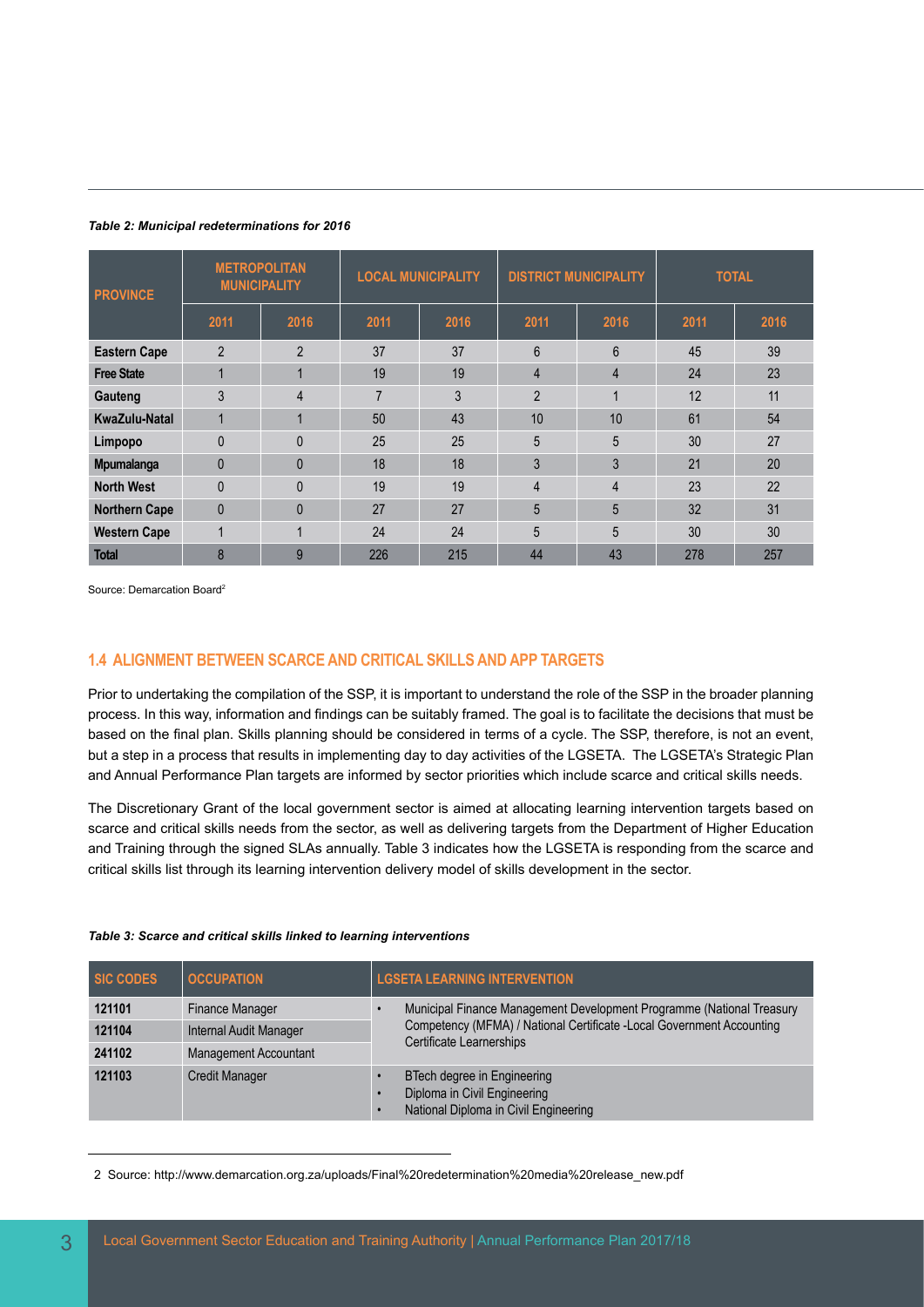

| <b>SIC CODES</b> | <b>OCCUPATION</b>                                       | <b>LGSETA LEARNING INTERVENTION</b>                                                                                                                                                                                            |
|------------------|---------------------------------------------------------|--------------------------------------------------------------------------------------------------------------------------------------------------------------------------------------------------------------------------------|
| 311201           | Civil Engineering Technician                            | <b>Bachelor of Civil Engineering</b><br>$\bullet$<br>Honours in Engineering Management<br>$\bullet$<br>Compliance with The South African Council for Project and Construction<br>$\bullet$<br>Management Professions (SACPCMP) |
| 132301           | <b>Construction Project Manager</b>                     | <b>Bachelor of Civil Engineering</b><br>$\bullet$<br>Honours in Engineering Management<br>$\bullet$<br>Compliance with The South African Council for Project and Construction<br>$\bullet$<br>Management Professions (SACPCMP) |
| 311203           | Town Planning Technician                                | National Diploma in Town and Regional Planning<br>$\bullet$<br>Registration with the South African Council for Planners (SACPLAN) after<br>working two years under registered Professional Planner                             |
| 351302           | Geographic Information Systems<br>Specialist/Technician | PLATO-recognised qualification<br>$\bullet$<br>National Diploma in Cartography (GISs)<br>$\bullet$<br>Bachelor of Science in Geoinformatics<br>Bachelor of Science (Honours) in Geoinformatics<br>$\bullet$                    |
| 313201           | Water Plant Operator                                    | Learnership in Water and Wasteful Reticulation Services<br>$\bullet$<br>Learnership in Water Treatment Process Operations<br>$\bullet$                                                                                         |
| 226301           | <b>Environmental Health Officer</b>                     | National Diploma in Environmental Health<br>$\bullet$<br><b>Bachelor in Environmental Science</b><br>$\bullet$                                                                                                                 |
| 399999           | Disaster Management<br>Coordinator/Officer              | FET Certificate: Generic Management: Disaster Risk Management<br>$\bullet$<br>National Certificate: Generic Management: Disaster Risk Management<br>$\bullet$                                                                  |
| 214405           | Marine Engineer                                         | Bachelor's degree in Marine Engineering<br>$\bullet$                                                                                                                                                                           |

#### **1.5 THE LGSETA'S KEY CONSIDERATIONS EMANATING FROM THE REVIEW PROCESS**

The issues raised by the Board and others align with numerous policy focus areas discussed under the Policy Mandate. However, a deeper understanding of the issues and difficulties were discussed. This has led to the organisation understanding what to prioritise during the 2017/2018 financial year. The priorities range from internal consideration to critical discussions that need to be held with the DHET, local government and other key players. The list below represents the categorisation of the issues discussed throughout the review process.

#### **1.5.1 RELATIONSHIP BETWEEN SKILLS DEVELOPMENT AND THE ECONOMY**

Inputs from the Board as well as external inputs reflected on the relationship between skills development and economic development. A skilled workforce is required for the economy to grow. Furthermore, for local government to promote economic development within its jurisdiction, it must have skilled employees to adequately and effectively promote economic development.

#### **1.5.2 UNDERSTANDING THE TRAINING LANDSCAPE**

The training landscape is extensive and complicated. Therefore, adequate research must be conducted regularly to allow the LGSETA and others to respond more effectively. The areas covered include:

- Research and analysis
- What training is being done?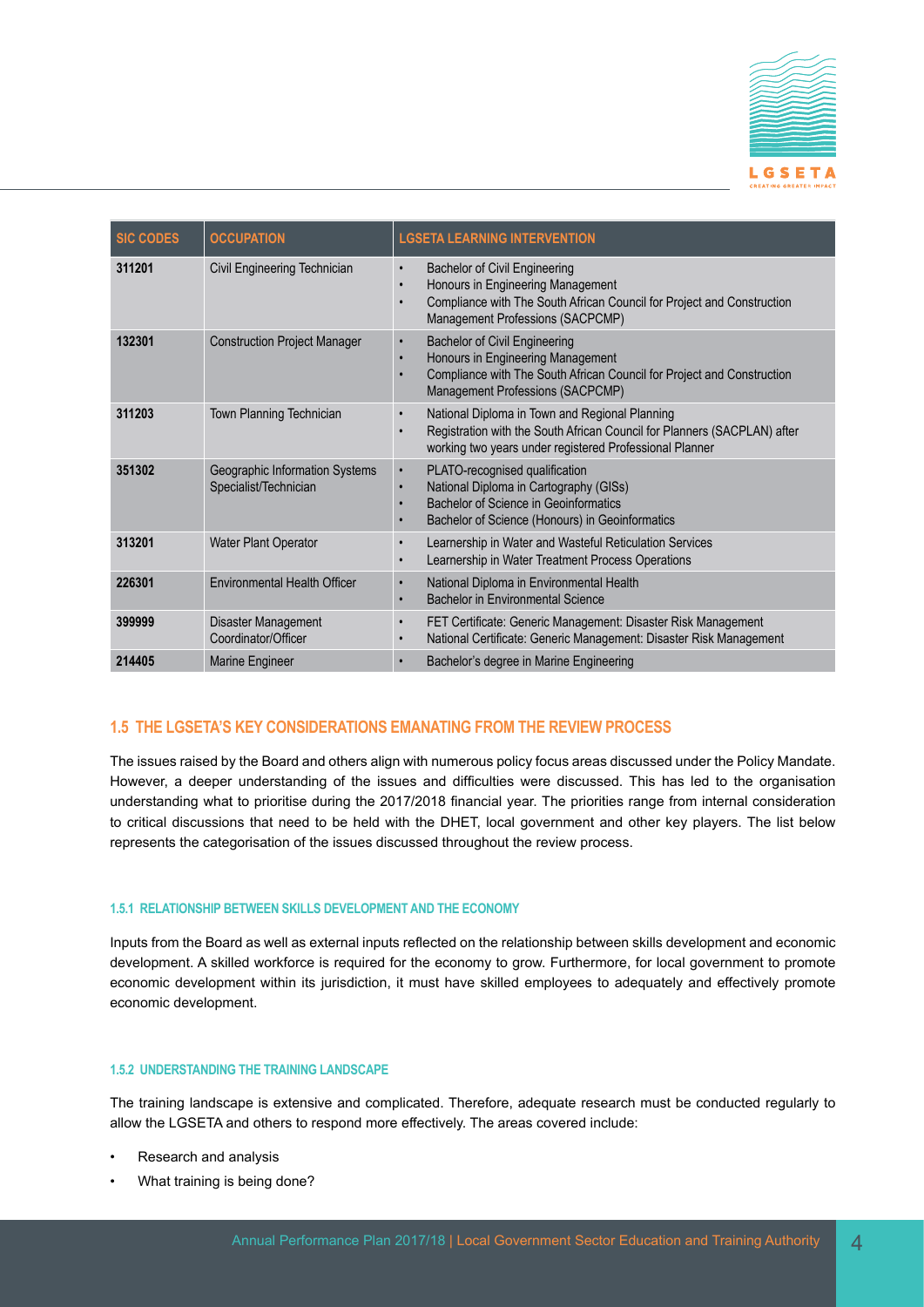- Service providers
- Collaboration around training
- **Accreditation**
- Training approaches
- Training areas to be included
- Capacity building as a system

#### **1.5.3 SKILLS AND OPPORTUNITIES**

There is a disjuncture between people being trained and once trained not having the opportunity to be placed in the workplace, when municipalities insist they require more staff. The reasons vary and need ongoing investigation. Reasons include a lack of mentorship capacity, infrastructure and work tools. Discussions with municipalities and other parties are necessary to come up with strategies to ensure 'on the job training' or employment.

#### **1.5.4 ADMINISTRATION**

Despite the organisation's gains, there is still a firm focus on creating stability and a platform to become a SETA of excellence. Issues under scrutiny include:

- Driving compliance and performance
- Streamlining operations to the Board's strategic focus areas, in line with the outcomes of the SSP
- Capacitating staff
- Adopting and developing appropriate and developmental policies to assist in delivering the mandate of the LGSETA
- Understanding the LGSETA's mandate in the context of constraints of the resources at the disposal of the LGSETA
- Building the correct ICT infrastructure which will allow the LGSETA to grow in future

#### **1.5.5 ROLE OF THE BOARD**

The Board's role was discussed at length. To enable the LGSETA 'system' to function, the Board must operate with collective fiduciary responsibility. Board members were urged to see their role not as individuals representing particular stakeholders, but as a coherent fiduciary entity. The Board emphasised its monitoring and oversight role, as well as accepted that it should not micro manage but should work through the CEO. An agreement was reached that the Board would not engage with staff directly.

The Board was also urged to allow the LGSETA administration to grow and develop as it implements Board policies, strategies and decisions. It was also emphasised that the Board must lead and should drive the political changes.

#### **1.5.6 MONITORING AND EVALUATION FUNCTION**

Developing the monitoring and evaluation function will address several issues raised in the strategic session. Currently there are insufficient personnel in this part of the organisation.

Monitoring needs to be done at both municipal and provincial level and longitudinal studies are necessary to evaluate the organisation's impact. Tools are necessary to ensure effective reporting. Criteria need to be established for evaluating requests for funding. These need to be in line with the strategic goals of the organisation.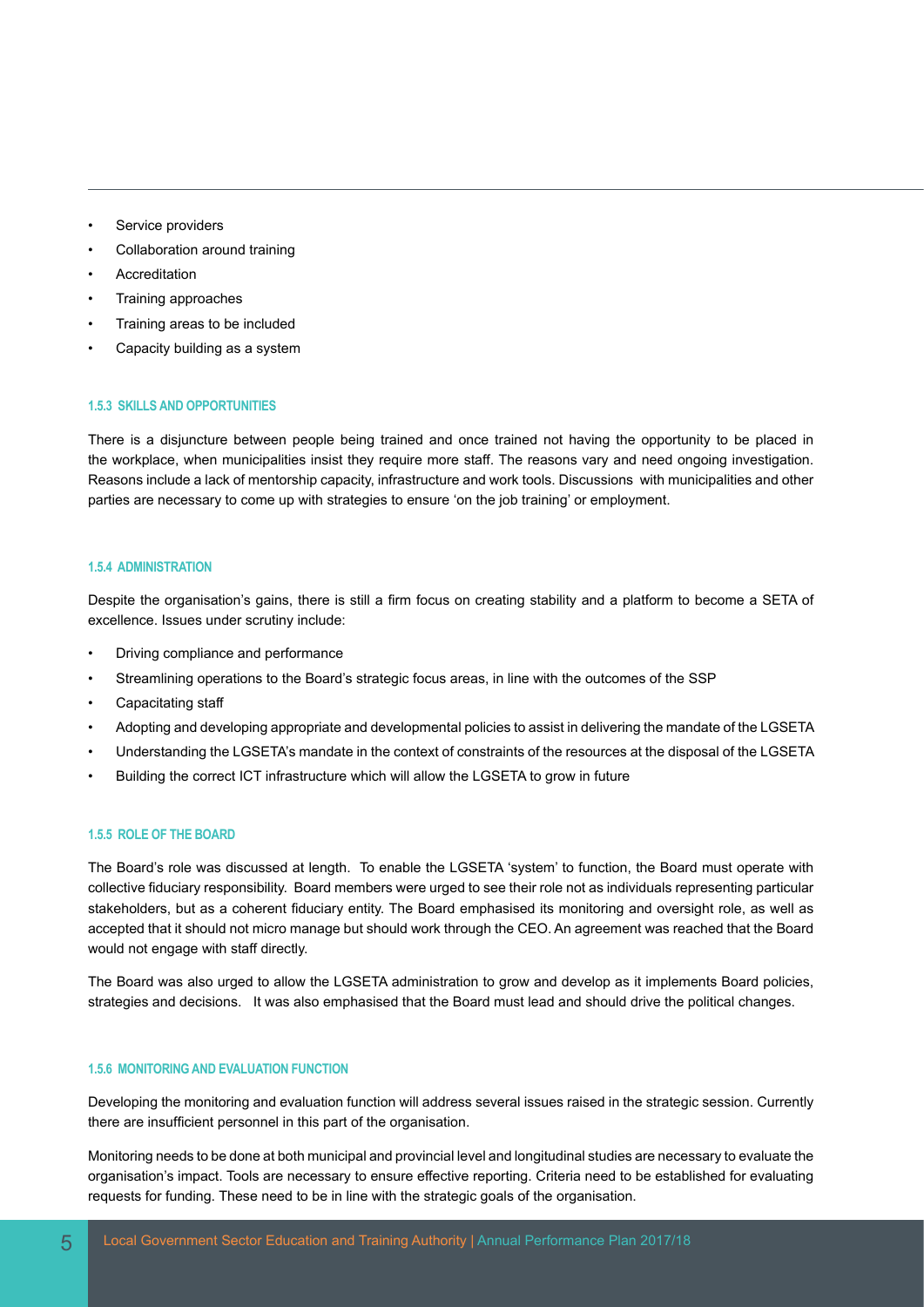

#### **1.5.7 STRATEGIC PARTNERSHIPS AND SHARING**

A key success area for the LGSETA would be to form strategic partnerships to advance opportunities. This could include basic issues of sharing resources to more intricate partnerships involving curriculum development, research and lobbying. Presentations from other SETAs, government departments and service providers demonstrate that much can be gained by sharing programmes. This will reduce duplication, plug gaps and increase the spread of training and skills development.

Specific relations were highlighted, such as with the Municipal Infrastructure Support Agent (MISA) who can assist in coaching and mentoring technical staff in municipalities. Other strategic partners could include the Public Service Sector Education and Training Authority (PSETA) and the Energy and Water Sector Education and Training Authority (EWSETA), which also train in the local government environment. Government departments such as Statistics South Africa (Stats SA) and the Department of Education (DOE) also provide training for local government employees in their respective areas. The coordination of curricula will ensure important alignment.

The LGSETA also needs to partner with professional bodies which will provide insight into curriculum development and registration of young professionals.

Other organisations have specialised in specific training areas such as the rural economy. The LGSETA should partner with them to develop courses geared towards addressing skills in these areas.

#### **1.5.8 SKILLS DEVELOPMENT FOR CREATING DEVELOPMENTAL LOCAL GOVERNMENT**

There was a strong feeling among Board members that the LGSETA could do a lot more, and do things differently to accurately respond to supporting the growth of developmental local government. The LGSETA must become more developmental in its approach, the type of training it undertakes and who it focusses on. This will impact on the way in which the discretionary grant is used and how it is apportioned. The Board was reminded that creating a developmental government was part of the mandate of LGSETA and is not something it can dismiss. It was also recognised that the LGSETA is not the panacea of all the skills challenges facing the sector. It was made clear that the LGSETA cannot possibly face all the skills gaps in the market on its own and that partnerships are necessary to drive skills development in the Sector.

#### **1.6 ORGANISATIONAL ENVIRONMENT**

In September 2015, the LGSETA was removed from special governance, namely administration. A new Board of Directors was appointed by the Minister of Higher Education and Training. A new Chief Executive Officer was also appointed.

All executive positions have now been filled (August 2016). Previously outsourced functions have been insourced and talent was recruited to lead these functions. The organisation is in engagement with PSETA and the National School of Government with intentions of having the executive management and middle management undergoing relevant development programmes. In addition to this, other programmes will be sought to enhance the capacity of staff at all levels. A Performance Management System is being implemented to monitor performance within the LGSETA at organisational, divisional and individual level. The systems are still new and must be reviewed regularly.

In addition to a national office, the LGSETA has the following provincial offices tasked with implementing the programmes of the LGSETA: Western Cape (Cape Town), Eastern Cape (East London), Northern Cape and Free State (Bloemfontein), Gauteng and North West (Johannesburg), Limpopo and Mpumalanga (Pretoria), as well as KwaZulu-Natal (Durban). To further support greater delivery on the mandate, the LGSETA has established satellite offices in Mopani TVET College (Phalaborwa), Umfolozi TVET College (Richards Bay) and King Sabata Dalindyebo TVET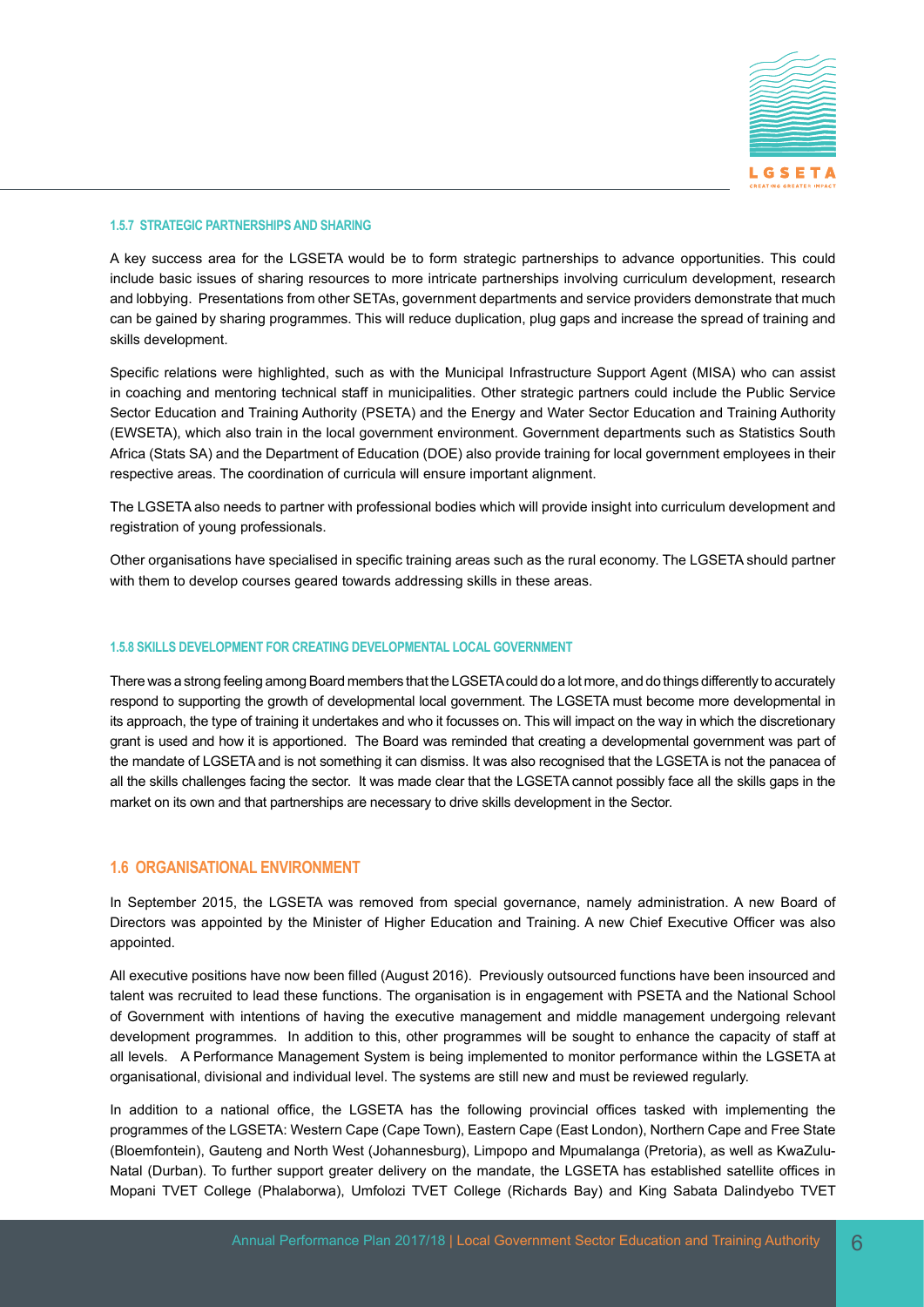College (Umtata) as part of increasing the SETA's visibility and footprint in the rural area. To complete its presence in all provinces, the LGSETA is in the process of establishing three additional offices in Polokwane, Kimberley and Klerksdorp, and later moving the Pretoria office to the Mpumalanga Province.

The Information and Communication Technology infrastructure has been upgraded with a vast improvement in communication between provincial offices, municipalities and the head office. This milestone gives rise to an opportunity for the LGSETA to decentralise some of its functions to the provincial offices. Other ICT applications to support LGSETA in delivering on its mandate can now be implemented.

To address the poor stakeholder relationship management alluded to in the previous update, an Integrated Communication and Marketing Strategy, that includes the Stakeholder Management Plan, has been developed and approved by the Board. As part of its implementation, a Business Cycle has also been developed. This gives guidance to the organisation on how it communicates and interacts with its stakeholders with specific events organised and planned with various stakeholders throughout the year.

An Annual General Meeting will now be preceded by nine provincial conferences which are designed to ensure that there is alignment between the LGSETA and its provincial stakeholders. These provincial conferences also play a role in positioning the work of the LGSETA and to give further inputs to the organisation. The LGSETA also continues to build capacity and strengthens its stakeholder engagement capability as it firmly believes that together with stakeholders it can contribute to radical economic transformation that is desperately needed by the communities it serves.

### 2. REVISIONS TO LEGISLATIVE AND OTHER MANDATES

There is no legislation reviewed during the year under review.

### 3. LGSETA BOARD'S STRATEGIC FOCUS AREAS

The LGSETA Board proposed a framework on how it will influence and positively impact the LGSETA's work through implementing medium and long-term strategic initiatives, aimed at contributing to professionalise the local government sector through skills development. In addition, this proposed framework covers the short-term period (2016/17 financial year), the medium period (2017/18 financial year), as well as the long-term period which is the 2018/2019 financial year. Given the SETA landscape process, these focus areas have taken a conservative view and limited the focus areas to the two-year period (up to March 2018). These priority areas become the LGSETA's strategy focus areas for a period of two years in facilitating skills development in the local government sector. The LGSETA's strategic areas are:

#### **A) COUNCILLOR DEVELOPMENT PROGRAMME**

Due to the local government elections, this sector has newly elected councillors who assumed their duties and responsibilities in the latter part of August 2016. It is for this reason that the LGSETA has set aside funding for the Councillor Induction Programme (CIP), which includes traditional leaders. SALGA implemented this programme on behalf of the sector. This year, a skills audit will be done, so that appropriate training interventions can be designed for all municipalities. It is therefore anticipated that most programmes will only take place once the skills audits have been completed at the councillor/traditional level. Councillor Training will become a multi-year programme of the LGSETA. It is the view of the LGSETA that a five-year programme for these councillors needs to be put in place. This will allow them to complete some sort of formal qualification.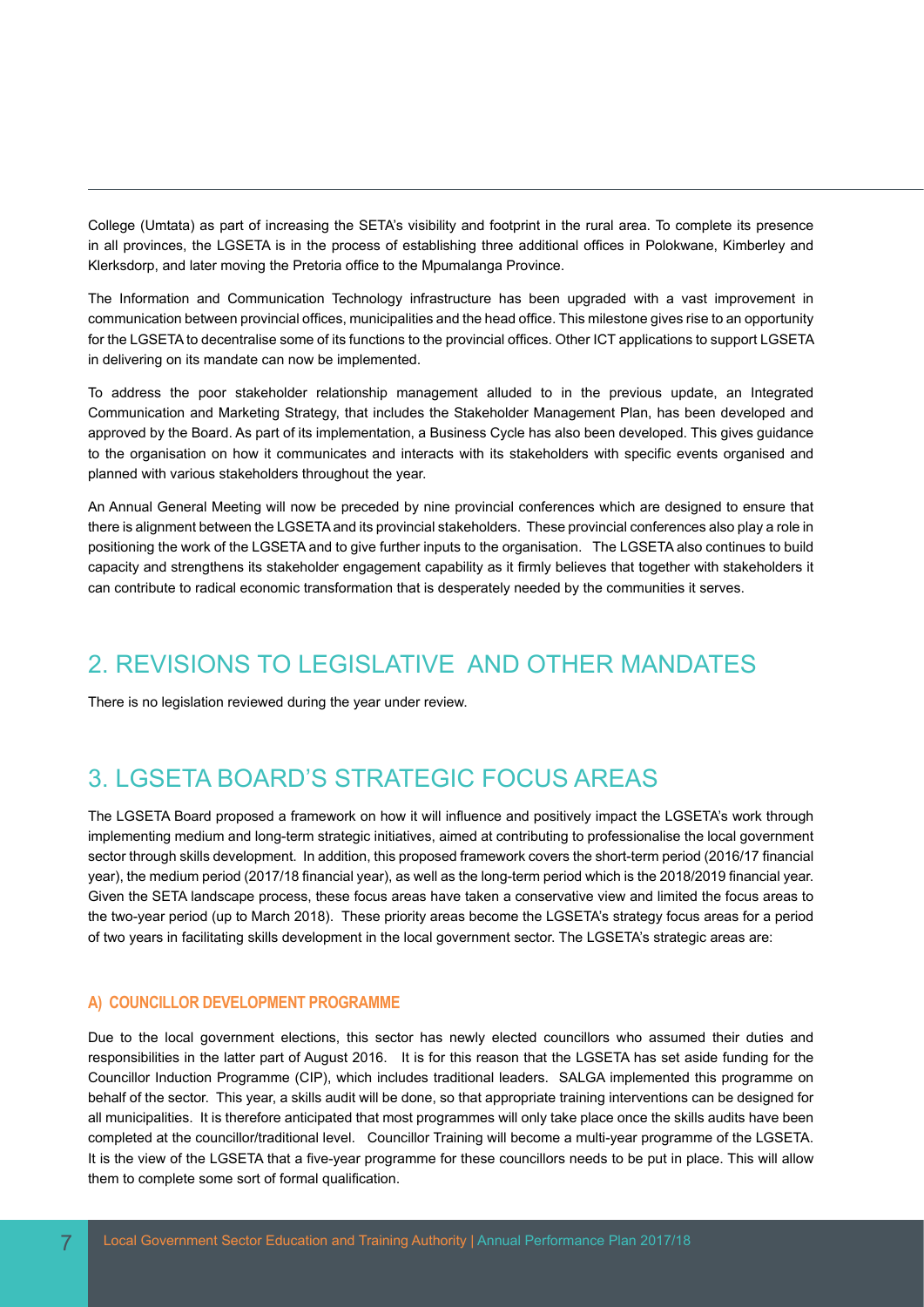

#### **B) TRADITIONAL LEADERSHIP PROGRAMME**

In relation to the Traditional Leadership Programme, the LGSETA will provide capacity building programmes and initiatives for traditional leaders. The Department of Traditional Affairs, together with the LGSETA will roll out this programme to all nine provinces. In addition, the rolling out of the Traditional Leadership Programme will include the induction of the Executive of Traditional Leaders, which focuses on the CIP initiative; assistance and support in the reconstitution of the traditional leader election process; as well as capacity building after the election process in terms of the leadership role in the 21st century.

#### **C) MANAGEMENT CAPACITY PROGRAMME**

The National Development Plan 2030 and the Medium-term Strategic Framework of Skills Development and Local Government outline that the local government sector should be professionalised through vigorous skills development approaches which include both long-term training and medium-term professional occupations. In response to the National Development Plan 2030 requirements, the LGSETA has prioritised building skills and professionalising the managerial echelon in the local government sphere through providing long-term training to enhance service delivery and optimise performance at local level. The LGSETA will roll out these initiatives, focusing on the following:

- A systematic approach on the alignment between the Skills Audit/Gap Skills system and Workplace Skills Plans system
- Funding initiatives to support the implementation of the Integrated Urban Development Framework (IUDF)
- Assessment of the Management Capability and Competency Programme with specific focus on the Municipal Finance division, Infrastructure/Technical division in a Municipality and Municipal/City Manager divisions of municipalities.

#### **D) UNION LEADERSHIP PROGRAMME**

In relation to the organised labour leadership programme, the LGSETA will provide capacity building programmes and initiatives to the union within the local government sector, which are SAMWU and IMATU. The approach for the delivery of this strategic focus area includes the following:

- Training of union leadership and shop stewards for IMATU and SAMWU Training of leadership of organised labour is aimed at strengthening participation and involvement in skills development processes at municipal level
- Training of the members of the unions in the local government sector through Recognition of Prior Learning (RPL) – the aim of this programme is to ensure that the gap between formal education and experience is reduced in the local government sector and to enable members of the union to have access to higher positions in municipalities.

#### **E) INFORMATION AND DATA SYSTEMS**

One of the challenges that the LGSETA experiences, is the inability to have a system that tracks and traces leaners who participated in learning interventions in the Sector, as well as in the LGSETA-funded programmes to enable the LGSETA to extract labour market data for skills demand and supply for the sector. Based on these challenges, the LGSETA finds it critical to establish an electronic data base system that will manage data and provide research repository. This system will enhance the LGSETA's operational processes. This project will be implemented in consultation with the sector.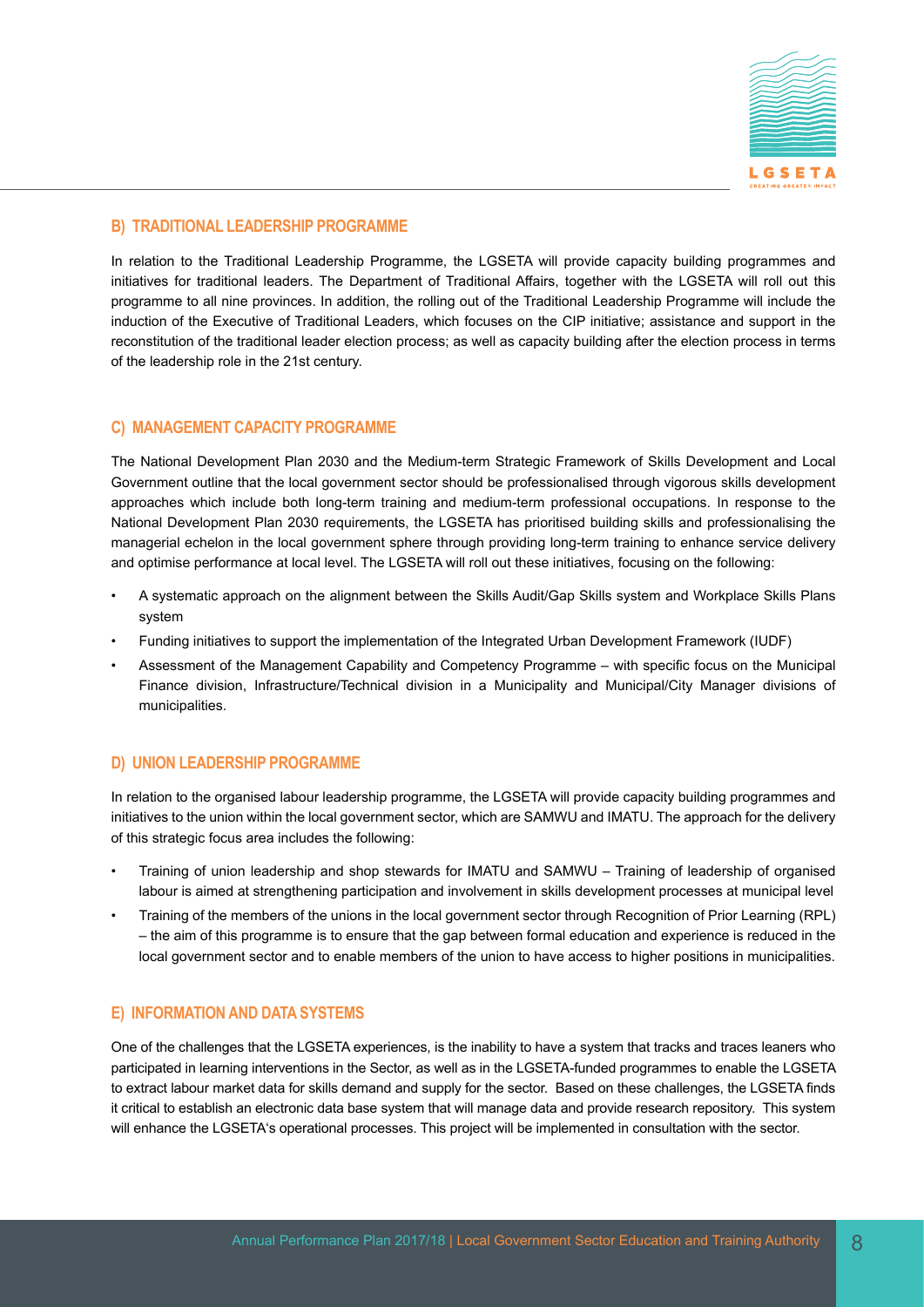#### **F) UNIQUE STRATEGIC INITIATIVES (SPECIAL PROJECTS)**

Unique strategic initiatives (otherwise known as special projects) will be developed, based on different and critical areas where the LGSETA might respond to the demands and needs of the sector. In identifying the initiatives and interventions for this focus area, the LGSETA has reviewed research outputs and sector skills plan priorities that indicate challenges facing the sector in relation to skills development. An analysis on provincial economic sectors and Provincial Growth Development Strategy was reviewed for all nine provinces to identify the interventions for specific municipalities and regions. Because of the various interventions with stakeholders and service providers, several possible areas have been highlighted to focus on. These include:

- Developing a clear focus on the LGSETA's work in the rural and township economy.
- Strategic partnerships to be forged to develop new qualifications in line with the changes in the sector. Up to now, the LGSETA has been lagging in this area.
- The need to contextualise NGOs/CBOs and SMMEs in the local government system.
- A specific programme to deal with mentorship and coaching in certain technical programmes. This will cut across all municipal functions.
- A specific placement programme assisting the youth to fulfil their workplace exposure to complete their qualifications.
- A special capacity programme for municipalities in transition because of new boundaries or economic downturn, resulting in major job losses.

### 4. OVERVIEW OF 2017/18 BUDGET AND MTEF ESTIMATES

The LGSETA is a statutory body, established in terms of the Skills Development Act of 1998 (as amended), with the aim of enabling its stakeholders to advance skills levels in the sector in accordance with Government's growth initiatives. The LGSETA initiates skills development projects and learning interventions, aimed at the improvement and development of South African human resources. The LGSETA has an obligation in respect of its stakeholders to ensure that skills in the local government sector are developed.

The MTEF Budget, which forms an integral part of the Annual Performance Plan, is approved by the Accounting Authority and then submitted to the Executive Authority, as well as the Minister of Higher Education and Training.

#### **A) EXPENDITURE ESTIMATES**

There were no significant regulatory changes during the MTEF period. In the current financial year, the levy income is split as follows:

- Discretionary funds: 49.5%
	- 80% of the discretionary funds is earmarked for PIVOTAL programmes, while the remaining 20% will be applied for non-PIVOTAL interventions.
- Mandatory funds: 20%
	- Unclaimed mandatory grants will be transferred to the discretionary funds, in line with the grant regulations.
- Administration: 10.5%
	- As regulated, 0.5% of the administration funds will be transferred to the QCTO.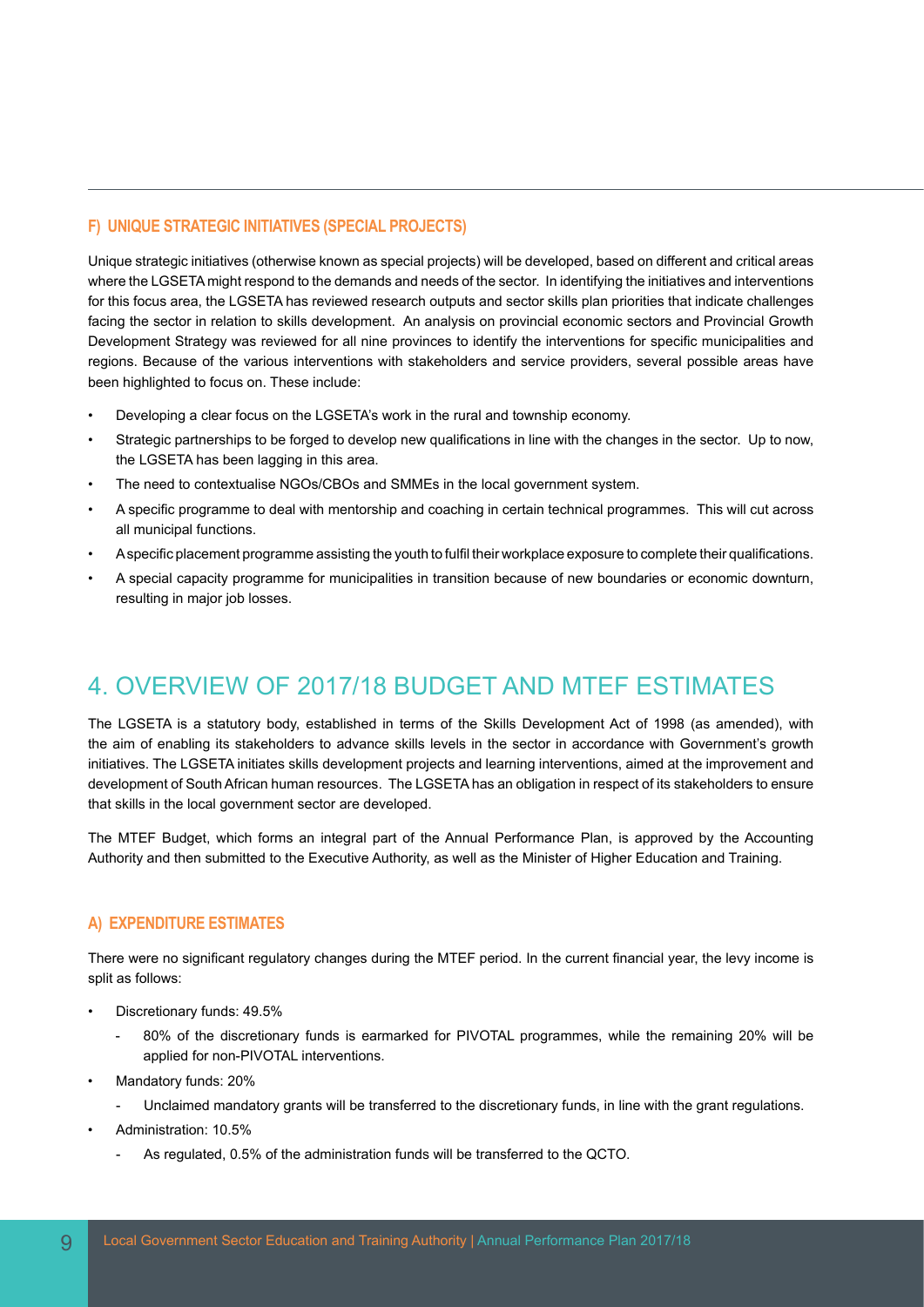

#### **B) RECONCILING PERFORMANCE TARGETS WITH BUDGET AND MTEF**

*Table 4: Reconciling performance targets with budget and MTEF*

|                                                                     | <b>AUDITED OUTCOMES</b> |           | <b>APPROVED</b><br><b>BUDGET</b> | <b>FINAL</b><br><b>BUDGET</b> | <b>MEDIUM-TERM EXPENDITURE</b><br><b>ESTIMATE</b> |         |         |         |
|---------------------------------------------------------------------|-------------------------|-----------|----------------------------------|-------------------------------|---------------------------------------------------|---------|---------|---------|
| <b>R THOUSAND</b>                                                   | 2013/2014               | 2014/2015 | 2015/16                          | 2016/17                       | 2016/17                                           | 2017/18 | 2018/19 | 2019/20 |
| <b>Total Revenue</b>                                                | 447 263                 | 513 338   | 558 193                          | 533 344                       | 560 110                                           | 600 055 | 659 592 | 693 796 |
| Administration levy income (10.5%)                                  | 50 243                  | 61849     | 66812                            | 73 0 34                       | 69 000                                            | 75 0 30 | 83 490  | 88 223  |
| Mandatory grant levy income (20%)                                   | 128 525                 | 119 142   | 127813                           | 132 463                       | 132 463                                           | 142 914 | 160 280 | 169 256 |
| Discretionary grant levy income (49.5%)                             | 238 698                 | 290 410   | 314 475                          | 327 847                       | 327 847                                           | 353711  | 389 082 | 411 235 |
| Penalties and interest                                              | 7 5 4 9                 | 10 529    | 14 4 19                          |                               | 5 0 0 0                                           | 5 4 0 0 | 5 9 4 0 | 6 277   |
| Other income                                                        | 61                      | 301       | 858                              |                               | 800                                               | 500     | 550     | 581     |
| Investment income                                                   | 22 187                  | 31 107    | 33 816                           |                               | 25 000                                            | 22 500  | 20 250  | 18 2 25 |
| <b>Total expenses</b>                                               | 322 923                 | 622 530   | 507830                           | 529 840                       | 560 110                                           | 600 055 | 659 591 | 693 796 |
| Administration expenses                                             | 71 977                  | 78 754    | 77 281                           | 69 530                        | 69 000                                            | 75 030  | 83 490  | 88 223  |
| Compensation of employees                                           | 25 7 37                 | 25 850    | 32 219                           | 36 164                        | 22 134                                            | 34 000  | 36 700  | 39 284  |
| Goods and services                                                  | 46 240                  | 52 904    | 45 062                           | 33 366                        | 46 866                                            | 41 0 30 | 46790   | 48 939  |
| Operating lease buildings                                           | 3417                    | 4745      | 5842                             | 7 3 6 1                       | 10 000                                            | 9 0 0 0 | 9720    | 10 4 98 |
| Maintenance and repairs                                             | 870                     | 284       | 166                              | 168                           | 400                                               | 440     | 484     | 511     |
| <b>Communication and Marketing</b>                                  | 6015                    | 4 5 3 0   | 2627                             | 1854                          | 3 0 0 0                                           | 3 3 0 0 | 3630    | 3836    |
| Conferences, workshops and catering                                 | 3631                    | 2 3 0 4   | 1754                             | 1476                          | 1500                                              | 1650    | 1816    | 1920    |
| Consultancy and service providers                                   | 8 5 6 9                 | 15 911    | 9 3 4 8                          | 4 1 6 1                       | 4 500                                             | 1 0 0 0 | 1 100   | 1 1 6 2 |
| Legal fees                                                          | 3 2 6 5                 | 3815      | 977                              | 822                           | 820                                               | 1 0 0 0 | 1 100   | 1 1 6 2 |
| Travel and subsistence                                              | 6614                    | 5417      | 6649                             | 4713                          | 6 0 0 0                                           | 4 0 0 0 | 4 4 0 0 | 4649    |
| Staff training                                                      |                         | 45        | 131                              | 305                           | 800                                               | 848     | 933     | 986     |
| Governance costs                                                    | 99                      | 405       | 399                              | 326                           | 500                                               | 1 500   | 1650    | 1744    |
| QCTO Expense                                                        | 709                     | 1 1 7 3   | 1656                             | 2646                          | 2646                                              | 3 0 0 0 | 3 3 0 0 | 3487    |
| Printing                                                            | 982                     | 1799      | 1713                             | 1442                          | 1 0 0 0                                           | 1 100   | 1500    | 1700    |
| Telephones and Internet                                             | 1016                    | 1 1 9 5   | 1725                             | 1451                          | 2 0 0 0                                           | 2 2 0 0 | 2 4 2 0 | 2 5 5 7 |
| External audit fees                                                 | 4 0 0 5                 | 4 2 5 6   | 5 3 5 7                          | 2855                          | 5 0 0 0                                           | 5 100   | 5 0 0 0 | 4 500   |
| Internal audit fees                                                 | 563                     | 1 0 2 5   | 1936                             | 2 1 2 9                       | 1 0 0 0                                           | 1 100   | 1 2 1 0 | 1 2 7 9 |
| Other expenses, including asset purchases (CAPEX)                   | 6485                    | 6 0 0 0   | 4782                             |                               | 5 0 0 0                                           | 3 0 0 0 | 5456    | 5703    |
| General expenses                                                    |                         |           |                                  | 1657                          | 2700                                              | 2792    | 3071    | 3 2 4 5 |
| <b>Mandatory Grants</b>                                             | 96 365                  | 107 390   | 112814                           | 132 463                       | 132 463                                           | 142914  | 160 280 | 169 256 |
| <b>Discretionary Grants</b>                                         | 154 581                 | 436 386   | 317 735                          | 327 847                       | 358 647                                           | 382 111 | 415 822 | 436 317 |
| Direct charges against the National Revenue /<br><b>Skills Fund</b> |                         | 267 546   |                                  |                               |                                                   |         |         |         |
| FET College Infrastructure                                          | 80 867                  |           |                                  |                               |                                                   |         |         |         |
| <b>Discretionary Grants</b>                                         | 73 714                  | 168 840   | 317 735                          | 327 847                       | 331749                                            | 348 466 | 379 672 | 397 762 |
| Other Projects' administrative costs                                |                         |           |                                  |                               | 9800                                              | 10 388  | 11 011  | 11 672  |
| Project employee costs                                              |                         |           |                                  | $\overline{a}$                | 17 098                                            | 23 258  | 25 138  | 26 883  |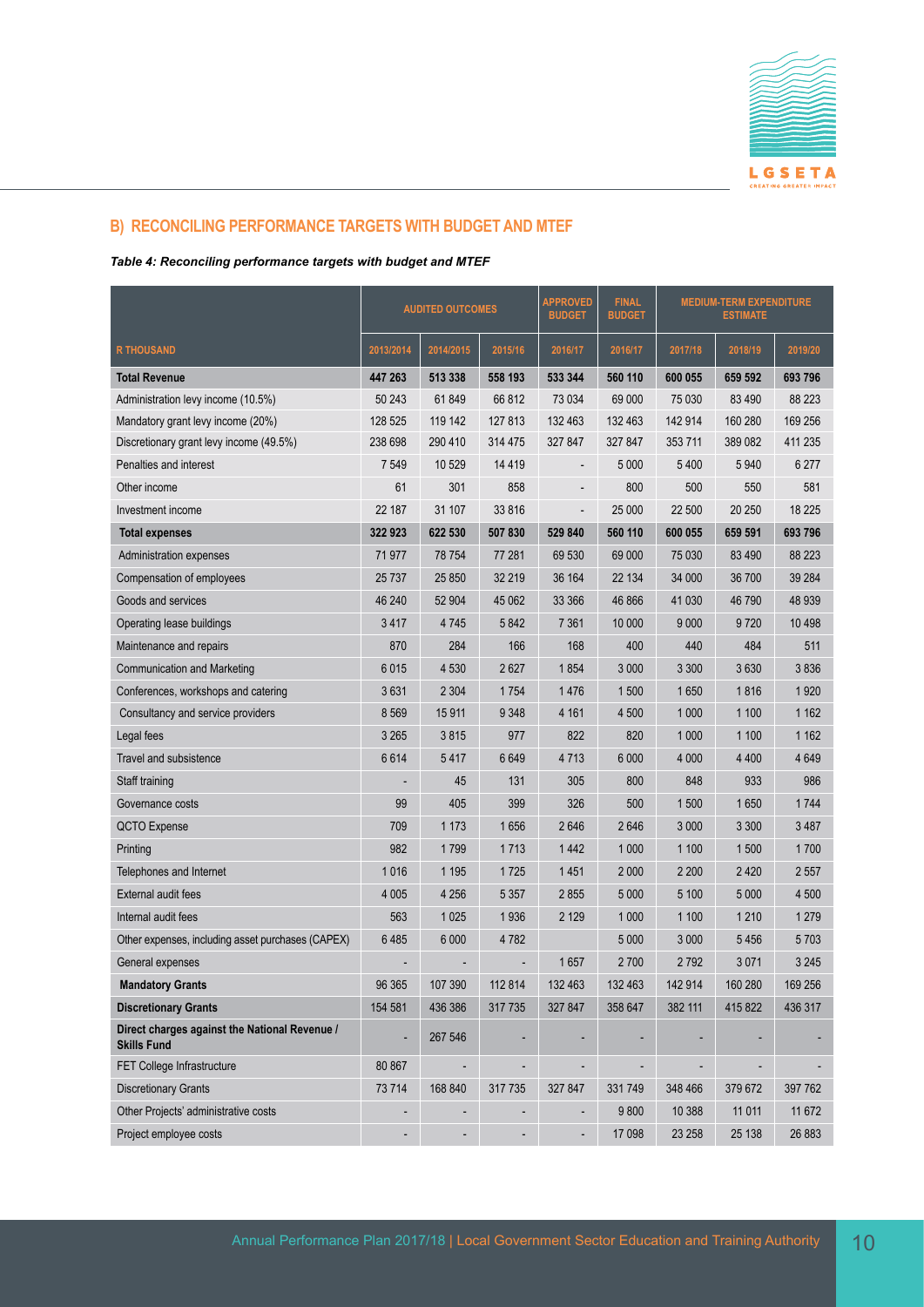#### **I) DISCRETIONARY GRANTS**

The budgeted value of discretionally grant approvals for the 2017/18 financial year is R348m, 30% of which is being ringed-fenced for projects of the LGSETA Board's strategic focus areas. These projects are nationally driven interventions, where the LGSETA, at its discretion, has identified strategic skills gaps (critical or scarce) in the sector and decided where to implement the required skills. These projects cater for special needs, such as people with disabilities, rural and township economy projects and projects of interest to the LGSETA's stakeholders.

#### **II) MANDATORY GRANTS**

Mandatory grants are paid to qualifying entities on a quarterly basis, as per the SETA Grant Regulations.

#### **III) ADMINISTRATION EXPENDITURE**

The New Skills Development Regulations limit the administration costs of SETA to 10.5% of levies received. The administration costs of the SETA are therefore limited to the projected levy income of R75m for 2017/18.

The following key assumptions have been considered in budgeting for the 2017/18 financial year:

- The total salary cost of the LGSETA is expected to grow to R57m in 2017/18 and this considers the general salary increment, as well as the annualised cost for the vacancies that were filled during the 2016/17 financial year. It is important to note that the salary costs of the LGSETA are funded under the administrative budget, as well as the discretionary grant expenditure item.
- Other expenses have been increased year-on-year at an inflation rate of 6.5%, take into account the general growth of expenditure by 3.5%, due to the opening of three provincial offices.
- Consulting costs are expected to decline by 77%. This is due to cost cutting measures by the organisation that were preceded by the building of internal capacity during the 2016/17 financial year.
- Further cost cutting measures will be implemented on the travelling costs of the LGSETA over the medium-term.
- External audit fees will be agreed with the AGSA and the management team will continue to ensure that the audit process is efficient, with a view of reducing the overall audit fee. Included in our strategic goals are targets to resolve a significant number of reported audit findings to justify the reduction of fees.

#### **C) REVENUE**

Total revenue for the 2017/18 financial year amounts to R600m and is broken down as follows:

|                                         | <b>MEDIUM-TERM EXPENDITURE ESTIMATE</b> |           |         |  |  |  |
|-----------------------------------------|-----------------------------------------|-----------|---------|--|--|--|
| <b>R THOUSAND</b>                       | 2013/2014                               | 2014/2015 | 2015/16 |  |  |  |
| <b>Total Revenue</b>                    | 600 055                                 | 659 592   | 693 796 |  |  |  |
| Administration levy income (10.5%)      | 75 030                                  | 83 4 90   | 88 223  |  |  |  |
| Mandatory grant levy income (20%)       | 142 914                                 | 160 280   | 169 256 |  |  |  |
| Discretionary grant levy income (49.5%) | 353 711                                 | 389 082   | 411 235 |  |  |  |
| Penalties and interest                  | 5400                                    | 5 9 4 0   | 6 2 7 7 |  |  |  |
| Other income                            | 500                                     | 550       | 581     |  |  |  |
| Investment income                       | 22 500                                  | 20 250    | 18 2 25 |  |  |  |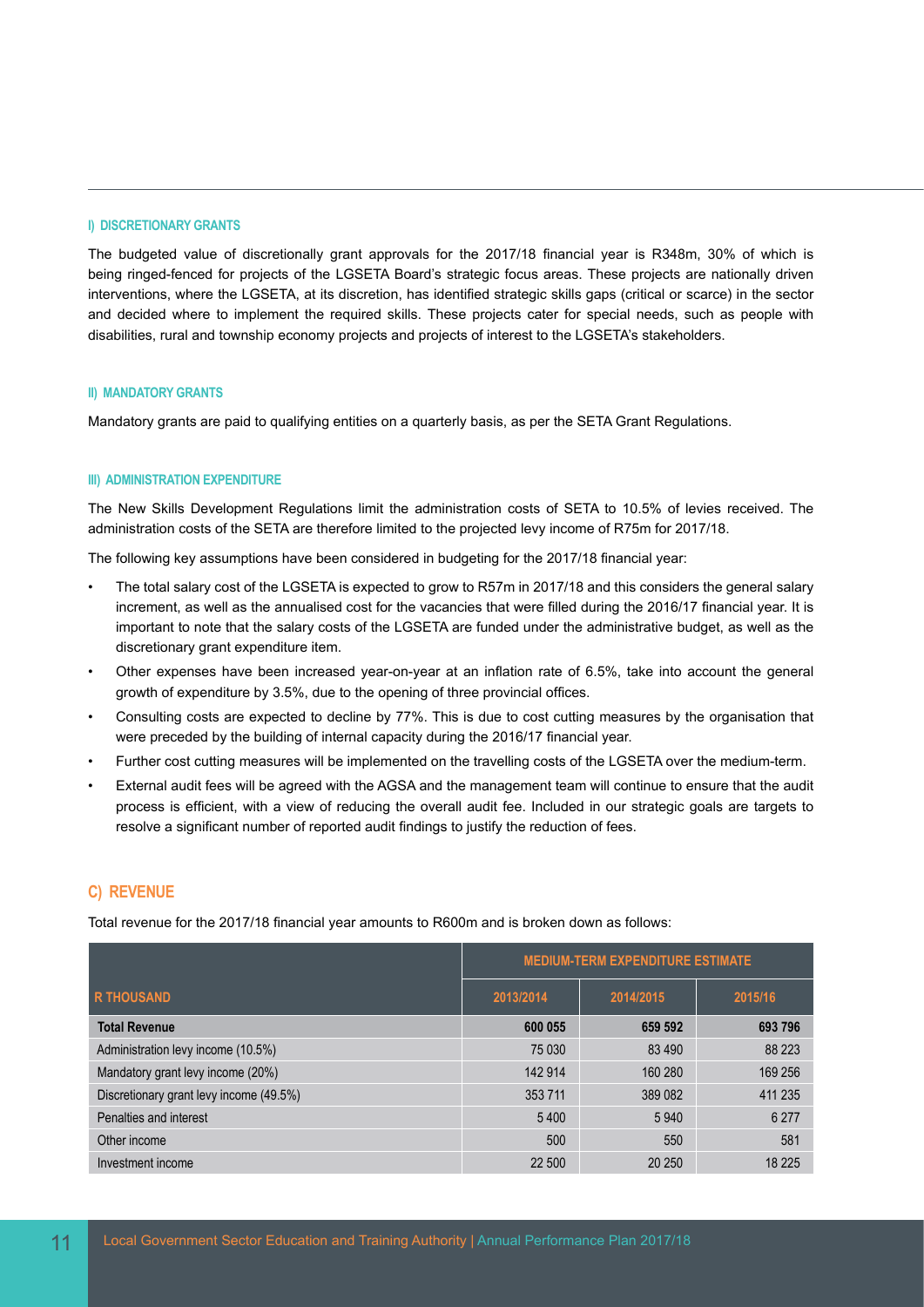

#### **I) LEVY INCOME**

Levy income is budgeted to grow at 8% per annum and is based on the growth forecast of the total cost of employment in the local government sector.

#### **II) INVESTMENT INCOME**

The LGSETA generates its investment income from short-term investments, as well as highly liquid investments which are held with registered banking institutions with maturities of three to 12 months, subject to an insignificant risk of change in value. The investment income for the 2017/18 financial year is expected to be R22.5m and this represents a decrease of 10% when compared to the budget estimate of R25m for the 2016/17 financial year. The decrease in interest income reflects the LGSETA's strategic goal to reduce cash reserves to ensure that we accelerate the delivery of training interventions and programmes during the financial year.

#### **D) RECONCILING PERFORMANCE TARGETS WITH BUDGET AND MTEF**

| <b>PROGRAMMES</b>                |           | <b>AUDITED OUTCOMES</b> |         | <b>APPROVED</b><br><b>BUDGET</b> | <b>FINAL</b><br><b>BUDGET</b> | <b>MEDIUM-TERM EXPENDITURE ESTIMATE</b> |         |         |  |
|----------------------------------|-----------|-------------------------|---------|----------------------------------|-------------------------------|-----------------------------------------|---------|---------|--|
| <b>R THOUSAND</b>                | 2013/2014 | 2014/2015               | 2015/16 | 2016/17                          | 2016/17                       | 2017/18                                 | 2018/19 | 2019/20 |  |
| Programme 1: Administration      | 71 977    | 78754                   | 77 281  | 69 530                           | 67 666                        | 75 030                                  | 83 4 90 | 88 223  |  |
| Programme 2: Skills Planning     | 103 358   | 111 174                 | 134 946 | 140 966                          | 150 263                       | 162 138                                 | 181 042 | 191 679 |  |
| Programme 3: Learning Programmes | 147 438   | 431 463                 | 293 046 | 297 344                          | 336 039                       | 356 254                                 | 387 896 | 406 158 |  |
| Programme 4: Quality Assurance   | 150       | 1 1 3 9                 | 2 5 5 7 | 22 000                           | 6 142                         | 6633                                    | 7 1 6 4 | 7 7 3 7 |  |
| <b>Subtotal</b>                  | 322 923   | 622 530                 | 507829  | 529 840                          | 560 110                       | 600 055                                 | 659 592 | 693 796 |  |

#### **CONCLUSION**

The fulfilment of this Annual Performance Plan lies in both the budgetary provision to correct the staff legacy issues as indicated in the change management initiatives, as well as the ability of the organisation to change in line with its strategic intent for the next five years.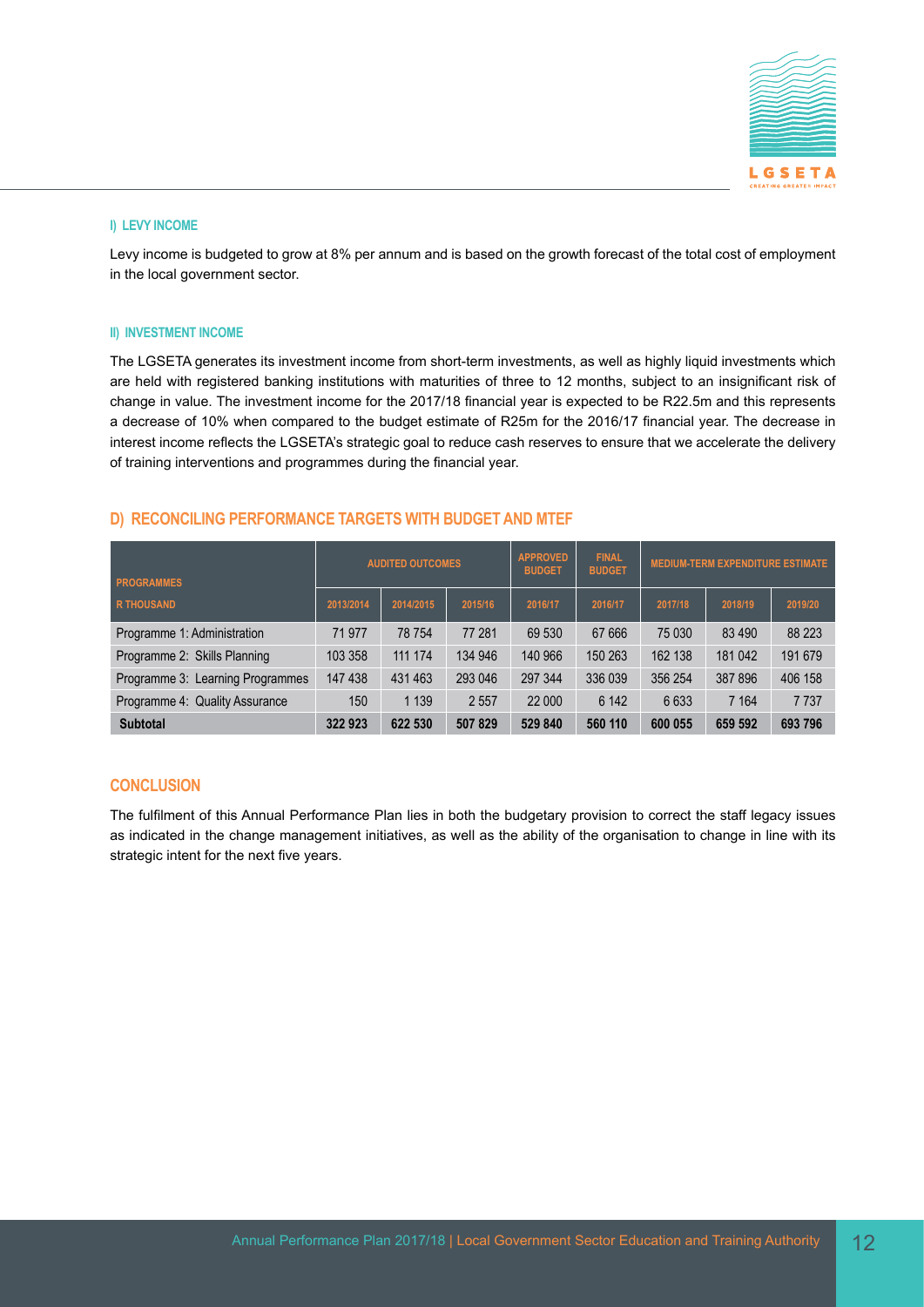# PART B PROGRAMMES

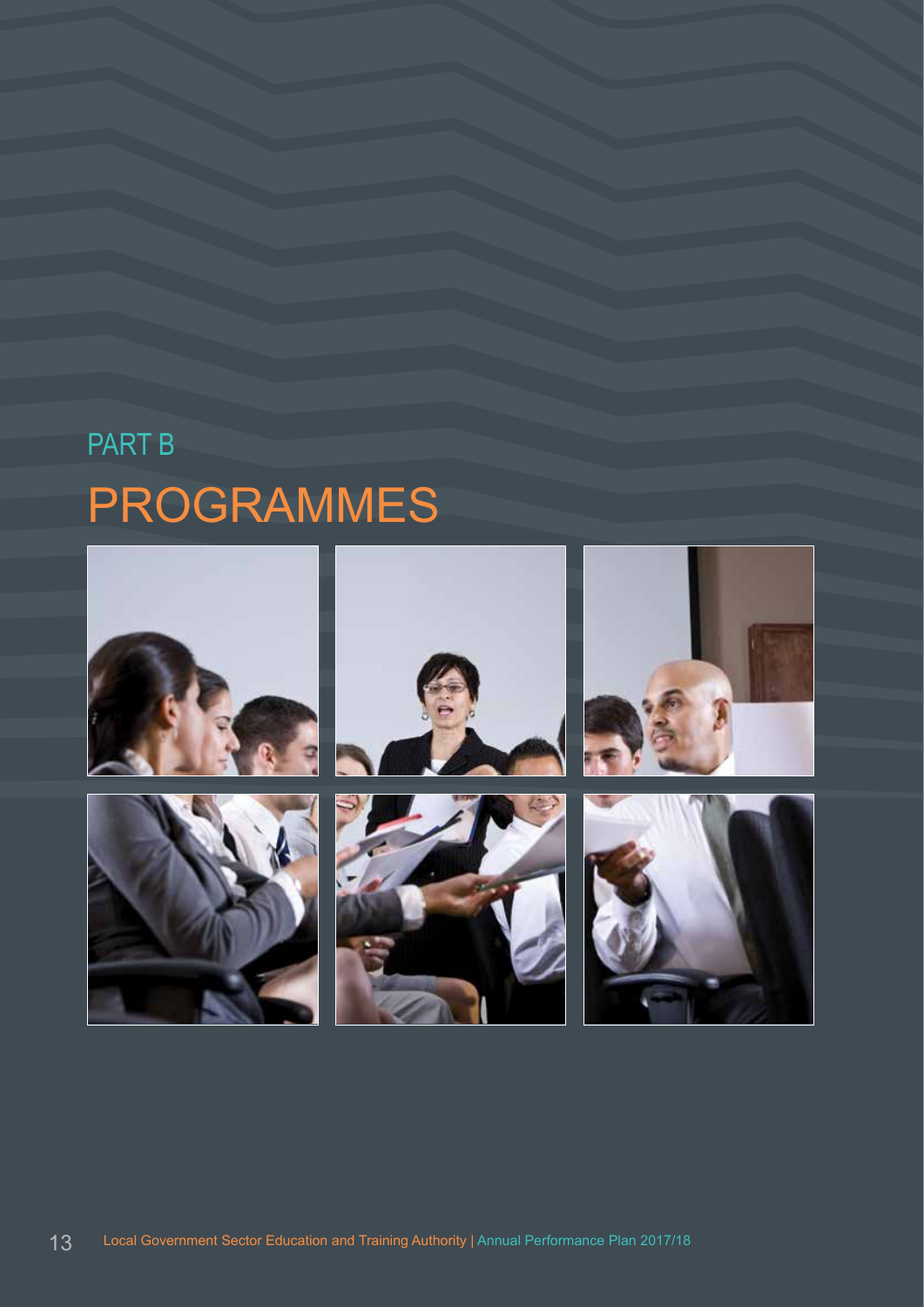

### 5. The LGSETA's Budget Programmes

During the annual strategic review process, all LGSETA programmes were reviewed to ensure maximum impact and achievement of the performance targets. Revisions are aligned to the situational analysis that was conducted on the LGSETA.

The LGSETA has four budget-related programmes, namely:

- Programme 1: Administration
- Programme 2: Skills Planning
- Programme 3: Learning Programmes
- Programme 4: Quality Assurance

#### **ALIGNMENT BETWEEN STRATEGIC GOALS, STRATEGIC OBJECTIVES AND LGSETA PROGRAMMES**

The LGSETA strategic goals were developed in line with the mandate of the SETA, National Skills Development Strategy III, National Development Plan 2030 and relevant legislation that govern the work of the LGSETA. The Strategic objectives are aligned with the strategic goals, as well as the LGSETA programmes. The following table illustrates the linkage of the Strategic Goals with the Strategic Objectives of the LGSETA.

#### *Table 5: Linkage of the strategic goals with strategic objectives*

| <b>STRATEGIC GOALS</b>                                                                                                                  | <b>STRATEGIC OBJECTIVES</b>                                                                                                                                                                                                                                                                                                                                                                                                                                                                                   | <b>LGSETA</b><br><b>PROGRAMMES</b>                                                 |
|-----------------------------------------------------------------------------------------------------------------------------------------|---------------------------------------------------------------------------------------------------------------------------------------------------------------------------------------------------------------------------------------------------------------------------------------------------------------------------------------------------------------------------------------------------------------------------------------------------------------------------------------------------------------|------------------------------------------------------------------------------------|
| Goal 1: Create a skilled and capacitated<br>local government sector that performs                                                       | To increase access of occupational-directed learning<br>$\bullet$<br>intervention programmes in the local government sector<br>To strengthen Municipal Council's oversight capacity for<br>$\bullet$<br>effective monitoring and decision-making in the local<br>government sector<br>To develop occupational qualifications, build quality skills<br>development and ensure certification of learners for the local<br>government SETA                                                                       | Programme<br>3: Learning<br>Programmes<br>Programme 4:<br><b>Quality Assurance</b> |
| Goal 2: Strengthen the governance<br>systems within the local government<br>sector for effective service delivery                       | To strengthen Municipal Council's oversight capacity for effective<br>monitoring and decision-making in the local government sector                                                                                                                                                                                                                                                                                                                                                                           | Programme<br>3: Learning<br>Programmes                                             |
| Goal 3: Strengthen the capability of the<br>LGSETA to provide effective leadership<br>and deliver on its mandate                        | To implement efficient, effective and transparent administration and<br>governance in the LGSETA                                                                                                                                                                                                                                                                                                                                                                                                              | Programme 1:<br>Administration                                                     |
| Goal 4: Build an integrated skills<br>development planning system that is<br>responsive to current and future local<br>government needs | To conduct responsive and credible research on skills<br>development to inform policy development and development of<br>qualifications for the local government sector<br>To establish credible institutional mechanisms for skills<br>planning and encourage better use of workplace-based skills<br>development in the local government sector<br>To improve performance monitoring of projects, programmes<br>and quality, thereby improving skills development delivery in<br>the local government sector | Programme 3: Skills<br>Planning                                                    |
| Goal 5: Facilitate strong stakeholder<br>relations to drive the local government<br>skills revolution                                   | To implement efficient, effective and transparent administration and<br>governance in the LGSETA                                                                                                                                                                                                                                                                                                                                                                                                              | Programme 1:<br>Administration                                                     |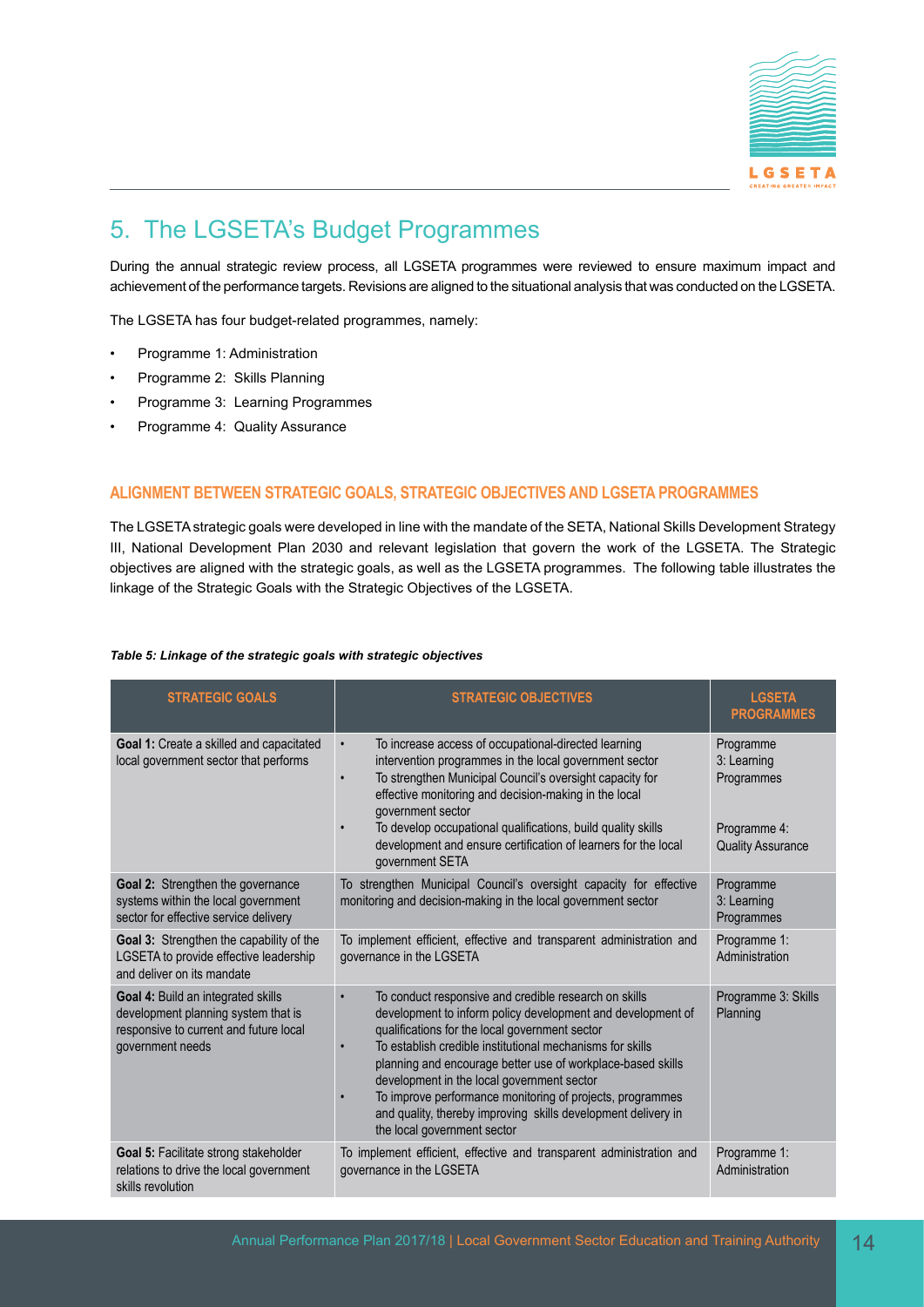#### **STRATEGIC OBJECTIVE KPIS**

#### **5.1 PROGRAMME 1: ADMINISTRATION**

#### **Purpose**

The purpose of the Administration Programme is to provide administrative support services and enable the LGSETA to deliver on its mandate and ensure compliance with all governance imperatives.

#### **5.1.1 STRATEGIC OBJECTIVE: TO IMPLEMENT EFFICIENT, EFFECTIVE AND TRANSPARENT ADMINISTRATION AND GOVERNANCE IN THE LGSETA**

#### **Annual targets for 2017/18**

| <b>PROGRAMME</b>                                                                         | PERFORMANCE INDICATORS |                                                                                                                                                                 |         | <b>ACTUAL PERFORMANCE</b> |         | <b>ESTIMATED</b><br><b>PERFORMANCE</b> |                | <b>MEDIUM-TERM TARGETS</b> |                |
|------------------------------------------------------------------------------------------|------------------------|-----------------------------------------------------------------------------------------------------------------------------------------------------------------|---------|---------------------------|---------|----------------------------------------|----------------|----------------------------|----------------|
|                                                                                          |                        |                                                                                                                                                                 | 2013/14 | 2014/15                   | 2015/16 | 2016/17                                | 2017/18        | 2018/19                    | 2019/20        |
| Create an<br>accountable,<br>effective                                                   | 1.1                    | Percentage of vacant funded<br>positions filled within the<br><b>LGSETA</b>                                                                                     |         |                           |         |                                        | 90%            | 95%                        | 100%           |
| and efficient<br>administration<br>that is responsive<br>to the training<br>needs of the | 1.2                    | 100% compliance with<br>the implementation of<br>performance management<br>policy                                                                               |         |                           |         |                                        | 100%           | 100%                       | 100%           |
| <b>LGSETA</b>                                                                            | 1.3                    | Number of external<br>stakeholder newsletters<br>published to enhance<br>stakeholders' relations and<br>create awareness of the<br><b>LGSETA's services</b>     |         |                           |         | $\overline{4}$                         | $\overline{4}$ | 4                          | $\overline{4}$ |
|                                                                                          | 1.4                    | Number of external<br>stakeholder sessions held<br>by the LGSETA to enhance<br>stakeholder relations and<br>create awareness of the<br><b>LGSETA's services</b> |         |                           |         | 45                                     | 45             | 45                         | 45             |
|                                                                                          | 1.5                    | Number of internal<br>newsletters published to<br>communicate with the<br><b>LGSETA</b> staff                                                                   |         |                           |         | $\overline{4}$                         | $\overline{4}$ | 4                          | $\overline{4}$ |
|                                                                                          | 1.6                    | Number of career guidance<br>text books distributed to<br>learners with information<br>pertaining to local government<br>occupations                            | 5725    | 18 000                    | 20 000  | 22 000                                 | 24 000         | 30 000                     | 34 000         |
|                                                                                          | 1.7                    | Percentage of approved<br><b>LGSETA ICT policies and</b><br>plans                                                                                               |         |                           |         | 100%                                   | 100%           | 100%                       | 100%           |
|                                                                                          | 1.8                    | Percentage of IT projects<br>and initiatives successfully<br>implemented and delivered                                                                          |         |                           |         |                                        | 80%            | 85%                        | 95%            |
|                                                                                          | 1.9                    | Number of workflow solutions<br>implemented to improve the<br>integration between units in<br>the LGSETA                                                        |         |                           |         |                                        | $\overline{2}$ | $\overline{2}$             | $\overline{2}$ |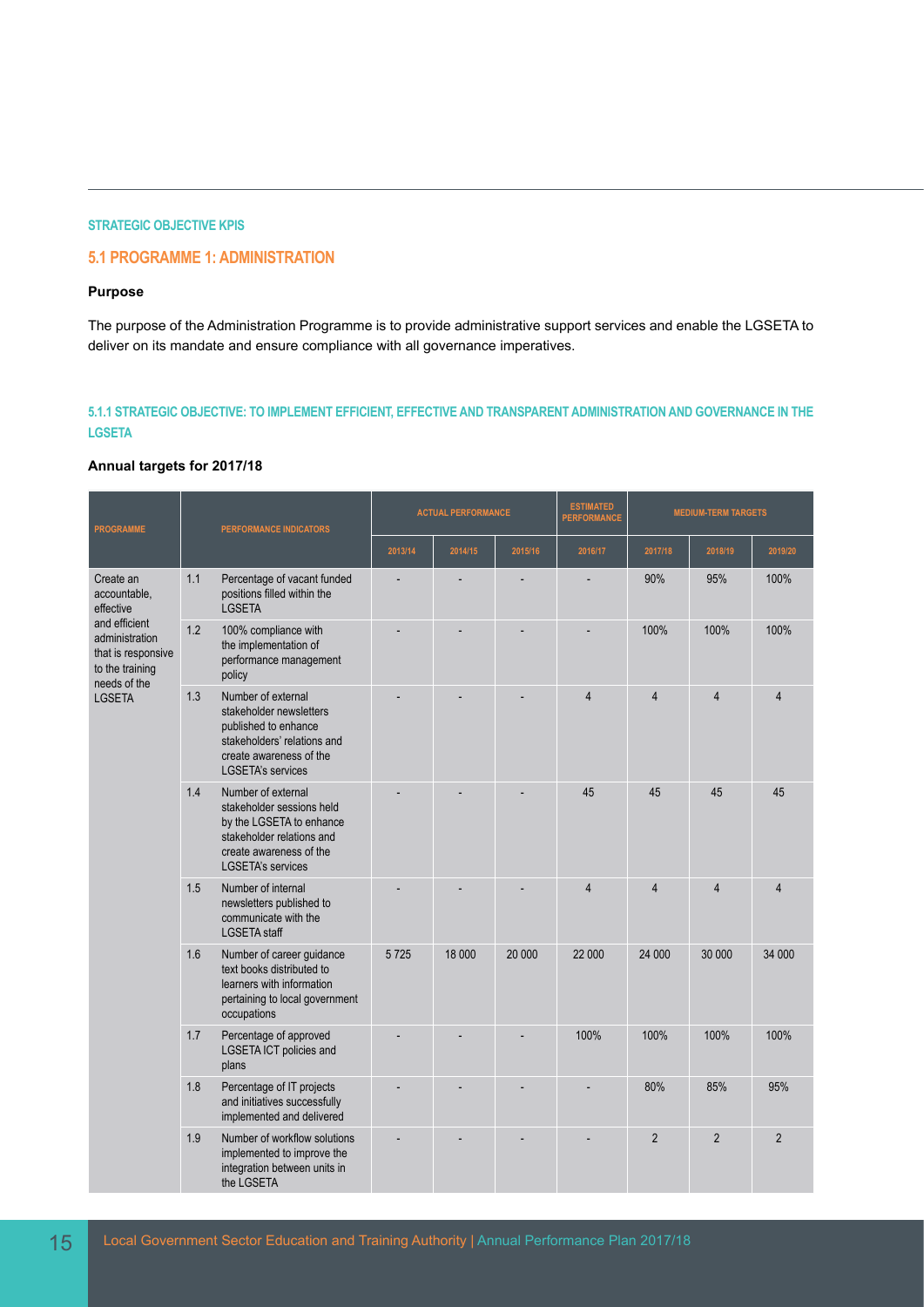

| <b>PROGRAMME</b>                                                                                           |                     | <b>PERFORMANCE INDICATORS</b>                                                                                                                             |                               | <b>ACTUAL PERFORMANCE</b>       |                                 | <b>ESTIMATED</b><br><b>MEDIUM-TERM TARGETS</b><br><b>PERFORMANCE</b> |                                 |                |                    |
|------------------------------------------------------------------------------------------------------------|---------------------|-----------------------------------------------------------------------------------------------------------------------------------------------------------|-------------------------------|---------------------------------|---------------------------------|----------------------------------------------------------------------|---------------------------------|----------------|--------------------|
|                                                                                                            |                     |                                                                                                                                                           | 2013/14                       | 2014/15                         | 2015/16                         | 2016/17                                                              | 2017/18                         | 2018/19        | 2019/20            |
| <b>Build sound</b><br>and sustainable<br>financial                                                         | 1.10                | Unqualified audit opinion at<br>the end of the external audit<br>by the Auditor-General                                                                   | Qualified<br>Audit<br>Opinion | Unqualified<br>Audit<br>Opinion | Unqualified<br>Audit<br>Opinion | Unqualified<br>Audit<br>Opinion                                      | Unqualified<br>Audit<br>Opinion | Clean Audit    | <b>Clean Audit</b> |
| management<br>systems, in<br>line with the<br>provisions of the                                            | 1.11                | Percentage of audit (internal<br>and external) findings<br>resolved, based on findings of<br>prior financial year                                         |                               |                                 |                                 |                                                                      | 90%                             | 95%            | 100%               |
|                                                                                                            | <b>PFMA</b><br>1.12 | Percentage reduction of the<br>value of cash reserve at the<br>beginning of the financial year<br>to measure overall progress<br>of the LGSETA's projects |                               |                                 |                                 |                                                                      | 10%                             | 10%            | 10%                |
| Improve the<br><b>LGSETA's Board</b><br>functioning<br>and strategic<br>outreach to key<br>stakeholders at | 1.13                | Number of Board<br>engagement sessions held<br>with national departments<br>and municipal leadership<br>on strategic issues for the<br><b>LGSETA</b>      |                               |                                 |                                 |                                                                      | $\overline{7}$                  | $\overline{7}$ | 7                  |
| all three spheres<br>of government<br>to enhance the<br>capacity of the<br><b>LGSETA</b>                   | 1.14                | Number of Board Governance<br>workshops conducted in<br>relation to the Board's<br>fiduciary duties and<br>responsibilities                               |                               |                                 |                                 |                                                                      | $\overline{2}$                  | $\mathfrak{p}$ | $\mathfrak{p}$     |

| <b>PROGRAMME</b>                                                                                                       |     | <b>PERFORMANCE INDICATORS</b>                                                                                                                      | <b>REPORTING</b> | <b>ANNUAL</b><br><b>TARGET</b> | <b>QUARTERLY TARGETS</b> |                 |                 |                 |  |
|------------------------------------------------------------------------------------------------------------------------|-----|----------------------------------------------------------------------------------------------------------------------------------------------------|------------------|--------------------------------|--------------------------|-----------------|-----------------|-----------------|--|
|                                                                                                                        |     |                                                                                                                                                    | <b>PERIOD</b>    | 2017/18                        | 1 <sup>st</sup>          | 2 <sup>nd</sup> | 3 <sup>rd</sup> | 4 <sup>th</sup> |  |
| Create an<br>accountable,                                                                                              | 1.1 | Percentage of vacant funded positions<br>filled within the LGSETA                                                                                  | Annually         | 90%                            |                          |                 |                 | 90%             |  |
| effective<br>and efficient<br>administration<br>that is responsive<br>to the training<br>needs of the<br><b>LGSETA</b> | 1.2 | 100% compliance with the implementation<br>of performance management policy                                                                        | Quarterly        | 100%                           | 100%                     | 100%            | 100%            | 100%            |  |
|                                                                                                                        | 1.3 | Number of external stakeholder newsletters<br>published to enhance stakeholder relations<br>and create awareness of the LGSETA's<br>services       | Quarterly        | $\overline{4}$                 | 1                        |                 | $\mathbf{1}$    |                 |  |
|                                                                                                                        | 1.4 | Number of external stakeholder sessions<br>held by the LGSETA to enhance<br>stakeholder relations and create<br>awareness of the LGSETA's services | Quarterly        | 45                             | 9                        | 13              | 14              | 9               |  |
|                                                                                                                        | 1.5 | Number of internal newsletters published to<br>communicate with the LGSETA staff                                                                   | Annually         | $\overline{4}$                 | 1                        |                 |                 |                 |  |
|                                                                                                                        | 1.6 | Number of career guidance text books<br>distributed to learners with information<br>pertaining to local government occupations                     | Quarterly        | 24 000                         | 6 0 0 0                  | 6 0 0 0         | 6 0 0 0         | 6.000           |  |
|                                                                                                                        | 1.7 | Percentage of approved LGSETA ICT<br>policies and plans                                                                                            | Quarterly        | 100%                           | 100%                     | 100%            | 100%            | 100%            |  |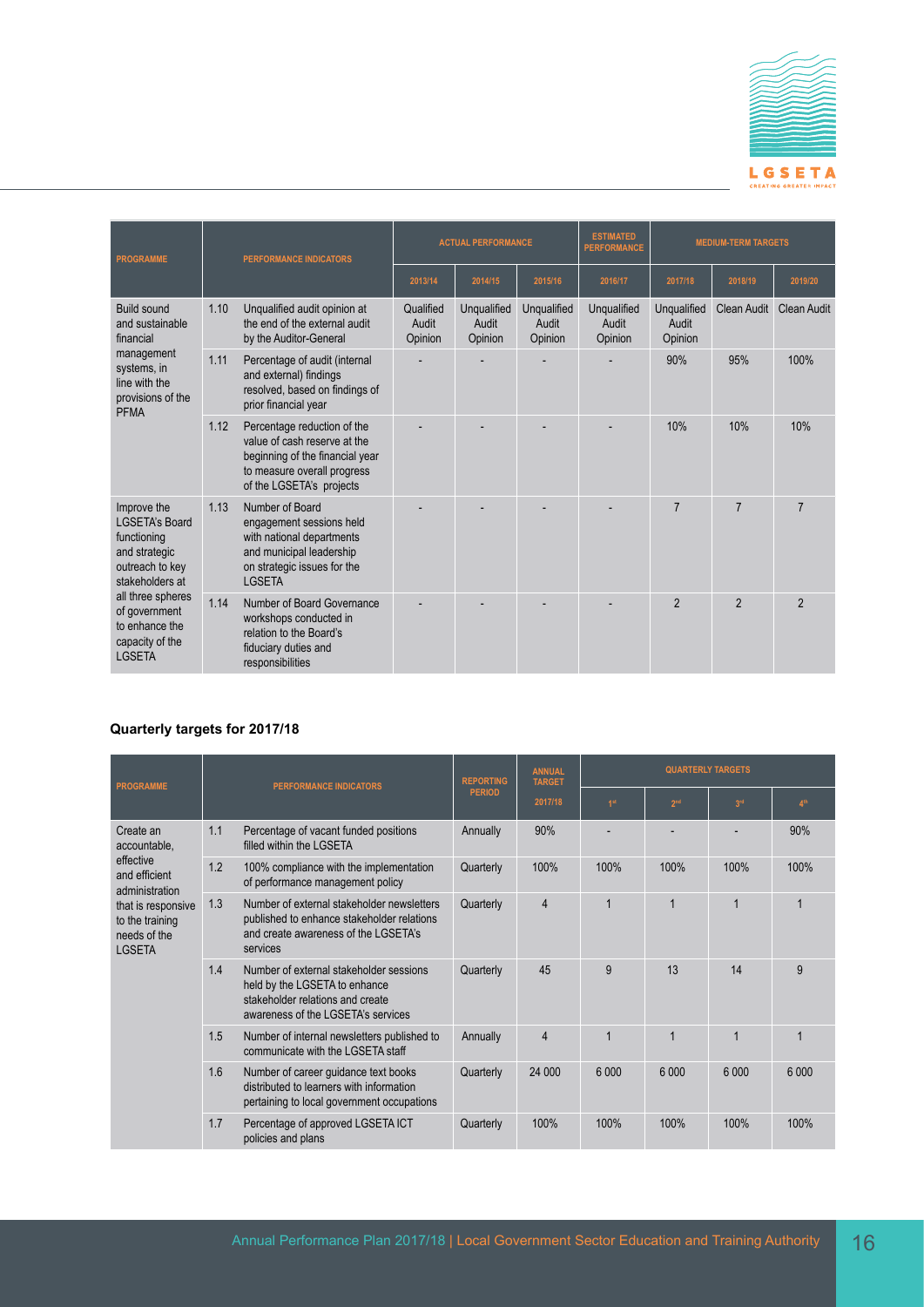| <b>PROGRAMME</b> |      | <b>PERFORMANCE INDICATORS</b>                                                                                                                          | <b>REPORTING</b> | <b>ANNUAL</b><br><b>TARGET</b> |                 |                      | <b>QUARTERLY TARGETS</b><br>3 <sup>rd</sup><br>4 <sup>th</sup><br>90%<br>$\overline{2}$ |                |  |  |  |
|------------------|------|--------------------------------------------------------------------------------------------------------------------------------------------------------|------------------|--------------------------------|-----------------|----------------------|-----------------------------------------------------------------------------------------|----------------|--|--|--|
|                  |      |                                                                                                                                                        | <b>PERIOD</b>    | 2017/18                        | 1 <sup>st</sup> | 2 <sup>nd</sup>      |                                                                                         |                |  |  |  |
|                  | 1.8  | Percentage of IT projects and initiatives<br>successfully implemented and delivered                                                                    | Annually         | 90%                            |                 |                      |                                                                                         |                |  |  |  |
|                  | 1.9  | Number of workflow solutions implemented<br>to improve the integration between units in<br>the LGSETA                                                  | Annually         | $\overline{2}$                 |                 |                      |                                                                                         |                |  |  |  |
|                  | 1.10 | Unqualified audit opinion at the end of the<br>external audit by the Auditor-General                                                                   | Annually         | Unqualified<br>audit           |                 | Unqualified<br>audit |                                                                                         |                |  |  |  |
|                  | 1.11 | Percentage of audit (internal and external)<br>findings resolved, based on findings of the<br>prior financial year                                     | Annually         | 80%                            |                 |                      |                                                                                         |                |  |  |  |
|                  | 1.12 | Percentage reduction in the value of cash<br>reserve at the beginning of the financial<br>year to measure overall progress of the<br>LGSETA's projects | Annually         | 10%                            |                 |                      |                                                                                         | 10%            |  |  |  |
|                  | 1.13 | Number of Board engagement sessions<br>held with national departments and<br>municipal leadership on the LGSETA's<br>strategic issues                  | Quarterly        | $\overline{7}$                 | $\overline{2}$  | $\mathfrak{p}$       | 1                                                                                       | $\mathfrak{p}$ |  |  |  |
|                  | 1.14 | Number of Board Governance workshops<br>conducted in relation to the Board's<br>fiduciary duties and responsibilities                                  | Quarterly        | $\overline{2}$                 |                 |                      |                                                                                         |                |  |  |  |

#### **5.2 PROGRAMME 2: SKILLS PLANNING**

#### **Purpose**

To ensure that the LGSETA has relevant, up to date information and analyses to allow it to perform the strategic skills planning function for the sector, and to maximise participation by employers into skills development. To manage project implementation, monitor and report on programmes, projects and the quality of the provision of learning intervention, thereby ensuring that the local government sector delivers on its mandate.

The programmes consist of the following functions:

- 1. Research
- 2. Strategy and Sector Skills Planning
- 3. Performance Monitoring and Evaluation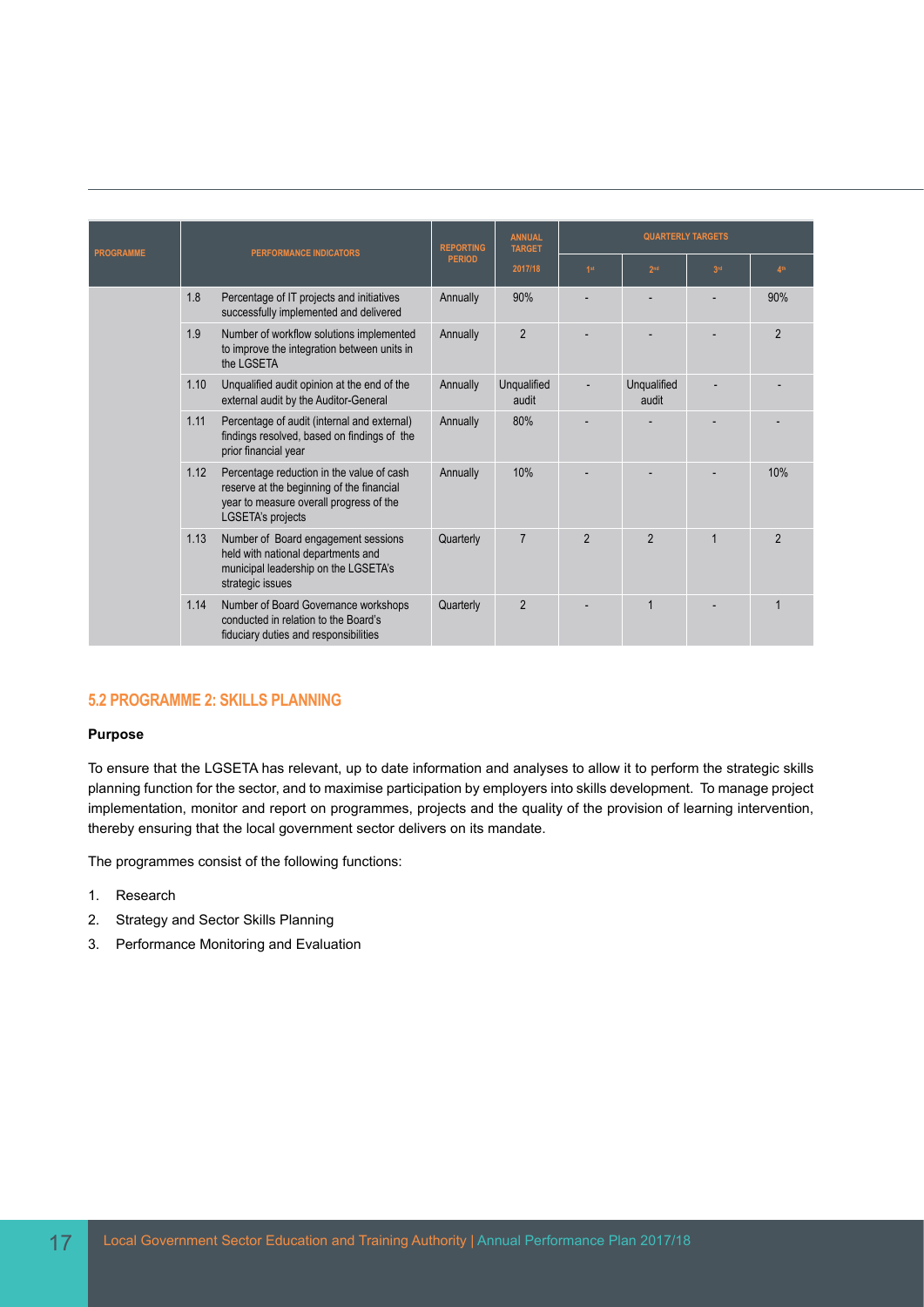

#### **5.2.1 STRATEGIC OBJECTIVE: TO CONDUCT A RESPONSIVE AND CREDIBLE RESEARCH ON SKILLS DEVELOPMENT TO INFORM POLICY DEVELOPMENT, DEVELOPMENT OF QUALIFICATIONS AND LEARNING INTERVENTION IN THE LOCAL GOVERNMENT SECTOR**

#### **Annual targets for 2017/18**

| <b>PROGRAMME</b>                                                                                                                  |     | <b>PERFORMANCE INDICATORS</b>                                                                                       |         | <b>ACTUAL PERFORMANCE</b> |         | <b>ESTIMATED</b><br><b>PERFORMANCE</b> | <b>MEDIUM-TERM TARGETS</b> |         |         |  |
|-----------------------------------------------------------------------------------------------------------------------------------|-----|---------------------------------------------------------------------------------------------------------------------|---------|---------------------------|---------|----------------------------------------|----------------------------|---------|---------|--|
|                                                                                                                                   |     |                                                                                                                     | 2013/14 | 2014/15                   | 2015/16 | 2016/17                                | 2017/18                    | 2018/19 | 2019/20 |  |
| To conduct responsive<br>and credible research<br>that informs skills<br>planning, qualification<br>development and               | 2.1 | Number of research<br>projects on skills<br>development needs<br>conducted in the local<br>government sector        | 4       | 5                         | 12      | 10                                     | 10                         | 10      | 10      |  |
| learning intervention<br>development for the<br>local government<br>sector                                                        | 2.2 | Number of research<br>seminars held<br>to communicate<br>research findings with<br>stakeholders                     |         |                           |         | 4                                      | $\overline{4}$             | 4       |         |  |
| To establish a<br>research repository<br>for data management                                                                      | 2.3 | Number of research<br>papers published by the<br><b>LGSETA</b>                                                      |         |                           |         |                                        | 5                          | 5       | 5       |  |
| and storage, and<br>communicate about<br>market information to<br>inform skills planning<br>within the local<br>government sector | 2.4 | A research repository<br>established to enhance<br>accessibility of research<br>information by the<br><b>LGSETA</b> |         |                           |         |                                        |                            |         |         |  |

| <b>PROGRAMME</b>                                                                                                                                                                                  |     | <b>PERFORMANCE INDICATORS</b>                                                                          | <b>REPORTING</b> | <b>ANNUAL</b><br><b>TARGET</b> | <b>QUARTERLY TARGETS</b> |                 |                 |                 |  |
|---------------------------------------------------------------------------------------------------------------------------------------------------------------------------------------------------|-----|--------------------------------------------------------------------------------------------------------|------------------|--------------------------------|--------------------------|-----------------|-----------------|-----------------|--|
|                                                                                                                                                                                                   |     |                                                                                                        | <b>PERIOD</b>    | 2017/18                        | 1st                      | 2 <sup>nd</sup> | 3 <sup>rd</sup> | 4 <sup>th</sup> |  |
| To conduct responsive<br>and credible research<br>that informs skills<br>planning, qualification<br>development and<br>learning intervention<br>development for the<br>local government<br>sector | 2.1 | Number of Research projects on skills<br>development needs conducted in the<br>local government sector | Annual           | 10                             |                          |                 |                 | 10              |  |
|                                                                                                                                                                                                   | 2.2 | Number of research seminars held to<br>communicate research findings with<br>stakeholders              | Quarterly        | $\overline{4}$                 | $\overline{1}$           |                 |                 |                 |  |
|                                                                                                                                                                                                   | 2.3 | Number of research papers published<br>by the LGSETA                                                   | Quarterly        | 5                              |                          |                 | 2               | c               |  |
|                                                                                                                                                                                                   | 2.4 | A research repository established<br>to enhance accessibility of research<br>information by the LGSETA | Annual           |                                |                          |                 |                 |                 |  |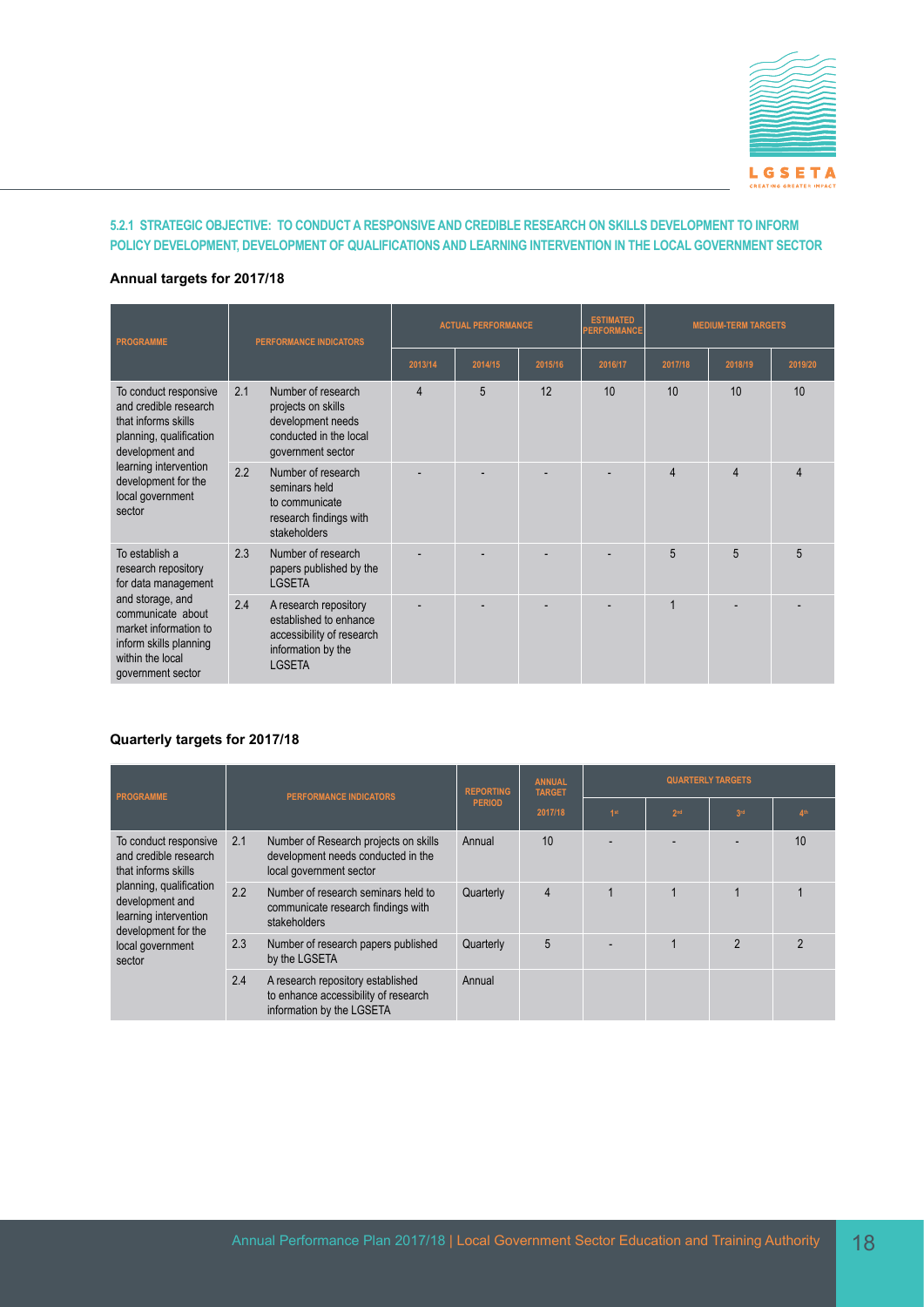#### **5.2.2 STRATEGIC OBJECTIVE: TO ESTABLISH A CREDIBLE INSTITUTIONAL MECHANISM FOR SKILLS PLANNING AND ENCOURAGE BETTER USE OF WORKPLACE-BASED SKILLS DEVELOPMENT FOR THE LOCAL GOVERNMENT SECTOR**

#### **Annual targets for 2017/18**

| <b>PROGRAMME</b>                                                                                                                                     |     | <b>PERFORMANCE INDICATORS</b>                                                                                                                                       |         | <b>ACTUAL PERFORMANCE</b> |         | <b>ESTIMATED</b><br><b>MEDIUM-TERM TARGETS</b><br><b>PERFORMANCE</b> |         |         |         |
|------------------------------------------------------------------------------------------------------------------------------------------------------|-----|---------------------------------------------------------------------------------------------------------------------------------------------------------------------|---------|---------------------------|---------|----------------------------------------------------------------------|---------|---------|---------|
|                                                                                                                                                      |     |                                                                                                                                                                     | 2013/14 | 2014/15                   | 2015/16 | 2016/17                                                              | 2017/18 | 2018/19 | 2019/20 |
| To strengthen skills<br>planning through the<br>development and<br>implementation of<br>Workplace Skills Plans and<br><b>Annual Training Reports</b> | 2.5 | Percentage of Workplace<br>Skills Plans and Annual<br>Training Reports submitted by<br>municipalities and municipal/<br>traditional entities for skills<br>planning | 94%     | 100%                      | 96%     | 100%                                                                 | 100%    | 100%    | 100%    |
| in the local government<br>sector                                                                                                                    | 2.6 | Number of SDFs trained to<br>improve skills development in<br>the local government sector                                                                           | 26      | 200                       | 220     | 257                                                                  | 257     | 257     | 257     |
|                                                                                                                                                      | 2.7 | Number of provincial skills<br>development forums held to<br>improve skills development in<br>the local government sector                                           | 32      | 36                        | 36      | 36                                                                   | 36      | 36      | 36      |
| To establish a standardised<br>local government text book<br>for occupations to support<br>skills planning in the sector                             | 2.8 | A local government hand book<br>for occupations and skills<br>planning developed                                                                                    |         |                           |         |                                                                      | 1       |         |         |

| <b>PROGRAMME</b>                                                                                                                |     | <b>PERFORMANCE INDICATORS</b>                                                                                                                            | <b>REPORTING</b> | <b>ANNUAL</b><br><b>TARGET</b> | <b>QUARTERLY TARGETS</b> |                 |                 |                 |  |
|---------------------------------------------------------------------------------------------------------------------------------|-----|----------------------------------------------------------------------------------------------------------------------------------------------------------|------------------|--------------------------------|--------------------------|-----------------|-----------------|-----------------|--|
|                                                                                                                                 |     |                                                                                                                                                          | <b>PERIOD</b>    | 2017/18                        | 1 <sup>st</sup>          | 2 <sup>nd</sup> | 3 <sup>rd</sup> | 4 <sup>th</sup> |  |
| To strengthen skills planning<br>through the development and<br>implementation of Workplace<br>Skills Plans and Annual Training | 2.5 | Number of Workplace Skills Plans and<br>Annual Training Reports submitted by<br>municipalities and municipal/traditional<br>entities for skills planning | Annual           | 100%                           | 100%                     |                 |                 |                 |  |
| Reports in the local government<br>sector                                                                                       | 2.6 | Number of SDFs trained to improve<br>skills development in the local<br>government sector                                                                | Quarterly        | 257                            |                          |                 |                 | 257             |  |
|                                                                                                                                 | 2.7 | Number of provincial skills<br>development forums held to improve<br>skills development in the local<br>government sector                                | Quarterly        | 36                             | 9                        | 9               | 9               | 9               |  |
| To establish a standardised<br>local government text book for<br>occupations to support skills<br>planning in the sector        | 2.8 | A local government hand book for<br>occupations and skills planning<br>developed                                                                         | Annual           |                                |                          |                 |                 |                 |  |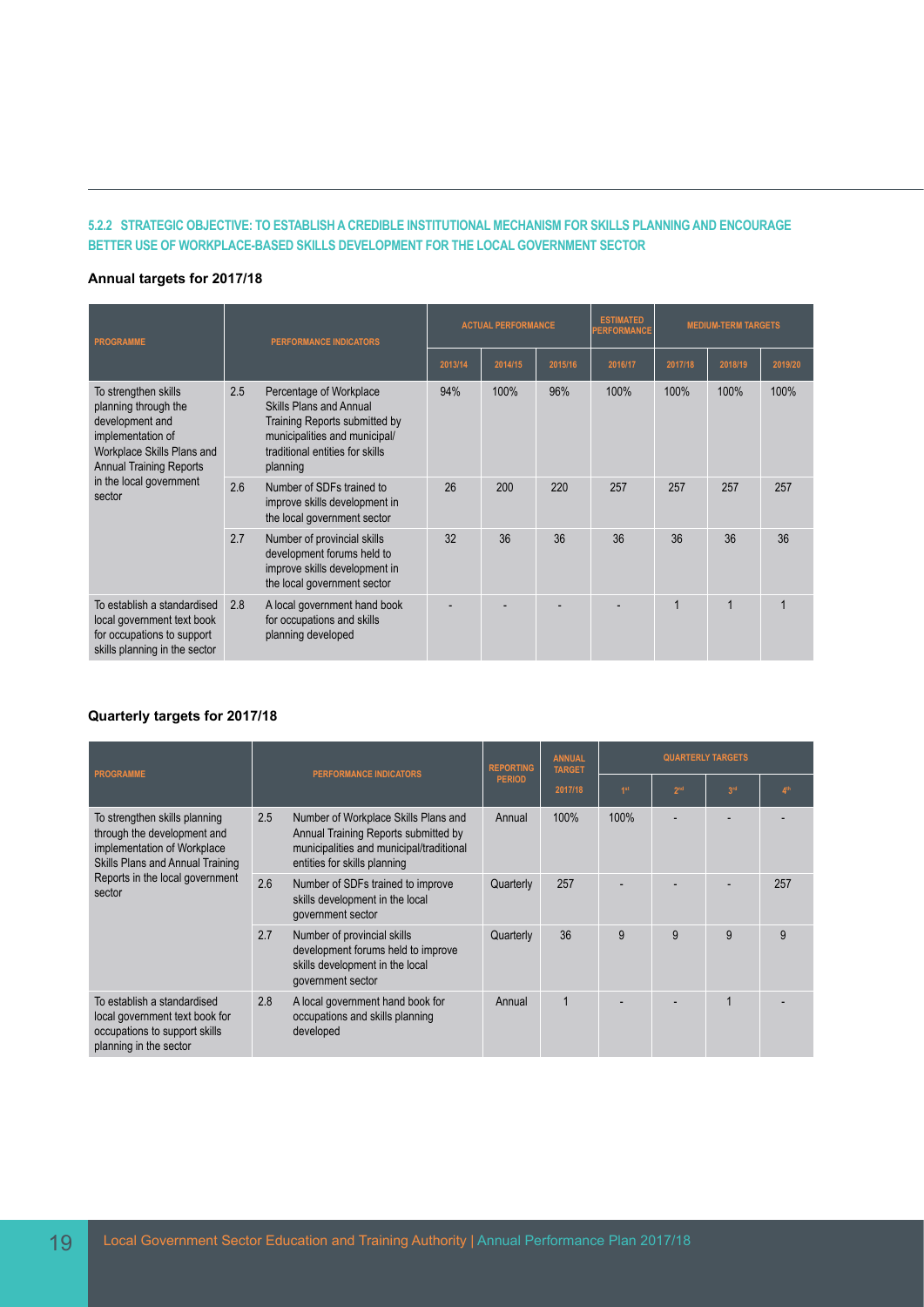

#### **5.2.3 STRATEGIC OBJECTIVE: TO IMPROVE PERFORMANCE MONITORING OF PROJECTS, PROGRAMMES AND THEIR QUALITY, THEREBY IMPROVING THE DELIVERY OF SKILLS DEVELOPMENT IN THE LOCAL GOVERNMENT SECTOR**

#### **Annual targets for 2017/18**

| <b>PROGRAMME</b>                                                                                                                                            |       | <b>PERFORMANCE INDICATORS</b>                                                                                     | <b>ACTUAL PERFORMANCE</b> |         |         | <b>ESTIMATED</b><br><b>PERFORMANCE</b> | <b>MEDIUM-TERM TARGETS</b> |                |                |
|-------------------------------------------------------------------------------------------------------------------------------------------------------------|-------|-------------------------------------------------------------------------------------------------------------------|---------------------------|---------|---------|----------------------------------------|----------------------------|----------------|----------------|
|                                                                                                                                                             |       |                                                                                                                   | 2013/14                   | 2014/15 | 2015/16 | 2016/17                                | 2017/18                    | 2018/19        | 2019/20        |
| To establish<br>Monitoring and<br>Evaluation<br>frameworks                                                                                                  | 2.9   | Monitoring and Evaluation<br>Frameworks, that determine<br>monitoring and reporting in the<br>LGSETA, approved    |                           |         |         |                                        | 1                          |                |                |
| and systems<br>for programmes<br>and projects of<br>the LGSETA and<br>conduct policy<br>evaluations to<br>assess the impact<br>of the LGSETA<br>programmes, | 2.10A | Monitoring and Evaluation<br>System for projects and<br>programmes for the LGSETA<br>developed                    |                           |         |         |                                        | $\mathbf 1$                |                |                |
|                                                                                                                                                             | 2.11  | A monthly performance report,<br>to determine progress on the<br>predetermined objectives,<br>compiled            |                           |         |         | 12                                     | 12                         | 12             | 12             |
| thereby ensuring<br>delivery of<br>the learning                                                                                                             | 2.12  | Quarterly performance reviews,<br>to determine progress on the<br>predetermined objectives, held                  |                           |         |         | 3                                      | 3                          | $\overline{3}$ | 3              |
| interventions                                                                                                                                               | 2.13  | Number of Monitoring and<br>Evaluation visits on projects<br>and/ or programmes of the<br><b>LGSETA</b> conducted | 121                       | 556     | 556     | 556                                    | 514                        | 514            | 514            |
|                                                                                                                                                             | 2.14  | Number of Impact Evaluations on<br>the LGSETA skills development<br>programmes completed                          |                           |         |         |                                        | $\overline{2}$             | $\overline{2}$ | $\overline{2}$ |

|                                                                       |      |                                                                                                               | <b>REPORTING</b> | <b>ANNUAL</b><br><b>TARGET</b> | <b>QUARTERLY TARGETS</b> |                 |                 |                 |  |
|-----------------------------------------------------------------------|------|---------------------------------------------------------------------------------------------------------------|------------------|--------------------------------|--------------------------|-----------------|-----------------|-----------------|--|
| <b>PROGRAMME</b>                                                      |      | <b>PERFORMANCE INDICATORS</b>                                                                                 | <b>PERIOD</b>    | 2017/18                        | 1st                      | 2 <sup>nd</sup> | 3 <sup>rd</sup> | 4 <sup>th</sup> |  |
| To establish<br>Monitoring and<br>Evaluation                          | 2.9  | Monitoring and Evaluation Frameworks, that<br>determine monitoring and reporting in the<br>LGSETA, approved   | Annual           | 1                              |                          | $\overline{1}$  |                 |                 |  |
| frameworks<br>and systems<br>for programmes                           | 2.10 | A Monitoring and Evaluation System for<br>projects and programmes for the LGSETA<br>developed                 | Annual           | 1                              |                          |                 | 1               |                 |  |
| and projects of<br>the LGSETA and<br>conduct policy<br>evaluations to | 2.11 | Monthly performance reports, to determine<br>progress on the predetermined objectives,<br>compiled            | Quarterly        | 12                             | 3                        | 3               | 3               | 3               |  |
| assess the impact<br>of the LGSETA                                    | 2.12 | Quarterly performance reviews, to determine<br>progress on the predetermined objectives, held                 | Quarterly        | 4                              | $\mathbf 1$              | $\overline{1}$  | $\overline{1}$  | $\overline{1}$  |  |
| programmes,<br>thereby ensuring<br>delivery of<br>the learning        | 2.13 | Number of Monitoring and Evaluation visits<br>on projects and or programmes of the<br><b>LGSETA</b> conducted | Quarterly        | 514                            |                          | 180             | 180             | 154             |  |
| interventions                                                         | 2.14 | Number of Impact Evaluations on the<br>LGSETA skills development programmes<br>completed                      | Annual           | $\mathfrak{p}$                 |                          |                 |                 | $\mathfrak{p}$  |  |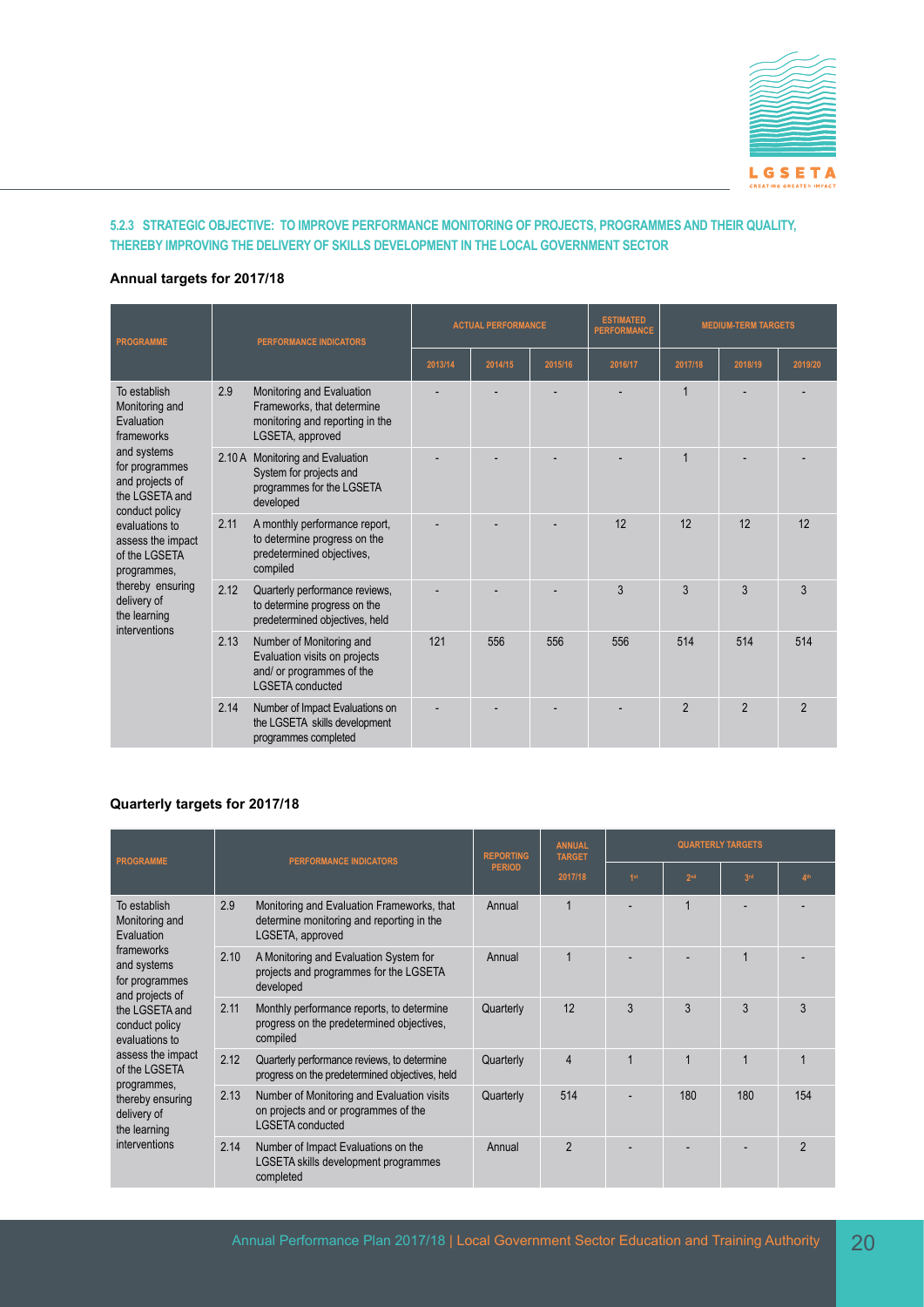#### **5.3 PROGRAMME 3: LEARNING PROGRAMMES**

#### **Purpose**

To improve the skilled workforce available in the local government sector through facilitating the provision of quality training.

The programme comprises the following functions

- 1. Learning Intervention Facilitation
- 2. Learning Intervention Implementation and Co-ordination
- 3. Provincial Operations
- 4. Project Management

#### **5.3.1 STRATEGIC OBJECTIVE: TO INCREASE ACCESS TO OCCUPATIONAL-DIRECTED LEARNING INTERVENTION PROGRAMMES IN THE LOCAL GOVERNMENT SECTOR**

#### **Annual targets for 2017/18**

| <b>PROGRAMME</b>                           |      | <b>PERFORMANCE INDICATORS</b>                            | <b>ACTUAL PERFORMANCE</b> |         |         | <b>ESTIMATED</b><br><b>PERFORMANCE</b> | <b>MEDIUM-TERM TARGETS</b> |         |         |
|--------------------------------------------|------|----------------------------------------------------------|---------------------------|---------|---------|----------------------------------------|----------------------------|---------|---------|
|                                            |      |                                                          | 2013/14                   | 2014/15 | 2015/16 | 2016/17                                | 2017/18                    | 2018/19 | 2019/20 |
| Increase the<br>number of<br>employed      | 3.1  | 5 000 employees entered<br>learnerships per annum        | 2872                      | 4 0 0 0 | 1881    | 5 0 0 0                                | 5 500                      | 6 0 5 0 | 6655    |
| learners<br>entering skills<br>development | 3.2  | 6 000 employees entered<br>skills programmes             | 2470                      | 5 500   | 7 1 2 2 | 6 0 0 0                                | 6 500                      | 7 0 0 0 | 7 500   |
| programmes per<br>annum                    | 3.3  | 250 employees awarded<br>bursaries                       | 30                        | 150     | 170     | 250                                    | 300                        | 330     | 360     |
|                                            | 3.4  | 450 employees entered<br>candidacy                       |                           | 300     | 282     | 450                                    | 450                        | 450     | 495     |
|                                            | 3.5  | 400 employees entered<br>apprenticeship programmes       | 16                        | 300     | 250     | 400                                    | 440                        | 490     | 540     |
|                                            | 3.6  | 1 100 employees RPL'd<br>against a qualification         |                           |         | 239     | 1 100                                  | 1 2 1 0                    | 1 3 3 0 | 1 4 6 5 |
|                                            | 3.7  | 3 000 employees entered<br>AET programmes                | 1552                      | 1 900   | 1775    | 3 0 0 0                                | 3 3 0 0                    | 3630    | 3 9 9 0 |
|                                            | 3.8  | 20 TVET lectures developed.                              |                           | 15      | 15      | 20                                     | 25                         | 30      | 35      |
| Increase the<br>number of                  | 3.9  | 2750 employees completed<br>learnerships per annum       | 796                       | 2 0 0 0 | 611     | 2750                                   | 3 0 0 0                    | 3 3 0 0 | 3 9 0 0 |
| employed<br>learners<br>completing skills  | 3.10 | 4 950 employees completed<br>skills programmes per annum | 295                       | 4 0 0 0 | 2749    | 4 9 5 0                                | 5 500                      | 6 0 0 0 | 6 600   |
| development<br>programmes per              | 3.11 | 250 employees awarded<br>bursaries, graduated            | 30                        | 150     | 170     | 250                                    | 300                        | 330     | 360     |
| annum                                      | 3.12 | 3 000 employees completed<br>AET programmes              |                           | 950     | 772     | 3 0 0 0                                | 3 3 0 0                    | 3600    | 4 200   |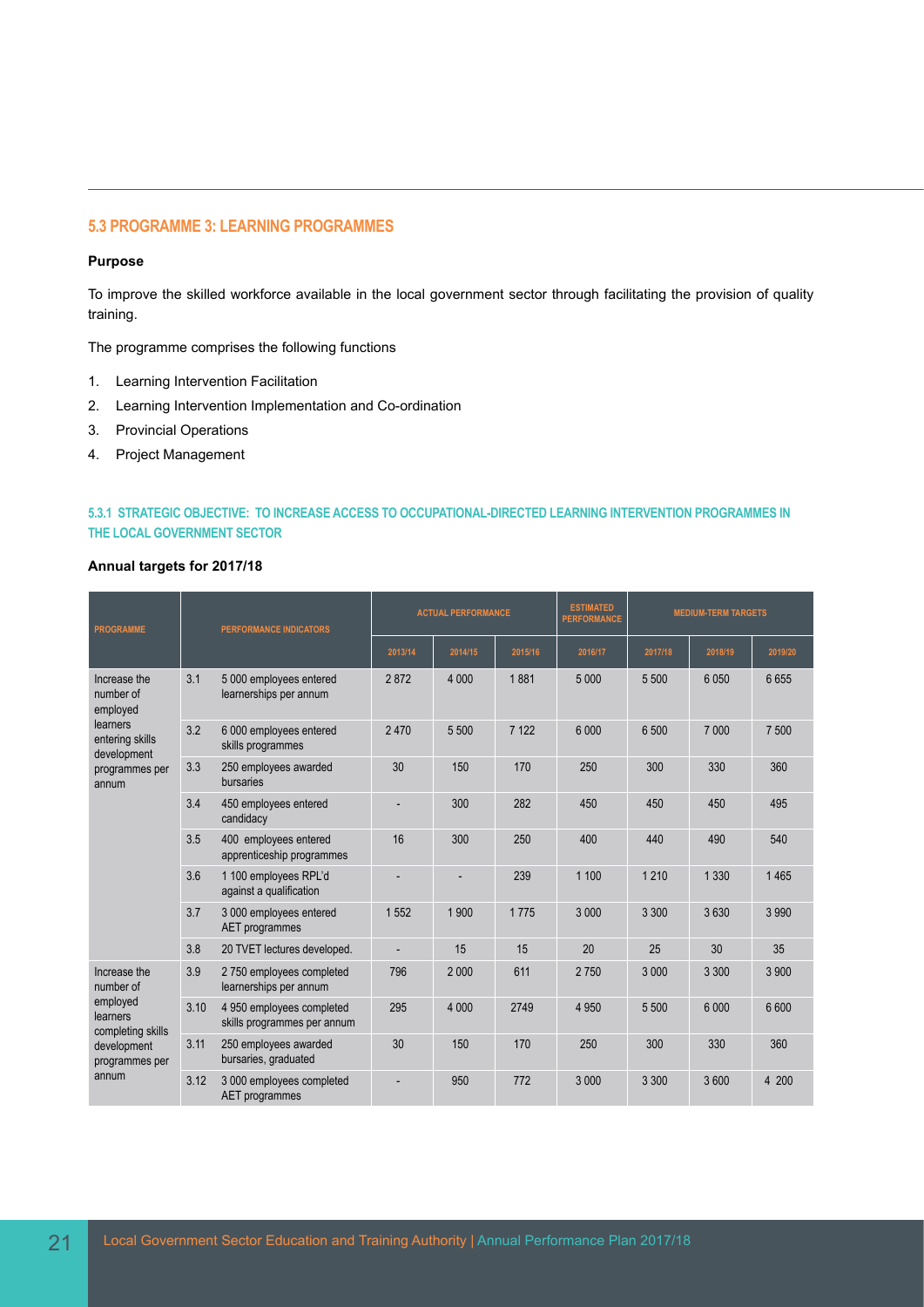

| <b>PROGRAMME</b>                            |      | PERFORMANCE INDICATORS                                               | <b>ACTUAL PERFORMANCE</b> |                |           | <b>ESTIMATED</b><br><b>PERFORMANCE</b> | <b>MEDIUM-TERM TARGETS</b> |                |                |
|---------------------------------------------|------|----------------------------------------------------------------------|---------------------------|----------------|-----------|----------------------------------------|----------------------------|----------------|----------------|
|                                             |      |                                                                      | 2013/14                   | 2014/15        | 2015/16   | 2016/17                                | 2017/18                    | 2018/19        | 2019/20        |
| Increase the<br>number of<br>unemployed     | 3.13 | 3 900 unemployed learners<br>entered learnerships per<br>annum       | 2872                      | 4 0 0 0        | 32 54     | 3 900                                  | 4 2 9 0                    | 4 7 2 0        | 5 1 9 0        |
| learners<br>entering skills<br>development  | 3.14 | 3 360 unemployed learners<br>entered skills programmes               | 3614                      | 4 0 0 0        | 2918      | 4 2 6 0                                | 5 0 0 0                    | 5 500          | 6 0 0 0        |
| programmes per<br>annum                     | 3.15 | 240 bursaries awarded to<br>unemployed learners                      | 135                       | 350            | 345       | 240                                    | 300                        | 350            | 400            |
|                                             | 3.16 | 200 unemployed learners<br>entered for candidacy                     |                           | 300            | 282       | 350                                    | 350                        |                | 300            |
|                                             | 3.17 | 650 unemployed learners<br>entered for internships                   | 350                       | 400            | 400       | 650                                    | 700                        | 750            | 800            |
|                                             | 3.18 | 1000 unemployed learners<br>entered for work integrated<br>learning  | 400                       | 3600           | 1731      | 1500                                   | 2 0 0 0                    | 2 500          | 3 0 0 0        |
|                                             | 3.19 | 150 unemployed learners<br>entered apprenticeships                   | 226                       | 700            | 350       | 400                                    | 450                        | 500            | 550            |
|                                             | 3.20 | 20 NGOs supported on skills<br>development programmes                | 16                        | 15             | 21        | 20                                     | 25                         | 30             | 35             |
|                                             | 3.21 | 15 CBOs supported on skills<br>development programmes                | 16                        | 15             | $\pmb{0}$ | 15                                     | 20                         | 25             | 30             |
|                                             | 3.22 | 20 cooperatives supported<br>on skills development<br>programmes     |                           |                | 22        | 30                                     | 35                         | 40             | 45             |
|                                             | 3.23 | 20 SMMEs supported<br>on skills development<br>programmes            | 29                        | 15             | 20        | 20                                     | 25                         | 30             | 35             |
|                                             | 3.24 | 15 NLPEs supported on skills<br>development programmes               | 10                        | 10             | 15        | 15                                     | 20                         | 25             | 30             |
|                                             | 3.25 | Two trade unions suported<br>on skills development<br>programmes     |                           |                |           | $\overline{2}$                         | $\overline{2}$             | $\overline{2}$ | $\overline{2}$ |
|                                             | 3.26 | Five rural projects supported<br>on skills development<br>programmes |                           |                |           | 5                                      | 5                          | 5              | 5              |
| Increase the<br>number of                   | 3.27 | 2 800 unemployed completed<br>learnerships per annum                 | 796                       | 2 0 0 0        | 516       | 2800                                   | 3 3 0 0                    | 3600           | 4 200          |
| unemployed<br>learners<br>completing skills | 3.28 | 3 800 unemployed completed<br>skills programmes per annum            | 295                       | 4 0 0 0        | 1555      | 3800                                   | 4 200                      | 4 800          | 5 200          |
| development<br>programmes per               | 3.29 | 780 unemployed awarded<br>bursaries, graduated                       | 135                       | 250            | 345       | 780                                    | 400                        | 450            | 500            |
| annum                                       | 3.30 | 350 unemployed completed<br>internships                              | $\overline{a}$            | $\overline{a}$ | $80\,$    | 350                                    | 400                        | 450            | 500            |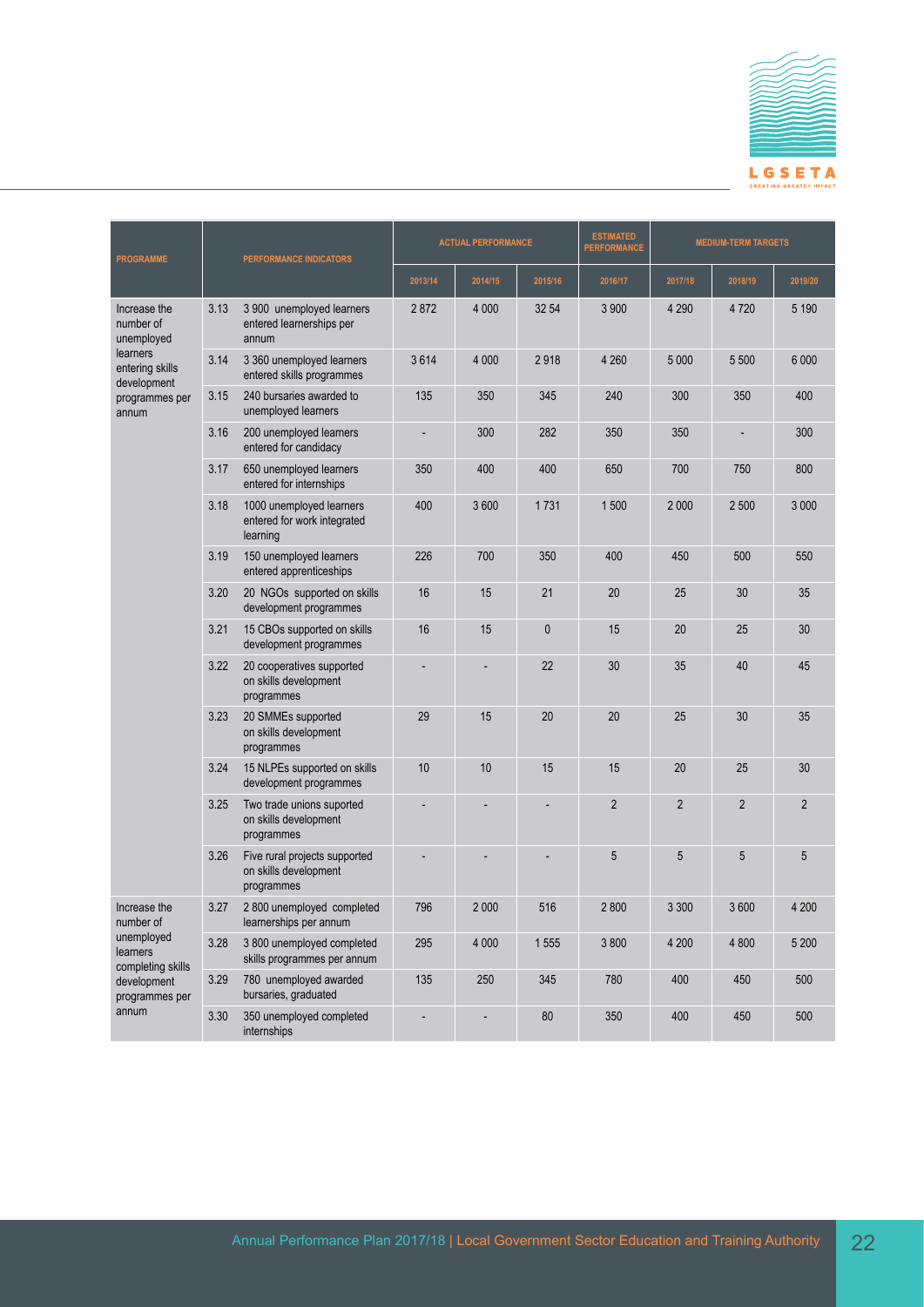|                                               |       |                                                                   | <b>REPORTING</b> | <b>ANNUAL</b><br><b>TARGET</b> |                 | <b>QUARTERLY TARGETS</b> |                 |                 |
|-----------------------------------------------|-------|-------------------------------------------------------------------|------------------|--------------------------------|-----------------|--------------------------|-----------------|-----------------|
| <b>PROGRAMME</b>                              |       | <b>PERFORMANCE INDICATORS</b>                                     | <b>PERIOD</b>    | 2017/18                        | 1 <sup>st</sup> | 2 <sup>nd</sup>          | 3 <sup>rd</sup> | 4 <sup>th</sup> |
| Increase the<br>number of                     | 3.1   | 5000 employees entered learnerships per<br>annum                  | Quarterly        | 5 0 0 0                        | 625             | 625                      | 1875            | 1875            |
| employed<br>learners<br>entering skills       | 3.2   | 6 000 employees entered skills<br>programmes                      | Quarterly        | 6 000                          | 750             | 750                      | 2 2 5 0         | 2 2 5 0         |
| development                                   | 3.3   | 250 employees awarded bursaries                                   | Quarterly        | 250                            | 250             |                          |                 |                 |
| programmes per<br>annum                       | 3.4   | 450 employees entered candidacy                                   | Quarterly        | 450                            |                 |                          |                 | 450             |
|                                               | 3.5   | 400 employees entered apprenticeship<br>programmes                | Quarterly        | 400                            |                 | 100                      | 300             |                 |
|                                               | 3.6   | 1 100 employees RPL'd against a<br>qualification                  | Quarterly        | 1 100                          | 140             | 140                      | 410             | 410             |
|                                               | 3.7   | 3 000 employees entered AET<br>programmes.                        | Quarterly        | 3 0 0 0                        |                 |                          |                 | 3 0 0 0         |
|                                               | 3.8   | 20 TVET lectures developed                                        | Quarterly        | 20                             | ٠               | $\overline{\phantom{a}}$ | 20              |                 |
| Increase the<br>number of                     | 3.9   | 2 750 employees completed learnerships<br>per annum               | Quarterly        | 2750                           |                 |                          | 1 3 7 5         | 1 3 7 5         |
| employed<br>learners<br>completing skills     | 3.10  | 4 950 employees completed skills<br>programmes per annum          | Quarterly        | 4 9 5 0                        |                 | 1650                     | 1650            | 1650            |
| development<br>programmes per                 | 3.11  | 250 employees awarded bursaries,<br>graduated                     | Quarterly        | 250                            |                 |                          |                 | 250             |
| annum                                         | 3.12  | 3 000 employees completed AET<br>programmes                       | Quarterly        | 3 0 0 0                        | ٠               |                          | 1 500           | 1500            |
| 3.13<br>Increase the<br>number of             |       | 3 900 unemployed learners entered<br>learnerships per annum       | Quarterly        | 3 900                          | 975             | 975                      | 975             | 975             |
| unemployed<br>learners<br>entering for skills | 3.14  | 3 360 unemployed learners entered skills<br>programmes            | Quarterly        | 3 3 6 0                        | 840             | 840                      | 840             | 840             |
| development                                   | 3.15  | 240 bursaries awarded to unemployed                               | Quarterly        | 240                            | 240             |                          |                 |                 |
| programmes per<br>annum                       | 3.16  | 200 unemployed entered for candidacy                              | Quarterly        | 200                            |                 |                          | 200             |                 |
|                                               | 3.17  | 650 unemployed entered internships                                | Quarterly        | 650                            |                 |                          | 325             | 325             |
|                                               | 3.18  | 1000 unemployed entered work-integrated<br>learning               | Quarterly        | 1 0 0 0                        |                 |                          | 500             | 500             |
|                                               | 3.191 | 50 unemployed entered for apprenticeships                         | Quarterly        | 150                            |                 |                          | 150             |                 |
|                                               | 3.20  | 20 NGOs supported onskills development<br>programmes              |                  |                                |                 |                          |                 |                 |
|                                               | 3.21  | 15 CBOs supported onskills development<br>programmes              | Quarterly        | 20                             |                 |                          | 10              | 10              |
|                                               | 3.22  | 20 Cooperatives supported on skills<br>development programes      | Quarterly        | 15                             |                 |                          | 7               | 8               |
|                                               | 3.23  | 20 SMMEs supported on skills<br>development programmes            | Quarterly        | 20                             |                 |                          | 10              | 10              |
|                                               | 3.24  | 15 NLPEs supported on skills development<br>programmes            | Quarterly        | 20                             |                 |                          | 10              | 10              |
|                                               | 3.25  | Two trade unions suported on skills<br>development programmes     | Quarterly        | 15                             |                 |                          | 10              | 5-              |
|                                               | 3.26  | Five rural projects supported on skills<br>development programmes | Quarterly        | 2                              | $\overline{2}$  |                          |                 |                 |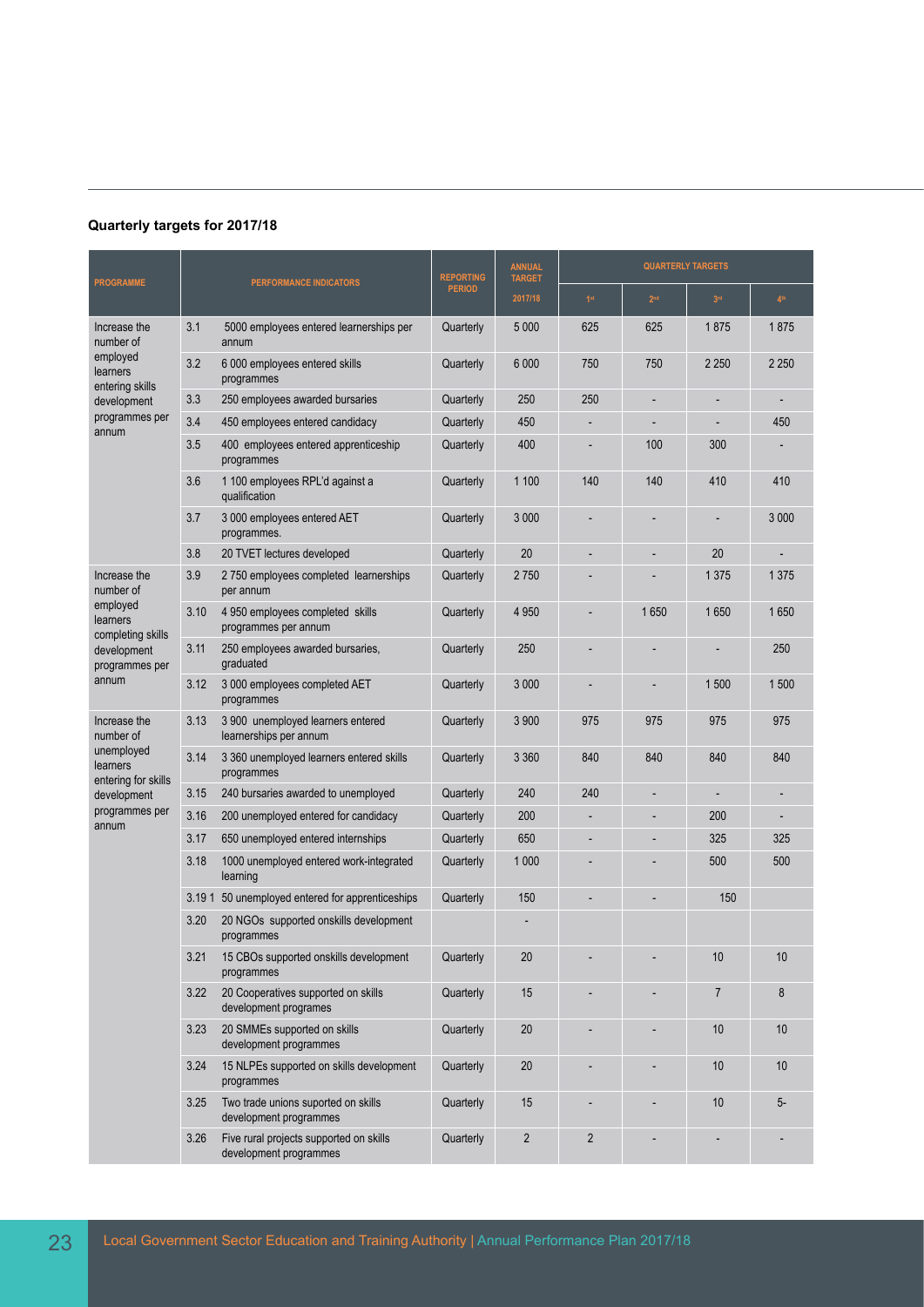

| <b>PROGRAMME</b>                            |      | <b>PERFORMANCE INDICATORS</b>                             | <b>REPORTING</b><br><b>PERIOD</b> | <b>ANNUAL</b><br><b>TARGET</b><br>2017/18 | <b>QUARTERLY TARGETS</b> |                 |                 |                 |  |
|---------------------------------------------|------|-----------------------------------------------------------|-----------------------------------|-------------------------------------------|--------------------------|-----------------|-----------------|-----------------|--|
|                                             |      |                                                           |                                   |                                           | 4 <sup>st</sup>          | 2 <sup>nd</sup> | 3 <sup>rd</sup> | 4 <sup>th</sup> |  |
| Increase the<br>number of                   | 3.27 | 2 800 unemployed completed<br>learnerships per annum      | Quarterly                         | 2800                                      | 350                      | 350             | 1 0 5 0         | 1050            |  |
| unemployed<br>learners<br>completing skills | 3.28 | 3 800 unemployed completed skills<br>programmes per annum | Quarterly                         | 3800                                      | 475                      | 475             | 1425            | 1425            |  |
| development<br>programmes per               | 3.29 | 780 unemployed awarded bursaries,<br>graduated            | Quarterly                         | 780                                       |                          |                 | 780             |                 |  |
| annum                                       | 3.30 | 350 unemployed complete internships                       | Quarterly                         | 350                                       |                          | $\overline{a}$  | 175             | 175             |  |
|                                             | 3.31 | 350 Unemployed complete Internships                       | Quarterly                         | 350                                       |                          |                 | 175             | 175             |  |

#### **5.3.2 STRATEGIC OBJECTIVE: TO STRENGTHEN MUNICIPAL COUNCILS' OVERSIGHT CAPACITY FOR EFFECTIVE MONITORING AND DECISION-MAKING AT LOCAL GOVERNMENT SECTOR**

#### **Annual targets for 2017/18**

| PROGRAMME                                                                                                                                                                                                                                      | <b>PERFORMANCE INDICATORS</b> |                                                                                                  | <b>ACTUAL PERFORMANCE</b> |         |         | <b>ESTIMATED</b><br><b>PERFORMANCE</b> | <b>MEDIUM-TERM TARGETS</b> |         |         |
|------------------------------------------------------------------------------------------------------------------------------------------------------------------------------------------------------------------------------------------------|-------------------------------|--------------------------------------------------------------------------------------------------|---------------------------|---------|---------|----------------------------------------|----------------------------|---------|---------|
|                                                                                                                                                                                                                                                |                               |                                                                                                  | 2013/14                   | 2014/15 | 2015/16 | 2016/17                                | 2017/18                    | 2018/19 | 2019/20 |
| To strengthen capacity of<br>municipal oversight and standing<br>committees through capacity-<br>building programmes and<br>initiatives to ensure effectiveness<br>in municipal governance and<br>decision-making structures at<br>local level | 3.32                          | 257 Municipal Council<br>committees trained on skills<br>development programmes by<br>the LGSETA |                           |         |         |                                        | 257                        | 257     | 257     |

| PROGRAMME                                                                                                                                                                                                                                      | <b>PERFORMANCE INDICATORS</b> |                                                                                                            | <b>REPORTING</b><br><b>PERIOD</b> | <b>ANNUAL</b><br><b>TARGET</b> | <b>QUARTERLY TARGETS</b> |                 |                 |     |  |
|------------------------------------------------------------------------------------------------------------------------------------------------------------------------------------------------------------------------------------------------|-------------------------------|------------------------------------------------------------------------------------------------------------|-----------------------------------|--------------------------------|--------------------------|-----------------|-----------------|-----|--|
|                                                                                                                                                                                                                                                |                               |                                                                                                            |                                   | 2017/18                        | 1 <sup>st</sup>          | 2 <sup>nd</sup> | 3 <sup>rd</sup> |     |  |
| To strengthen capacity of<br>municipal oversight and standing<br>committees through capacity<br>building programmes and<br>initiatives, to ensure effectiveness<br>in municipal governance and<br>decision-making structures at<br>local level | 3.33                          | 257 Municipal Council<br>committees trained<br>on skills development<br>programmes by the<br><b>LGSETA</b> | Annual                            | 257                            |                          |                 |                 | 257 |  |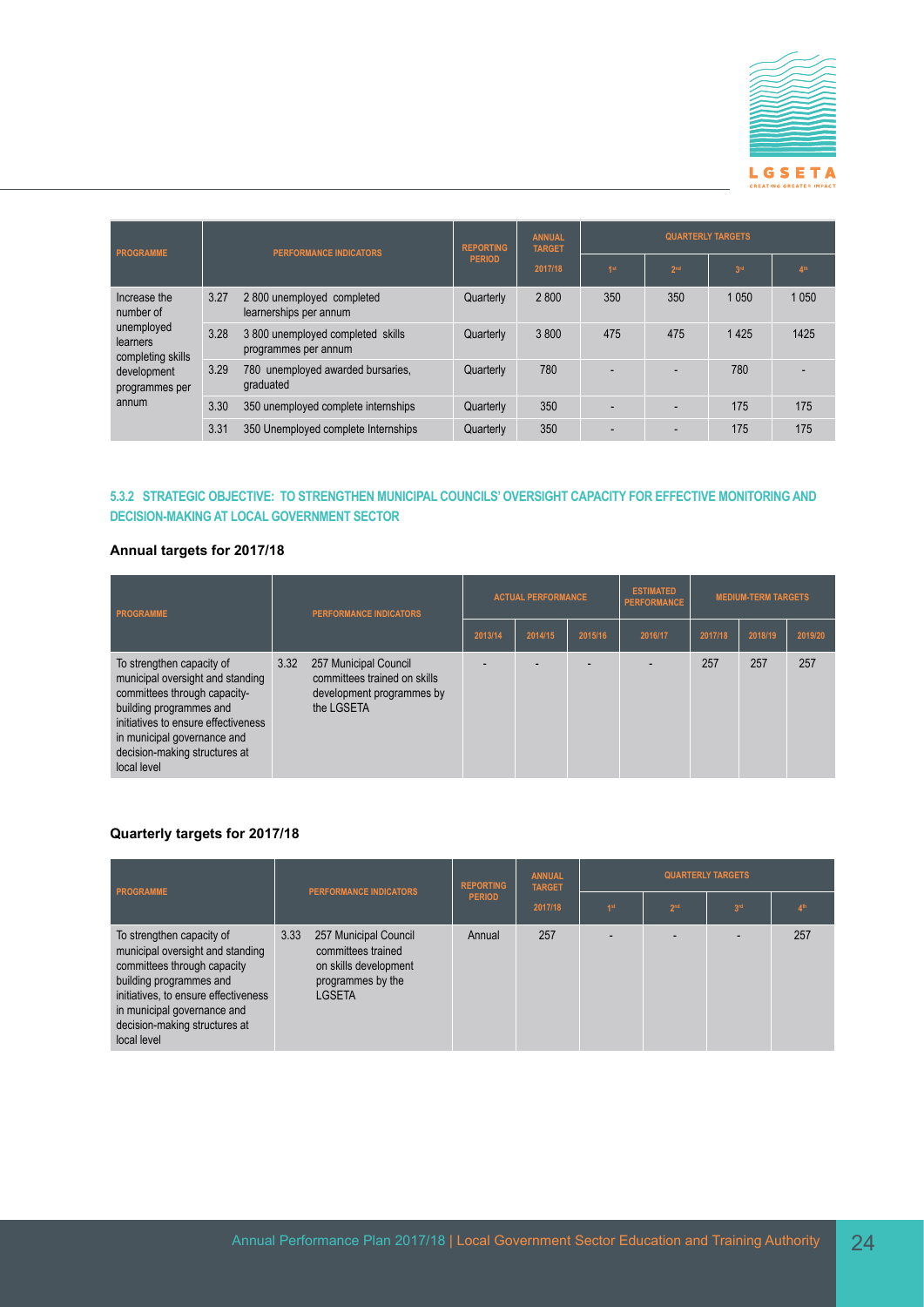#### **5.4 PROGRAMME 4: QUALITY ASSURANCE**

#### **Purpose**

To develop and assure quality of new occupational qualifications, build capacity through training provider accreditations and ensure certification of learners.

The programme comprises the following functions

- 1.1 Development of occupational qualifications and quality assurance
- 1.2 Accreditation of training providers
- 1.3 Quality assurance of learner achievements and certification
- 1.4 Recognition of prior learning

#### **5.4.1 STRATEGIC OBJECTIVE 5: TO DEVELOP OCCUPATIONAL QUALIFICATIONS, BUILD QUALITY SKILLS DEVELOPMENT AND ENSURE CERTIFICATION OF LEARNERS FOR THE LGSETA**

#### **Annual targets for 2017/18**

| <b>PROGRAMME</b>                                                                                                                                                                                                                  | <b>PERFORMANCE INDICATORS</b>                                                                                            | <b>ACTUAL PERFORMANCE</b> |         |              | <b>ESTIMATED</b><br><b>PERFORMANCE</b> | <b>MEDIUM-TERM TARGETS</b> |                |                |
|-----------------------------------------------------------------------------------------------------------------------------------------------------------------------------------------------------------------------------------|--------------------------------------------------------------------------------------------------------------------------|---------------------------|---------|--------------|----------------------------------------|----------------------------|----------------|----------------|
|                                                                                                                                                                                                                                   |                                                                                                                          | 2013/14                   | 2014/15 | 2015/16      | 2016/17                                | 2017/18                    | 2018/19        | 2019/20        |
| To develop local<br>government<br>occupational<br>qualifications,<br>issue accreditation<br>to providers and<br>registration of quality<br>assurance to enhance<br>adequate certification<br>of learners for the<br><b>LGSETA</b> | 4.1<br>Five occupational qualifications<br>developed in line with sector needs and<br>schedule 4B of Constitutions       |                           |         | 5            | 5                                      | 5                          | 6              | $6\phantom{1}$ |
|                                                                                                                                                                                                                                   | 4.2<br>200 Skills development providers<br>issued with new accreditation for both<br>primary and secondary.              |                           | 257     | 82           | 190                                    | 200                        | 210            | 220            |
|                                                                                                                                                                                                                                   | 4.3<br>110 Skills development providers issued<br>with re accreditation for both primary<br>and secondary.               |                           | 107     | 190          | 100                                    | 110                        | 120            | 130            |
|                                                                                                                                                                                                                                   | 4.4<br>550 Assessors registered and re-<br>registered                                                                    |                           |         | 248          | 320                                    | 350                        | 380            | 400            |
|                                                                                                                                                                                                                                   | 4.5<br>120 Moderators registered and re-<br>registered to moderate the LGSETA<br>qualifications                          |                           |         | 98           | 110                                    | 120                        | 130            | 140            |
|                                                                                                                                                                                                                                   | 4.6<br>17 000 Learners endorsed against unit<br>standards                                                                |                           | 37 639  | 8771         | 15 000                                 | 17 000                     | 19 000         | 2 0000         |
|                                                                                                                                                                                                                                   | 2 400 Learners certified against full<br>4.7<br>qualifications                                                           |                           | 2012    | 3 3 0 9      | 2 2 0 0                                | 2 4 0 0                    | 2600           | 2800           |
|                                                                                                                                                                                                                                   | 4.8<br>Three assessment centres established<br>for the quality of assurance of<br>occupational qualifications            |                           |         | $\mathbf{0}$ | $\overline{2}$                         | 3                          | $\overline{4}$ | 4              |
|                                                                                                                                                                                                                                   | 4.9<br>300 RPL learners endorsed against full<br>qualifications and / or unit standards                                  |                           | 540     | 367          | 1 0 0 0                                | 300                        | 350            | 400            |
| Foster partnership with<br>other SETAs through<br>signing of service<br>level agreements for<br>the purpose of inter-<br>seta quality assurance                                                                                   | Five new inter-seta SLAs signed with<br>4.10<br>relevant SETAs for certification of<br>learners outside the LGSETA scope |                           | 22      | 5            | 5                                      | 5                          | 5              | 5              |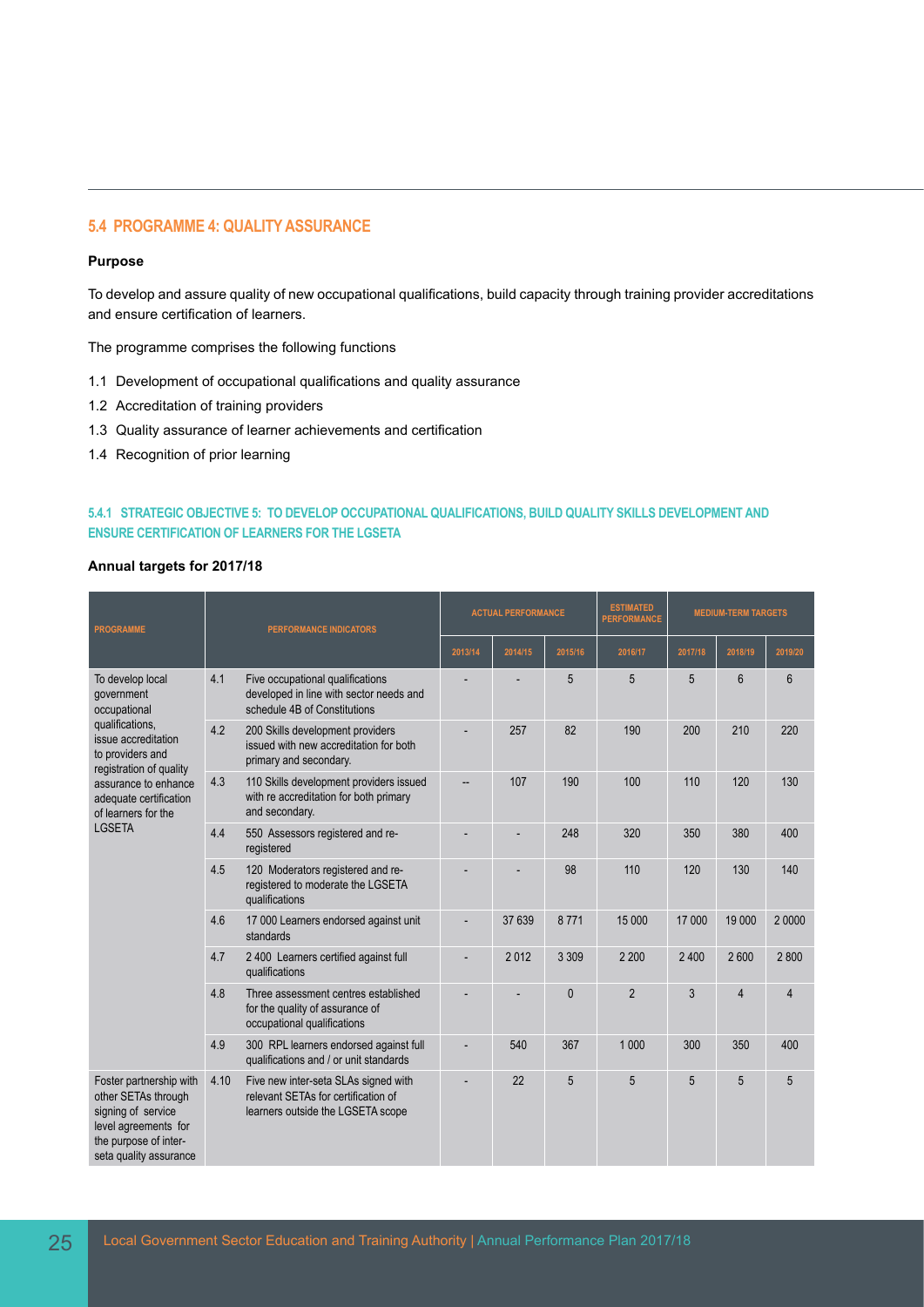

| <b>PROGRAMME</b>                                                                                                                                                      |      | <b>PERFORMANCE INDICATORS</b>                                                         |         | <b>ACTUAL PERFORMANCE</b> |         |         | <b>MEDIUM-TERM TARGETS</b> |         |         |
|-----------------------------------------------------------------------------------------------------------------------------------------------------------------------|------|---------------------------------------------------------------------------------------|---------|---------------------------|---------|---------|----------------------------|---------|---------|
|                                                                                                                                                                       |      |                                                                                       | 2013/14 | 2014/15                   | 2015/16 | 2016/17 | 2017/18                    | 2018/19 | 2019/20 |
| 4.11<br>Monitor skills<br>development providers<br>and perform audits to<br>ensure compliance<br>against LGSETA<br>QCTO certification<br>criteria and<br>requirements |      | 250 Monitoring visits conducted<br>on quality of delivery of learning<br>intervention |         | 223                       | 154     | 230     | 250                        | 280     | 300     |
|                                                                                                                                                                       | 4.12 | 250 verification audits conducted on<br>learner achievements                          |         |                           | 230     | 224     | 230                        | 250     | 280     |

| <b>PROGRAMME</b>                                                                                                                             |      | <b>PERFORMANCE INDICATORS</b>                                                                                           | <b>REPORTING</b> | <b>ANNUAL</b><br><b>TARGET</b> | <b>QUARTERLY TARGETS</b> |                 |                 |                 |
|----------------------------------------------------------------------------------------------------------------------------------------------|------|-------------------------------------------------------------------------------------------------------------------------|------------------|--------------------------------|--------------------------|-----------------|-----------------|-----------------|
|                                                                                                                                              |      |                                                                                                                         | <b>PERIOD</b>    | 2017/18                        | 1 <sup>st</sup>          | 2 <sup>nd</sup> | 3 <sup>rd</sup> | 4 <sup>th</sup> |
| To develop local government<br>occupational qualifications,<br>issue accreditation of providers                                              | 4.1  | Five occupational qualifications developed<br>in line with sector needs and schedule 4B of<br>Constitutions             | Quarterly        | 5                              | $\mathbf{0}$             | $\Omega$        | $\mathbf{1}$    | $\overline{4}$  |
| and registration of quality<br>assurance to enhance adequate<br>certification of learners for the                                            | 4.2  | 200 Skills development providers issued with new<br>accreditation for both primary and secondary.                       | Quarterly        | 200                            | 50                       | 50              | 50              | 50              |
| local government SETA                                                                                                                        | 4.3  | 110 Skills development providers issued with re<br>accreditation for both primary and secondary.                        | Quarterly        | 110                            | 20                       | 30              | 30              | 30              |
|                                                                                                                                              | 4.4  | 550 Assessors registered and re-registered                                                                              | Quarterly        | 350                            | 87                       | 88              | 88              | 87              |
|                                                                                                                                              | 4.5  | 120 Moderators registered and re-registered to<br>moderate the LGSETA qualifications                                    | Quarterly        | 120                            | 30                       | 30              | 30              | 30              |
|                                                                                                                                              | 4.6  | 17 000 Learners endorsed against unit standards                                                                         | Quarterly        | 17 000                         | 4 2 5 0                  | 4 2 5 0         | 4 2 5 0         | 4 2 5 0         |
|                                                                                                                                              | 4.7  | 2 400 Learners certified against full qualifications                                                                    | Quarterly        | 2 4 0 0                        | 600                      | 600             | 600             | 600             |
|                                                                                                                                              | 4.8  | Three assessment centres established for the<br>quality of assurance of occupational qualifications                     | Quarterly        | 3                              | $\mathbf{0}$             | $\mathbf{1}$    | $\mathbf{1}$    | $\mathbf{1}$    |
|                                                                                                                                              | 4.9  | 300 RPL learners endorsed against full<br>qualifications and / or unit standards                                        | Quarterly        | 300                            | 75                       | 75              | 75              | 75              |
| Foster partnerships with other<br>SETAs through signing of<br>service level agreements for<br>the purpose of inter-seta quality<br>assurance | 4.10 | Five new inter-seta SLAs signed with relevant<br>SETAs for certification of learners outside the<br><b>LGSETA</b> scope | Quarterly        | 5                              | $\mathbf{1}$             | $\mathbf{1}$    | $\overline{2}$  | 1               |
| Monitor skills development of<br>providers and perform audits                                                                                | 4.11 | 250 Monitoring visits conducted on quality of<br>delivery of learning intervention                                      | Quarterly        | 250                            | 62                       | 63              | 63              | 62              |
| to ensure compliance against<br><b>LGSETA OCTO certification</b><br>criteria and requirements                                                | 4.12 | 250 verification audits conducted on learner<br>achievements                                                            | Quarterly        | 250                            | 62                       | 63              | 63              | 62              |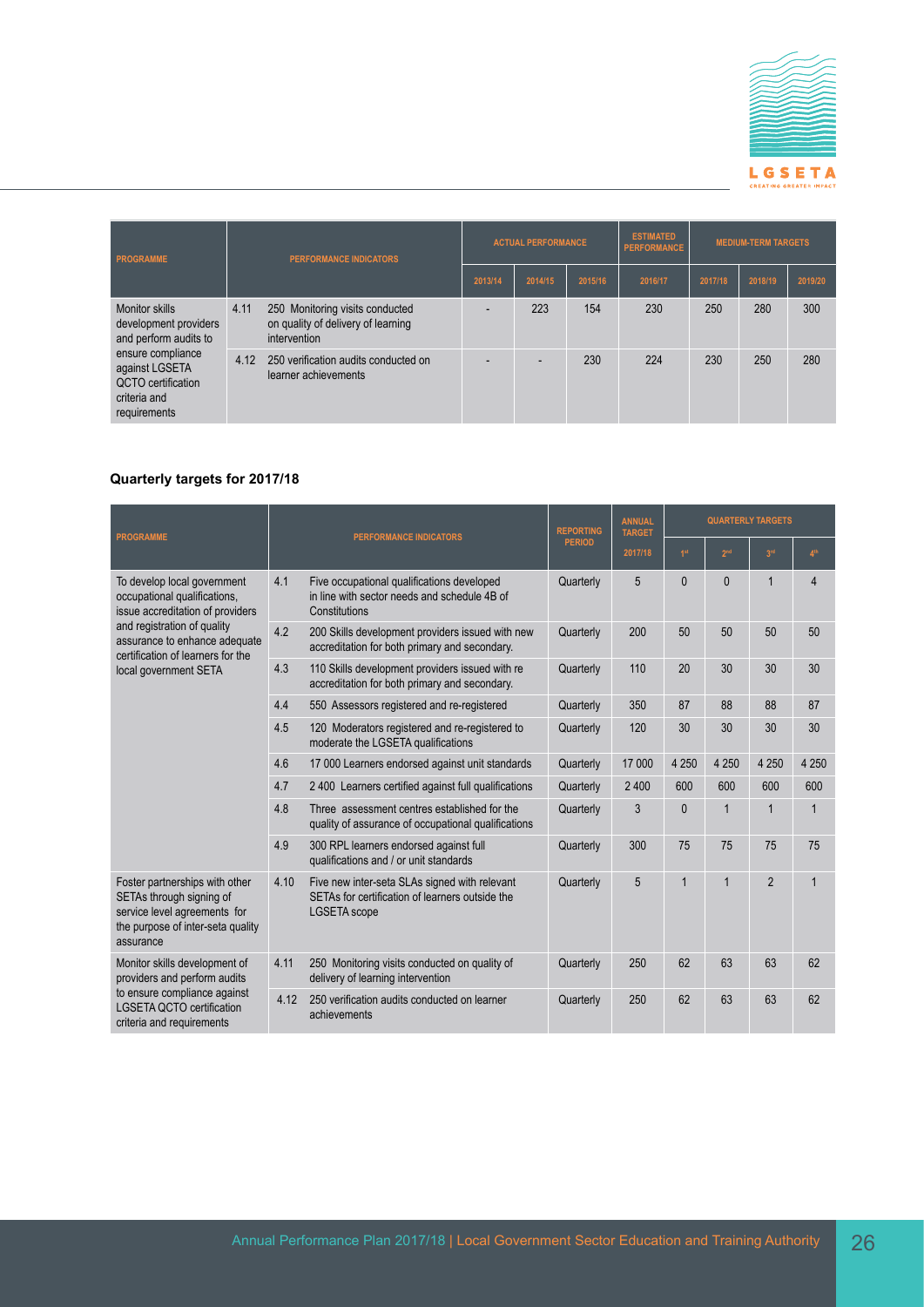# ANNEXURES

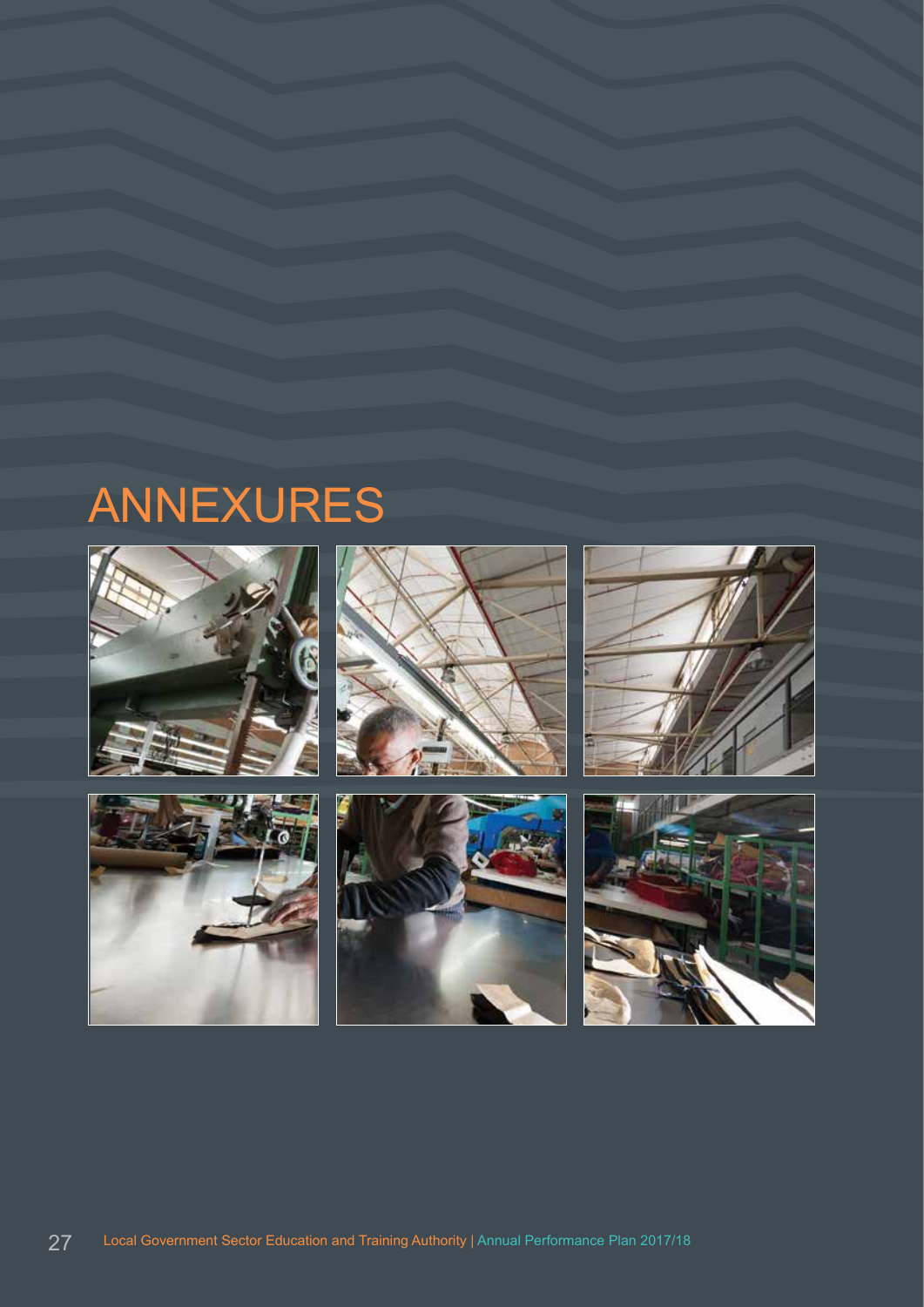

### **ANNEXURE A SERVICE LEVEL AGREEMENT WITH THE DHET AND BUDGET FOR 2017/18**

| <b>LGSETA TARGET ANALYSIS 2017/18</b>                 |               | DHET 2017/18: TARGETS |
|-------------------------------------------------------|---------------|-----------------------|
| <b>ETQA</b>                                           | <b>TARGET</b> | <b>BUDGET</b>         |
| Number of QCTO qualifications developed per annum     | 5             | 5 000 000             |
| Number of new accredited training providers per annum | 200           | 1 000 000             |
| Number of re-accredited training providers per annum  | 110           | 1 000 000             |
| Number of assessors registered and re-registered      | 350           | 200 000               |
| Number of moderators registered and re-registered     | 120           | 100 000               |
| Number of new MoUs with FETs, HEIs and MTCs per annum | 5             | 200 000               |
| Number of monitoring visits conducted                 | 250           |                       |
| Number of verification audits conducted               | 250           |                       |
| Number of RPL learners endorsed against full standard | 300           | 7 000 000             |
| <b>LEARNING PROGRAMMES</b>                            | <b>TARGET</b> | <b>BUDGET</b>         |
| Large firms                                           | 8             |                       |
| Medium firms                                          | 44            |                       |
| Small, levy paying firms                              | 205           |                       |
| Learnerships - unemployed entered                     | 3 9 0 0       | 140 400 000           |
| Bursaries - unemployed entered                        | 780           | 39 000 000            |
| Internships - unemployed entered                      | 650           | 31 200 000            |
| Skills programmes - unemployed entered                | 4 6 20        | 25 410 000            |
| Learnerships - unemployed completed                   | 2800          |                       |
| Bursaries - unemployed received                       | 240           |                       |
| Internships - unemployed completed                    | 350           |                       |
| Skills programmes - unemployed completed              | 3800          |                       |
| <b>Total artisans entered</b>                         | 350           | 16 257 500            |
| Total artisans completed                              | 300           |                       |
| Learnerships - workers entered                        | 5 0 0 0       | 90 000 000            |
| Bursaries - workers received                          | 250           | 7 500 000             |
| Skills programmes - workers entered                   | 6 0 0 0       | 30 000 000            |
| Learnerships workers completed                        | 2750          |                       |
| Bursaries workers received                            | 88            |                       |
| Skills programmes workers completed                   | 4 9 5 0       |                       |
| Candidacy programmes entered                          | 450           | 27 000 000            |
| Candidacy programmes completed                        |               |                       |
| Recognition of prior learning (RPL)                   | 1 100         | 6 050 000             |
| SETA / TVET partnerships                              | 5             |                       |
| SETA / University partnerships                        | 5             |                       |
| SETA / Employer partnerships                          | 3             |                       |
| Lecturer development programmes entered               | 20            |                       |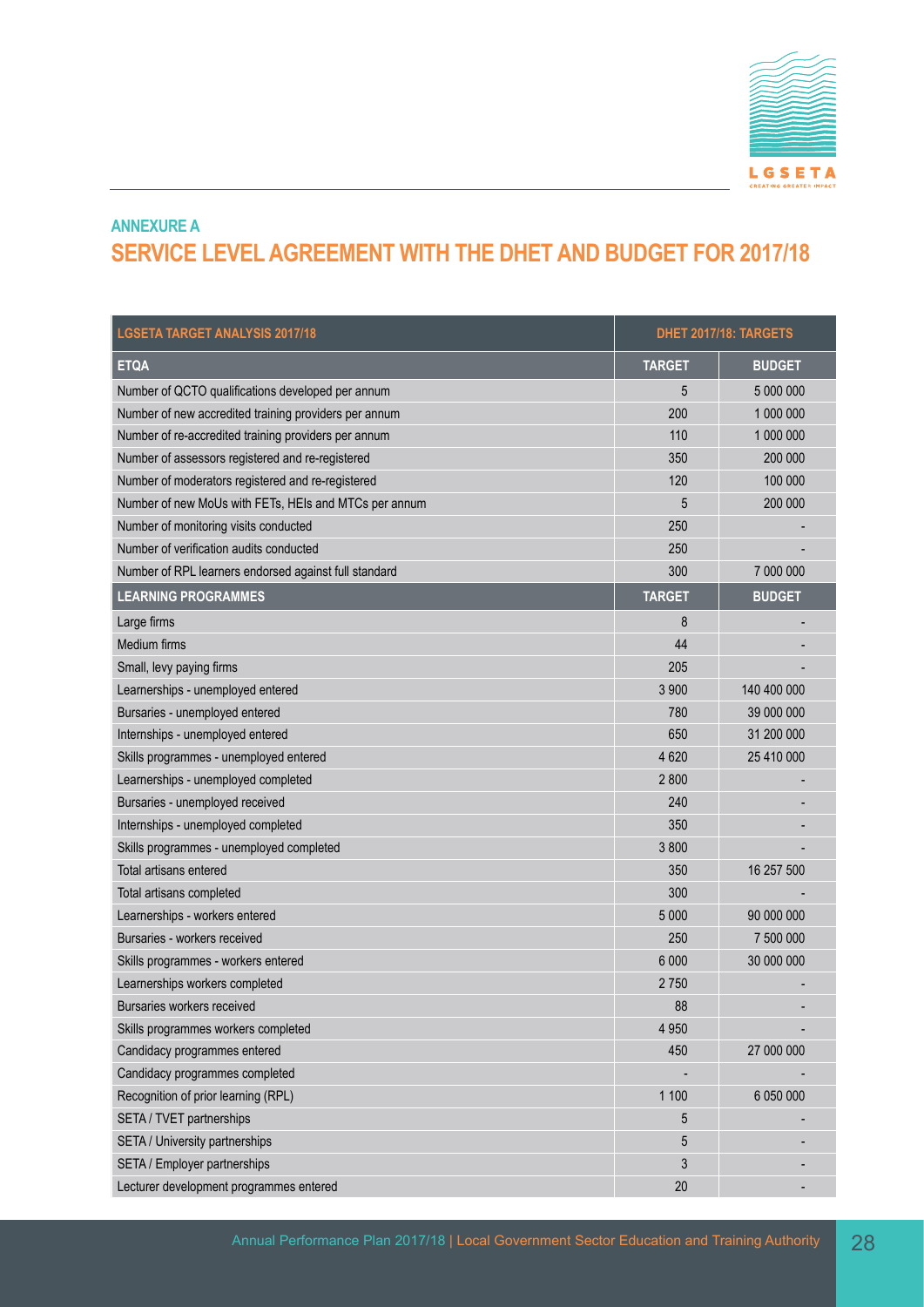| <b>LGSETA TARGET ANALYSIS 2017/18</b>                     |               | DHET 2017/18: TARGETS |
|-----------------------------------------------------------|---------------|-----------------------|
| <b>LEARNING PROGRAMMES (continued)</b>                    | <b>TARGET</b> | <b>BUDGET</b>         |
| Lecturer development programmes completed                 | 12            |                       |
| AET programmes entered                                    | 3 0 0 0       | 15 000 000            |
| AET programmes completed                                  | 3 0 0 0       |                       |
| Co-operatives                                             | 20            | 750 000               |
| Small business support                                    | 20            | 750 000               |
| NGO, CBO, NLPE and Trade Unions                           | 52            | 3 500 000             |
| Career guidance                                           | 12            |                       |
| Rural development projects                                | 5             | 2 500 000             |
| Sub-total                                                 | 48 620        | 507 717 500           |
| <b>SKILLS PLANNING</b>                                    | <b>TARGET</b> | <b>BUDGET</b>         |
| Workplace skills plan submission                          |               |                       |
|                                                           | 100%          |                       |
| Research studies                                          | 12            | 5 000 000             |
| Sector skills plan update                                 | 1             | 200 000               |
| Research repository                                       |               | 200 000               |
| Local government text book for occupations                | 9             | 500 000               |
| Skills development facilitators' training                 | 257           | 1 000 000             |
| Skills development facilitators' forums                   | 36            | 500 000               |
| Monitoring and evaluation visits                          | 556           | 500 000               |
| Monitoring and evaluation Systems                         | 12            | 600 000               |
| Number of career guides distributed to learners per annum | 24 000        |                       |

| <b>I DG GRANT TOTAL</b>                        | 530 717 500 |
|------------------------------------------------|-------------|
| DG Budget available, based on levies collected | 348 466 000 |

T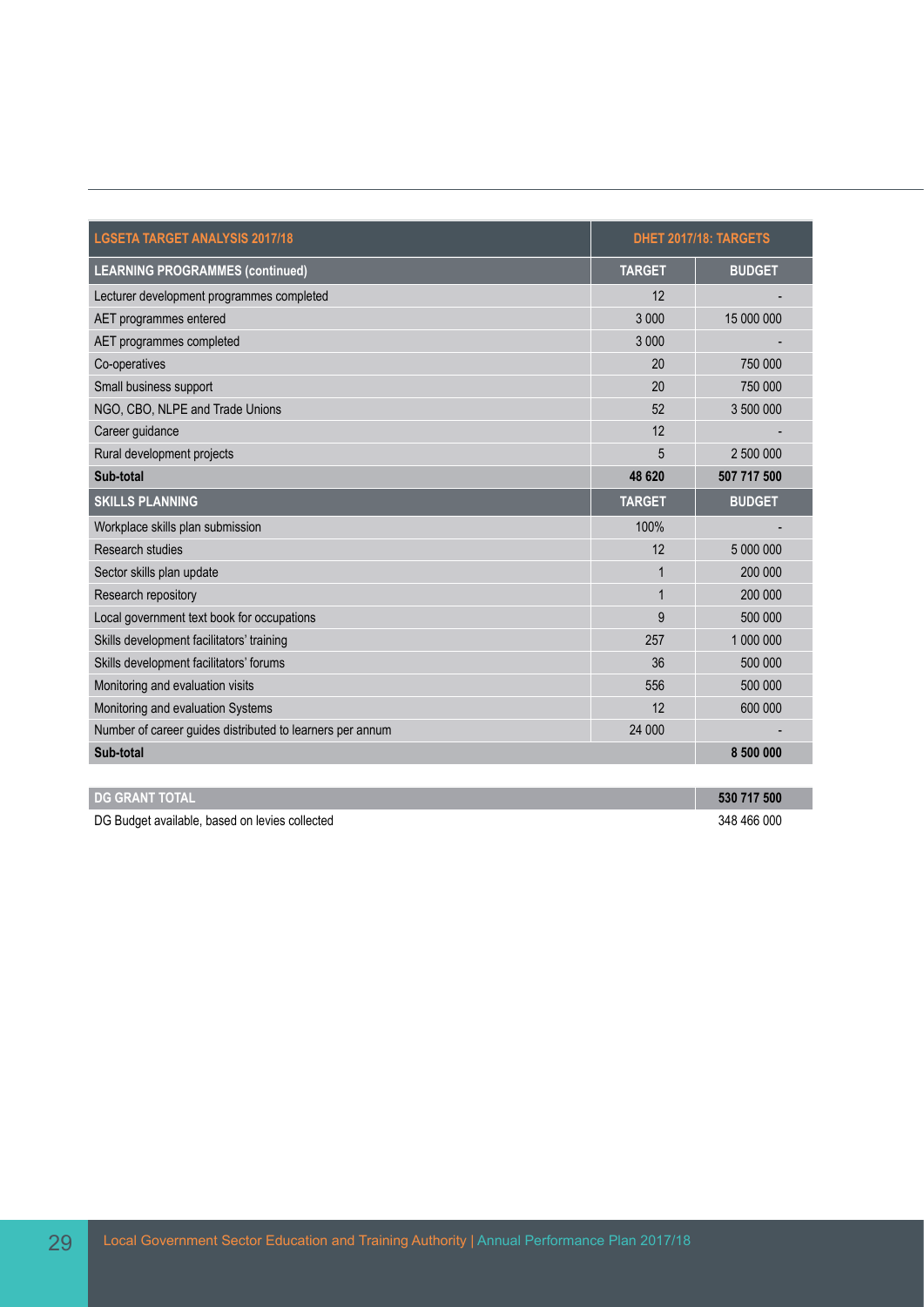

# **ANNEXURE B TECHNICAL INDICATOR DESCRIPTIONS**

# **PROGRAMME 1: ADMINISTRATION**

#### **1.1 PERFORMANCE INDICATOR – PERCENTAGE OF VACANT FUNDED POSITIONS FILLED WITHIN THE LGSETA**

| Indicator title              | Percentage of the vacant funded positions filled within the LGSETA                                                                                                                                                                                |
|------------------------------|---------------------------------------------------------------------------------------------------------------------------------------------------------------------------------------------------------------------------------------------------|
| <b>Short definition</b>      | Recruitment of staff into the funded vacant positions for the LGSETA.                                                                                                                                                                             |
| Purpose/importance           | The LGSETA seeks to ensure that it has the required number of staff in the approved and funded<br>posts in the applicable reporting period. The 90% refers to the total number of vacant funded positions<br>to be filled in that financial year. |
| Source/collection of data    | <b>Employment contracts</b>                                                                                                                                                                                                                       |
| <b>Method of calculation</b> | The number of filled posts, divided by the number of approved posts, multiplied by 100.                                                                                                                                                           |
| Data limitations             | Staff retention and SETA licence                                                                                                                                                                                                                  |
| Type of indicator            | Output                                                                                                                                                                                                                                            |
| <b>Calculation type</b>      | Cumulative                                                                                                                                                                                                                                        |
| <b>Reporting cycle</b>       | Annual                                                                                                                                                                                                                                            |
| New indicator                | Yes                                                                                                                                                                                                                                               |
| <b>Desired performance</b>   | Filling of all vacant positions within a reasonable time frame.                                                                                                                                                                                   |
| Indicator responsibility     | <b>Executive Manager: Corporate Services</b>                                                                                                                                                                                                      |

#### **1.2 PERFORMANCE INDICATOR – 100% COMPLIANCE WITH THE IMPLEMENTATION OF PERFORMANCE MANAGEMENT POLICY**

| <b>Indicator title</b>       | 100% compliance with the implementation of performance management policy                                                                                                                                                          |
|------------------------------|-----------------------------------------------------------------------------------------------------------------------------------------------------------------------------------------------------------------------------------|
| <b>Short definition</b>      | Compliance with the performance management policy during the financial year. This refers to the<br>conclusion of performance contracts, mid-term reviews and performance assessment for all staff.                                |
| Purpose/importance           | The LGSETA performance management policy seeks to standardise the management of performance<br>information which also provides the policy context within which an organisational performance<br>information system shall operate. |
| Source/collection of data    | Completed and signed performance agreements, mid-term reviews and performance assessment<br>documents – with applicable support documents.                                                                                        |
| <b>Method of calculation</b> | Number of signed performance agreements and/or performance assessments, divided by the total<br>number of employees, multiplied by 100.                                                                                           |
| Data limitations             | Lack of compliance system to measure 100% compliance with applicable statutes and LGSETA<br>policies.                                                                                                                             |
| Type of indicator            | Output                                                                                                                                                                                                                            |
| <b>Calculation type</b>      | Non-cumulative                                                                                                                                                                                                                    |
| <b>Reporting cycle</b>       | Annual                                                                                                                                                                                                                            |
| New indicator                | Yes                                                                                                                                                                                                                               |
| <b>Desired performance</b>   | 100% compliance with performance management policy.                                                                                                                                                                               |
| Indicator responsibility     | <b>Executive Manager: Corporate Services</b>                                                                                                                                                                                      |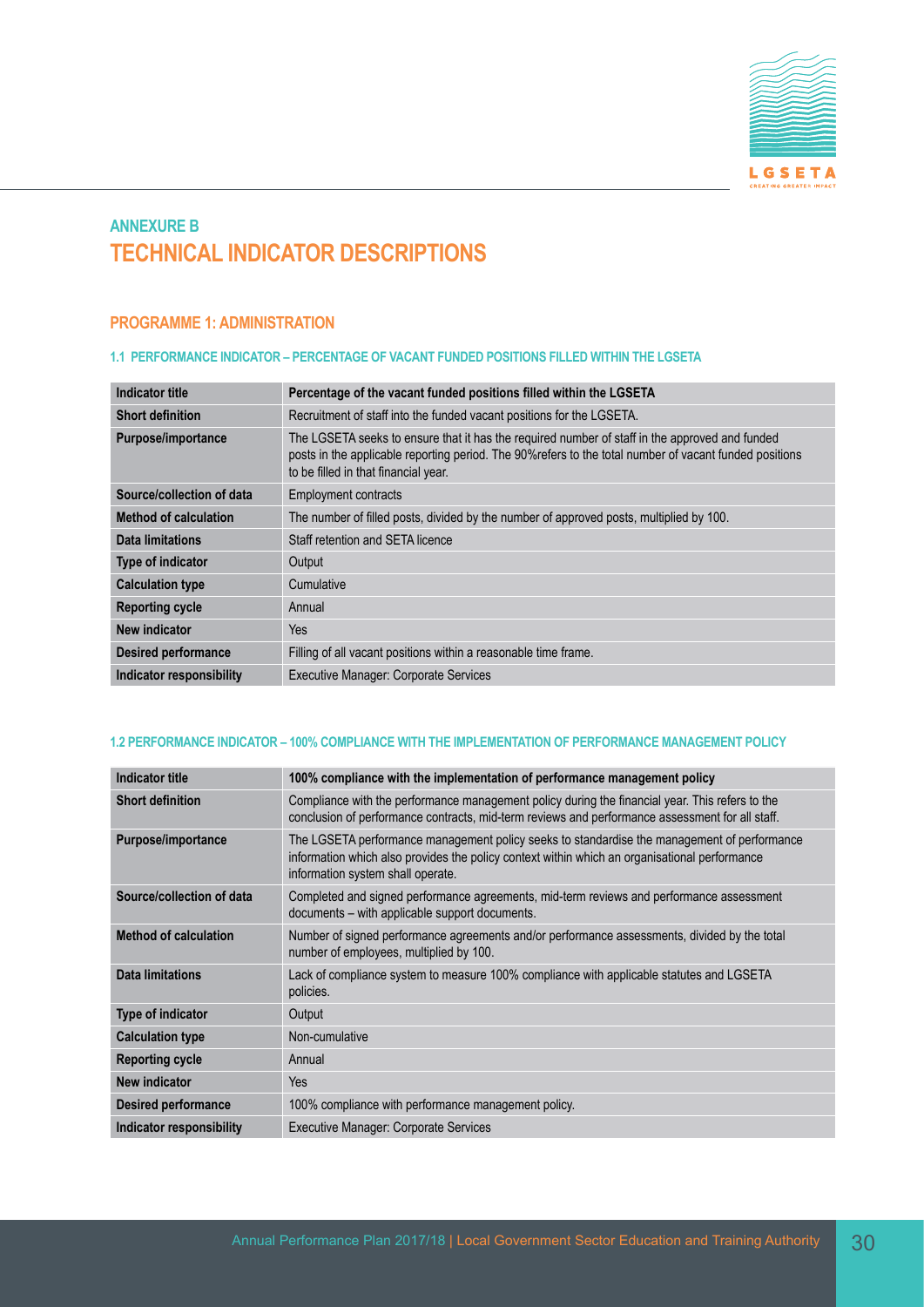#### **PERFORMANCE INDICATOR – NUMBER OF STAFF CAPACITY BUILDING SESSIONS HELD BY THE LGSETA**

| Indicator title              | Number of staff capacity building sessions held by the LGSETA                                                                                               |
|------------------------------|-------------------------------------------------------------------------------------------------------------------------------------------------------------|
| <b>Short definition</b>      | Capacity building sessions refer to education and awareness programmes that the LGSETA hosts for<br>its staff as part of its employee assistance programme. |
| Purpose/importance           | To empower LGSETA staff through health and financial management programmes to improve<br>employee wellbeing.                                                |
| Source/collection of data    | Attendance registers.                                                                                                                                       |
| <b>Method of calculation</b> | Number of staff capacity building sessions held per financial year                                                                                          |
| Data limitations             | No specific limitations                                                                                                                                     |
| <b>Type of indicator</b>     | Output                                                                                                                                                      |
| <b>Calculation type</b>      | Non-cumulative                                                                                                                                              |
| <b>Reporting cycle</b>       | Annual                                                                                                                                                      |
| New indicator                | Yes                                                                                                                                                         |
| <b>Desired performance</b>   | Increase in the delivery capability of the LGSETA staff                                                                                                     |
| Indicator responsibility     | <b>Executive Manager: Corporate Services</b>                                                                                                                |

## **1.3 PERFORMANCE INDICATOR – NUMBER OF STAKEHOLDER NEWSLETTERS PUBLISHED TO ENHANCE STAKEHOLDER RELATIONS AND CREATE AWARENESS OF LGSETA SERVICES**

| Indicator title              | Number of stakeholder newsletters published to enhance stakeholder relations and create<br>awareness of LGSETA services                           |
|------------------------------|---------------------------------------------------------------------------------------------------------------------------------------------------|
| <b>Short definition</b>      | This indicator determines the number of stakeholder newsletters distributed to enhance stakeholder<br>relations and awareness of LGSETA services. |
| Purpose/importance           | To enhance stakeholder relations and reputation of the LGSETA by creating an awareness of various<br>the LGSETA projects and programmes.          |
| Source/collection of data    | Quarterly stakeholder engagement report                                                                                                           |
| <b>Method of calculation</b> | Total count of stakeholder newsletters published per financial year.                                                                              |
| Data limitations             | Lack of content and contributions to produce the stakeholder newsletter.                                                                          |
| <b>Type of indicator</b>     | Output                                                                                                                                            |
| <b>Calculation type</b>      | Cumulative                                                                                                                                        |
| <b>Reporting cycle</b>       | Quarterly                                                                                                                                         |
| New indicator                | <b>New</b>                                                                                                                                        |
| <b>Desired performance</b>   | Four newsletters produced and distributed to stakeholders                                                                                         |
| Indicator responsibility     | <b>Executive Manager: Corporate Services</b>                                                                                                      |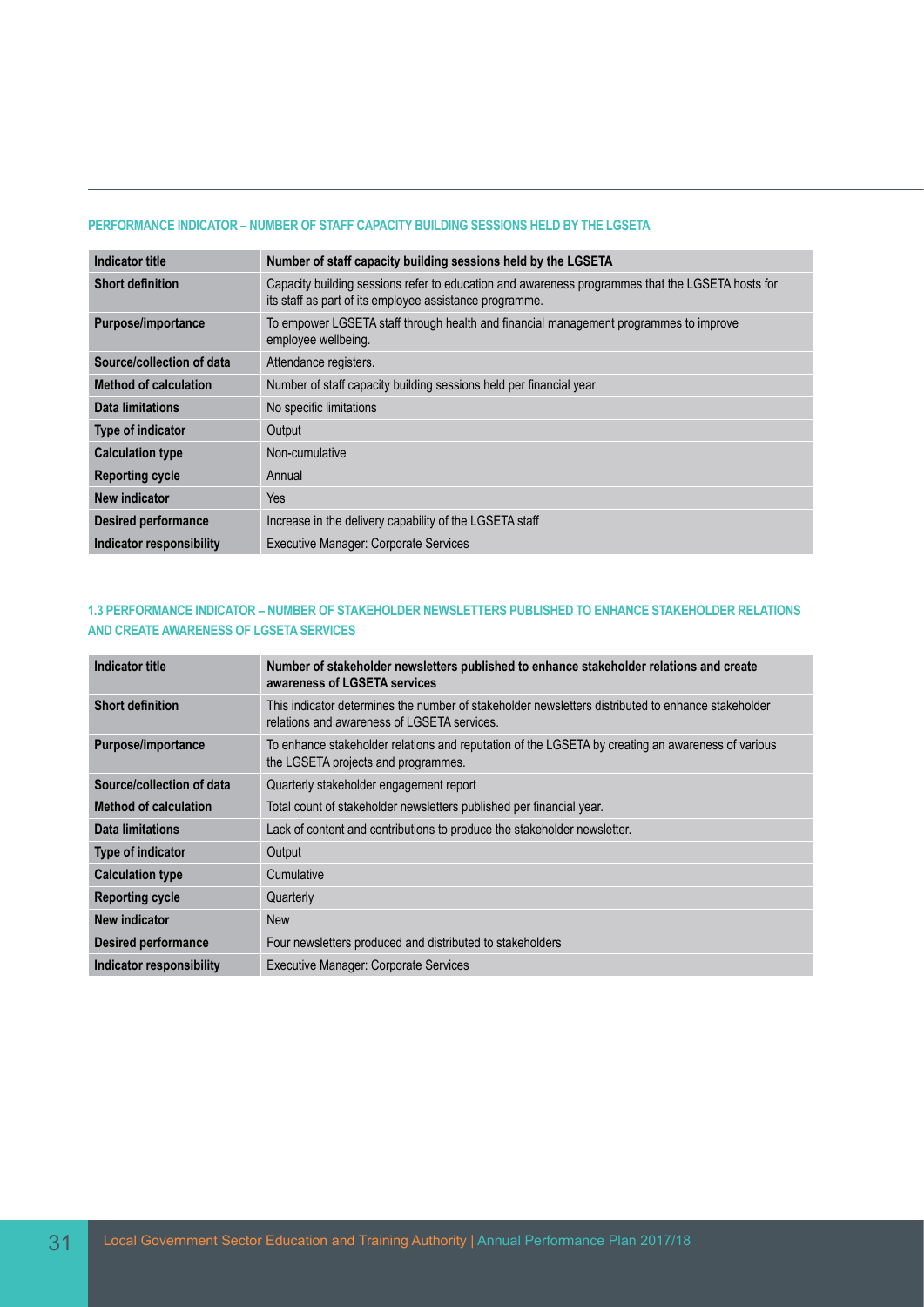

## **1.4 PERFORMANCE INDICATOR – NUMBER OF EXTERNAL STAKEHOLDER ENGAGEMENT SESSIONS HELD BY THE LGSETA TO ENHANCE STAKEHOLDER RELATIONS AND CREATE AWARENESS OF LGSETA SERVICES**

| <b>Indicator title</b>       | Number of external stakeholder engagement sessions held by the LGSETA to enhance<br>stakeholder relations and create awareness of LGSETA services.                                                                              |
|------------------------------|---------------------------------------------------------------------------------------------------------------------------------------------------------------------------------------------------------------------------------|
| <b>Short definition</b>      | This indicator determines the number of stakeholder engagement sessions to inform, update and<br>share information on the LGSETA activities and performance.                                                                    |
| Purpose/importance           | To enhance and build stakeholder relations through stakeholder engagements regarding LGSETA<br>business.                                                                                                                        |
| Source/collection of data    | Attendance registers from the following stakeholder engagement sessions: Research seminars,<br>WSP-ATR workshops, provincial SDF forums and provider workshops, annual general meetings and<br>provincial stakeholder meetings. |
| <b>Method of calculation</b> | Total count of stakeholder engagement sessions held.                                                                                                                                                                            |
| Data limitations             | Lack of participation from stakeholders                                                                                                                                                                                         |
| <b>Type of indicator</b>     | Output                                                                                                                                                                                                                          |
| <b>Calculation type</b>      | Cumulative                                                                                                                                                                                                                      |
| <b>Reporting cycle</b>       | Quarterly                                                                                                                                                                                                                       |
| New indicator                | <b>New</b>                                                                                                                                                                                                                      |
| <b>Desired performance</b>   | 45 stakeholder sessions held                                                                                                                                                                                                    |
| Indicator responsibility     | <b>Executive Manager: Corporate Services</b>                                                                                                                                                                                    |

#### **1.5 PERFORMANCE INDICATOR – NUMBER OF INTERNAL NEWSLETTERS PUBLISHED TO COMMUNICATE WITH THE LGSETA STAFF**

| Indicator title              | Number of internal newsletters published to communicate with the LGSETA staff                                                                                             |
|------------------------------|---------------------------------------------------------------------------------------------------------------------------------------------------------------------------|
| <b>Short definition</b>      | This indicator determines the number of internal newsletters that the LGSETA will publish to<br>communicate with staff on various initiatives that the LGSETA implements. |
|                              | This is a communication platform that the LGSETA uses to communicate with its staff.                                                                                      |
| Purpose/importance           | To enhance and strengthen relations among the LGSETA staff by creating an awareness of various<br>LGSETA projects and programmes internally.                              |
| Source/collection of data    | Internal newsletters published                                                                                                                                            |
| <b>Method of calculation</b> | Total count of internal newsletters published per financial year.                                                                                                         |
| Data limitations             | Lack of content and contributions by divisions to produce the newsletter.                                                                                                 |
| Type of indicator            | Output                                                                                                                                                                    |
| <b>Calculation type</b>      | Cumulative                                                                                                                                                                |
| <b>Reporting cycle</b>       | Quarterly                                                                                                                                                                 |
| New indicator                | <b>New</b>                                                                                                                                                                |
| <b>Desired performance</b>   | Four newsletters produced and distributed to LGSETA staff.                                                                                                                |
| Indicator responsibility     | <b>Executive Manager: Corporate Services</b>                                                                                                                              |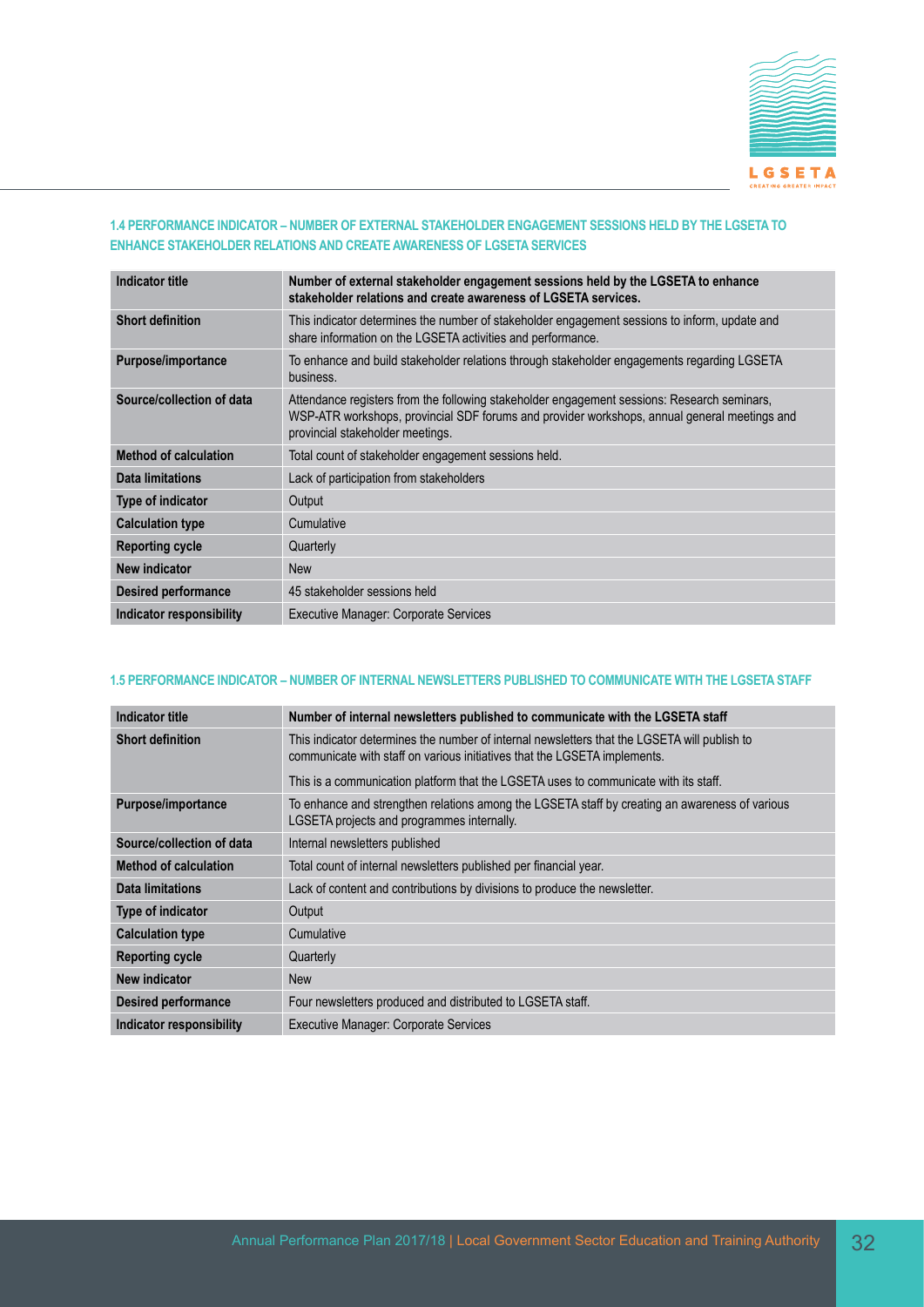## **1.6 PERFORMANCE INDICATOR – NUMBER OF CAREER GUIDE TEXT BOOKS DISTRIBUTED TO LEARNERS WITH INFORMATION PERTAINING TO LOCAL GOVERNMENT OCCUPATIONS.**

| Indicator title              | Number of career guide text books distributed to learners with information pertaining to local<br>government occupations                                                                                                                                                                                                                              |
|------------------------------|-------------------------------------------------------------------------------------------------------------------------------------------------------------------------------------------------------------------------------------------------------------------------------------------------------------------------------------------------------|
| <b>Short definition</b>      | The number of career guides that are distributed to new labour market entrants, who include students<br>at higher education institutions and technical vocational education and training colleges and school<br>learners for the financial year.<br>The career guidance contains the scarce and critical skills and occupations for local government. |
| Purpose/importance           | The distribution of career guides to new labour market entrants and learners is important for these<br>individuals to learn about pursuing a career in the local government sector and to attract new entrants<br>to enrol in local government courses and occupations and work for the sector.                                                       |
| Source/collection of data    | Signed attendance registers by the learners.                                                                                                                                                                                                                                                                                                          |
| <b>Method of calculation</b> | Total count of distributed career guide text books to the learners.                                                                                                                                                                                                                                                                                   |
| Data limitations             | Poor or non-attendance of learners or new labour market entrants to receive the career guide text<br>book.                                                                                                                                                                                                                                            |
| Type of indicator            | Output                                                                                                                                                                                                                                                                                                                                                |
| <b>Calculation type</b>      | Cumulative                                                                                                                                                                                                                                                                                                                                            |
| <b>Reporting cycle</b>       | Quarterly                                                                                                                                                                                                                                                                                                                                             |
| New indicator                | No.                                                                                                                                                                                                                                                                                                                                                   |
| <b>Desired performance</b>   | 24 000 career guides distributed                                                                                                                                                                                                                                                                                                                      |
| Indicator responsibility     | <b>Executive Manager: Corporate Services</b>                                                                                                                                                                                                                                                                                                          |

### **1.8 PERFORMANCE INDICATOR – PERCENTAGE OF APPROVED LGSETA ICT POLICIES AND PLANS**

| Indicator title              | Percentage of approved LGSETA ICT policies and plans                                                                                                                                                                               |
|------------------------------|------------------------------------------------------------------------------------------------------------------------------------------------------------------------------------------------------------------------------------|
| <b>Short definition</b>      | The percentage of approved LGSETA ICT policies and plans involves monitoring of the development,<br>review and approval of all ICT policies and plans within the LGSETA as per the approved LGSETA<br><b>ICT Policy Framework.</b> |
| Purpose/importance           | The purpose is to ensure that ICT polices and plans are developed, reviewed and approved as per<br>the LGSETA ICT Policy Framework.                                                                                                |
| Source/collection of data    | Approved ICT policies and plans on file or in the shared drive.                                                                                                                                                                    |
| <b>Method of calculation</b> | Number of approved ICT polices, divided by the total number of ICT policies and plans, as per<br>approved LGSETA ICT Policy Framework, multiplied by 100.                                                                          |
| Data limitations             | No specific limitations                                                                                                                                                                                                            |
| Type of indicator            | Output                                                                                                                                                                                                                             |
| <b>Calculation type</b>      | Cumulative                                                                                                                                                                                                                         |
| <b>Reporting cycle</b>       | Quarterly                                                                                                                                                                                                                          |
| New indicator                | <b>No</b>                                                                                                                                                                                                                          |
| <b>Desired performance</b>   | Developed or reviewed and approved ICT policies and plans as per the LGSETA ICT Policy<br>Framework to ascertain that ICT policies and plans are kept current and aligned to organisational<br>goals.                              |
| Indicator responsibility     | Executive Manager: Corporate Services                                                                                                                                                                                              |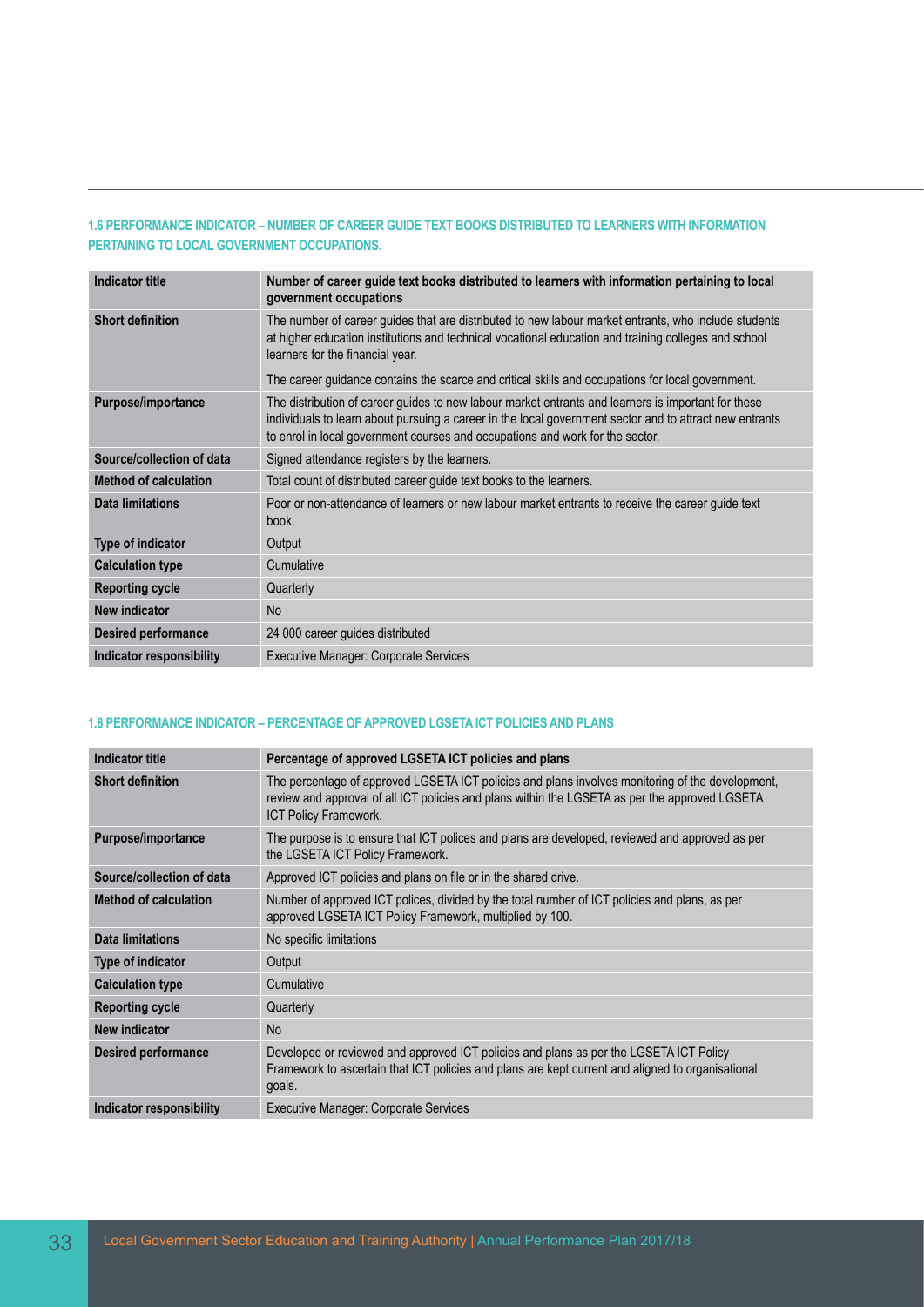

#### **1.9 PERFORMANCE INDICATOR - PERCENTAGE OF IT INITIATIVES AND OR PROJECTS SUCCESSFULLY IMPLEMENTED AND DELIVERED**

| <b>Indicator title</b>       | Percentage of IT initiatives and projects successfully implemented and delivered                                                                                                                                                                           |
|------------------------------|------------------------------------------------------------------------------------------------------------------------------------------------------------------------------------------------------------------------------------------------------------|
| <b>Short definition</b>      | Measurement of planned ICT initiative / projects versus those successfully delivered on scope, budget<br>and time for the financial year under review.                                                                                                     |
|                              | The total number of planned ICT initiatives / projects for a financial year will be determined and<br>approved by the ICT Steering Committee (ICTSC) before the beginning of each financial period, or<br>during the first quarter of that financial year. |
| Purpose/importance           | Tracks the success of ICT initiatives or projects                                                                                                                                                                                                          |
| Source/collection of data    | ICT Strategy, ICT Plans, Project Plans, Project Close-out Reports, ICT Monthly Reports, Minutes of<br>ICT governance committees                                                                                                                            |
| <b>Method of calculation</b> | Total number of successfully implemented ICT initiatives or projects, divided by the total number of<br>planned ICT initiatives or projects, multiplied by 100.                                                                                            |
| <b>Data limitations</b>      | Delay in HR and SCM processes which could lead to increased project costs, as well as a delay in<br>implementation of projects                                                                                                                             |
| <b>Type of indicator</b>     | Activities and output                                                                                                                                                                                                                                      |
| <b>Calculation type</b>      | Non-cumulative                                                                                                                                                                                                                                             |
| <b>Reporting cycle</b>       | Annual                                                                                                                                                                                                                                                     |
| New indicator                | <b>Yes</b>                                                                                                                                                                                                                                                 |
| <b>Desired performance</b>   | High percentage of major ICT initiatives or projects successfully delivered, according to scope, budget<br>and time.                                                                                                                                       |
| Indicator responsibility     | <b>Executive Manager: Corporate Services</b>                                                                                                                                                                                                               |

#### **1.10 PERFORMANCE INDICATOR - NUMBER OF WORKFLOW SOLUTIONS IMPLEMENTED TO IMPROVE THE INTEGRATION BETWEEN UNITS IN THE LGSETA**

| Indicator title              | Number of workflow solutions implemented to improve the integration between units in the<br><b>LGSETA</b>                                                              |
|------------------------------|------------------------------------------------------------------------------------------------------------------------------------------------------------------------|
| <b>Short definition</b>      | Measurement of automated business processes through workflow solutions implementation to<br>improve the integration between units for the financial year under review. |
| Purpose/importance           | Tracks the progress of the automation of business processes to improve efficiency.                                                                                     |
| Source/collection of data    | The total number of implemented workflow solutions for a financial year can be found in ICT Monthly<br>Reports and/or Minutes of ICT Governance Committees.            |
| <b>Method of calculation</b> | Total number of workflow solutions implemented.                                                                                                                        |
| Data limitations             | Undefined and immature business processes.                                                                                                                             |
| Type of indicator            | Activities, output and efficiency                                                                                                                                      |
| <b>Calculation type</b>      | Non-cumulative                                                                                                                                                         |
| <b>Reporting cycle</b>       | Annual                                                                                                                                                                 |
| New indicator                | Yes                                                                                                                                                                    |
| <b>Desired performance</b>   | High number of implemented workflow solutions which will improve the integration between business<br>units.                                                            |
| Indicator responsibility     | Executive Manager: Corporate Services                                                                                                                                  |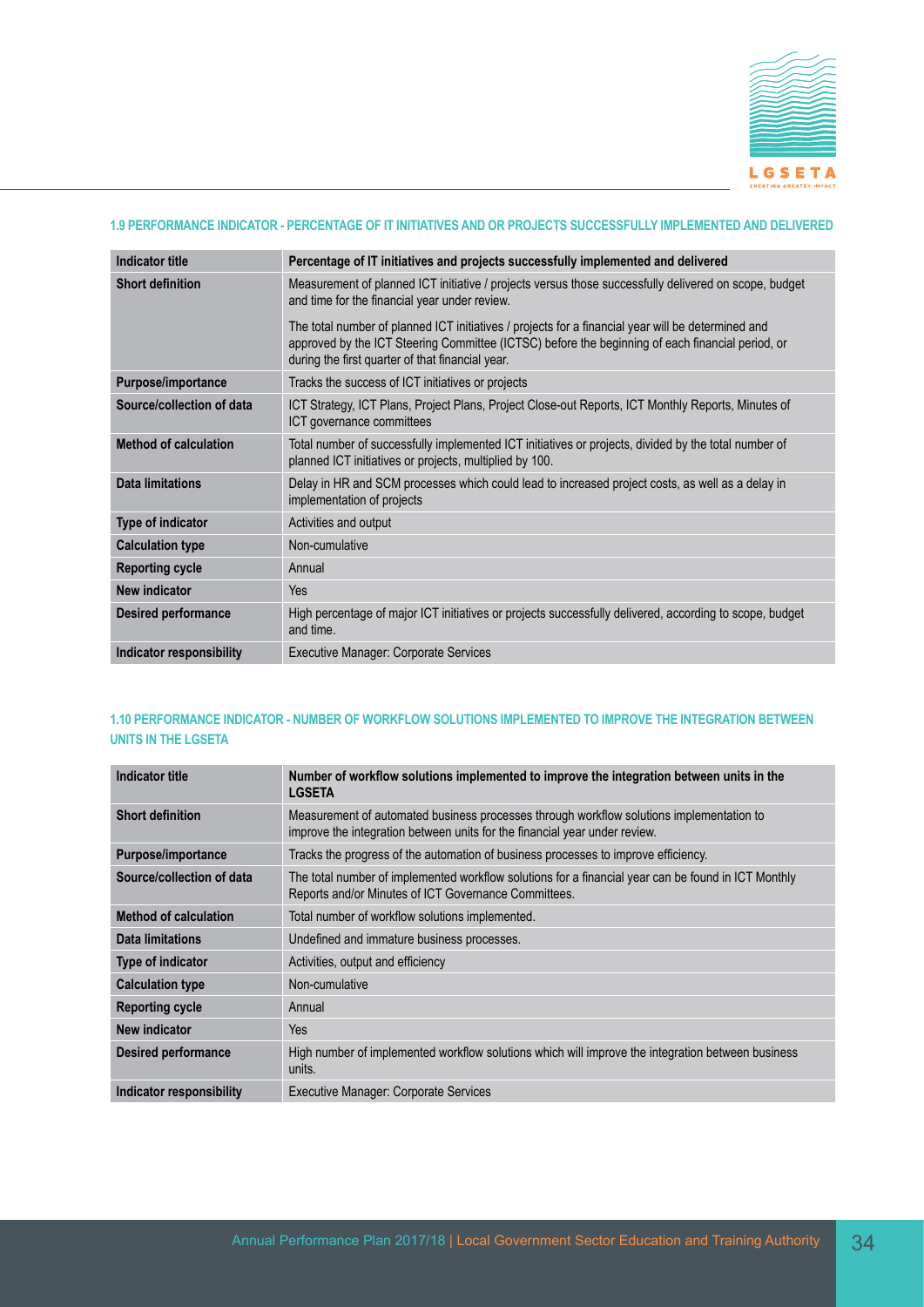#### **1.11 PERFORMANCE INDICATOR – UNQUALIFIED AUDIT OPINION AT THE END OF THE EXTERNAL AUDIT BY THE AUDITOR-GENERAL**

| <b>Indicator title</b>       | Ungualified audit opinion at the end of the external audit by the Auditor-General                                                                                                                                                                                                   |
|------------------------------|-------------------------------------------------------------------------------------------------------------------------------------------------------------------------------------------------------------------------------------------------------------------------------------|
| <b>Short definition</b>      | Unqualified audit opinion at the end of the external audit by the Auditor-General.                                                                                                                                                                                                  |
| Purpose/importance           | To report on clean administration by the SETA and compliance with laws and regulations.                                                                                                                                                                                             |
| Source/collection of data    | AGSA report that is issued at the end of July 2017, relating to the prior financial year.                                                                                                                                                                                           |
| <b>Method of calculation</b> | Audit report outcomes from the external auditors.                                                                                                                                                                                                                                   |
| Data limitations             | The AGSA reports on audit outcomes in July each year and therefore management will measure the<br>indicator using the audit outcomes that are reported in that financial year. The measurement for the<br>2017/18 year will thus be based on the audit results issued in July 2017. |
| Type of indicator            | Output                                                                                                                                                                                                                                                                              |
| <b>Calculation type</b>      | Once-off                                                                                                                                                                                                                                                                            |
| <b>Reporting cycle</b>       | Annually                                                                                                                                                                                                                                                                            |
| <b>New indicator</b>         | Yes                                                                                                                                                                                                                                                                                 |
| <b>Desired performance</b>   | Clean audit                                                                                                                                                                                                                                                                         |
| Indicator responsibility     | <b>Chief Financial Officer</b>                                                                                                                                                                                                                                                      |

## **1.12 PERFORMANCE INDICATOR – PERCENTAGE OF AUDIT (INTERNAL AND EXTERNAL) FINDINGS RESOLVED, BASED ON AUDIT FINDINGS REPORTED IN THE PRIOR FINANCIAL YEAR**

| <b>Indicator title</b>          | Percentage of audit (internal and external) queries resolved, based on audit findings reported<br>in the prior financial year                                                                                                                                                       |
|---------------------------------|-------------------------------------------------------------------------------------------------------------------------------------------------------------------------------------------------------------------------------------------------------------------------------------|
| <b>Short definition</b>         | Percentage of audit (internal and external) queries resolved, refers to the number of findings resolved<br>at the end of the financial year, divided by the number of findings reported at the beginning of the<br>financial year.                                                  |
|                                 | All the findings received at the beginning of the financial year will be resolved by 90% at the end of<br>the financial year.                                                                                                                                                       |
| Purpose/importance              | To report on clean administration by the SETA and compliance with laws and regulations.                                                                                                                                                                                             |
| Source/collection of data       | Internal and external audit management reports. All audit findings will be monitored in an action plan<br>by management. Once implemented, the status will be considered as resolved and internal auditors<br>will verify the implementation thereof.                               |
| <b>Method of calculation</b>    | Number of audit findings resolved at 31 March 2018 / Number of audit findings at 1 April 2017 from<br>internal and external audits.                                                                                                                                                 |
| Data limitations                | The AGSA reports on audit outcomes in July each year and therefore management will measure the<br>indicator using the audit outcomes that are reported in that financial year. The measurement for the<br>2017/18 year will thus be based on the audit results issued in July 2017. |
| Type of indicator               | Output                                                                                                                                                                                                                                                                              |
| <b>Calculation type</b>         | Cumulative                                                                                                                                                                                                                                                                          |
| <b>Reporting cycle</b>          | Annually                                                                                                                                                                                                                                                                            |
| New indicator                   | <b>Yes</b>                                                                                                                                                                                                                                                                          |
| <b>Desired performance</b>      | 90% of all audit findings resolved/implemented                                                                                                                                                                                                                                      |
| <b>Indicator responsibility</b> | <b>Chief Financial Officer</b>                                                                                                                                                                                                                                                      |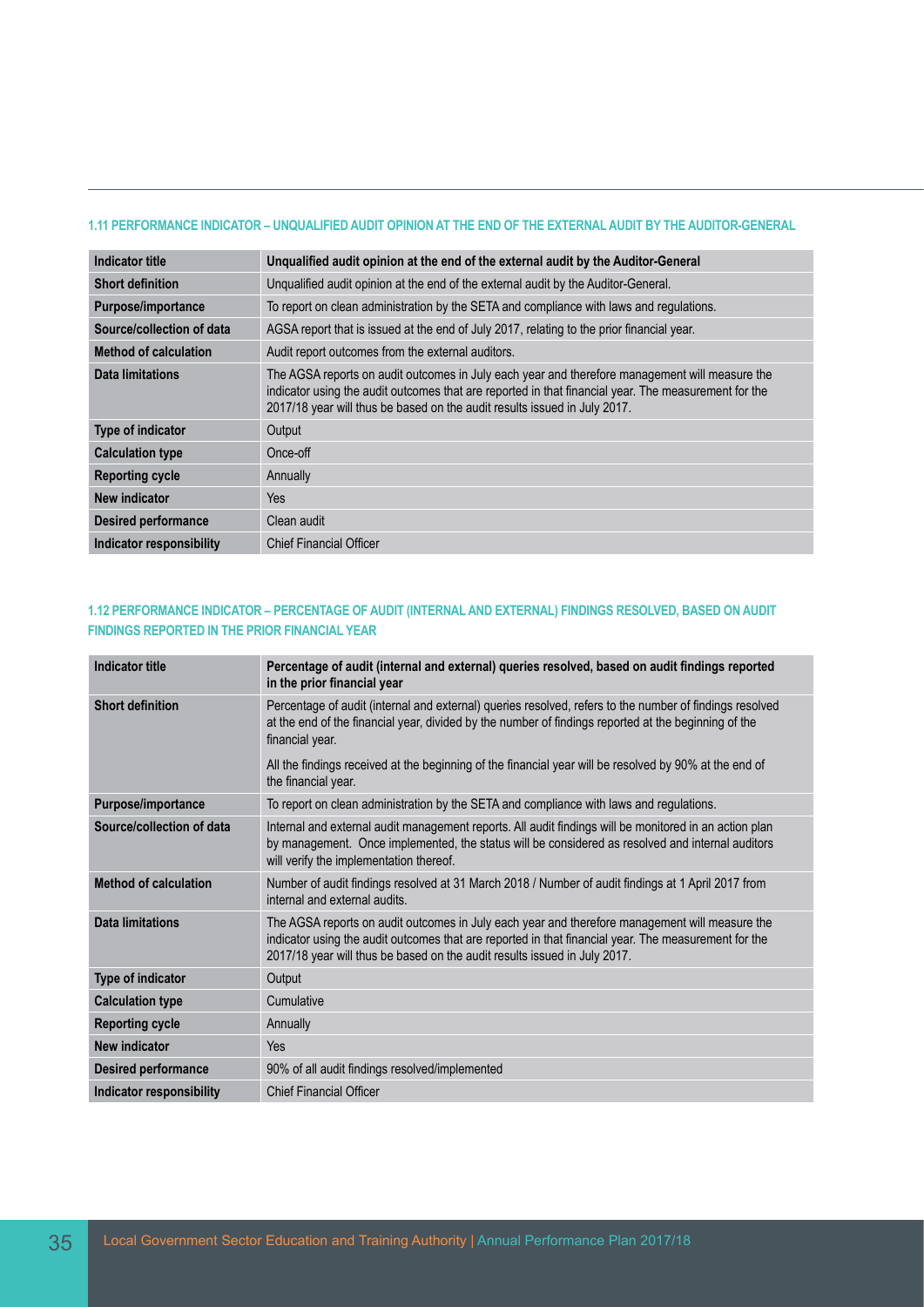

# **1.13 PERFORMANCE INDICATOR – PERCENTAGE REDUCTION OF THE VALUE OF CASH RESERVE AT THE BEGINNING OF THE FINANCIAL YEAR TO MEASURE OVERALL PROGRESS OF THE CASH RESERVE OF THE LGSETA PROJECTS AT THE END OF THE FINANCIAL YEAR**

| <b>Indicator title</b>       | Percentage reduction of the value of cash reserve at the beginning of the financial year<br>to measure overall progress of the cash reserve of the LGSETA projects at the end of the<br>financial year.                                                                    |
|------------------------------|----------------------------------------------------------------------------------------------------------------------------------------------------------------------------------------------------------------------------------------------------------------------------|
| <b>Short definition</b>      | Percentage reduction in the value of cash reserves at the beginning of the financial year, compared<br>to cash reserves at the end of the financial year to measure overall progress of projects. The cash<br>balance at the beginning of the year will be reduced by 10%. |
| Purpose/importance           | To measure the overall cash movement of discretionary grants, thereby reflecting implementation/<br>completion of training programmes and projects.                                                                                                                        |
| Source/collection of data    | Quarterly and annual financial statements                                                                                                                                                                                                                                  |
| <b>Method of calculation</b> | Value of cash reserves at the end of the year / Value of cash reserves at the beginning of the year.                                                                                                                                                                       |
| Data limitations             | Final values will be based on the audited financial statements.                                                                                                                                                                                                            |
| <b>Type of indicator</b>     | Output                                                                                                                                                                                                                                                                     |
| <b>Calculation type</b>      | Cumulative                                                                                                                                                                                                                                                                 |
| <b>Reporting cycle</b>       | Annually                                                                                                                                                                                                                                                                   |
| New indicator                | Yes                                                                                                                                                                                                                                                                        |
| <b>Desired performance</b>   | 10% and greater                                                                                                                                                                                                                                                            |
| Indicator responsibility     | <b>Chief Financial Officer</b>                                                                                                                                                                                                                                             |

#### **1.14 PERFORMANCE INDICATOR – NUMBER OF BOARD ENGAGEMENT SESSIONS HELD WITH NATIONAL DEPARTMENTS AND MUNICIPAL LEADERSHIP ON STRATEGIC ISSUES OF THE LGSETA**

| <b>Indicator title</b>       | Number of Board engagement sessions held with national departments on strategic issues of<br>the LGSETA                                                                                                                                                                                                              |
|------------------------------|----------------------------------------------------------------------------------------------------------------------------------------------------------------------------------------------------------------------------------------------------------------------------------------------------------------------|
| <b>Short definition</b>      | The Board of the LGSETA engages national departments and public institutions (SALGA), as well<br>as municipal leadership at a strategic level with the purpose of enhancing the LGSETA programmes'<br>deliverables and ensuring strong relations with government. Engagements with national departments<br>refer to: |
|                              | The Department of Cooperative Governance and Traditional Affairs, the Department of<br>٠<br>Environmental Affairs and the Department of Transport<br>Public Entities refer to SALGA<br>÷<br>Municipal Leadership refers to municipal managers and mayors                                                             |
| Purpose/importance           | To ensure that the work of the LGSETA is enhanced through collaboration with public entities or<br>national departments.                                                                                                                                                                                             |
| Source/collection of data    | Minutes of the Board with Board resolutions, attendance register.                                                                                                                                                                                                                                                    |
| <b>Method of calculation</b> | Total number of Board engagement meetings with public institutions and national departments.                                                                                                                                                                                                                         |
| <b>Data limitations</b>      | Poor attendance of representatives from national departments or public entities                                                                                                                                                                                                                                      |
| Type of indicator            | Output                                                                                                                                                                                                                                                                                                               |
| <b>Calculation type</b>      | Cumulative                                                                                                                                                                                                                                                                                                           |
| <b>Reporting cycle</b>       | Quarterly                                                                                                                                                                                                                                                                                                            |
| <b>New indicator</b>         | Yes                                                                                                                                                                                                                                                                                                                  |
| <b>Desired performance</b>   | Three strategic Board meetings held with national departments                                                                                                                                                                                                                                                        |
| Indicator responsibility     | <b>Board</b>                                                                                                                                                                                                                                                                                                         |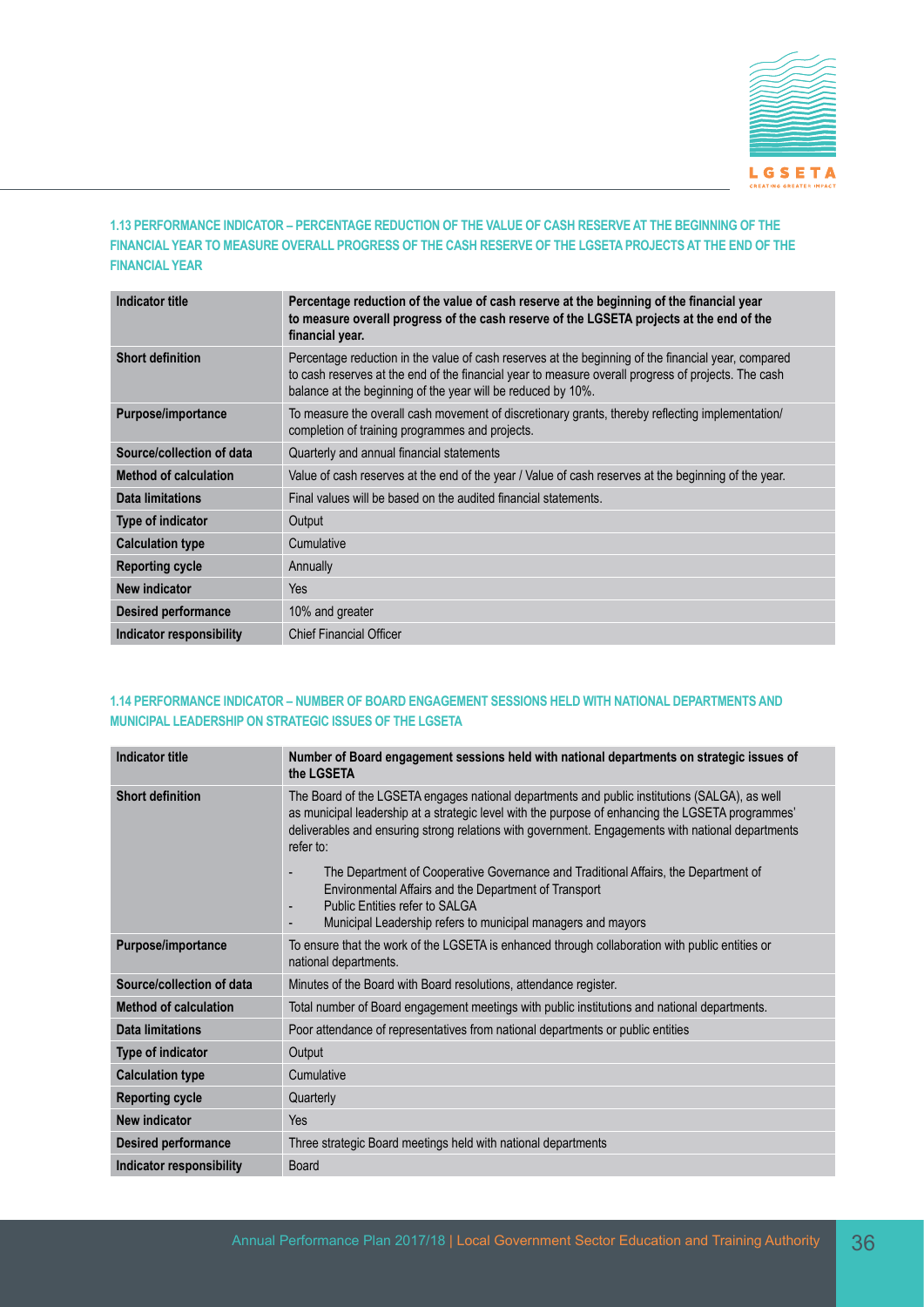## **1.15 PERFORMANCE INDICATOR – NUMBER OF BOARD GOVERNANCE WORKSHOPS CONDUCTED IN RELATION TO THE BOARD'S FIDUCIARY DUTIES AND RESPONSIBILITIES**

| Indicator title              | Number of Board governance workshops conducted in relation to the Board's fiduciary duties<br>and responsibilities                                                                                  |
|------------------------------|-----------------------------------------------------------------------------------------------------------------------------------------------------------------------------------------------------|
| <b>Short definition</b>      | This refers to capacity building workshops or governance workshops, conducted by the LGSETA for<br>the Board to ensure that it is capacitated adequately to perform its roles and responsibilities. |
| Purpose/importance           | To ensure that the LGSETA Board performs its duties, roles and responsibilities efficiently and<br>effectively.                                                                                     |
| Source/collection of data    | Workshop materials, attendance register                                                                                                                                                             |
| <b>Method of calculation</b> | Total number of Board workshops conducted                                                                                                                                                           |
| Data limitations             | Unavailability of training providers to conduct workshops for Board members                                                                                                                         |
| <b>Type of indicator</b>     | Output                                                                                                                                                                                              |
| <b>Calculation type</b>      | Cumulative                                                                                                                                                                                          |
| <b>Reporting cycle</b>       | Quarterly                                                                                                                                                                                           |
| New indicator                | Yes                                                                                                                                                                                                 |
| <b>Desired performance</b>   | Two Board governance workshops were conducted to ensure that the Board performs its duties and<br>responsibilities efficiently and effectively                                                      |
| Indicator responsibility     | <b>Board</b>                                                                                                                                                                                        |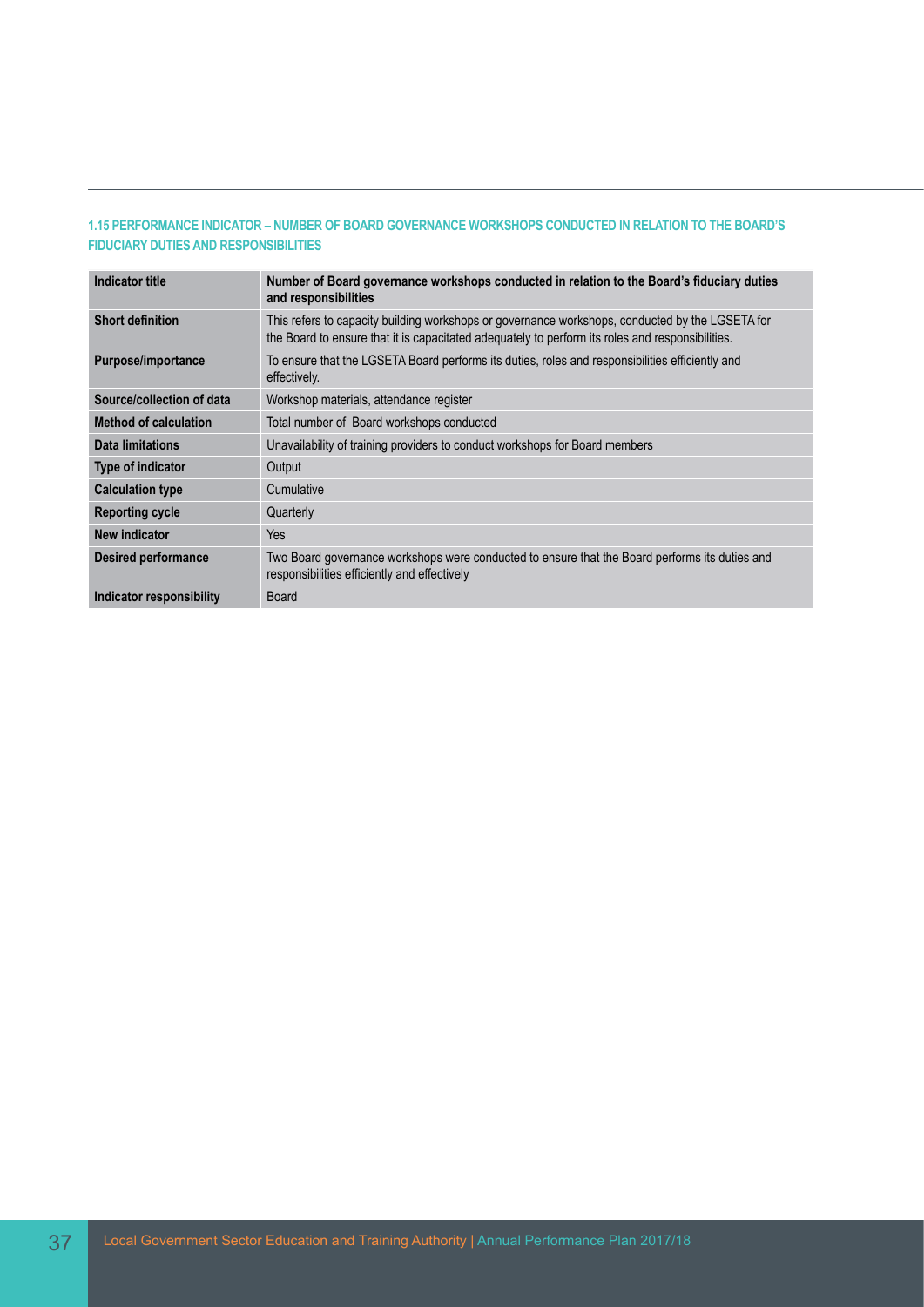

# **PROGRAMME 2: SKILLS PLANNING**

## **2.1 PERFORMANCE INDICATOR – NUMBER OF RESEARCH PROJECTS ON SKILLS DEVELOPMENT NEEDS IN THE LOCAL GOVERNMENT SECTOR CONDUCTED**

| <b>Indicator title</b>       | Number of research projects on skills development needs conducted in the local government<br>sector                                                                                                                                                                                               |
|------------------------------|---------------------------------------------------------------------------------------------------------------------------------------------------------------------------------------------------------------------------------------------------------------------------------------------------|
| <b>Short definition</b>      | This refers to sectoral research projects that the LGSETA will conduct on skills development<br>which includes areas such as local economic development, RPL, Water and Waste Management,<br>Management and Leadership and AET. All these research areas are aligned with the research<br>agenda. |
| Purpose/importance           | Sectoral research is important to inform skills planning, development of new qualifications for the local<br>government sector, as well as strengthening the LGSETA's skills development interventions                                                                                            |
| Source/collection of data    | WSP, stakeholder needs, requests from LGSETA divisions                                                                                                                                                                                                                                            |
| <b>Method of calculation</b> | Simple count of each research study implemented during the financial year under review                                                                                                                                                                                                            |
| Data limitations             | Research projects not implemented during the financial year                                                                                                                                                                                                                                       |
| <b>Type of indicator</b>     | Output                                                                                                                                                                                                                                                                                            |
| <b>Calculation type</b>      | Cumulative                                                                                                                                                                                                                                                                                        |
| <b>Reporting cycle</b>       | Quarterly                                                                                                                                                                                                                                                                                         |
| New indicator                | <b>No</b>                                                                                                                                                                                                                                                                                         |
| <b>Desired performance</b>   | Ten completed sectoral research studies                                                                                                                                                                                                                                                           |
| Indicator responsibility     | Executive: Strategy and Planning                                                                                                                                                                                                                                                                  |

#### **2.2 PERFORMANCE INDICATOR – NUMBER OF RESEARCH ROUND TABLE DISCUSSIONS HELD TO INFORM RESEARCH AGENDA AND SKILLS DEVELOPMENT IN THE LOCAL GOVERNMENT SECTOR**

| <b>Indicator title</b>       | Number of research seminars held to communicate research findings with stakeholders                                                                                                                                                                                                                                                                                             |
|------------------------------|---------------------------------------------------------------------------------------------------------------------------------------------------------------------------------------------------------------------------------------------------------------------------------------------------------------------------------------------------------------------------------|
| <b>Short definition</b>      | At research seminars the LGSETA communicates research findings through presentations of research<br>papers and findings to internal and external stakeholders. Research discussions and seminars that<br>the LGSETA hosts with the national research committee are constituted by a panel of experts in local<br>government and other strategic fields, relevant to the sector. |
| Purpose/importance           | To share research findings and information on skills development for decision-making, development<br>of strategy and policies or programmes.                                                                                                                                                                                                                                    |
| Source/collection of data    | Research papers and studies that the LGSETA conducted.                                                                                                                                                                                                                                                                                                                          |
| <b>Method of calculation</b> | Four research seminars to be conducted in all four quarters                                                                                                                                                                                                                                                                                                                     |
| Data limitations             | Seminars poorly attended by stakeholders.                                                                                                                                                                                                                                                                                                                                       |
| <b>Type of indicator</b>     | Output                                                                                                                                                                                                                                                                                                                                                                          |
| <b>Calculation type</b>      | Quantitative                                                                                                                                                                                                                                                                                                                                                                    |
| <b>Reporting cycle</b>       | Quarterly                                                                                                                                                                                                                                                                                                                                                                       |
| New indicator                | Yes                                                                                                                                                                                                                                                                                                                                                                             |
| <b>Desired performance</b>   | Research papers fully communicated to stakeholders to inform strategy or development of policies/<br>programmes in the local government sector.                                                                                                                                                                                                                                 |
| Indicator responsibility     | Executive: Strategy and Planning                                                                                                                                                                                                                                                                                                                                                |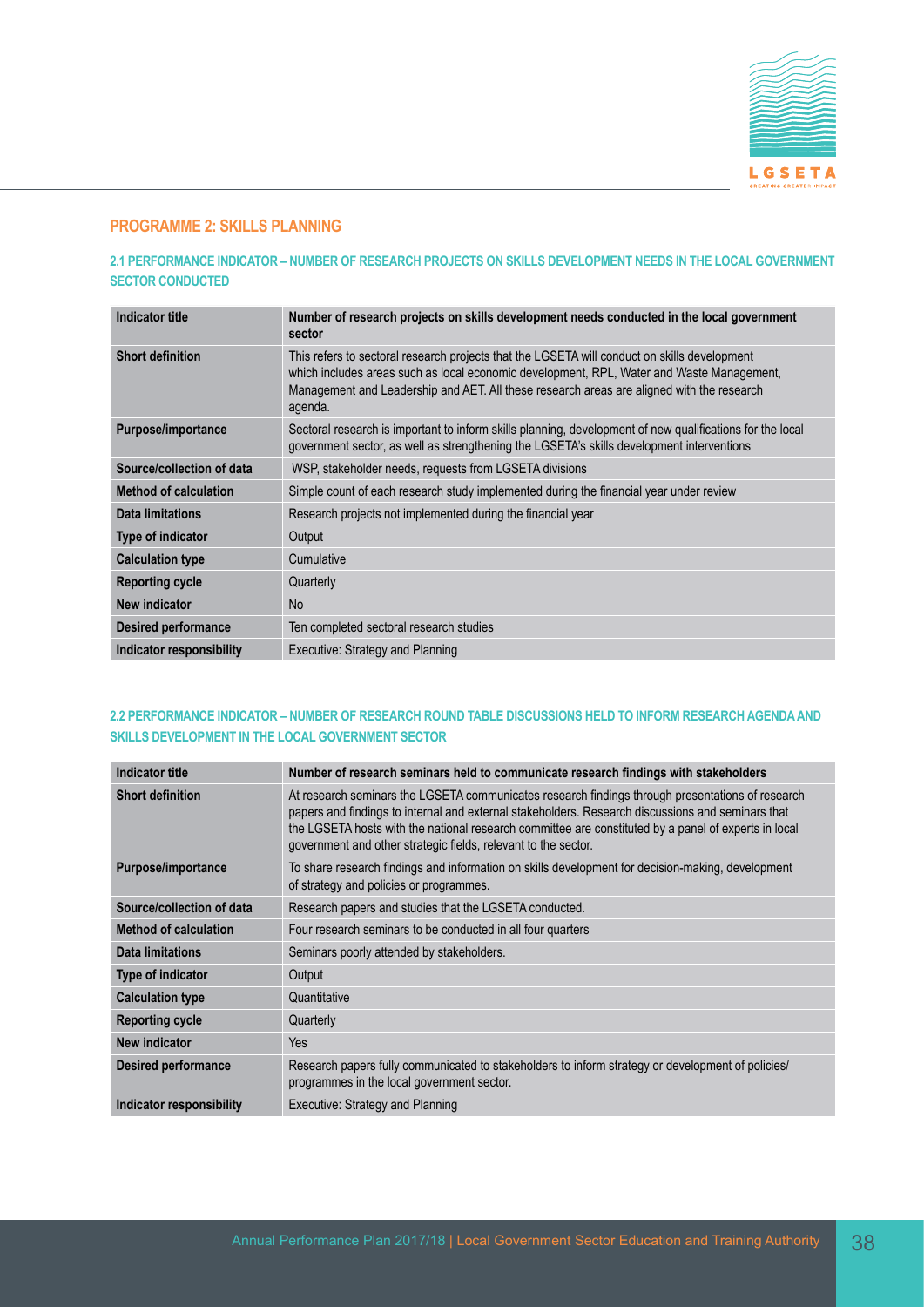#### **2.3 PERFORMANCE INDICATOR – NUMBER OF RESEARCH PAPERS PUBLISHED BY THE LGSETA**

| <b>Indicator title</b>          | Number of research papers published by the LGSETA                                                                                                                       |
|---------------------------------|-------------------------------------------------------------------------------------------------------------------------------------------------------------------------|
| <b>Short definition</b>         | This refers to the number of research papers that will be published for public consumption by various<br>media platforms, such as the LGSETA website and DHET journals. |
| Purpose/importance              | To communicate research findings to the public for decision-making purposes.                                                                                            |
| Source/collection of data       | Research papers by the LGSETA                                                                                                                                           |
| <b>Method of calculation</b>    | Five research papers to be published in media platforms for public consumption.                                                                                         |
| Data limitations                | Classifications of information within the research reports might affect the number of publications.                                                                     |
| <b>Type of indicator</b>        | Output                                                                                                                                                                  |
| <b>Calculation type</b>         | Accumulative                                                                                                                                                            |
| <b>Reporting cycle</b>          | Quarterly                                                                                                                                                               |
| New indicator                   | Yes                                                                                                                                                                     |
| <b>Desired performance</b>      | Research reports made available for public consumption                                                                                                                  |
| <b>Indicator responsibility</b> | Executive: Strategy and Planning                                                                                                                                        |

# **2.4 PERFORMANCE INDICATOR – A RESEARCH REPOSITORY ESTABLISHED TO ENHANCE ACCESSIBILITY OF INFORMATION BY THE LGSETA**

| <b>Indicator title</b>       | A research repository established to enhance the accessibility of information by the LGSETA                                                                                              |
|------------------------------|------------------------------------------------------------------------------------------------------------------------------------------------------------------------------------------|
| <b>Short definition</b>      | This refers to an electronic system that will distribute research data or information pertaining to<br>research findings, as well as updates to our stakeholders (internal and external) |
| Purpose/importance           | To receive regular information updates pertaining to research findings through Labour Market<br>Intelligent report to our stakeholders, internally and externally.                       |
| Source/collection of data    | Labour Market Intelligent report, Statistics South Africa, GAPSKIILL, Research Reports                                                                                                   |
| <b>Method of calculation</b> | One electronic system for research repository                                                                                                                                            |
| Data limitations             | Unavailable updated data                                                                                                                                                                 |
| Type of indicator            | Output                                                                                                                                                                                   |
| <b>Calculation type</b>      | Non-accumulative                                                                                                                                                                         |
| <b>Reporting cycle</b>       | Annual                                                                                                                                                                                   |
| New indicator                | <b>Yes</b>                                                                                                                                                                               |
| <b>Desired performance</b>   | Research repository established and stakeholders (internal and external) have access to updated<br>research information                                                                  |
| Indicator responsibility     | Executive: Strategy and Planning                                                                                                                                                         |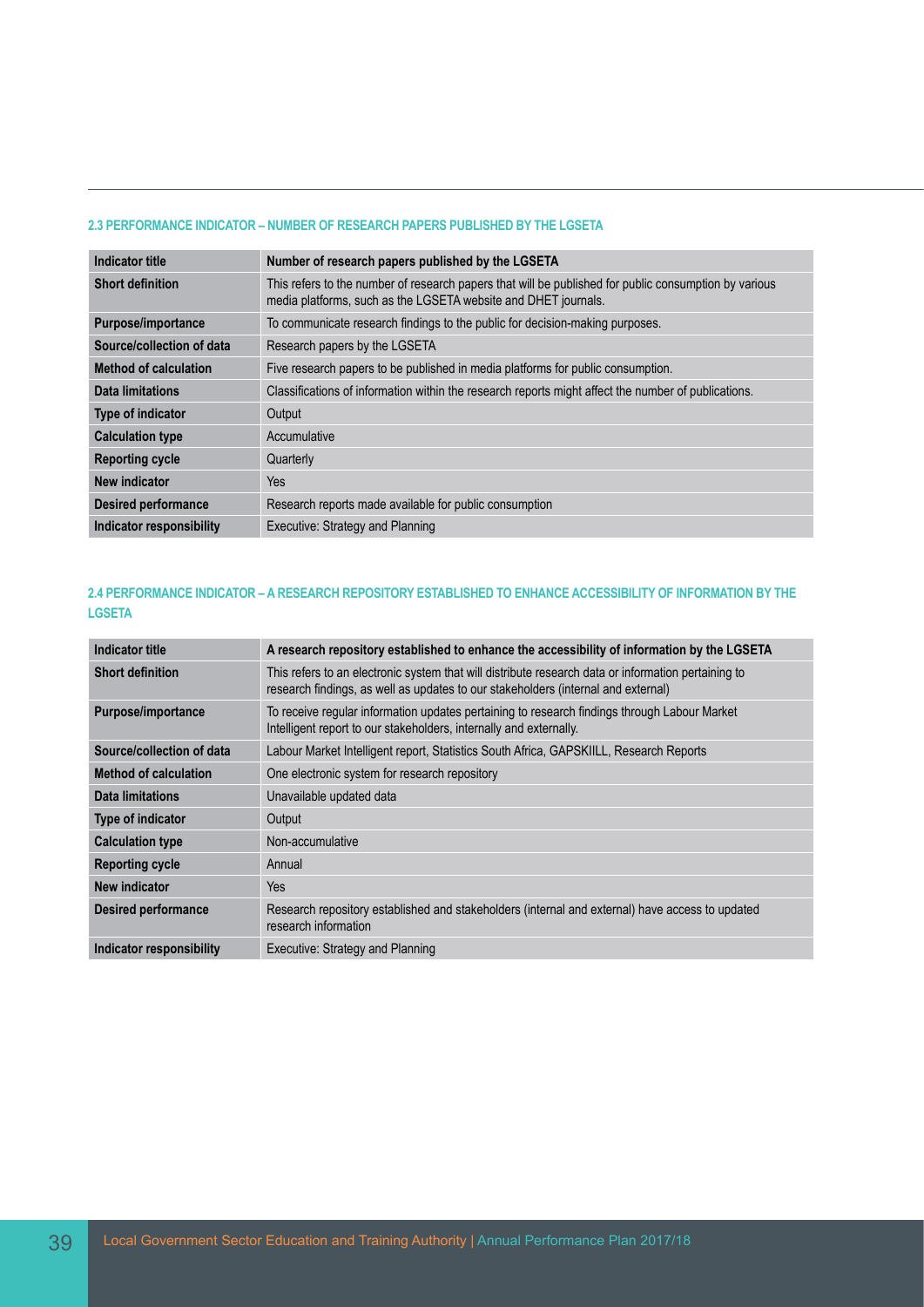

## **2.5 PERFORMANCE INDICATOR – PERCENTAGE OF WORKPLACE SKILLS PLANS AND ANNUAL TRAINING REPORTS SUBMITTED BY MUNICIPALITIES AND MUNICIPAL/TRADITIONAL ENTITIES FOR SKILLS PLANNING**

| <b>Indicator title</b>       | Percentage of Workplace Skills Plans and Annual Training Reports submitted by<br>municipalities and municipal/traditional entities for skills planning                                                                                                |
|------------------------------|-------------------------------------------------------------------------------------------------------------------------------------------------------------------------------------------------------------------------------------------------------|
| <b>Short definition</b>      | This refers to the number of municipalities (257) which submitted the workplace skills plans and<br>annual training reports to the LGSETA and meet levy payers' submission requirements. The 100%<br>refers to the 257 municipalities in the country. |
| Purpose/importance           | Workplace skills plans and annual training reports submitted are important input documents about<br>the LGSETA's skills planning mechanism with compliant submissions, further contributing to ensuring<br>stakeholder involvement.                   |
| Source/collection of data    | Workplace skills plans (WSPs) and annual training reports (ATRs) submitted.                                                                                                                                                                           |
| <b>Method of calculation</b> | Number of compliant WSPs and ATR submissions<br>X <sub>100</sub>                                                                                                                                                                                      |
|                              | Total WSP and ATR submissions                                                                                                                                                                                                                         |
| <b>Data limitations</b>      | Dependent on submission by the levy payer                                                                                                                                                                                                             |
| <b>Type of indicator</b>     | Output                                                                                                                                                                                                                                                |
| <b>Calculation type</b>      | Non-cumulative                                                                                                                                                                                                                                        |
| <b>Reporting cycle</b>       | Annual                                                                                                                                                                                                                                                |
| New indicator                | <b>No</b>                                                                                                                                                                                                                                             |
| <b>Desired performance</b>   | 100 % (257) compliant workplace skills plans and annual training reports submitted                                                                                                                                                                    |
| Indicator responsibility     | Executive: Strategy and Planning                                                                                                                                                                                                                      |

#### **2.6 PERFORMANCE INDICATORS – NUMBER OF SKILLS DEVELOPMENT FACILITATORS (SDFS) TRAINED TO IMPROVE SKILLS DEVELOPMENT IN THE LOCAL GOVERNMENT SECTOR**

| Indicator title              | Number of SDFs trained to improve skills development in the local government sector                                                                                                                                                                                                                        |
|------------------------------|------------------------------------------------------------------------------------------------------------------------------------------------------------------------------------------------------------------------------------------------------------------------------------------------------------|
| <b>Short definition</b>      | This refers to capacity building programmes which include workshops and skills training programmes<br>of the LGSETA to improve skills development management in municipalities.                                                                                                                            |
| Purpose/importance           | Building the capacity of skills development facilitators at municipal level is important in improving<br>their capabilities to manage skills development at local level, as well as to ensure oversight and<br>implementation of skills development interventions funded by the LGSETA and municipalities. |
| Source/collection of data    | Signed attendance registers, workshop reports and training material.                                                                                                                                                                                                                                       |
| <b>Method of calculation</b> | Simple count – number of SDFs attending capacitation workshops                                                                                                                                                                                                                                             |
| Data limitations             | Dependent on availability of skills development facilitators to attend the training workshops.                                                                                                                                                                                                             |
| <b>Type of indicator</b>     | Output                                                                                                                                                                                                                                                                                                     |
| <b>Calculation type</b>      | Cumulative                                                                                                                                                                                                                                                                                                 |
| <b>Reporting cycle</b>       | Quarterly                                                                                                                                                                                                                                                                                                  |
| <b>New indicator</b>         | Yes                                                                                                                                                                                                                                                                                                        |
| <b>Desired performance</b>   | 257 skills development facilitators capacitated                                                                                                                                                                                                                                                            |
| Indicator responsibility     | Executive Manager: Strategy and Planning                                                                                                                                                                                                                                                                   |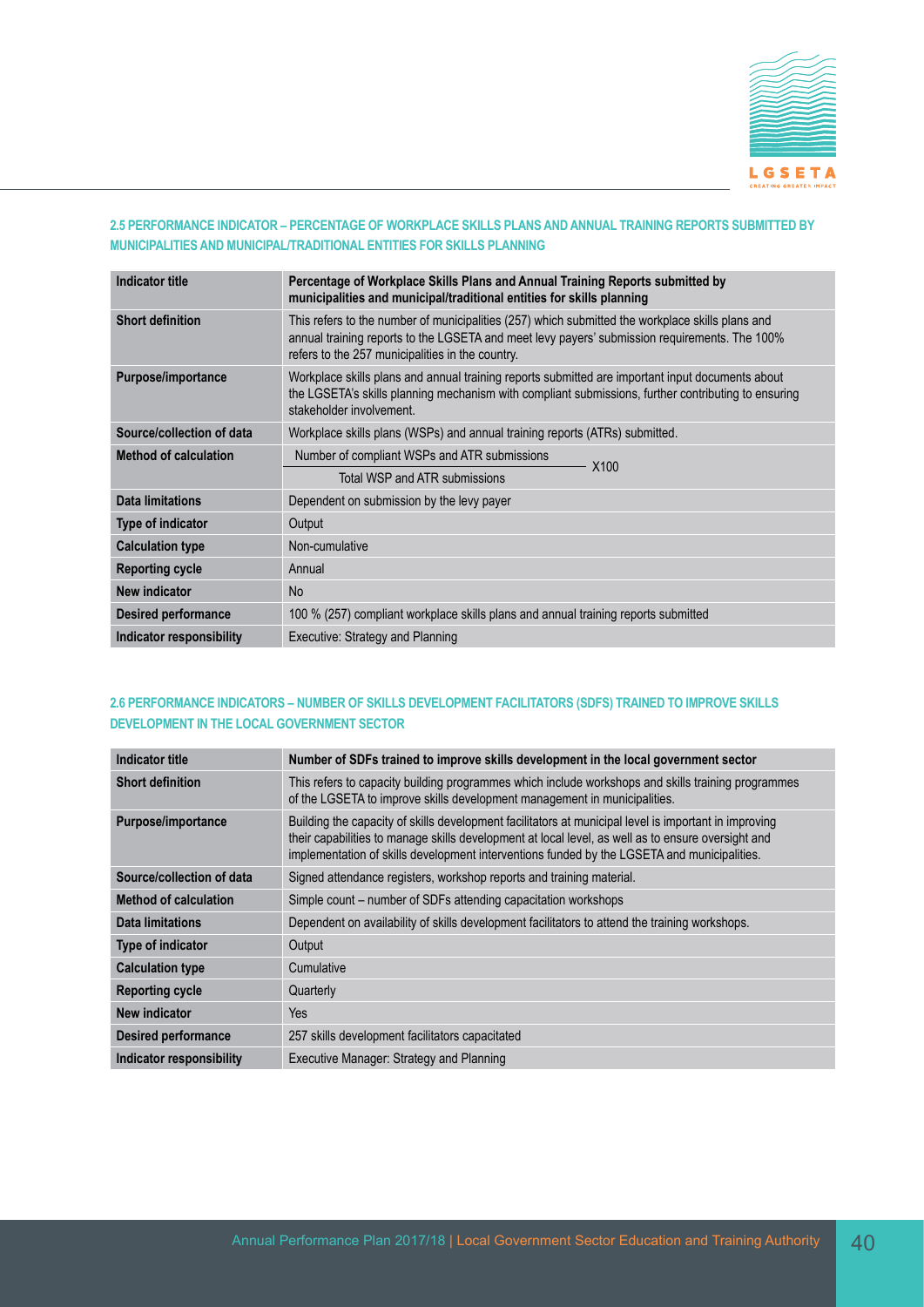## **2.7 PERFORMANCE INDICATOR – NUMBER OF PROVINCIAL SKILLS DEVELOPMENT FORUMS HELD TO IMPROVE SKILLS DEVELOPMENT IN THE LOCAL GOVERNMENT SECTOR**

| <b>Indicator title</b>       | Number of provincial skills development forums held to improve skills development in the<br>local government sector                                                                                                                                                                                      |
|------------------------------|----------------------------------------------------------------------------------------------------------------------------------------------------------------------------------------------------------------------------------------------------------------------------------------------------------|
| <b>Short definition</b>      | This refers to the skills development facilitator forums that the LGSETA hosts with the purpose of<br>improving skills development in the sector. The forums are discussing all skills development issues for<br>mandatory grants and discretionary grants. These forums take place at provincial level. |
| Purpose/importance           | Building the capacity of skills development facilitators at municipal level is important to ensure<br>oversight and implementation of skills development interventions funded by the LGSETA and the<br>municipality.                                                                                     |
| Source/collection of data    | Signed attendance register, forums material.                                                                                                                                                                                                                                                             |
| <b>Method of calculation</b> | Simple count-forums, conducted in the financial year under review.                                                                                                                                                                                                                                       |
| Data limitations             | Dependent on availability of skills development facilitators to attend forums.                                                                                                                                                                                                                           |
| <b>Type of indicator</b>     | Output                                                                                                                                                                                                                                                                                                   |
| <b>Calculation type</b>      | Cumulative                                                                                                                                                                                                                                                                                               |
| <b>Reporting cycle</b>       | Quarterly                                                                                                                                                                                                                                                                                                |
| New indicator                | <b>No</b>                                                                                                                                                                                                                                                                                                |
| <b>Desired performance</b>   | 36 skills development facilitator forums                                                                                                                                                                                                                                                                 |
| Indicator responsibility     | Executive Manager: Strategy and Planning                                                                                                                                                                                                                                                                 |

## **2.9 PERFORMANCE INDICATOR – A LOCAL GOVERNMENT HAND BOOK FOR OCCUPATIONS AND SKILLS PLANNING DEVELOPED**

| <b>Indicator title</b>       | A local government hand book for occupations and skills planning developed                                                                                              |
|------------------------------|-------------------------------------------------------------------------------------------------------------------------------------------------------------------------|
| <b>Short definition</b>      | The local government hand book will define occupations with similar understanding and common<br>language within the local government sector in line with the OFO codes. |
| Purpose/importance           | To have a common understanding of occupations in the local government to strengthen skills planning<br>in the sector.                                                   |
| Source/collection of data    | OFO codes guide, municipal organogram, Municipal Structures Act.                                                                                                        |
| <b>Method of calculation</b> | One text book for occupations in local government                                                                                                                       |
| Data limitations             | Poor participation of relevant stakeholders.                                                                                                                            |
| <b>Type of indicator</b>     | Output                                                                                                                                                                  |
| <b>Calculation type</b>      | Qualitative                                                                                                                                                             |
| <b>Reporting cycle</b>       | Annual                                                                                                                                                                  |
| New indicator                | Yes                                                                                                                                                                     |
| <b>Desired performance</b>   | A standardised local government text book for occupations across the sector                                                                                             |
| Indicator responsibility     | Executive Manager: Strategy and Planning                                                                                                                                |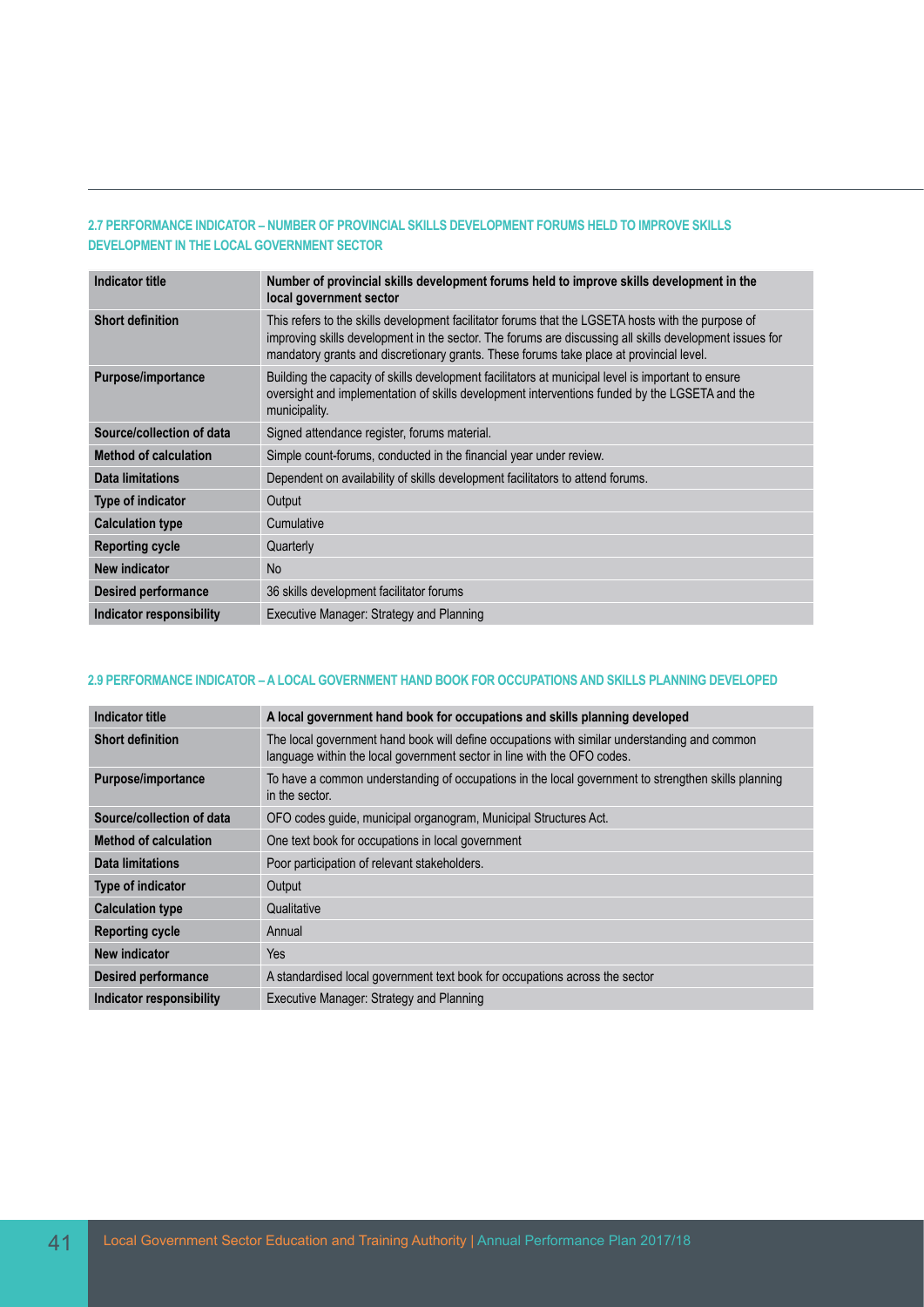

## **2.10 PERFORMANCE INDICATOR – APPROVAL OF THE MONITORING AND EVALUATION FRAMEWORK, THAT DETERMINES MONITORING AND REPORTING IN THE LGSETA**

| <b>Indicator title</b>          | Approved Monitoring and Evaluation Framework that determines monitoring and reporting in<br>the LGSETA                                                                                                                                                                                          |
|---------------------------------|-------------------------------------------------------------------------------------------------------------------------------------------------------------------------------------------------------------------------------------------------------------------------------------------------|
| <b>Short definition</b>         | The Monitoring and Evaluation Framework is a guide with concrete steps that depict how the<br>programmes and projects will be measured, monitored, reported and evaluated in the context of the<br>LGSETA. This framework will be in line with the performance management policy of the LGSETA. |
| Purpose/importance              | To provide a standard approach for monitoring and reporting of the LGSETA's predetermined<br>objectives to ensure that the LGSETA achieves its objectives                                                                                                                                       |
| Source/collection of data       | Templates, monitoring tools, analysis tools                                                                                                                                                                                                                                                     |
| <b>Method of calculation</b>    | One monitoring and evaluation framework                                                                                                                                                                                                                                                         |
| Data limitations                | Delays in the approval of the framework by the Accounting Authority                                                                                                                                                                                                                             |
| <b>Type of indicator</b>        | Output                                                                                                                                                                                                                                                                                          |
| <b>Calculation type</b>         | Non-cumulative                                                                                                                                                                                                                                                                                  |
| <b>Reporting cycle</b>          | Annually                                                                                                                                                                                                                                                                                        |
| New indicator                   | Yes                                                                                                                                                                                                                                                                                             |
| <b>Desired performance</b>      | An approved monitoring and evaluation framework                                                                                                                                                                                                                                                 |
| <b>Indicator responsibility</b> | Executive Manager: Strategy and Planning                                                                                                                                                                                                                                                        |

#### **2.11 PERFORMANCE INDICATOR – APPROVAL OF A MONITORING AND EVALUATION SYSTEM FOR PROJECTS AND PROGRAMMES**

| <b>Indicator title</b>       | A monitoring and evaluation system for projects and programmes developed for the LGSETA                                                                                                                                                                                                                                           |
|------------------------------|-----------------------------------------------------------------------------------------------------------------------------------------------------------------------------------------------------------------------------------------------------------------------------------------------------------------------------------|
| <b>Short definition</b>      | A monitoring and evaluation system is an electronic system established to manage organisational<br>performance information through monitoring and reporting projects and programmes of the LGSETA.<br>Such a system is used to store the organisational performance information and project monitoring and<br>evaluation reports. |
| Purpose/importance           | The purpose of the system is to enhance the storage of the reported performance information. This<br>will enhance the credibility and reliability of the performance information within the LGSETA.                                                                                                                               |
| Source/collection of data    | Electronic system, reports submitted by divisions.                                                                                                                                                                                                                                                                                |
| <b>Method of calculation</b> | An electronic system for monitoring, reporting and storage of reported information.                                                                                                                                                                                                                                               |
| Data limitations             | Dependent on ICT systems of the LGSETA                                                                                                                                                                                                                                                                                            |
| Type of indicator            | Output                                                                                                                                                                                                                                                                                                                            |
| <b>Calculation type</b>      | Non-cumulative                                                                                                                                                                                                                                                                                                                    |
| <b>Reporting cycle</b>       | Annually                                                                                                                                                                                                                                                                                                                          |
| New indicator                | Yes                                                                                                                                                                                                                                                                                                                               |
| <b>Desired performance</b>   | An approved monitoring and evaluation system                                                                                                                                                                                                                                                                                      |
| Indicator responsibility     | Executive Manager: Strategy and Planning                                                                                                                                                                                                                                                                                          |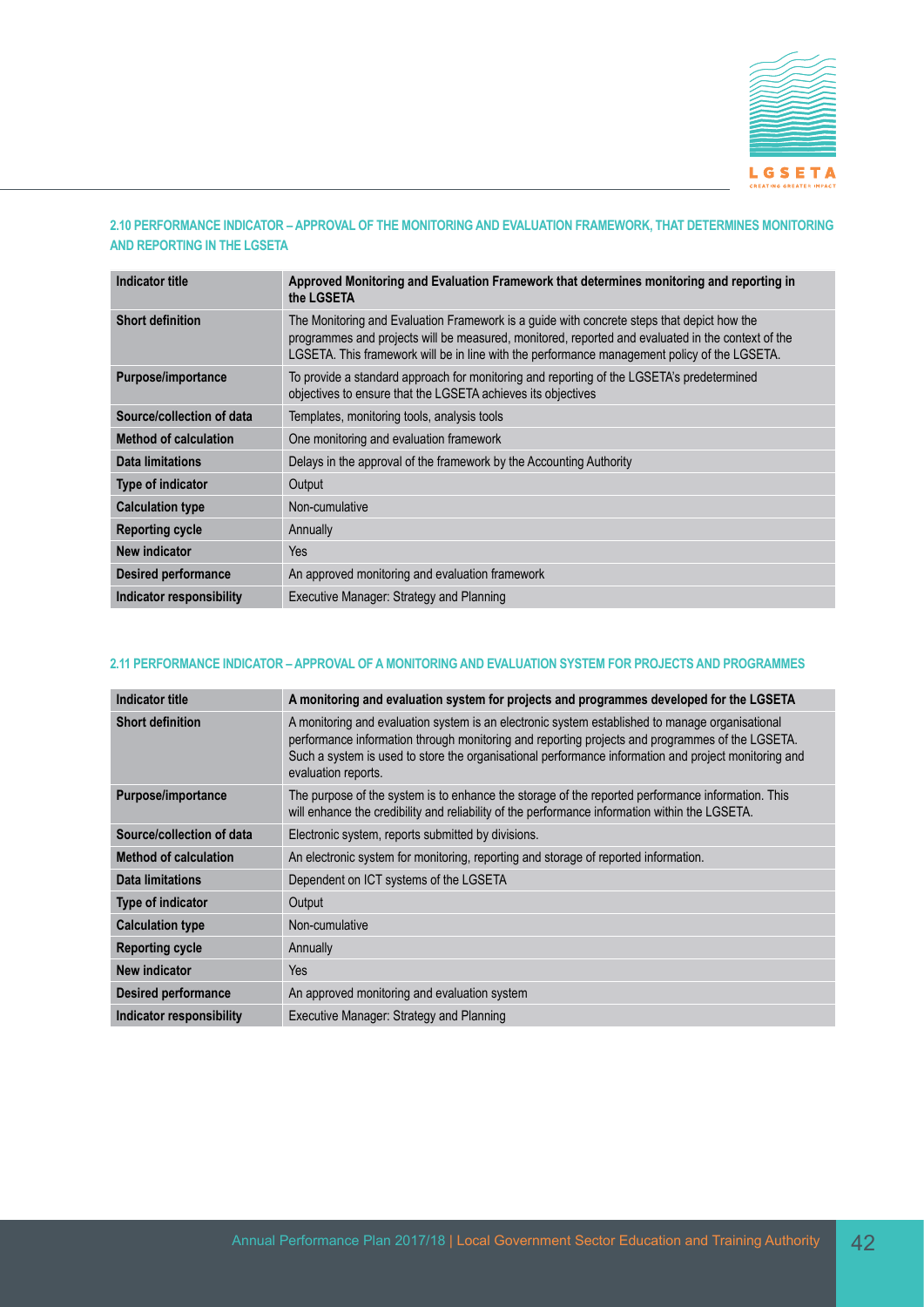## **2.12 PERFORMANCE INDICATOR – A MONTHLY PERFORMANCE REPORT COMPILED AGAINST PROGRESS ON THE PREDETERMINED OBJECTIVES**

| Indicator title              | Monthly performance report compiled against progress on the predetermined objectives                                                       |
|------------------------------|--------------------------------------------------------------------------------------------------------------------------------------------|
| <b>Short definition</b>      | It refers to the monthly performance report against targets in the APP of the LGSETA. This report<br>assesses monthly progress on targets. |
| Purpose/importance           | The purpose is to track the monthly performance progress towards achievement of set quarterly<br>performance targets                       |
| Source/collection of data    | Reports from managers and divisions.                                                                                                       |
| <b>Method of calculation</b> | One report submitted monthly                                                                                                               |
| Data limitations             | Non-submission of reports on the deadlines                                                                                                 |
| <b>Type of indicator</b>     | Output                                                                                                                                     |
| <b>Calculation type</b>      | Cumulative                                                                                                                                 |
| <b>Reporting cycle</b>       | Monthly                                                                                                                                    |
| New indicator                | <b>Yes</b>                                                                                                                                 |
| <b>Desired performance</b>   | Twelve monthly performance reports compiled                                                                                                |
| Indicator responsibility     | Executive Manager: Strategy and Planning                                                                                                   |

# **2.13 PERFORMANCE INDICATOR – QUARTERLY PERFORMANCE REVIEWS HELD TO DETERMINE PROGRESS ON THE PREDETERMINED OBJECTIVES**

| Indicator title                 | Quarterly performance reviews held to determine progress on the predetermined objectives                                         |
|---------------------------------|----------------------------------------------------------------------------------------------------------------------------------|
| <b>Short definition</b>         | This refers to the quarterly performance review session that the LGSETA hosts to assess<br>performance made against APP targets. |
| Purpose/importance              | To keep track of the performance progress targets achieved in the APP to ensure that the LGSETA<br>achieves its objectives.      |
| Source/collection of data       | Monitoring reports from divisions                                                                                                |
| <b>Method of calculation</b>    | Four monitoring reports                                                                                                          |
| Data limitations                | <b>Budget constraints</b>                                                                                                        |
| <b>Type of indicator</b>        | Output                                                                                                                           |
| <b>Calculation type</b>         | Cumulative                                                                                                                       |
| <b>Reporting cycle</b>          | Quarterly                                                                                                                        |
| New indicator                   | <b>No</b>                                                                                                                        |
| <b>Desired performance</b>      | Four monitoring and evaluation review sessions                                                                                   |
| <b>Indicator responsibility</b> | Executive Manager: Strategy and Planning                                                                                         |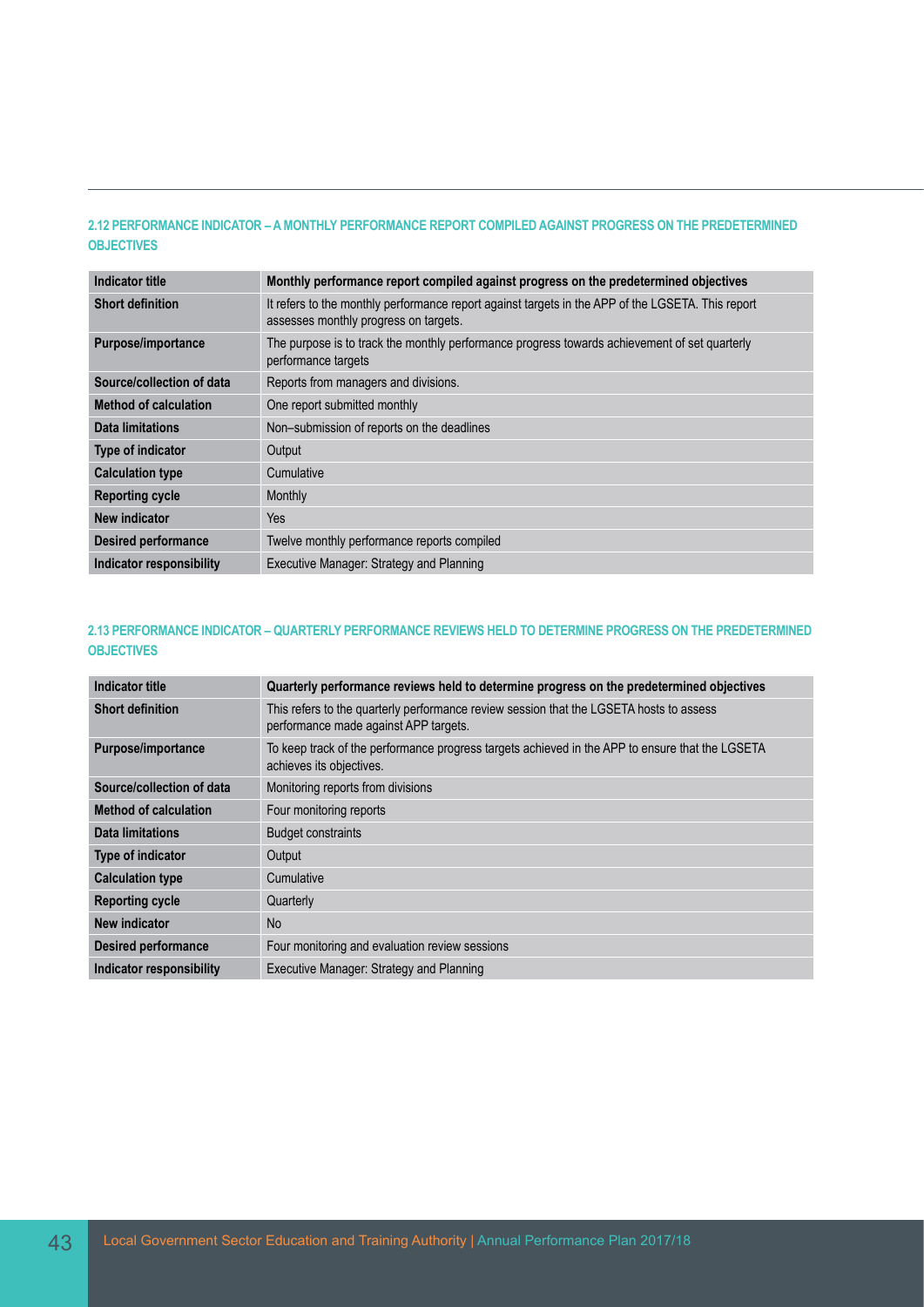

#### **2.13 PERFORMANCE INDICATOR – NUMBER OF MONITORING AND EVALUATION VISITS ON PROJECTS AND / OR PROGRAMMES OF THE LGSETA CONDUCTED**

| Indicator title              | Number of monitoring and evaluation visits on projects and / or programmes of the LGSETA                                                                                                                                                                                  |
|------------------------------|---------------------------------------------------------------------------------------------------------------------------------------------------------------------------------------------------------------------------------------------------------------------------|
| <b>Short definition</b>      | This number of monitoring and evaluation visits are to be conducted in municipalities                                                                                                                                                                                     |
| Purpose/importance           | Monitoring and evaluation visits are important to ensure that the SETA- funded projects are being<br>implemented efficiently and effectively or to provide other skills planning support to the municipality<br>where there are no SETA-funded projects being implemented |
| Source/collection of data    | Monitoring and evaluation reports                                                                                                                                                                                                                                         |
| <b>Method of calculation</b> | Simple counting of monitoring and evaluation visit reports during the financial year                                                                                                                                                                                      |
| Data limitations             | <b>Budget constraints</b>                                                                                                                                                                                                                                                 |
| <b>Type of indicator</b>     | Output                                                                                                                                                                                                                                                                    |
| <b>Calculation type</b>      | Cumulative                                                                                                                                                                                                                                                                |
| <b>Reporting cycle</b>       | Quarterly                                                                                                                                                                                                                                                                 |
| New indicator                | <b>No</b>                                                                                                                                                                                                                                                                 |
| <b>Desired performance</b>   | 514 monitoring and evaluation visits                                                                                                                                                                                                                                      |
| Indicator responsibility     | Executive Manager: Strategy and Planning                                                                                                                                                                                                                                  |

# **2.14 PERFORMANCE INDICATOR – NUMBER OF IMPACT EVALUATIONS ON LGSETA SKILLS DEVELOPMENT PROGRAMMES COMPLETED**

| <b>Indicator title</b>       | Number of impact evaluation studies on LGSETA skills development programmes completed                                                                              |
|------------------------------|--------------------------------------------------------------------------------------------------------------------------------------------------------------------|
| <b>Short definition</b>      | Impact evaluation studies refer to the impact made by the LGSETA's policies and programmes on<br>skills development projects in changing the lives of communities. |
| Purpose/importance           | The impact evaluation studies measure the efficiency and the effect of the implemented SETA-funded<br>projects.                                                    |
| Source/collection of data    | Evaluation reports                                                                                                                                                 |
| <b>Method of calculation</b> | Simple counting of impact evaluation studies completed in the financial year.                                                                                      |
| Data limitations             | <b>Budget constraints</b>                                                                                                                                          |
| <b>Type of indicator</b>     | Output                                                                                                                                                             |
| <b>Calculation type</b>      | Non-cumulative                                                                                                                                                     |
| <b>Reporting cycle</b>       | Annually                                                                                                                                                           |
| New indicator                | Yes                                                                                                                                                                |
| <b>Desired performance</b>   | Two impact evaluation studies completed.                                                                                                                           |
| Indicator responsibility     | Executive Manager: Strategy and Planning                                                                                                                           |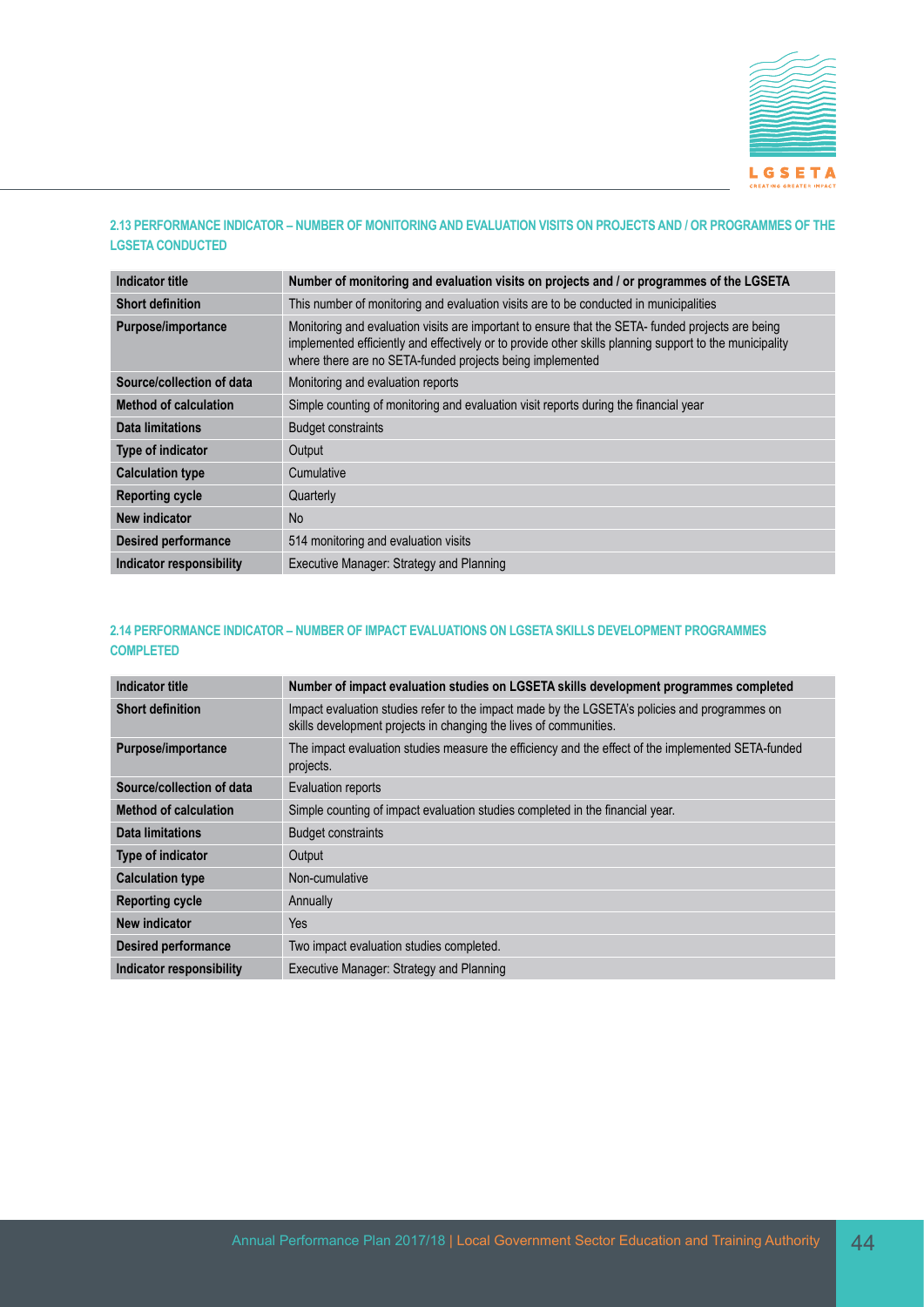# **PROGRAMME 3: LEARNING PROGRAMME**

#### **3.1 PERFORMANCE INDICATOR – 5 000 EMPLOYEES ENTERED FOR LEARNERSHIPS PER ANNUM**

| Indicator title              | Number of employees entered for learnerships per annum                                                                                                                                                                     |
|------------------------------|----------------------------------------------------------------------------------------------------------------------------------------------------------------------------------------------------------------------------|
| <b>Short definition</b>      | The number of employees entered for learnerships in the financial year.                                                                                                                                                    |
|                              | For the number of employees who entered the programme: refer to the date of commencement on<br>the funding agreement between the entity and the LGSETA.                                                                    |
|                              | Note: There are exclusions on special projects.                                                                                                                                                                            |
|                              | This is a structured learning programme which includes theoretical and practical workplace<br>experiential learning over a period of at least 12 months and which leads to an occupationally-related<br>NQF qualification. |
| Purpose/importance           | To increase access to occupationally-directed qualifications                                                                                                                                                               |
| Source/collection of data    | Learners' supporting documents and singed funding agreements from the entity.                                                                                                                                              |
| <b>Method of calculation</b> | Number of employed learners entered for learnerships in a financial year.                                                                                                                                                  |
| Data limitations             | Dependent on applications received, compliant supporting documents received and timeframes met.                                                                                                                            |
| Type of indicator            | Output                                                                                                                                                                                                                     |
| <b>Calculation type</b>      | Cumulative                                                                                                                                                                                                                 |
| <b>Reporting cycle</b>       | Quarterly                                                                                                                                                                                                                  |
| New indicator                | N <sub>o</sub>                                                                                                                                                                                                             |
| <b>Desired performance</b>   | 5 000 employees entered for learnerships.                                                                                                                                                                                  |
| Indicator responsibility     | <b>Chief Operations Officer</b>                                                                                                                                                                                            |

## **3.2 PERFORMANCE INDICATOR – 6 000 EMPLOYEES ENTERED FOR SKILLS PROGRAMMES PER ANNUM**

| <b>Indicator title</b>       | Number of employees entered for skills programmes per annum                                                                                                                                                                                                           |
|------------------------------|-----------------------------------------------------------------------------------------------------------------------------------------------------------------------------------------------------------------------------------------------------------------------|
| <b>Short definition</b>      | Number of employees entered for skills programmes that can either be PIVOTAL, or non-PIVOTAL for<br>the financial year.                                                                                                                                               |
|                              | Number of employees who entered the programme: refer to the date of commencement on the<br>funding agreement between the entity and the LGSETA.                                                                                                                       |
|                              | Note: There are exclusions on special projects.                                                                                                                                                                                                                       |
|                              | PIVOTAL Skills Programmes are learning interventions which have been designed and intend to be<br>occupational-based, short-term learning programmes. When these programmes are successfully<br>completed, they will constitute credits towards an NQF qualification. |
|                              | Non-PIVOTAL training is a non-credit bearing skills programme.                                                                                                                                                                                                        |
| Purpose/importance           | To increase access to occupationally-directed skills programmes and encouraging better use of<br>workplace-based skills development.                                                                                                                                  |
| Source/collection of data    | Learners' supporting documents and signed funding agreements from the entity.                                                                                                                                                                                         |
| <b>Method of calculation</b> | Number of employed learners entered for skills programmes during the financial year.                                                                                                                                                                                  |
| Data limitations             | Dependent on applications and compliant supporting documents received and timeframes met.                                                                                                                                                                             |
| Type of indicator            | Output                                                                                                                                                                                                                                                                |
| <b>Calculation type</b>      | Cumulative                                                                                                                                                                                                                                                            |
| <b>Reporting cycle</b>       | Quarterly                                                                                                                                                                                                                                                             |
| New indicator                | <b>No</b>                                                                                                                                                                                                                                                             |
| <b>Desired performance</b>   | 6 000 employees entered for skills programmes.                                                                                                                                                                                                                        |
| Indicator responsibility     | <b>Chief Operations Officer</b>                                                                                                                                                                                                                                       |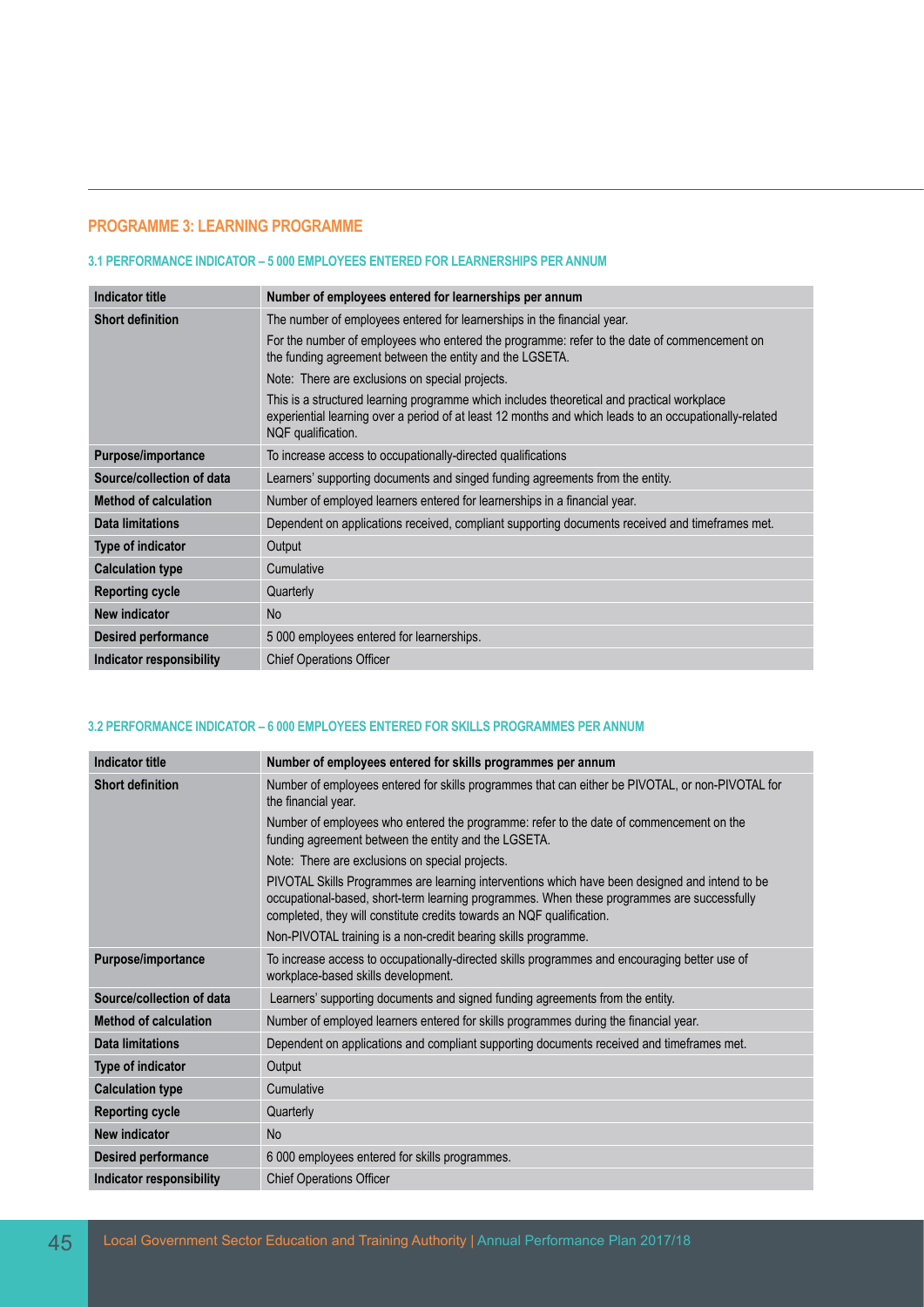

#### **3.3 PERFORMANCE INDICATOR – 250 EMPLOYEES AWARDED BURSARIES PER ANNUM**

| <b>Indicator title</b>       | Number of employees awarded bursaries per annum                                                                                                                                                                            |
|------------------------------|----------------------------------------------------------------------------------------------------------------------------------------------------------------------------------------------------------------------------|
| <b>Short definition</b>      | The number of employees entered for learnerships in the financial year.                                                                                                                                                    |
|                              | For the number of employees who entered the programme: refer to the date of commencement on<br>the funding agreement between the entity and the LGSETA.                                                                    |
|                              | Note: There are exclusions on special projects.                                                                                                                                                                            |
|                              | This is a structured learning programme which includes theoretical and practical workplace<br>experiential learning over a period of at least 12 months and which leads to an occupationally-related<br>NQF qualification. |
| Purpose/importance           | To increase access to occupationally-directed qualifications                                                                                                                                                               |
| Source/collection of data    | Learners' supporting documents and singed funding agreements from the entity.                                                                                                                                              |
| <b>Method of calculation</b> | Number of employed learners entered for learnerships in a financial year.                                                                                                                                                  |
| Data limitations             | Dependent on applications received, compliant supporting documents received and timeframes met.                                                                                                                            |
| <b>Type of indicator</b>     | Output                                                                                                                                                                                                                     |
| <b>Calculation type</b>      | Cumulative                                                                                                                                                                                                                 |
| <b>Reporting cycle</b>       | Quarterly                                                                                                                                                                                                                  |
| New indicator                | <b>No</b>                                                                                                                                                                                                                  |
| <b>Desired performance</b>   | 5 000 employees entered for learnerships.                                                                                                                                                                                  |
| Indicator responsibility     | <b>Chief Operations Officer</b>                                                                                                                                                                                            |

#### **3.4 PERFORMANCE INDICATOR – 450 INDIVIDUALS ENTERED THE CANDIDACY PROGRAMME PER ANNUM**

| Indicator title              | Number of individuals entering the candidacy programme per annum                                                                                                                                                                 |
|------------------------------|----------------------------------------------------------------------------------------------------------------------------------------------------------------------------------------------------------------------------------|
| <b>Short definition</b>      | Number of individuals entered for the candidacy programme with a registered professional body.                                                                                                                                   |
|                              | Number of individuals who entered the programme: refer to the date of commencement on the<br>funding agreement between the entity and the LGSETA.                                                                                |
|                              | Note: There are exclusions on special projects.                                                                                                                                                                                  |
|                              | A programme to facilitate access to mentorship, training and professional registration, to build the<br>professional skills required in certain occupations, supporting service delivery within the municipality.                |
| Purpose/importance           | Facilitating access to mentorship, training and paying professional registration fees are important<br>in building the professional skills required in certain occupations to support service delivery within<br>municipalities. |
| Source/collection of data    | Learners' supporting documents and signed funding agreements from the entity.                                                                                                                                                    |
| <b>Method of calculation</b> | Number of employed learners entered for the candidacy programme in the financial year.                                                                                                                                           |
| Data limitations             | Dependent on applications and compliant supporting documents received, as well as timeframes met.                                                                                                                                |
| Type of indicator            | Output                                                                                                                                                                                                                           |
| <b>Calculation type</b>      | Cumulative                                                                                                                                                                                                                       |
| <b>Reporting cycle</b>       | Annual                                                                                                                                                                                                                           |
| New indicator                | <b>No</b>                                                                                                                                                                                                                        |
| <b>Desired performance</b>   | 450 individuals entered the candidacy programme                                                                                                                                                                                  |
| Indicator responsibility     | <b>Chief Operations Officer</b>                                                                                                                                                                                                  |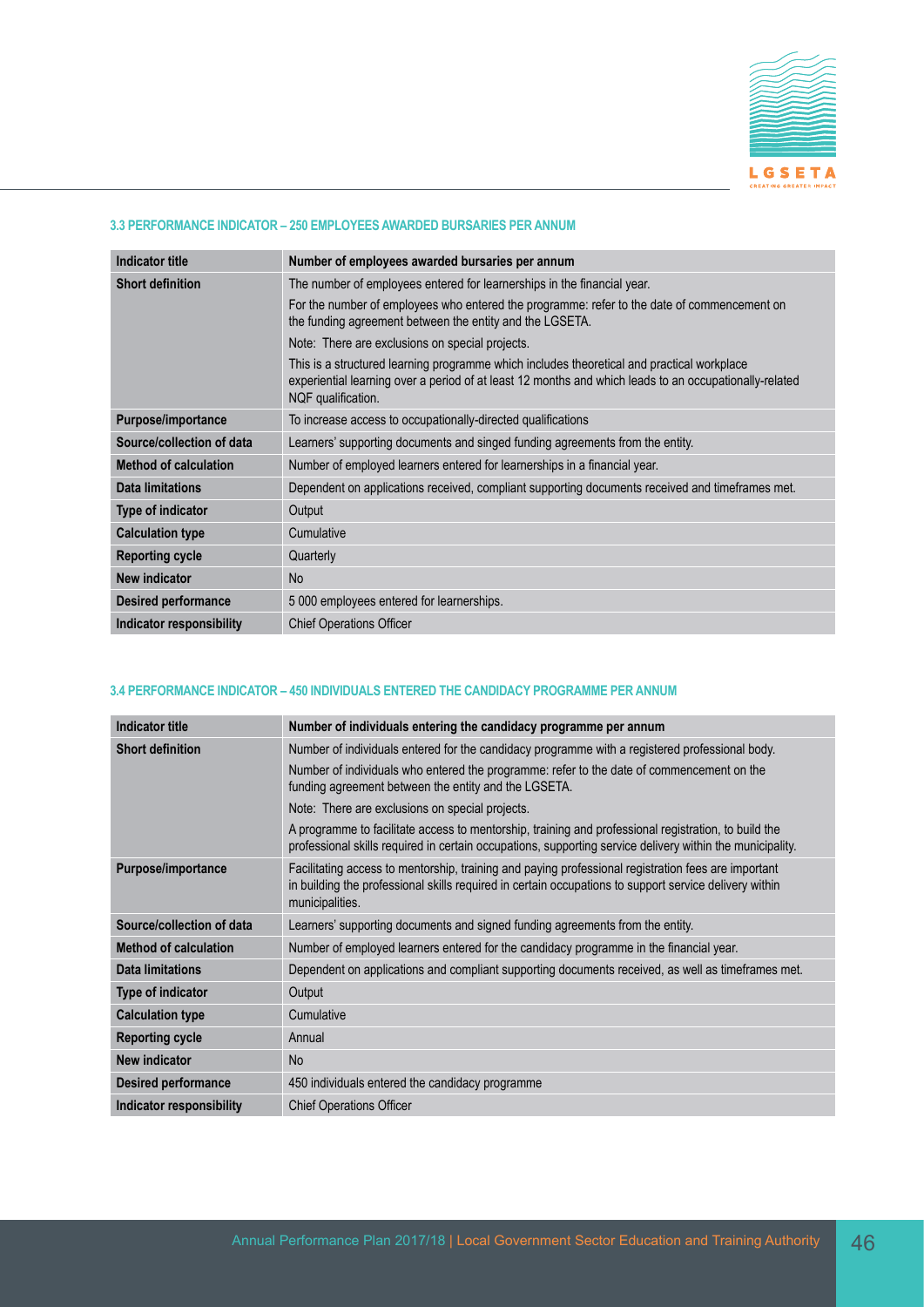#### **3.5 PERFORMANCE INDICATOR – 400 EMPLOYEES ENTERED AS LEARNER ARTISANS PER ANNUM**

| <b>Indicator title</b>       | Number of employees entered as learner artisans per annum                                                                                                                                     |
|------------------------------|-----------------------------------------------------------------------------------------------------------------------------------------------------------------------------------------------|
| <b>Short definition</b>      | The number of employed individuals entered for artisan training for the financial year under review.                                                                                          |
|                              | The number of individuals who entered the programme: refer to the date of commencement on the<br>funding agreement between the entity and the LGSETA.                                         |
|                              | Note: There are exclusions on special projects.                                                                                                                                               |
|                              | A non-unit, standard-based registered qualification, which is governed by the Skills Development Act.<br>An apprenticeship comprises the integration of workplace and institutional learning. |
| Purpose/importance           | To increase access to occupationally-directed programmes.                                                                                                                                     |
| Source/collection of data    | Learners' supporting documents and signed funding agreements from the entity.                                                                                                                 |
| <b>Method of calculation</b> | Number of employed learners entered for an artisan trade during the financial year.                                                                                                           |
| <b>Data limitations</b>      | Dependent on applications and compliant supporting documents received, as well as timeframes<br>met.                                                                                          |
| Type of indicator            | Output                                                                                                                                                                                        |
| <b>Calculation type</b>      | Cumulative                                                                                                                                                                                    |
| <b>Reporting cycle</b>       | Quarterly                                                                                                                                                                                     |
| New indicator                | <b>No</b>                                                                                                                                                                                     |
| <b>Desired performance</b>   | 400 employees entered as learner artisans                                                                                                                                                     |
| Indicator responsibility     | <b>Chief Operations Officer</b>                                                                                                                                                               |

#### **3. 6 PERFORMANCE INDICATOR – 1 100 EMPLOYEES RPL'D AGAINST QUALIFICATIONS**

| <b>Indicator title</b>       | Number of employees RPL'd against qualifications                                                                                                |
|------------------------------|-------------------------------------------------------------------------------------------------------------------------------------------------|
| <b>Short definition</b>      | Number of employees entering a RPL programme, aimed at converting prior learning into a<br>qualification.                                       |
|                              | Number of employees who entered the programme: refer to the date of commencement on the<br>funding agreement between the entity and the LGSETA. |
|                              | Note: There are exclusions on special projects.                                                                                                 |
| Purpose/importance           | To increase access to occupationally-directed programmes.                                                                                       |
| Source/collection of data    | Learners' supporting documents and signed funding agreement from the entity.                                                                    |
| <b>Method of calculation</b> | Number of employed learners entered for RPL during the financial year.                                                                          |
| <b>Data limitations</b>      | Dependent on applications and compliant supporting documents received, as well as timeframes met.                                               |
| Type of indicator            | Output                                                                                                                                          |
| <b>Calculation type</b>      | Cumulative                                                                                                                                      |
| <b>Reporting cycle</b>       | Yearly                                                                                                                                          |
| New indicator                | Yes                                                                                                                                             |
| <b>Desired performance</b>   | 1 100 employed learners entered as RPL candidates                                                                                               |
| Indicator responsibility     | <b>Chief Operations Officer</b>                                                                                                                 |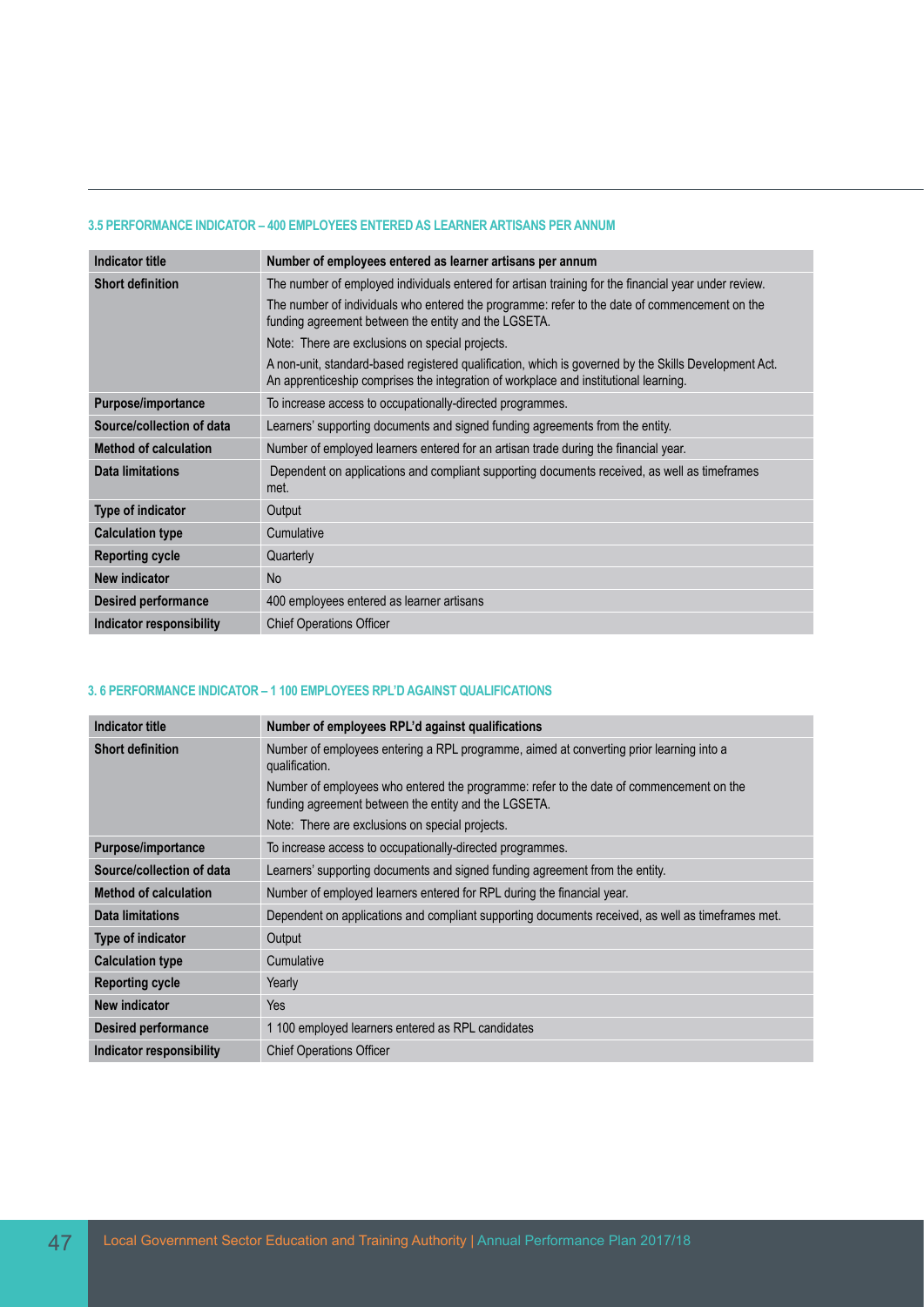

#### **3. 7 PERFORMANCE INDICATOR – 3 000 EMPLOYEES ENTERED AET PER ANNUM**

| <b>Indicator title</b>       | Number of employees entering AET per annum                                                                                                                                                                             |
|------------------------------|------------------------------------------------------------------------------------------------------------------------------------------------------------------------------------------------------------------------|
| <b>Short definition</b>      | The number of employees enrolled into AET for the financial year under review.                                                                                                                                         |
|                              | For the number of employees who entered the programme: refer to the date of commencement on<br>the funding agreement between the entity and the LGSETA.                                                                |
|                              | Note: There are exclusions on special projects.                                                                                                                                                                        |
|                              | Is the foundation for lifelong learning of sustainable level of literacy, numeracy and basic (general)<br>education and is the learning conducted over a period of a year?                                             |
| Purpose/importance           | The implementation of this indicator is in support of Goal 4.4 of the NSDS III, which is that of<br>addressing the low level of youth and adult language, as well as numeracy skills to enable additional<br>training. |
| Source/collection of data    | Learners' supporting documents and signed funding agreements from the entity.                                                                                                                                          |
| <b>Method of calculation</b> | Number of employed learners who entered AET in the financial year under review.                                                                                                                                        |
| <b>Data limitations</b>      | Dependent on applications and compliant supporting documents received, as well as timeframes met.                                                                                                                      |
| Type of indicator            | Output                                                                                                                                                                                                                 |
| <b>Calculation type</b>      | Cumulative                                                                                                                                                                                                             |
| <b>Reporting cycle</b>       | Quarterly                                                                                                                                                                                                              |
| New indicator                | <b>No</b>                                                                                                                                                                                                              |
| <b>Desired performance</b>   | 3 000 employees entered AET                                                                                                                                                                                            |
| Indicator responsibility     | <b>Chief Operations Officer</b>                                                                                                                                                                                        |

## **3.8 PERFORMANCE INDICATOR – 20 TVET COLLEGE LECTURERS ENTERED THE DEVELOPMENT PROGRAMME PER ANNUM**

| Indicator title              | Number of TVET college lecturers entering the development programme per annum                                                                                                                                                                                                         |
|------------------------------|---------------------------------------------------------------------------------------------------------------------------------------------------------------------------------------------------------------------------------------------------------------------------------------|
| <b>Short definition</b>      | The number of TVET college lecturers who entered the development programme for the financial year<br>under review.                                                                                                                                                                    |
|                              | For the number of lecturers who entered the programme: refer to the date of commencement on the<br>funding agreement between the entity and the LGSETA.                                                                                                                               |
|                              | Note: There are exclusions on special projects.                                                                                                                                                                                                                                       |
| Purpose/importance           | The implementation of this indicator is in support of Goal 4.3 of the NSDS III, which is to promote the<br>growth of a public FET college system that is responsive to sector, local, regional and national skills<br>needs and priorities where the lecturers play an integral role. |
| Source/collection of data    | Learners' supporting documents and signed funding agreements from the entity.                                                                                                                                                                                                         |
| <b>Method of calculation</b> | Number of TVET college lecturers who entered the development programme in the financial year.                                                                                                                                                                                         |
| Data limitations             | Dependent on applications and compliant supporting documents received, as well as timeframes met.                                                                                                                                                                                     |
| <b>Type of indicator</b>     | Output                                                                                                                                                                                                                                                                                |
| <b>Calculation type</b>      | Cumulative – for the year                                                                                                                                                                                                                                                             |
| <b>Reporting cycle</b>       | Annually                                                                                                                                                                                                                                                                              |
| New indicator                | <b>No</b>                                                                                                                                                                                                                                                                             |
| <b>Desired performance</b>   | 20 TVET college lecturers entered the development programme                                                                                                                                                                                                                           |
| Indicator responsibility     | <b>Chief Operations Officer</b>                                                                                                                                                                                                                                                       |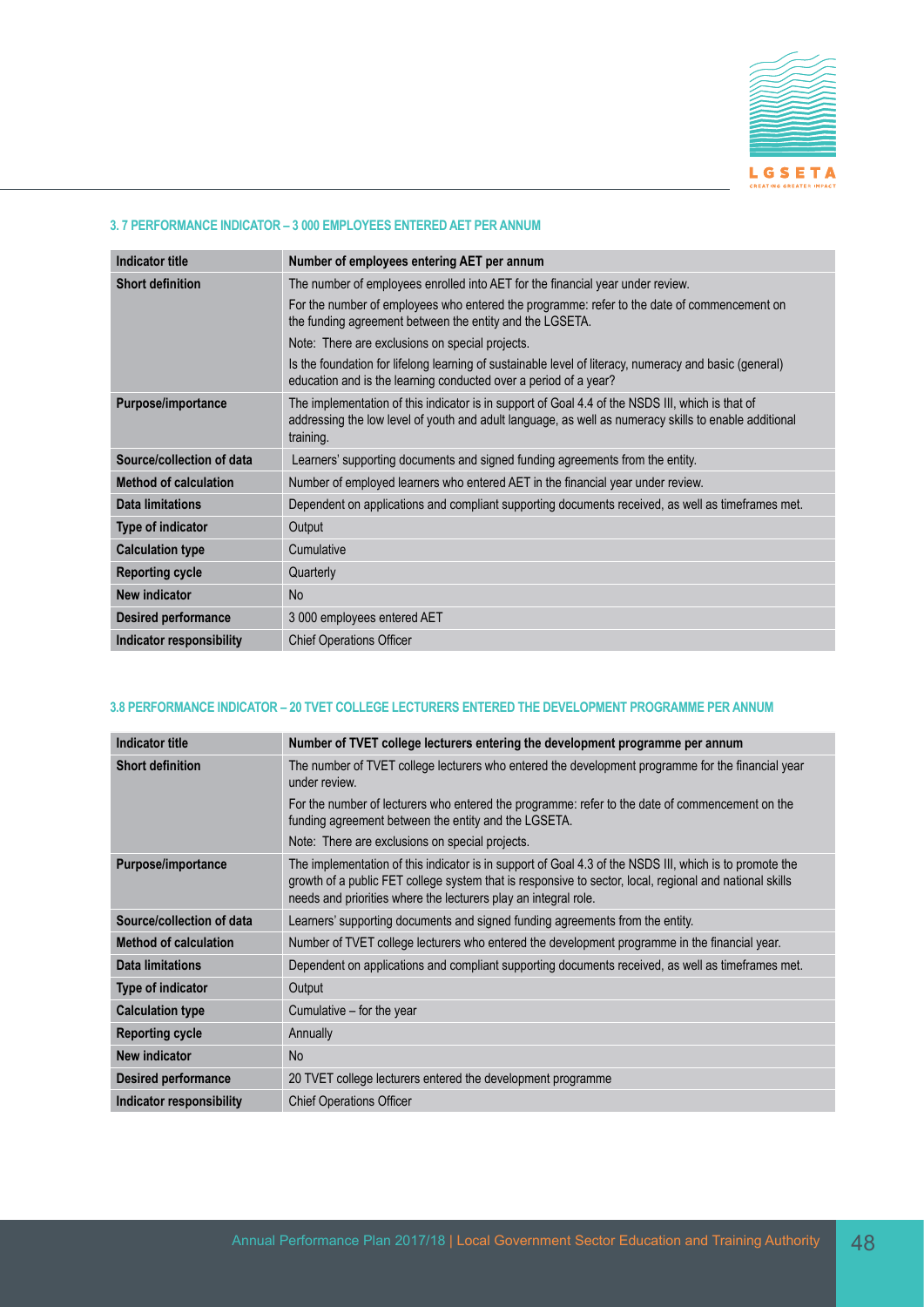#### **3.9 PERFORMANCE INDICATOR – 2 750 EMPLOYEES COMPLETING LEARNERSHIPS PER ANNUM**

| <b>Indicator title</b>       | Number of registered employees completing learnerships per annum                                                                                                                                                            |
|------------------------------|-----------------------------------------------------------------------------------------------------------------------------------------------------------------------------------------------------------------------------|
| <b>Short definition</b>      | The number of employees completing a learnership in the financial year.                                                                                                                                                     |
|                              | For the completion of learnerships: refer to the date the LGSETA receives the compliant supporting<br>documents.                                                                                                            |
|                              | This is a structured learning programme which includes theoretical and practical workplace<br>experiential learning over a period of at least 12 months, and which leads to an occupationally-related<br>NQF qualification. |
| Purpose/importance           | To increase access to occupationally-directed qualifications.                                                                                                                                                               |
| Source/collection of data    | Certificate of attendance/completion or statement of results or certificate from the entity.                                                                                                                                |
| <b>Method of calculation</b> | Number of employed learners successfully completing a learnership in the financial year.                                                                                                                                    |
| Data limitations             | Dependent on projects completed, SDP uploads of learner achievements and quality assurance, if not<br>accredited with the LGSETA within the financial year under review.                                                    |
| <b>Type of indicator</b>     | Output                                                                                                                                                                                                                      |
| <b>Calculation type</b>      | Cumulative                                                                                                                                                                                                                  |
| <b>Reporting cycle</b>       | Annually                                                                                                                                                                                                                    |
| <b>New indicator</b>         | <b>No</b>                                                                                                                                                                                                                   |
| <b>Desired performance</b>   | 2750 employees completing learnerships                                                                                                                                                                                      |
| Indicator responsibility     | <b>Chief Operations Officer</b>                                                                                                                                                                                             |

#### **3.10 PERFORMANCE INDICATOR – 4 950 EMPLOYEES COMPLETING SKILLS PROGRAMMES PER ANNUM**

| <b>Indicator title</b>       | Number of registered employees completing skills programmes per annum                                                                                                                                                                                          |
|------------------------------|----------------------------------------------------------------------------------------------------------------------------------------------------------------------------------------------------------------------------------------------------------------|
| <b>Short definition</b>      | Number of employees completing a skills programme that can either be PIVOTAL or non-PIVOTAL in<br>the financial year.                                                                                                                                          |
|                              | The completion of the programme refers to the date the LGSETA receives the compliant supporting<br>documents.                                                                                                                                                  |
|                              | PIVOTAL Skills Programmes are learning interventions that have been designed and intended to be<br>an occupational-based, short-term learning programme, which when successfully completed, will<br>constitute credits towards a registered NQF qualification. |
|                              | Non-PIVOTAL training is a non-credit bearing skills programme.                                                                                                                                                                                                 |
| Purpose/importance           | To increase access to occupationally-directed skills programmes and qualifications.                                                                                                                                                                            |
| Source/collection of data    | Certificate of attendance/completion, or statement of results, or certificate from the entity.                                                                                                                                                                 |
| <b>Method of calculation</b> | Number of employed learners who successfully completed a skills programme in the financial year.                                                                                                                                                               |
| <b>Data limitations</b>      | Dependent on projects completed, SDP uploads of learner achievements and quality assurance, if not<br>accredited with the LGSETA within the financial year under review.                                                                                       |
| Type of indicator            | Output                                                                                                                                                                                                                                                         |
| <b>Calculation type</b>      | Cumulative                                                                                                                                                                                                                                                     |
| <b>Reporting cycle</b>       | Quarterly                                                                                                                                                                                                                                                      |
| New indicator                | <b>No</b>                                                                                                                                                                                                                                                      |
| <b>Desired performance</b>   | 4 950 employees completing skills programmes                                                                                                                                                                                                                   |
| Indicator responsibility     | <b>Chief Operations Officer</b>                                                                                                                                                                                                                                |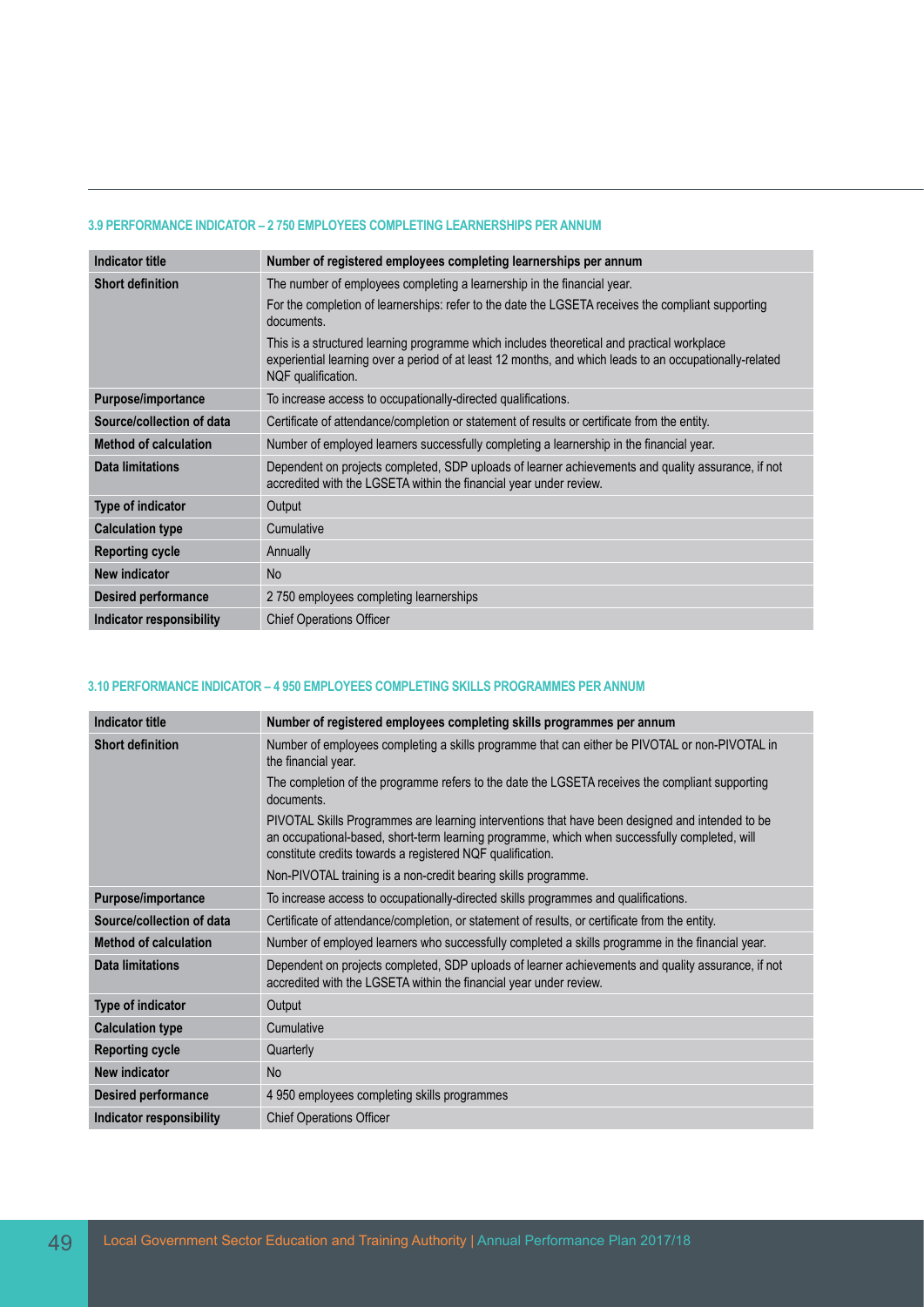

#### **3. 11 PERFORMANCE INDICATOR – 250 EMPLOYEES AWARDED BURSARIES GRADUATED**

| Indicator title              | Number of employees awarded bursaries graduated                                                                                                                          |
|------------------------------|--------------------------------------------------------------------------------------------------------------------------------------------------------------------------|
| <b>Short definition</b>      | The number of employees completing a learnership in the financial year.                                                                                                  |
|                              | Completing refers to the date the LGSETA receives the compliant supporting documents.                                                                                    |
| Purpose/importance           | To increase access to occupationally-directed qualifications and programmes.                                                                                             |
| Source/collection of data    | Certificate of attendance/completion or statement of results or certificate from the entity                                                                              |
| <b>Method of calculation</b> | The number of employees awarded a bursary during the financial year under review.                                                                                        |
| Data limitations             | Dependent on projects completed. SDP uploads of learner achievements and quality assurance, if not<br>accredited with the LGSETA within the financial year under review. |
| <b>Type of indicator</b>     | Output                                                                                                                                                                   |
| <b>Calculation type</b>      | Cumulative                                                                                                                                                               |
| <b>Reporting cycle</b>       | Quarterly                                                                                                                                                                |
| New indicator                | <b>No</b>                                                                                                                                                                |
| <b>Desired performance</b>   | 250 employees awarded bursaries, graduated                                                                                                                               |
| Indicator responsibility     | <b>Chief Operations Officer</b>                                                                                                                                          |

#### **3. 12 PERFORMANCE INDICATOR – 3 000 EMPLOYEES COMPLETING AET PER ANNUM**

| <b>Indicator title</b>       | Number of employees completing AET per annum                                                                                                                                                                   |
|------------------------------|----------------------------------------------------------------------------------------------------------------------------------------------------------------------------------------------------------------|
| <b>Short definition</b>      | The number of employed learners completing AET during the financial year under review.                                                                                                                         |
|                              | Completing refers to the date the LGSETA receives the compliant supporting documents.                                                                                                                          |
|                              | Is the foundation for lifelong learning of sustainable level of literacy, numeracy and basic (general)<br>education and is the learning conducted over a period of 12 months.                                  |
| Purpose/importance           | The implementation of this indicator is in support of Goal 4.4 of the NSDS III, which is that of<br>addressing the low level of youth and adult language and numeracy skills to enable additional<br>training. |
| Source/collection of data    | Certificate of attendance/completion or statement of results, or certificate from the entity.                                                                                                                  |
| <b>Method of calculation</b> | Number of employed learners who successfully completed AET during the financial year.                                                                                                                          |
| Data limitations             | Dependent on projects completed, SDP uploads of learner achievements and quality assurance, if not<br>accredited with the LGSETA, within the financial year under review.                                      |
| Type of indicator            | Output                                                                                                                                                                                                         |
| <b>Calculation type</b>      | Cumulative                                                                                                                                                                                                     |
| <b>Reporting cycle</b>       | Annually                                                                                                                                                                                                       |
| <b>New indicator</b>         | N <sub>o</sub>                                                                                                                                                                                                 |
| <b>Desired performance</b>   | 3 000 employees completing AET                                                                                                                                                                                 |
| Indicator responsibility     | <b>Chief Operations Officer</b>                                                                                                                                                                                |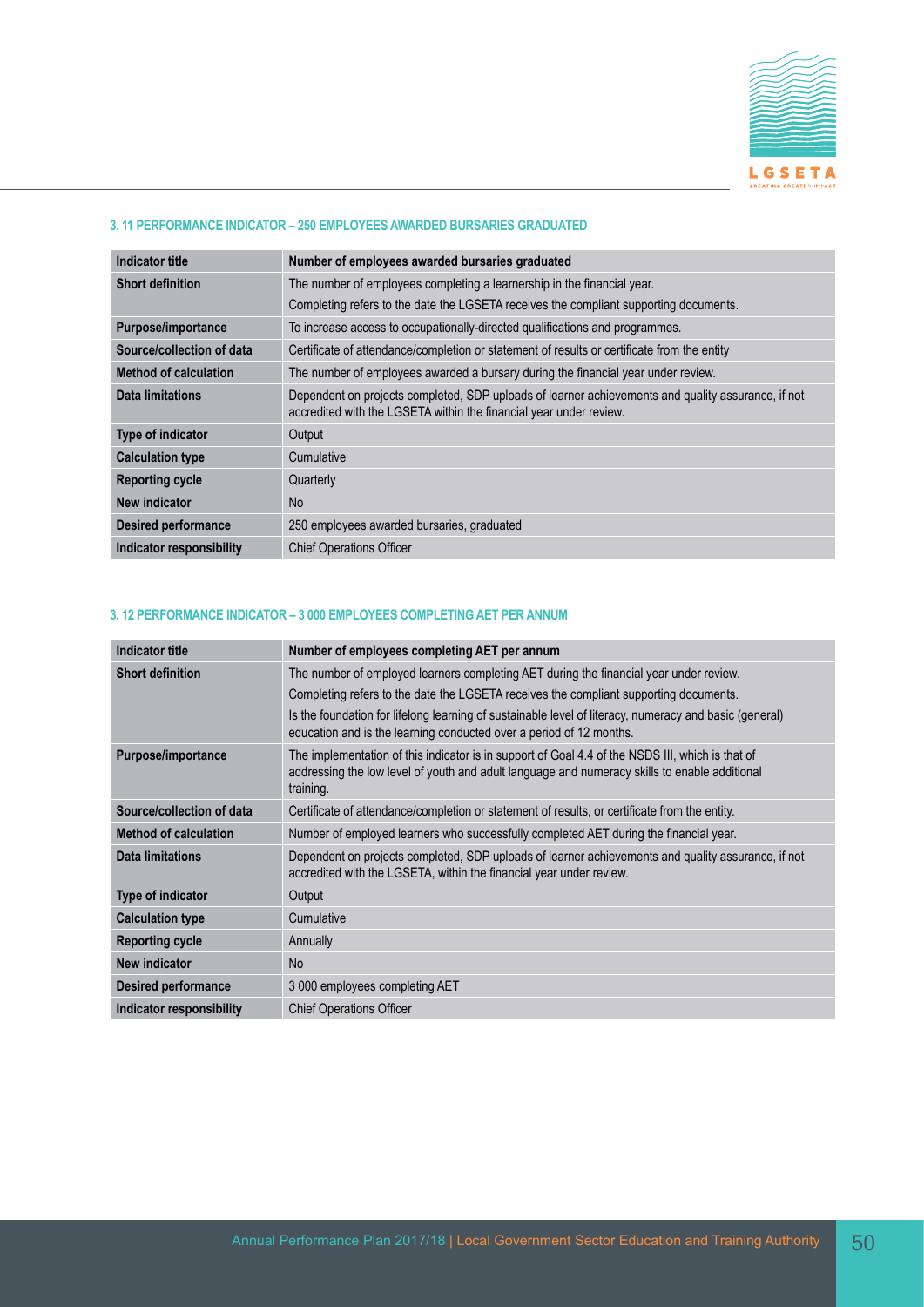#### **3.13 PERFORMANCE INDICATOR – 3 900 UNEMPLOYED INDIVIDUALS ENTERED FOR LEARNERSHIPS PER ANNUM**

| <b>Indicator title</b>       | Number of unemployed individuals entered for learnerships per annum                                                                                                                                                        |
|------------------------------|----------------------------------------------------------------------------------------------------------------------------------------------------------------------------------------------------------------------------|
| <b>Short definition</b>      | The number of unemployed individuals entered for learnerships for the financial year under review.                                                                                                                         |
|                              | The number of individuals who entered the programme refer to the date of commencement on the<br>funding agreement between the entity and LGSETA.                                                                           |
|                              | Note: There are exclusions on special projects.                                                                                                                                                                            |
|                              | This is a structured learning programme which includes theoretical and practical workplace<br>experiential learning over a period of at least 12 months and which leads to an occupationally-related<br>NQF qualification. |
| Purpose/importance           | To increase access to occupationally-directed qualifications.                                                                                                                                                              |
| Source/collection of data    | Learners' supporting documents and singed funding agreements from the entity.                                                                                                                                              |
| <b>Method of calculation</b> | Number of unemployed individuals entered for learnerships in the financial year.                                                                                                                                           |
| Data limitations             | Dependent on applications or compliant supporting documents received, as well as timeframes met.                                                                                                                           |
| Type of indicator            | Output                                                                                                                                                                                                                     |
| <b>Calculation type</b>      | Cumulative                                                                                                                                                                                                                 |
| <b>Reporting cycle</b>       | Quarterly                                                                                                                                                                                                                  |
| New indicator                | No.                                                                                                                                                                                                                        |
| <b>Desired performance</b>   | 3 900 unemployed individuals entered for learnerships                                                                                                                                                                      |
| Indicator responsibility     | <b>Chief Operations Officer</b>                                                                                                                                                                                            |

## **3.14 PERFORMANCE INDICATOR – 3 360 UNEMPLOYED INDIVIDUALS ENTERED FOR SKILLS PROGRAMMES PER ANNUM**

| <b>Indicator title</b>       | Number of unemployed individuals entered for skills programmes per annum                                                                                                                                                                           |
|------------------------------|----------------------------------------------------------------------------------------------------------------------------------------------------------------------------------------------------------------------------------------------------|
| <b>Short definition</b>      | Number of unemployed individuals entered for a skills programme that can either be PIVOTAL or non-<br>PIVOTAL for the financial year.                                                                                                              |
|                              | For the number of individuals who entered he programme: refer to the date of commencement on the<br>funding agreement between the entity and the LGSETA.                                                                                           |
|                              | Note: There are exclusions on special projects.                                                                                                                                                                                                    |
|                              | PIVOTAL Skills Programmes are learning interventions that have been designed and intended to<br>be occupational-based, short-term learning programmes, which when successfully completed, will<br>constitute credits towards an NQF qualification. |
|                              | Non-pivotal training is a non-credit bearing skills programme.                                                                                                                                                                                     |
| Purpose/importance           | To increase access to occupationally-directed skills programmes and qualifications.                                                                                                                                                                |
| Source/collection of data    | Learners' supporting documents and signed funding agreements from the entity.                                                                                                                                                                      |
| <b>Method of calculation</b> | Number of unemployed learners entered for skills programmes in the financial year.                                                                                                                                                                 |
| <b>Data limitations</b>      | Dependent on applications and compliant supporting documents received, as well as timeframes met.                                                                                                                                                  |
| Type of indicator            | Output                                                                                                                                                                                                                                             |
| <b>Calculation type</b>      | Cumulative                                                                                                                                                                                                                                         |
| <b>Reporting cycle</b>       | Quarterly                                                                                                                                                                                                                                          |
| <b>New indicator</b>         | N <sub>o</sub>                                                                                                                                                                                                                                     |
| <b>Desired performance</b>   | 3 360 unemployed individuals entered skills programmes                                                                                                                                                                                             |
| Indicator responsibility     | <b>Chief Operations Officer</b>                                                                                                                                                                                                                    |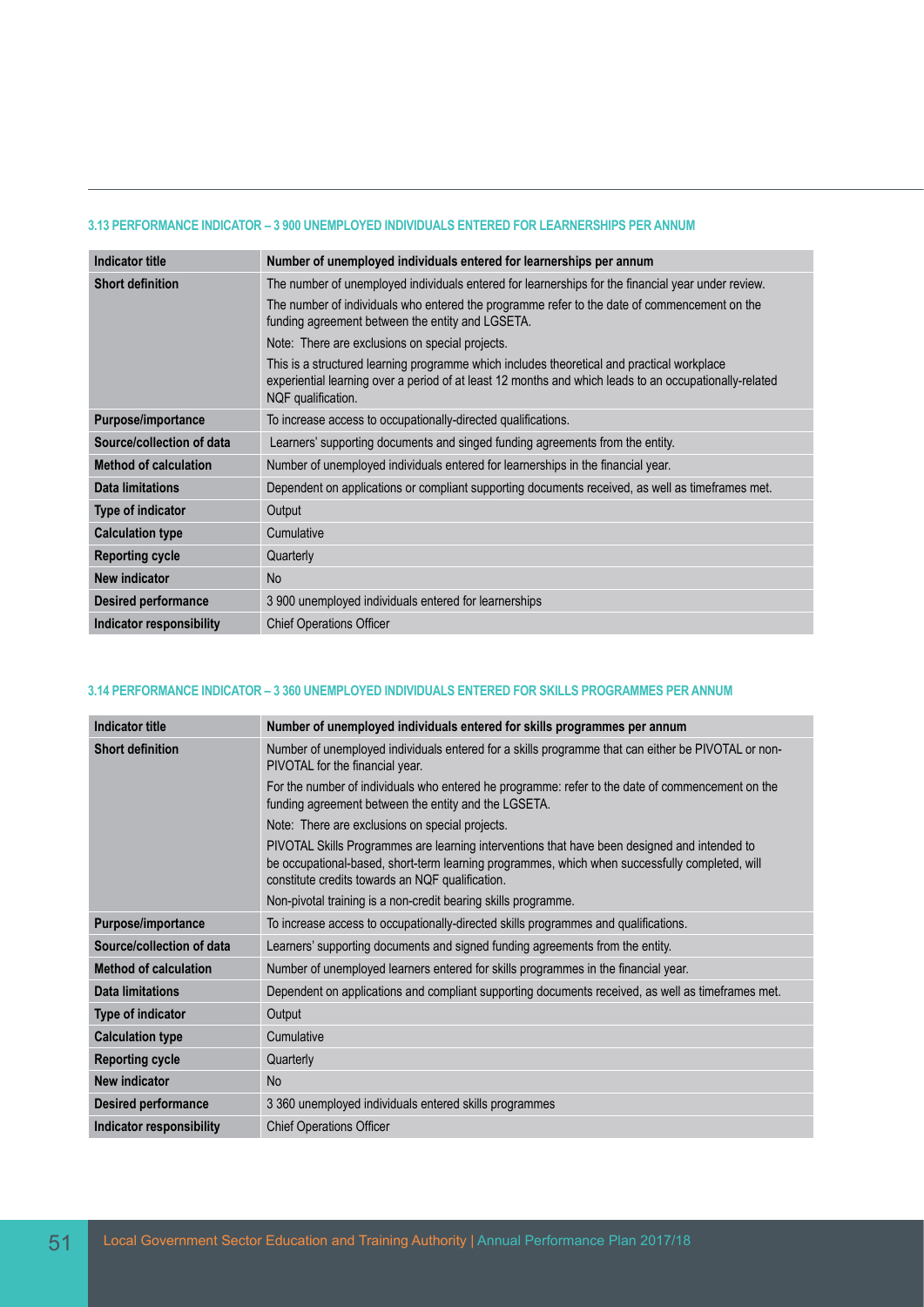

### **3. 15 PERFORMANCE INDICATOR – 240 UNEMPLOYED INDIVIDUALS AWARDED BURSARIES PER ANNUM**

| <b>Indicator title</b>       | Number of unemployed individuals awarded bursaries per annum                                                                                              |
|------------------------------|-----------------------------------------------------------------------------------------------------------------------------------------------------------|
| <b>Short definition</b>      | The number of unemployed individuals awarded bursaries per annum during the financial year under<br>review.                                               |
|                              | For the number of individuals who entered the programme: refer to the date of commencement on the<br>funding agreement between the entity and the LGSETA. |
|                              | Note: There are exclusions on special projects.                                                                                                           |
|                              | It is a monetary award made to learners; this intervention is a grant awarded to unemployed learners<br>enrolled on part or full NQF qualifications.      |
| Purpose/importance           | To increase access to occupationally-directed qualifications and programmes.                                                                              |
| Source/collection of data    | Learners' supporting documents and signed funding agreements from the entity or learner.                                                                  |
| <b>Method of calculation</b> | Number of unemployed individuals awarded a bursary during the financial year.                                                                             |
| Data limitations             | Dependent on applications and compliant supporting documents received, as well as timeframes met.                                                         |
| Type of indicator            | Output                                                                                                                                                    |
| <b>Calculation type</b>      | Cumulative                                                                                                                                                |
| <b>Reporting cycle</b>       | Quarterly                                                                                                                                                 |
| New indicator                | No                                                                                                                                                        |
| <b>Desired performance</b>   | 240 unemployed individuals awarded bursaries                                                                                                              |
| Indicator responsibility     | <b>Chief Operations Officer</b>                                                                                                                           |

#### **3.16 PERFORMANCE INDICATOR – 200 UNEMPLOYED ENTERED FOR CANDIDACY**

| <b>Indicator title</b>       | Number of unemployed entered for candidacy programmes per annum                                                                                                                                                                   |
|------------------------------|-----------------------------------------------------------------------------------------------------------------------------------------------------------------------------------------------------------------------------------|
| <b>Short definition</b>      | The number of unemployed who entered the candidacy programme with a registered professional<br>body.                                                                                                                              |
|                              | For the number of unemployed who entered the programme: refer to the date of commencement on<br>the funding agreement between the entity and the LGSETA.                                                                          |
|                              | Note: There are exclusions on special projects.                                                                                                                                                                                   |
|                              | A programme to facilitate access to mentorship, training and professional registration, to build the<br>professional skills required in certain occupations, supporting service delivery within the municipality.                 |
| Purpose/importance           | Facilitating access to mentorship, training and paying professional registration fees is important in<br>building the professional skills required in certain occupations to support service delivery within the<br>municipality. |
| Source/collection of data    | Learners' supporting documents and signed funding agreements from the entity.                                                                                                                                                     |
| <b>Method of calculation</b> | Number of employed learners who successfully registered in the financial year.                                                                                                                                                    |
| Data limitations             | Dependent on applications and compliant supporting documents received, as well as timeframes met.                                                                                                                                 |
| <b>Type of indicator</b>     | Output                                                                                                                                                                                                                            |
| <b>Calculation type</b>      | Cumulative – for the year                                                                                                                                                                                                         |
| <b>Reporting cycle</b>       | Annually                                                                                                                                                                                                                          |
| <b>New indicator</b>         | <b>No</b>                                                                                                                                                                                                                         |
| <b>Desired performance</b>   | 200 unemployed entered for candidacy                                                                                                                                                                                              |
| Indicator responsibility     | <b>Chief Operations Officer</b>                                                                                                                                                                                                   |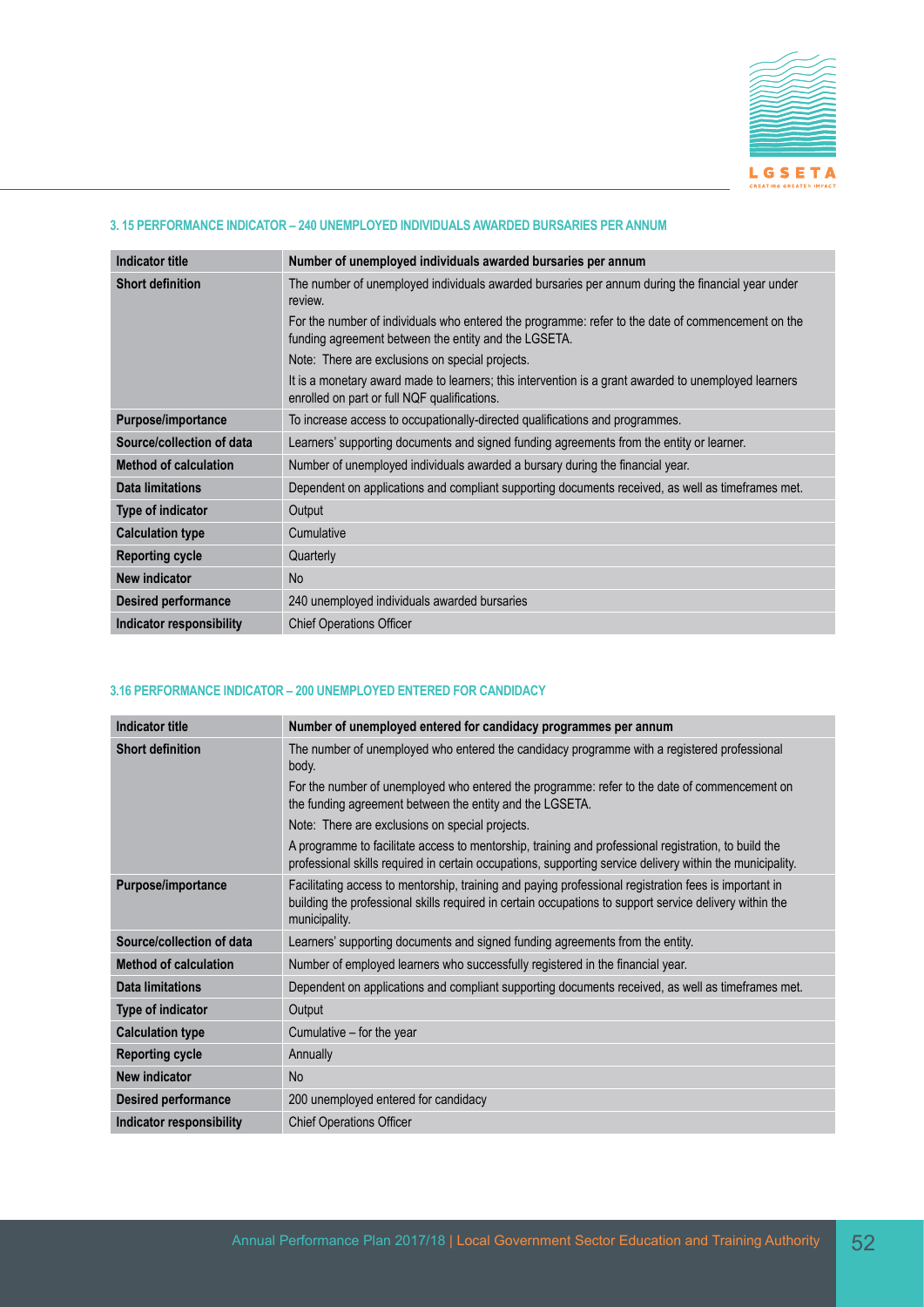#### **3.17 PERFORMANCE INDICATOR – 650 UNEMPLOYED GRADUATES PLACED FOR INTERNSHIPS PER ANNUM**

| <b>Indicator title</b>       | Number of unemployed graduates placed for internships per annum                                                                            |
|------------------------------|--------------------------------------------------------------------------------------------------------------------------------------------|
| <b>Short definition</b>      | The number of unemployed graduates placed for internships in a workplace during the financial year<br>under review.                        |
|                              | For the number who entered the programme: refer to the date of commencement on the funding<br>agreement between the entity and the LGSETA. |
|                              | Note: There are exclusions on special projects.                                                                                            |
|                              | This is a year's workplace experience programme, designed for candidates that require the necessary<br>practical experience.               |
| Purpose/importance           | To increase access to occupationally-directed qualifications and programmes.                                                               |
| Source/collection of data    | Learners' supporting documents and signed funding agreements from the entity or learner.                                                   |
| <b>Method of calculation</b> | Number of unemployed graduates placed in a workplace for internship during the financial year.                                             |
| Data limitations             | Dependent on applications and compliant supporting documents received, as well as timeframes met.                                          |
| <b>Type of indicator</b>     | Output                                                                                                                                     |
| <b>Calculation type</b>      | Cumulative                                                                                                                                 |
| <b>Reporting cycle</b>       | Quarterly                                                                                                                                  |
| New indicator                | No.                                                                                                                                        |
| <b>Desired performance</b>   | 650 unemployed graduates placed for internships                                                                                            |
| Indicator responsibility     | <b>Chief Operations Officer</b>                                                                                                            |

#### **3.18 PERFORMANCE INDICATOR – 100 UNEMPLOYED ENTERED FOR WORK-INTEGRATED LEARNING PER ANNUM**

| <b>Indicator title</b>       | Number of unemployed entered for Work-integrated Learning per annum                                                                        |
|------------------------------|--------------------------------------------------------------------------------------------------------------------------------------------|
| <b>Short definition</b>      | The number of unemployed entered for Work-integrated Learning during the financial year under<br>review.                                   |
|                              | For the number who entered the programme: refer to the date of commencement on the funding<br>agreement between the entity and the LGSETA. |
|                              | Note: There are exclusions on special projects                                                                                             |
|                              | This is a year's workplace experience programme, designed for candidates that require the necessary<br>practical experience.               |
| Purpose/importance           | To increase access to occupationally-directed qualifications and programmes.                                                               |
| Source/collection of data    | Learners' supporting documents, placement letter from the municipality and a signed funding<br>agreement from the entity or learner.       |
| <b>Method of calculation</b> | Number of unemployed entered for Work-integrated Learning during the financial year.                                                       |
| <b>Data limitations</b>      | Dependent on applications and compliant supporting documents received, as well as timeframes met                                           |
| Type of indicator            | Output                                                                                                                                     |
| <b>Calculation type</b>      | Cumulative                                                                                                                                 |
| <b>Reporting cycle</b>       | Quarterly                                                                                                                                  |
| <b>New indicator</b>         | <b>No</b>                                                                                                                                  |
| <b>Desired performance</b>   | 100 unemployed entered for Work-integrated Learning                                                                                        |
| Indicator responsibility     | <b>Chief Operations Officer</b>                                                                                                            |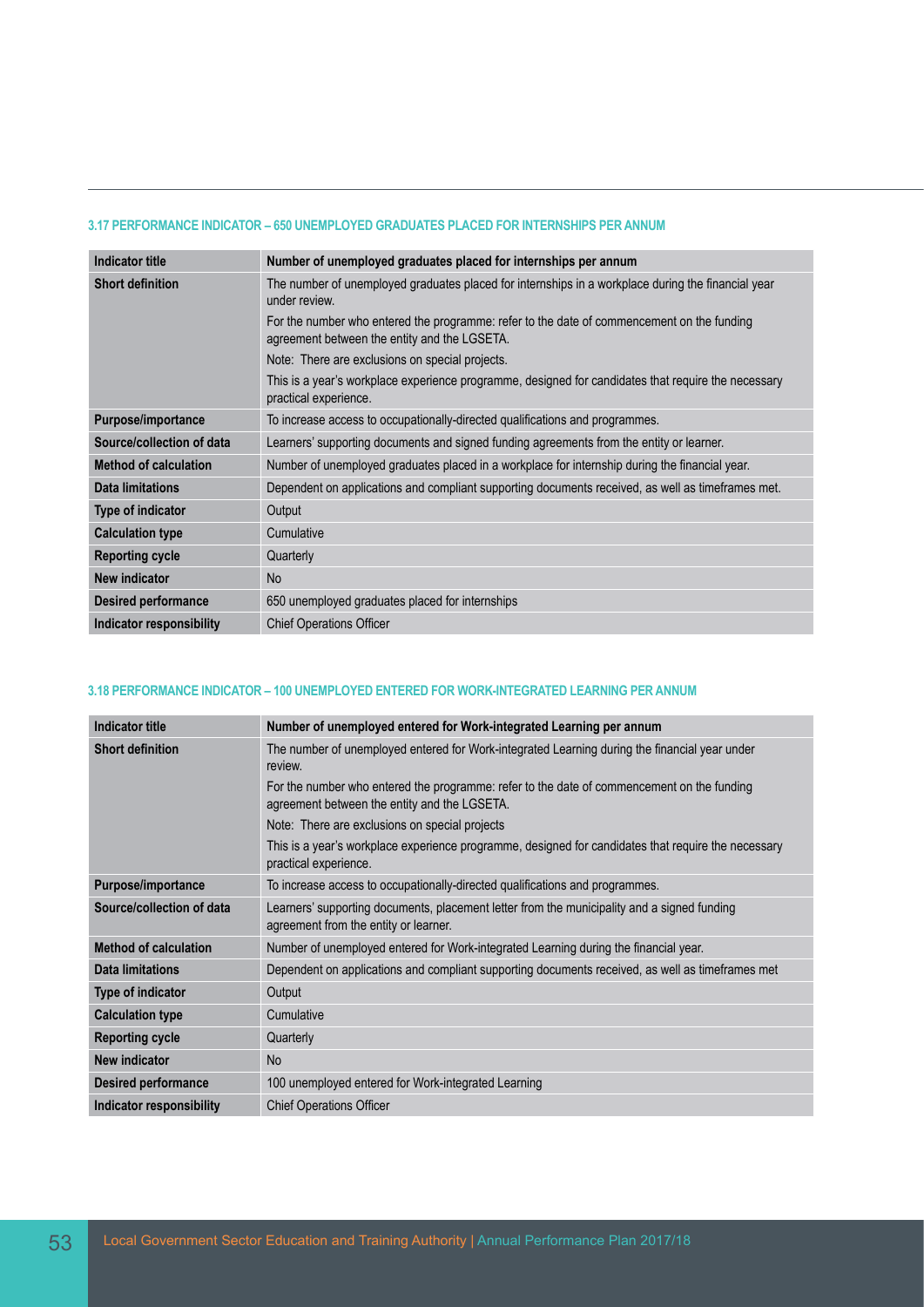

## **3.19 PERFORMANCE INDICATOR – 150 UNEMPLOYED INDIVIDUALS ENTERED AS LEARNER ARTISANS PER ANNUM**

| <b>Indicator title</b>       | The number of unemployed individuals entered as learner artisans per annum                                                                                                                    |
|------------------------------|-----------------------------------------------------------------------------------------------------------------------------------------------------------------------------------------------|
| <b>Short definition</b>      | The number of unemployed individuals entered for artisan training during the financial year under<br>review.                                                                                  |
|                              | For the number who entered the programme: refer to the date of commencement on the funding<br>agreement between the entity and the LGSETA.                                                    |
|                              | Note: There are exclusions on special projects.                                                                                                                                               |
|                              | A non-unit standard- based registered qualification, which is governed by the Skills Development Act.<br>An apprenticeship comprises the integration of workplace and institutional learning. |
| Purpose/importance           | To increase access to occupationally-directed programmes.                                                                                                                                     |
| Source/collection of data    | Learners' supporting documents and signed funding agreements from the entity.                                                                                                                 |
| <b>Method of calculation</b> | The number of unemployed learners entered for an artisan trade during the financial year.                                                                                                     |
| Data limitations             | Dependent on applications and compliant supporting documents received, as well as timeframes met.                                                                                             |
| Type of indicator            | Output                                                                                                                                                                                        |
| <b>Calculation type</b>      | Cumulative                                                                                                                                                                                    |
| <b>Reporting cycle</b>       | Quarterly                                                                                                                                                                                     |
| New indicator                | <b>No</b>                                                                                                                                                                                     |
| <b>Desired performance</b>   | 150 unemployed individuals entered as learner artisans                                                                                                                                        |
| Indicator responsibility     | <b>Chief Operations Officer</b>                                                                                                                                                               |

#### **3.20 PERFORMANCE INDICATOR – 20 NGOS SUPPORTED THROUGH SKILLS DEVELOPMENT INITIATIVES PER ANNUM**

| <b>Indicator title</b>       | Number of NGOs supported through skills development initiatives per annum                                                                                                                                                      |
|------------------------------|--------------------------------------------------------------------------------------------------------------------------------------------------------------------------------------------------------------------------------|
| <b>Short definition</b>      | Number of NGOs supported on a PIVOTAL or non-PIVOTAL skills development initiative during the<br>financial year.                                                                                                               |
|                              | Number of NGOs that entered the programme: refer to the date of commencement on the funding<br>agreement between the entity and the LGSETA.                                                                                    |
|                              | Note: There are exclusions on special projects.                                                                                                                                                                                |
| Purpose/importance           | The implementation of this indicator contributes to Goal 4.6 of the NSDS III, which is that of<br>encouraging and supporting co-operatives, small enterprises, worker-initiatives, NGOs and<br>community training initiatives. |
| Source/collection of data    | Not-for-profit registration form; funding agreement from the entity.                                                                                                                                                           |
| <b>Method of calculation</b> | Number of NGOs successfully supported on a PIVOTAL or non-PIVOTAL skills development initiative<br>during the financial year.                                                                                                  |
| <b>Data limitations</b>      | Dependent on applications and compliant supporting documents received, as well as timeframes met.                                                                                                                              |
| Type of indicator            | Output                                                                                                                                                                                                                         |
| <b>Calculation type</b>      | Cumulative                                                                                                                                                                                                                     |
| <b>Reporting cycle</b>       | Quarterly                                                                                                                                                                                                                      |
| <b>New indicator</b>         | <b>No</b>                                                                                                                                                                                                                      |
| <b>Desired performance</b>   | 20 NGOs supported through skills development initiatives.                                                                                                                                                                      |
| Indicator responsibility     | <b>Chief Operations Officer</b>                                                                                                                                                                                                |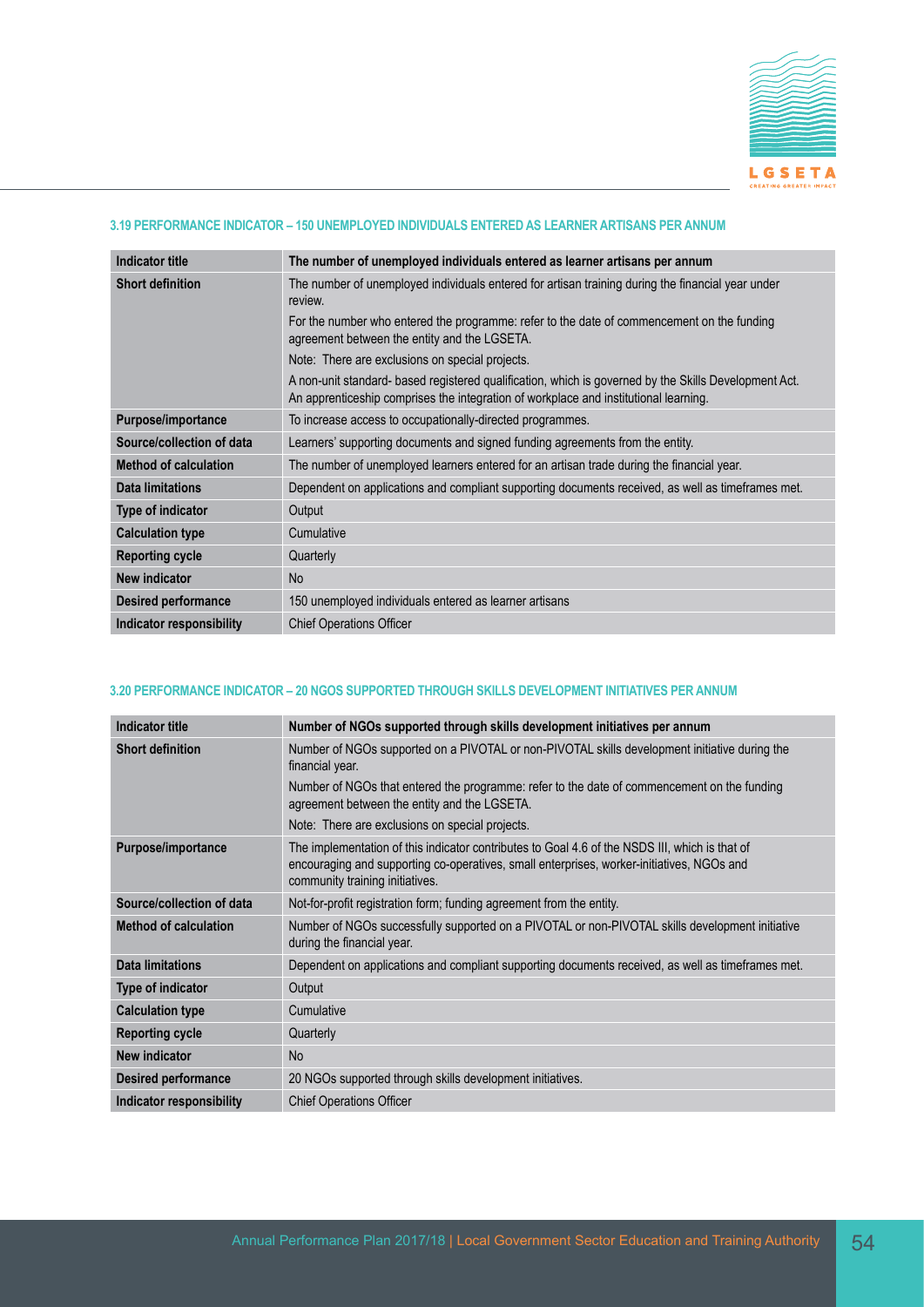#### **3.21 PERFORMANCE INDICATOR – 15 CBOS SUPPORTED THROUGH SKILLS DEVELOPMENT INITIATIVES PER ANNUM**

| <b>Indicator title</b>       | Number of CBOs supported through skills development initiatives per annum                                                                                                                                                      |
|------------------------------|--------------------------------------------------------------------------------------------------------------------------------------------------------------------------------------------------------------------------------|
| <b>Short definition</b>      | Number of community-based organisations (CBOs) supported on a PIVOTAL or non-PIVOTAL skills<br>development initiative during the financial year.                                                                               |
|                              | Number of CBOs which entered he programme: refer to the date of commencement on the funding<br>agreement between the entity and the LGSETA.                                                                                    |
|                              | Note: There are exclusions on special projects.                                                                                                                                                                                |
| Purpose/importance           | The implementation of this indicator contributes to Goal 4.6 of the NSDS III, which is that of<br>encouraging and supporting co-operatives, small enterprises, worker-initiatives, NGOs and<br>community training initiatives. |
| Source/collection of data    | Not-for-profit registration form; funding agreement from the entity.                                                                                                                                                           |
| <b>Method of calculation</b> | Number of community-based organisations successfully supported on a PIVOTAL or non-PIVOTAL<br>skills development initiative during the financial year.                                                                         |
| <b>Data limitations</b>      | Dependent on applications and compliant supporting documents received, as well as timeframes met.                                                                                                                              |
| Type of indicator            | Output                                                                                                                                                                                                                         |
| <b>Calculation type</b>      | Cumulative                                                                                                                                                                                                                     |
| <b>Reporting cycle</b>       | Quarterly                                                                                                                                                                                                                      |
| New indicator                | N <sub>o</sub>                                                                                                                                                                                                                 |
| <b>Desired performance</b>   | 15 CBOs supported through skills development initiatives                                                                                                                                                                       |
| Indicator responsibility     | <b>Chief Operations Officer</b>                                                                                                                                                                                                |

#### **3.22 PERFORMANCE INDICATOR – 20 CO-OPERATIVES SUPPORTED THROUGH SKILLS DEVELOPMENT INITIATIVES PER ANNUM**

| <b>Indicator title</b>       | Number of co-operatives supported through skills development initiatives per annum                                                                                                                                             |
|------------------------------|--------------------------------------------------------------------------------------------------------------------------------------------------------------------------------------------------------------------------------|
| <b>Short definition</b>      | Number of co-operatives supported on a PIVOTAL or non-PIVOTAL skills development initiative<br>during the financial year.                                                                                                      |
|                              | Number of co-operatives that entered the programme: refer to the date of commencement on the<br>funding agreement between the entity and the LGSETA.                                                                           |
|                              | Note: There are exclusions on special projects.                                                                                                                                                                                |
| Purpose/importance           | The implementation of this indicator contributes to Goal 4.6 of the NSDS III, which is that of<br>encouraging and supporting co-operatives, small enterprises, worker-initiatives, NGOs and<br>community training initiatives. |
| Source/collection of data    | Co-operative registration form; funding agreement from the entity.                                                                                                                                                             |
| <b>Method of calculation</b> | Number of co-operatives successfully supported on a PIVOTAL or non-PIVOTAL skills development<br>initiative during the financial year.                                                                                         |
| Data limitations             | Dependent on applications and compliant supporting documents received, as well as timeframes met.                                                                                                                              |
| Type of indicator            | Output                                                                                                                                                                                                                         |
| <b>Calculation type</b>      | Cumulative                                                                                                                                                                                                                     |
| <b>Reporting cycle</b>       | Quarterly                                                                                                                                                                                                                      |
| <b>New indicator</b>         | <b>No</b>                                                                                                                                                                                                                      |
| <b>Desired performance</b>   | 20 co-operatives supported through skills development initiatives                                                                                                                                                              |
| Indicator responsibility     | <b>Chief Operations Officer</b>                                                                                                                                                                                                |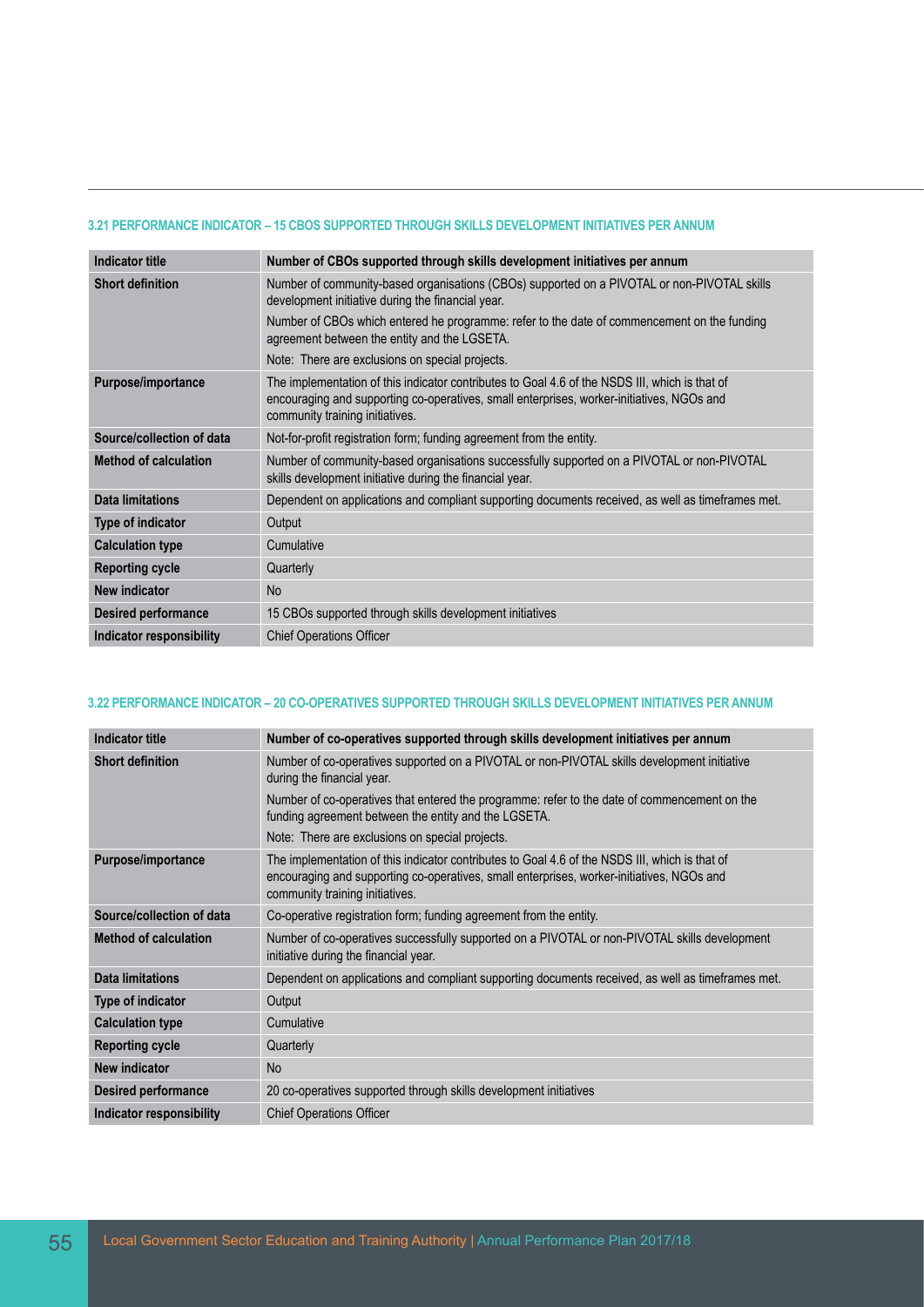

## **3.23 PERFORMANCE INDICATOR – 20 SMMES SUPPORTED THROUGH SKILLS DEVELOPMENT INITIATIVES PER ANNUM**

| <b>Indicator title</b>       | Number of SMMEs supported through skills development initiatives per annum                                                                                                                                                     |
|------------------------------|--------------------------------------------------------------------------------------------------------------------------------------------------------------------------------------------------------------------------------|
| <b>Short definition</b>      | Number of SMMEs supported on a PIVOTAL or non-PIVOTAL skills development initiative during the<br>financial year.                                                                                                              |
|                              | Number of SMMEs that entered the programme: refer to the date of commencement on the funding<br>agreement between the entity and LGSETA.                                                                                       |
|                              | Note: There are exclusions on special projects.                                                                                                                                                                                |
| <b>Purpose/importance</b>    | The implementation of this indicator contributes to Goal 4.6 of the NSDS III, which is that of<br>encouraging and supporting co-operatives, small enterprises, worker-initiatives, NGOs and<br>community training initiatives. |
| Source/collection of data    | Company registration form; funding agreement from the entity.                                                                                                                                                                  |
| <b>Method of calculation</b> | Number of SMMEs successfully supported on a PIVOTAL or non-PIVOTAL skills development<br>initiative during the financial year.                                                                                                 |
| <b>Data limitations</b>      | Dependent on applications and compliant supporting documents received, as well as timeframes met.                                                                                                                              |
| Type of indicator            | Output                                                                                                                                                                                                                         |
| <b>Calculation type</b>      | Cumulative                                                                                                                                                                                                                     |
| <b>Reporting cycle</b>       | Quarterly                                                                                                                                                                                                                      |
| New indicator                | <b>No</b>                                                                                                                                                                                                                      |
| <b>Desired performance</b>   | 20 SMMEs supported through skills development initiatives                                                                                                                                                                      |
| Indicator responsibility     | <b>Chief Operations Officer</b>                                                                                                                                                                                                |

#### **3.24 PERFORMANCE INDICATOR – 15 NLPES SUPPORTED THROUGH SKILLS DEVELOPMENT INITIATIVES PER ANNUM**

| <b>Indicator title</b>       | Number of NLPEs supported through skills development initiatives per annum                                                                                                                                                     |
|------------------------------|--------------------------------------------------------------------------------------------------------------------------------------------------------------------------------------------------------------------------------|
| <b>Short definition</b>      | Number of NLPEs supported on a PIVOTAL or non-PIVOTAL skills development initiative during the<br>financial year.                                                                                                              |
|                              | Number of NLPEs that entered the programme: refer to the date of commencement on the funding<br>agreement between the entity and the LGSETA.                                                                                   |
|                              | Note: There are Exclusions on special projects.                                                                                                                                                                                |
| Purpose/importance           | The implementation of this indicator contributes to Goal 4.6 of the NSDS III, which is that of<br>encouraging and supporting co-operatives, small enterprises, worker-initiatives, NGOs and<br>community training initiatives. |
| Source/collection of data    | Entity registration form; funding agreement from the entity.                                                                                                                                                                   |
| <b>Method of calculation</b> | Number of NLPEs successfully supported on a PIVOTAL or non-PIVOTAL skills development initiative<br>during the financial year.                                                                                                 |
| Data limitations             | Dependent on applications and compliant supporting documents received, as well as timeframes met.                                                                                                                              |
| Type of indicator            | Output                                                                                                                                                                                                                         |
| <b>Calculation type</b>      | Cumulative                                                                                                                                                                                                                     |
| <b>Reporting cycle</b>       | Quarterly                                                                                                                                                                                                                      |
| <b>New indicator</b>         | <b>No</b>                                                                                                                                                                                                                      |
| <b>Desired performance</b>   | 15 NLPEs supported through skills development initiatives.                                                                                                                                                                     |
| Indicator responsibility     | <b>Chief Operations Officer</b>                                                                                                                                                                                                |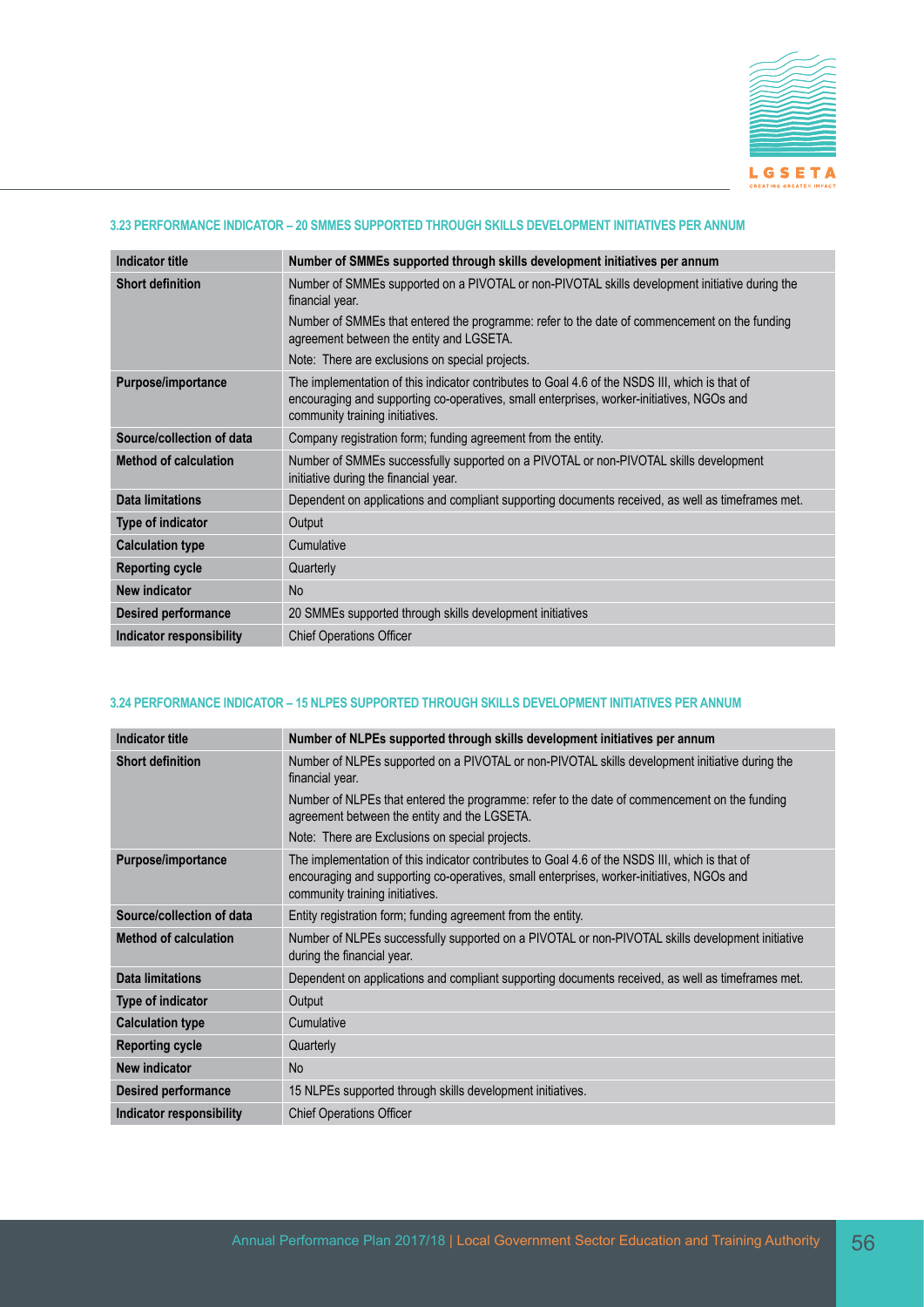#### **3.25 PERFORMANCE INDICATOR – TWO TRADE UNIONS SUPPORTED THROUGH SKILLS DEVELOPMENT INITIATIVES PER ANNUM**

| <b>Indicator title</b>       | Number of trade unions supported through skills development initiatives per annum                                                                                                                                              |
|------------------------------|--------------------------------------------------------------------------------------------------------------------------------------------------------------------------------------------------------------------------------|
| <b>Short definition</b>      | Number of trade unions supported on a PIVOTAL or non-PIVOTAL skills development initiative during<br>the financial year.                                                                                                       |
|                              | Number of trade unions that entered the programme: refer to the date of commencement on the<br>funding agreement between the entity and LGSETA.                                                                                |
|                              | Note: There are exclusions on special projects.                                                                                                                                                                                |
| Purpose/importance           | The implementation of this indicator contributes to Goal 4.6 of the NSDS III, which is that of<br>encouraging and supporting co-operatives, small enterprises, worker-initiatives, NGOs and<br>community training initiatives. |
| Source/collection of data    | Trade union registration document; funding agreement from the entity.                                                                                                                                                          |
| <b>Method of calculation</b> | Number of trade unions successfully supported on a PIVOTAL or non-PIVOTAL skills development<br>initiative during the financial year.                                                                                          |
| Data limitations             | Dependent on applications and compliant supporting documents received, as well as timeframes met.                                                                                                                              |
| <b>Type of indicator</b>     | Output                                                                                                                                                                                                                         |
| <b>Calculation type</b>      | Cumulative                                                                                                                                                                                                                     |
| <b>Reporting cycle</b>       | Quarterly                                                                                                                                                                                                                      |
| New indicator                | <b>No</b>                                                                                                                                                                                                                      |
| <b>Desired performance</b>   | Two trade unions supported through skills development initiatives.                                                                                                                                                             |
| Indicator responsibility     | <b>Chief Operations Officer</b>                                                                                                                                                                                                |

#### **3.26 PERFORMANCE INDICATOR – 2 800 REGISTERED UNEMPLOYED INDIVIDUALS COMPLETING LEARNERSHIPS PER ANNUM**

| <b>Indicator title</b>       | Number of registered unemployed individuals completing learnerships per annum                                                                                                                                                             |
|------------------------------|-------------------------------------------------------------------------------------------------------------------------------------------------------------------------------------------------------------------------------------------|
| <b>Short definition</b>      | Number of unemployed individuals completing a learnership in the financial year.                                                                                                                                                          |
|                              | Completing refers to the date the LGSETA receives the compliant supporting documents.                                                                                                                                                     |
|                              | This is a structured learning programme which includes theoretical and practical workplace<br>experiential learning over a period of at least a year and which leads to an occupationally-related<br>qualification registered on the NQF. |
| Purpose/importance           | To increase access to occupationally-directed qualifications.                                                                                                                                                                             |
| Source/collection of data    | Certificate of attendance/completion or statement of results or certificate from the entity.                                                                                                                                              |
| <b>Method of calculation</b> | Number of unemployed individuals successfully completing a learnership in the financial year.                                                                                                                                             |
| Data limitations             | Dependent on projects completed, SDP uploads of learner achievements and quality assurance, if not<br>accredited with the LGSETA within the financial year under review.                                                                  |
| Type of indicator            | Output                                                                                                                                                                                                                                    |
| <b>Calculation type</b>      | Cumulative                                                                                                                                                                                                                                |
| <b>Reporting cycle</b>       | Annually                                                                                                                                                                                                                                  |
| New indicator                | <b>No</b>                                                                                                                                                                                                                                 |
| <b>Desired performance</b>   | 2 800 unemployed individuals completing learnerships.                                                                                                                                                                                     |
| Indicator responsibility     | <b>Chief Operations Officer</b>                                                                                                                                                                                                           |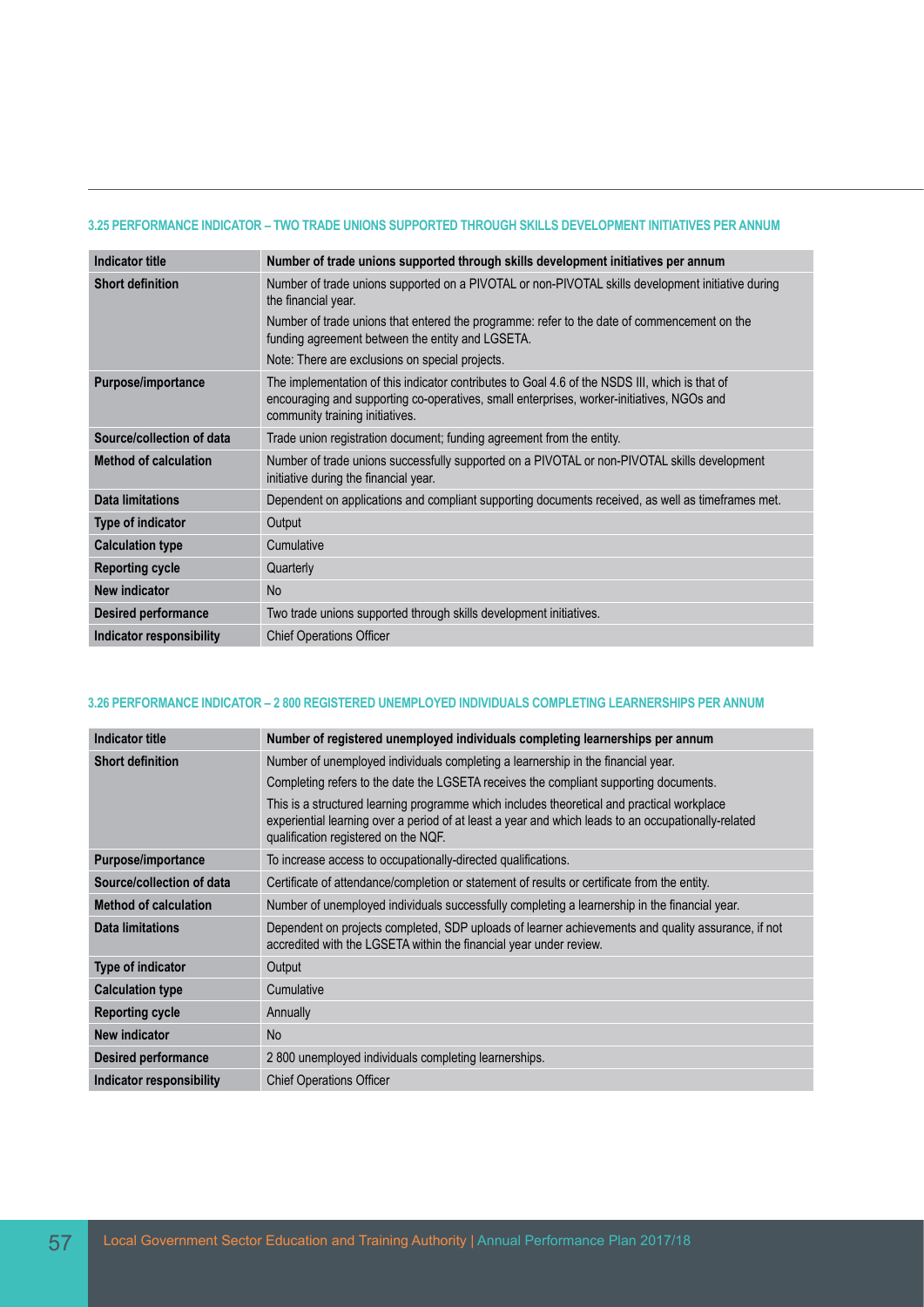

#### **3.27 PERFORMANCE INDICATOR – 3 800 UNEMPLOYED INDIVIDUALS COMPLETING SKILLS PROGRAMMES PER ANNUM**

| <b>Indicator title</b>          | Number of registered unemployed individuals completing skills programmes per annum                                                                                                                                                                  |
|---------------------------------|-----------------------------------------------------------------------------------------------------------------------------------------------------------------------------------------------------------------------------------------------------|
| <b>Short definition</b>         | Number of unemployed individuals completing a skills programme that can either be PIVOTAL or non-<br>PIVOTAL during the financial year.                                                                                                             |
|                                 | Completing refers to the date the LGSETA receives the compliant supporting documents.                                                                                                                                                               |
|                                 | PIVOTAL Skills Programmes are learning interventions that have been designed and intend to be<br>an occupational-based, short-term learning programmes, which when successfully completed, will<br>constitute credits towards an NQF qualification. |
|                                 | Non-PIVOTAL training is a non-credit bearing skills programme.                                                                                                                                                                                      |
| Purpose/importance              | To increase access to occupationally-directed skills programmes and qualifications.                                                                                                                                                                 |
| Source/collection of data       | Certificate of attendance/completion or statement of results or certificate from the entity.                                                                                                                                                        |
| <b>Method of calculation</b>    | Number of unemployed learners that successfully completed a skills programme in the financial year.                                                                                                                                                 |
| Data limitations                | Dependent on projects completed, SDP uploads of learner achievements and quality assurance, if not<br>accredited with the LGSETA within the financial year under review.                                                                            |
| Type of indicator               | Output                                                                                                                                                                                                                                              |
| <b>Calculation type</b>         | Cumulative                                                                                                                                                                                                                                          |
| <b>Reporting cycle</b>          | Quarterly                                                                                                                                                                                                                                           |
| New indicator                   | <b>No</b>                                                                                                                                                                                                                                           |
| <b>Desired performance</b>      | 3 800 unemployed individuals completing skills programmes                                                                                                                                                                                           |
| <b>Indicator responsibility</b> | <b>Chief Operations Officer</b>                                                                                                                                                                                                                     |

## **3.28 PERFORMANCE INDICATOR – 780 UNEMPLOYED GRADUATES AWARDED BURSARIES**

| <b>Indicator title</b>       | Number of unemployed graduates awarded bursaries per annum                                                                                                                                                                                                                                                                                              |
|------------------------------|---------------------------------------------------------------------------------------------------------------------------------------------------------------------------------------------------------------------------------------------------------------------------------------------------------------------------------------------------------|
| <b>Short definition</b>      | Number of unemployed graduates awarded bursaries during the financial year.<br>Awarded refers to the date the LGSETA issues an award letter to an unemployed graduate.                                                                                                                                                                                  |
| Purpose/importance           | To increase access to occupationally-directed skills programmes and qualifications.                                                                                                                                                                                                                                                                     |
| Source/collection of data    | Letter of award, funding agreement, list of learners on organisation's letterhead confirming<br>employment, DHET Quarterly Monitoring Report; learner registration form; certified ID copy, highest<br>qualification, proof of registration at institution if continuing, or copy of acceptance letter for academic<br>year if first time registration. |
| <b>Method of calculation</b> | Each unemployed graduate is awarded a bursary in the financial year under review                                                                                                                                                                                                                                                                        |
| <b>Data limitations</b>      | Dependent on projects completed, SDP uploads of learner achievements and quality assurance if not<br>accredited with the LGSETA within the financial year under review.                                                                                                                                                                                 |
| Type of indicator            | Output                                                                                                                                                                                                                                                                                                                                                  |
| <b>Calculation type</b>      | Cumulative                                                                                                                                                                                                                                                                                                                                              |
| <b>Reporting cycle</b>       | Quarterly                                                                                                                                                                                                                                                                                                                                               |
| New indicator                | <b>No</b>                                                                                                                                                                                                                                                                                                                                               |
| <b>Desired performance</b>   | 780 unemployed graduates awarded bursaries during the financial year under review.                                                                                                                                                                                                                                                                      |
| Indicator responsibility     | <b>Chief Operations Officer</b>                                                                                                                                                                                                                                                                                                                         |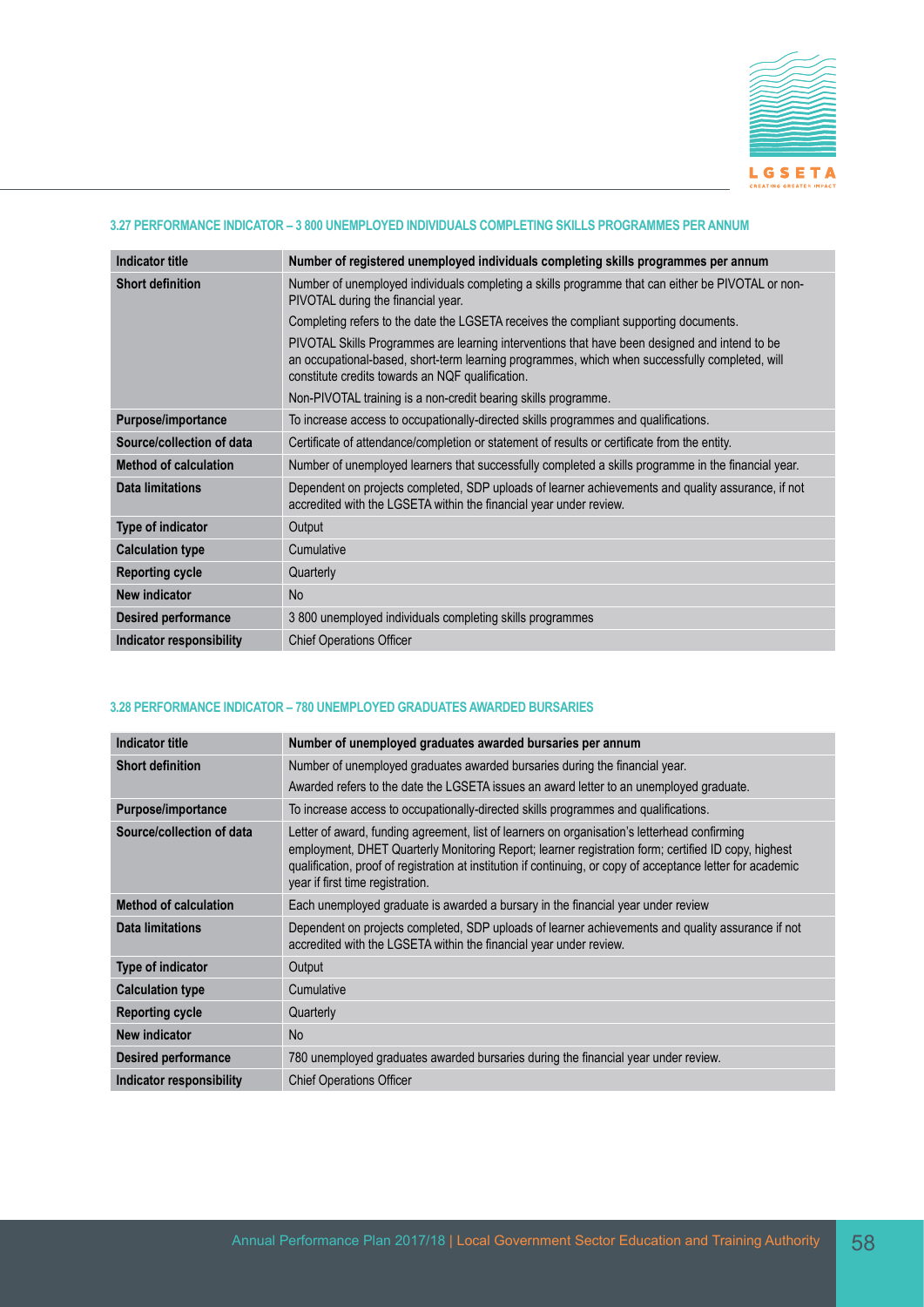#### **3.29 PERFORMANCE INDICATOR – 350 PLACED GRADUATES COMPLETING INTERNSHIPS PER ANNUM**

| Indicator title              | Number of placed graduates completing internships per annum                                                                                             |
|------------------------------|---------------------------------------------------------------------------------------------------------------------------------------------------------|
| <b>Short definition</b>      | The number of unemployed graduates placed for internships in a workplace, successfully completing<br>internship during the financial year under review. |
|                              | Completing refers to the date the LGSETA receives the compliant supporting documents.                                                                   |
|                              | This is a yearly workplace experience programme, designed for candidates that require the necessary<br>practical experience.                            |
| Purpose/importance           | To increase access to occupationally-directed qualifications and programmes.                                                                            |
| Source/collection of data    | Letter of completion/release                                                                                                                            |
| <b>Method of calculation</b> | The number of unemployed graduates placed successfully, completing an internship in a workplace<br>during the financial year.                           |
| Data limitations             | Dependent on projects completed and learners in the financial year under review.                                                                        |
| <b>Type of indicator</b>     | Output                                                                                                                                                  |
| <b>Calculation type</b>      | Cumulative                                                                                                                                              |
| <b>Reporting cycle</b>       | Annually                                                                                                                                                |
| New indicator                | <b>No</b>                                                                                                                                               |
| <b>Desired performance</b>   | 350                                                                                                                                                     |
| Indicator responsibility     | <b>Chief Operations Officer</b>                                                                                                                         |

## **3.30 PERFORMANCE INDICATOR – 350 PLACED GRADUATES COMPLETING INTERNSHIPS PER ANNUM**

| Indicator title              | Number of placed graduates completing internships per annum                                                                                             |
|------------------------------|---------------------------------------------------------------------------------------------------------------------------------------------------------|
| <b>Short definition</b>      | The number of unemployed graduates placed for internships in a workplace, successfully completing<br>internship during the financial year under review. |
|                              | Completing refers to the date the LGSETA receives the compliant supporting documents.                                                                   |
|                              | This is a 12-month workplace experience programme, designed for candidates that require the<br>necessary practical experience.                          |
| Purpose/importance           | To increase access to occupationally-directed qualifications and programmes.                                                                            |
| Source/collection of data    | Letter of completion/release                                                                                                                            |
| <b>Method of calculation</b> | The number of unemployed graduates placed successfully, completing an internship in a workplace<br>during the financial year.                           |
| Data limitations             | Dependent on projects completed and learners in the financial year under review.                                                                        |
| <b>Type of indicator</b>     | Output                                                                                                                                                  |
| <b>Calculation type</b>      | Cumulative                                                                                                                                              |
| <b>Reporting cycle</b>       | Annually                                                                                                                                                |
| New indicator                | <b>No</b>                                                                                                                                               |
| <b>Desired performance</b>   | 350                                                                                                                                                     |
| Indicator responsibility     | <b>Chief Operations Officer</b>                                                                                                                         |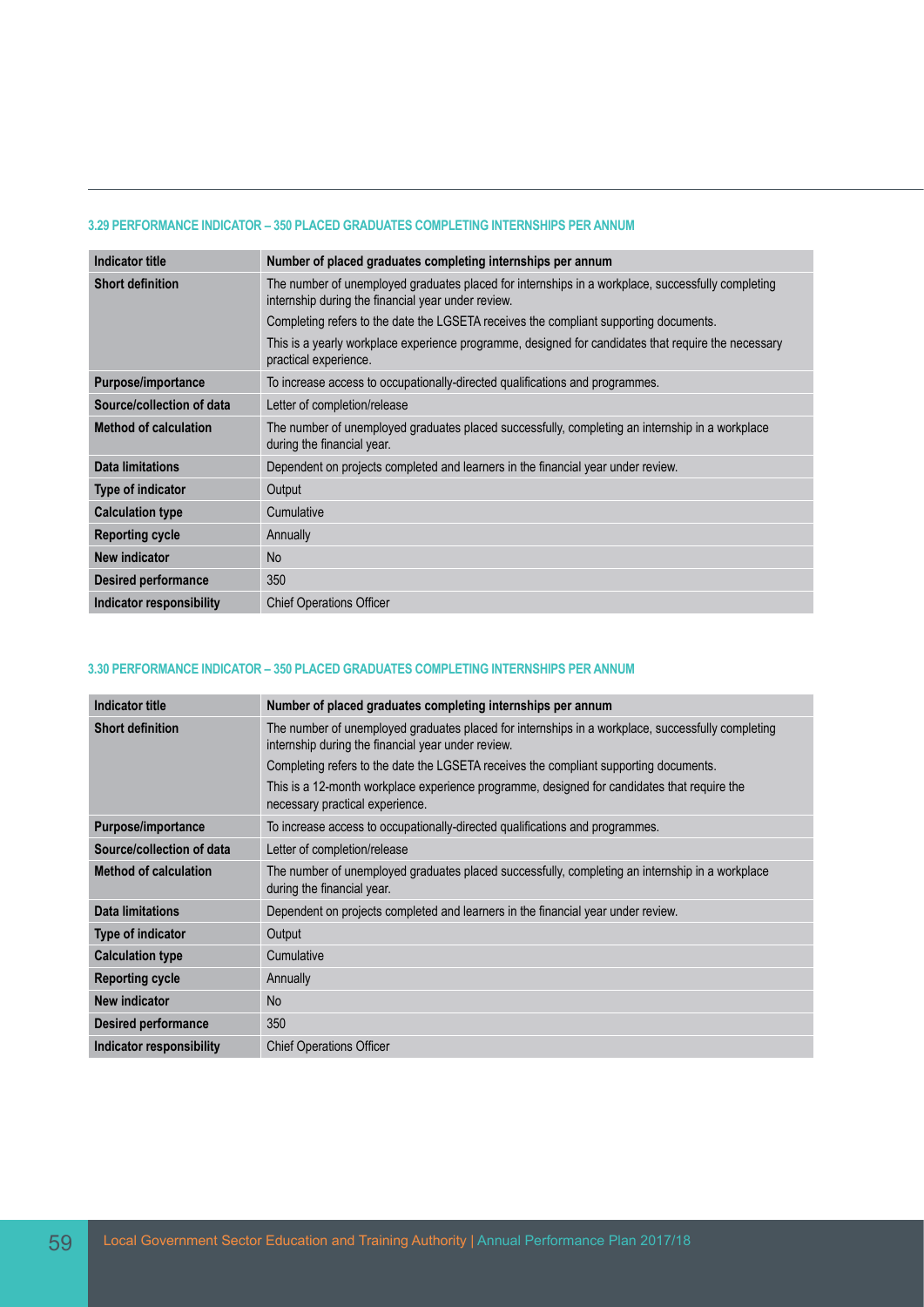

## **3.31 PERFORMANCE INDICATOR – 257 MUNICIPAL COUNCIL COMMITTEES TRAINED ON SKILLS DEVELOPMENT PROGRAMMES BY THE LGSETA PER ANNUM**

| <b>Indicator title</b>       | 257 Municipal Council Committees trained on skills development programmes by the LGSETA<br>per annum                                                                                                                                                                                                                                                |
|------------------------------|-----------------------------------------------------------------------------------------------------------------------------------------------------------------------------------------------------------------------------------------------------------------------------------------------------------------------------------------------------|
| <b>Short definition</b>      | Number of unemployed individuals entered for a skills programme that can either be PIVOTAL or non-<br>PIVOTAL for the financial year.                                                                                                                                                                                                               |
|                              | Entered the programme refers to the date of commencement on the funding agreement between the<br>entity and the LGSETA.                                                                                                                                                                                                                             |
| Purpose/importance           | To increase access to occupationally-directed qualifications and programmes.                                                                                                                                                                                                                                                                        |
| Source/collection of data    | Letter of award, funding agreement, list of learners on organisation's letterhead confirming<br>employment, the DHET Quarterly Monitoring Report' learner registration form, certified ID copy, ETQA<br>proof of learner upload (SETA qualifications) or proof of learner registration with institution (non-SETA<br>if PIVOTAL), where applicable. |
| <b>Method of calculation</b> | Each employed learner that has registered for a skills programme in the financial year is counted.                                                                                                                                                                                                                                                  |
| Data limitations             | Dependent on projects and learners' documentation within the financial year under review.                                                                                                                                                                                                                                                           |
| <b>Type of indicator</b>     | Output                                                                                                                                                                                                                                                                                                                                              |
| <b>Calculation type</b>      | Cumulative                                                                                                                                                                                                                                                                                                                                          |
| <b>Reporting cycle</b>       | Annually                                                                                                                                                                                                                                                                                                                                            |
| New indicator                | <b>No</b>                                                                                                                                                                                                                                                                                                                                           |
| <b>Desired performance</b>   | 257 Committees across South Africa                                                                                                                                                                                                                                                                                                                  |
| Indicator responsibility     | <b>Chief Operations Officer</b>                                                                                                                                                                                                                                                                                                                     |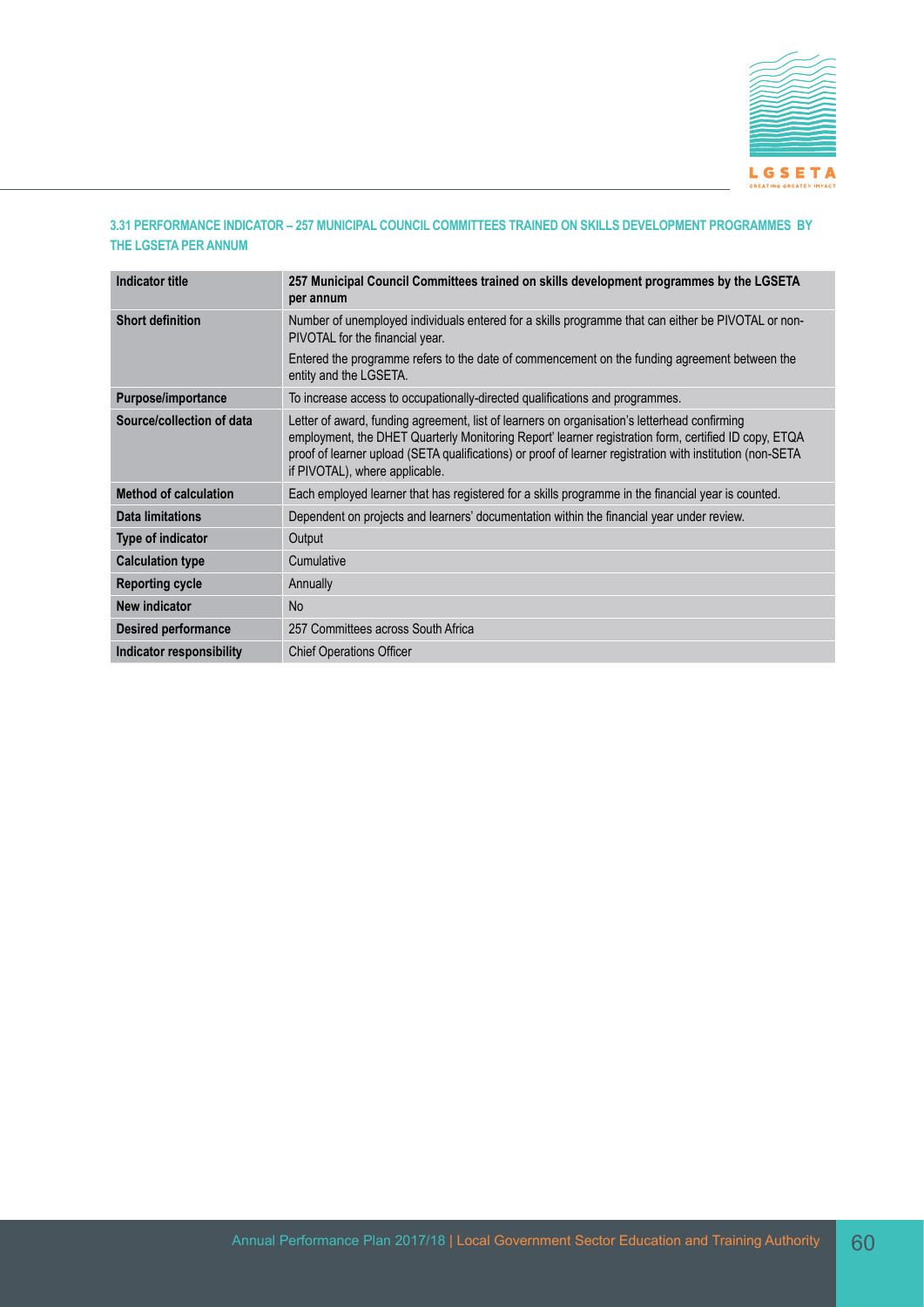# **PROGRAMME 4: QUALITY ASSURANCE**

**4.1 PERFORMANCE INDICATOR 4.2 - FIVE OCCUPATIONAL QUALIFICATIONS DEVELOPED IN LINE WITH SECTOR NEEDS AND SCHEDULE 4B REQUIREMENTS**

| Indicator title              | Five occupational qualifications developed in line with sector needs and schedule 4B of the<br><b>Constitution</b>                                                                                                                    |
|------------------------------|---------------------------------------------------------------------------------------------------------------------------------------------------------------------------------------------------------------------------------------|
| <b>Short definition</b>      | This refers to the occupational qualifications that the LGSETA developed as informed by the sector<br>needs and priorities. This includes developing qualifications in line with the schedule 4B requirements<br>of the Constitution. |
| Purpose/importance           | To ensure that the sector has the relevant qualifications and skills as required.                                                                                                                                                     |
| Source/collection of data    | Qualification development reports and research reports.                                                                                                                                                                               |
| <b>Method of calculation</b> | Simple count – each qualification developed in line with the QCTO guidelines in the financial year is<br>counted.                                                                                                                     |
| Data limitations             | Dependent on stakeholders' participation and QCTO processing of qualification.                                                                                                                                                        |
| <b>Type of indicator</b>     | Output                                                                                                                                                                                                                                |
| <b>Calculation type</b>      | Cumulative                                                                                                                                                                                                                            |
| <b>Reporting cycle</b>       | Quarterly                                                                                                                                                                                                                             |
| New indicator                | <b>No</b>                                                                                                                                                                                                                             |
| <b>Desired performance</b>   | Five qualifications developed in line with the sector requirements and schedule 4B of the Constitution                                                                                                                                |
| Indicator responsibility     | <b>Chief Operations Officer</b>                                                                                                                                                                                                       |

# **4.2 PERFORMANCE INDICATOR – 200 SKILLS DEVELOPMENT PROVIDERS ISSUED WITH ACCREDITATION TO OPERATE AS BOTH PRIMARY AND SECONDARY PROVIDERS**

| <b>Indicator title</b>       | 200 skills development providers issued with accreditation to operate as both primary and<br>secondary providers                                                                                                              |
|------------------------------|-------------------------------------------------------------------------------------------------------------------------------------------------------------------------------------------------------------------------------|
| <b>Short definition</b>      | This refers to providing training permission to train providers who in turn train learners on the LGSETA<br>qualifications. Primary providers refer to the company that has never been accredited with other<br>SETAs before. |
|                              | Secondary providers refer to companies that were accredited by other SETAs, prior to the LGSETA<br>accreditation.                                                                                                             |
| Purpose/importance           | The purpose is to ensure that learners of the LGSETA are trained by accredited training providers.                                                                                                                            |
| Source/collection of data    | Accreditation documentation and reports of primary training providers.                                                                                                                                                        |
| <b>Method of calculation</b> | Simple count – each new training provider awarded with primary accreditation status in the financial<br>year is counted.                                                                                                      |
| Data limitations             | Dependent on applications by training providers submitted to the LGSETA to be accredited as primary<br>training providers.                                                                                                    |
| Type of indicator            | Output                                                                                                                                                                                                                        |
| <b>Calculation type</b>      | Cumulative                                                                                                                                                                                                                    |
| <b>Reporting cycle</b>       | Quarterly                                                                                                                                                                                                                     |
| <b>New indicator</b>         | <b>No</b>                                                                                                                                                                                                                     |
| <b>Desired performance</b>   | 200 primary accreditation training providers                                                                                                                                                                                  |
| Indicator responsibility     | <b>Chief Operations Officer</b>                                                                                                                                                                                               |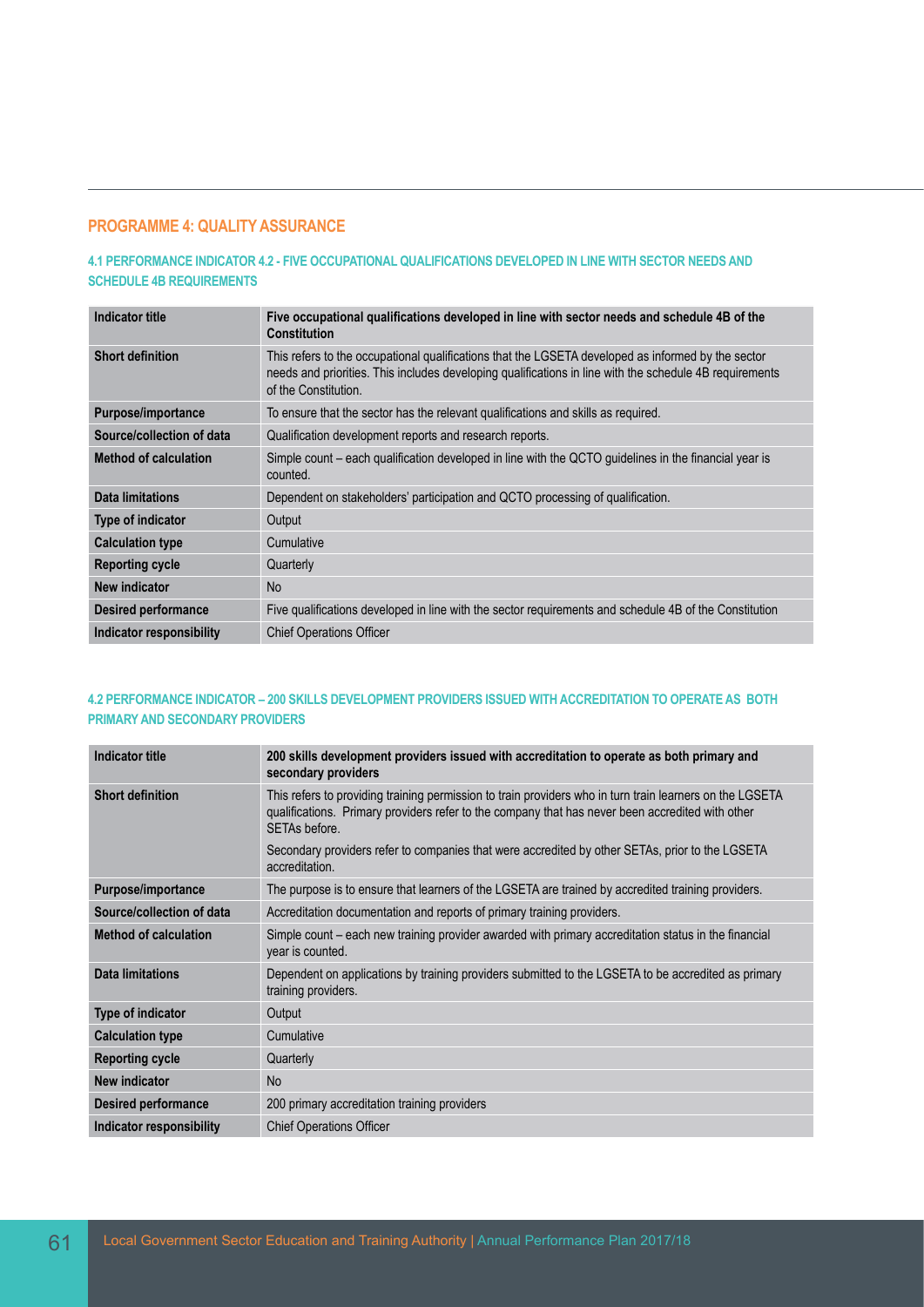

## **4.3 PERFORMANCE INDICATOR – 110 SKILLS DEVELOPMENT PROVIDERS ISSUED WITH RE-ACCREDITATION TO OPERATE AS BOTH PRIMARY AND SECONDARY PROVIDERS**

| Indicator title              | 110 skills development providers issued with re-accreditation as both primary and secondary<br>providers                                                                                                                            |
|------------------------------|-------------------------------------------------------------------------------------------------------------------------------------------------------------------------------------------------------------------------------------|
| <b>Short definition</b>      | This refers to the renewing of training permission to train providers who in turn train learners on the<br>LGSETA qualifications. Primary providers refer to the company that has never been accredited with<br>other SETAs before. |
|                              | Secondary providers refer to companies that were accredited by other SETA's prior to the LGSETA<br>accreditation.                                                                                                                   |
| Purpose/importance           | The purpose is to ensure that learners of the LGSETA are trained by accredited training providers.                                                                                                                                  |
| Source/collection of data    | Accreditation documentation and reports of primary training providers.                                                                                                                                                              |
| <b>Method of calculation</b> | Simple count – each new training provider awarded with primary accreditation status in the financial<br>year is counted.                                                                                                            |
| <b>Data limitations</b>      | Dependent on applications by training providers submitted to the LGSETA to be accredited as primary<br>training providers.                                                                                                          |
| Type of indicator            | Output                                                                                                                                                                                                                              |
| <b>Calculation type</b>      | Cumulative                                                                                                                                                                                                                          |
| <b>Reporting cycle</b>       | Quarterly                                                                                                                                                                                                                           |
| <b>New indicator</b>         | <b>No</b>                                                                                                                                                                                                                           |
| <b>Desired performance</b>   | 110 primary accreditation training providers                                                                                                                                                                                        |
| Indicator responsibility     | <b>Chief Operations Officer</b>                                                                                                                                                                                                     |

#### **4.4 PERFORMANCE INDICATOR – 250 QUALITY ASSESSORS REGISTERED AND RE-REGISTERED TO MODERATE THE LGSETA QUALIFICATIONS**

| <b>Indicator title</b>       | 250 Quality assessors registered and re-registered to moderate the LGSETA qualifications                                                                                                     |
|------------------------------|----------------------------------------------------------------------------------------------------------------------------------------------------------------------------------------------|
| <b>Short definition</b>      | This refers to the registration of new quality assurance assessors and re- registration of quality<br>assurance assessors to assess the LGSETA qualification that will be registered yearly. |
| Purpose/importance           | To ensure that training provided by the LGSETA is assessed by qualified quality assessors.                                                                                                   |
| Source/collection of data    | Assessor's application forms                                                                                                                                                                 |
| <b>Method of calculation</b> | Count the number of applications processed for quality assessors.                                                                                                                            |
| Data limitations             | Depend on the applications received for quality assessors.                                                                                                                                   |
| <b>Type of indicator</b>     | Output                                                                                                                                                                                       |
| <b>Calculation type</b>      | Non-cumulative                                                                                                                                                                               |
| <b>Reporting cycle</b>       | Quarterly                                                                                                                                                                                    |
| New indicator                | Yes                                                                                                                                                                                          |
| <b>Desired performance</b>   | 350 quality assessors registered and re-registered                                                                                                                                           |
| Indicator responsibility     | <b>Chief Operations Officer</b>                                                                                                                                                              |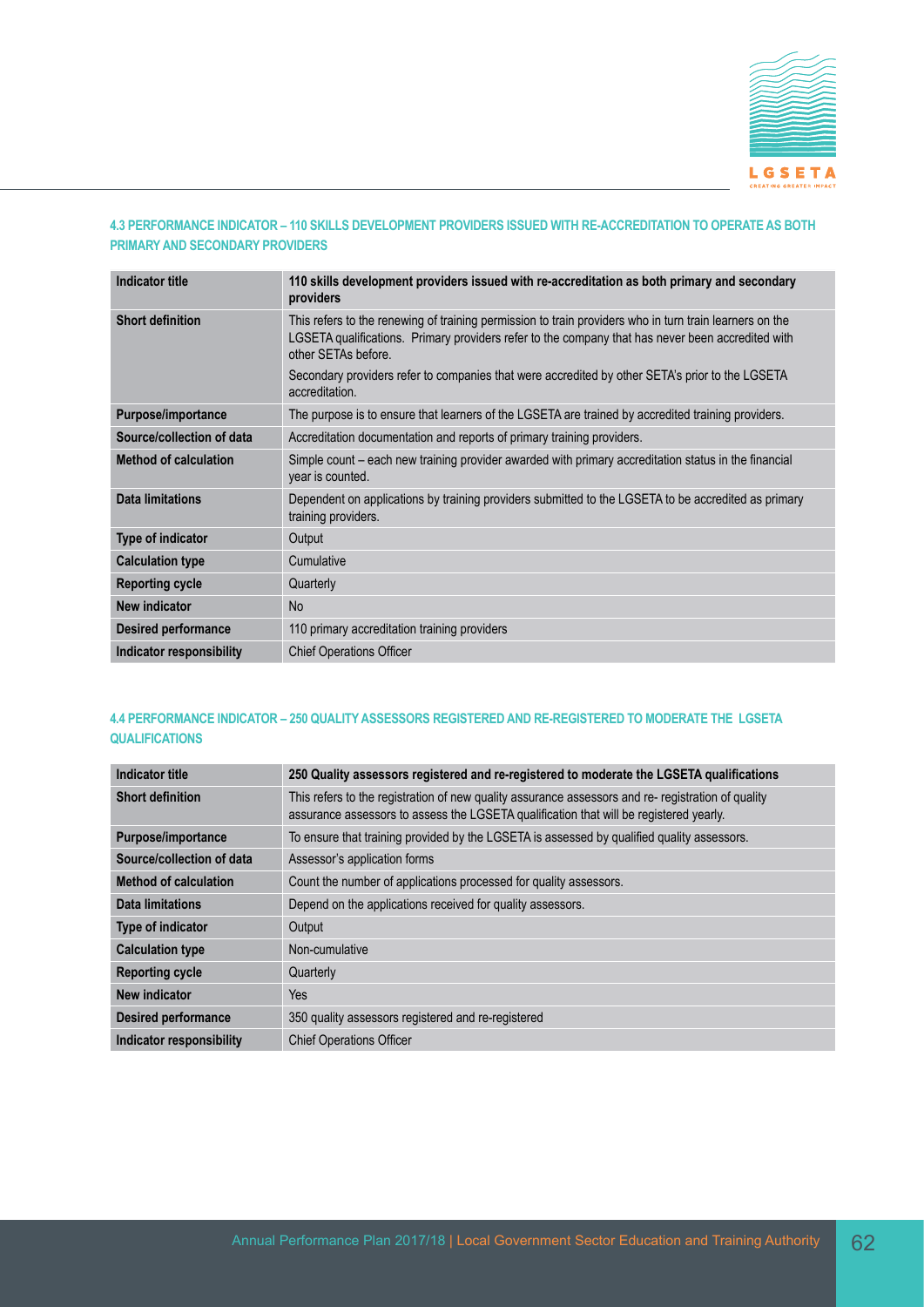### **4.5 PERFORMANCE INDICATOR – 120 MODERATORS REGISTERED AND REREGISTERED TO MODERATE THE LGSETA QUALIFICATIONS**

| <b>Indicator title</b>       | 120 Moderators registered and re-registered to moderate the LGSETA qualifications |
|------------------------------|-----------------------------------------------------------------------------------|
| <b>Short definition</b>      | The number of moderators registered to moderate the LGSETA qualifications.        |
| Purpose/importance           | To check that the correct assessment procedures have been followed.               |
| Source/collection of data    | Moderator application forms                                                       |
| <b>Method of calculation</b> | Simple count – each moderator application processed is counted                    |
| <b>Data limitations</b>      | Budget constraints and human capacity                                             |
| <b>Type of indicator</b>     | Output                                                                            |
| <b>Calculation type</b>      | Non-cumulative                                                                    |
| <b>Reporting cycle</b>       | Quarterly                                                                         |
| New indicator                | Yes                                                                               |
| <b>Desired performance</b>   | 120 moderators registered and re-registered                                       |
| Indicator responsibility     | <b>Chief Operations Officer</b>                                                   |

#### **4.6 PERFORMANCE INDICATOR – 17 000 LEARNERS CERTIFIED AGAINST FULL QUALIFICATIONS**

| <b>Indicator title</b>       | 17 000 Learners certified against full qualifications               |
|------------------------------|---------------------------------------------------------------------|
| <b>Short definition</b>      | This means certification of learners against unit standards.        |
| Purpose/importance           | This proves the completion of training programmes.                  |
| Source/collection of data    | Statement of results for learners                                   |
| <b>Method of calculation</b> | Calculation of the units' standard achievement for that period.     |
| <b>Data limitations</b>      | Less training of learners, delay in forwarding learner information. |
| <b>Type of indicator</b>     | Output                                                              |
| <b>Calculation type</b>      | Cumulative                                                          |
| <b>Reporting cycle</b>       | Quarterly                                                           |
| New indicator                | No. but modified                                                    |
| <b>Desired performance</b>   | 17 000 learners certified against full qualifications               |
| Indicator responsibility     | <b>Chief Operations Officer</b>                                     |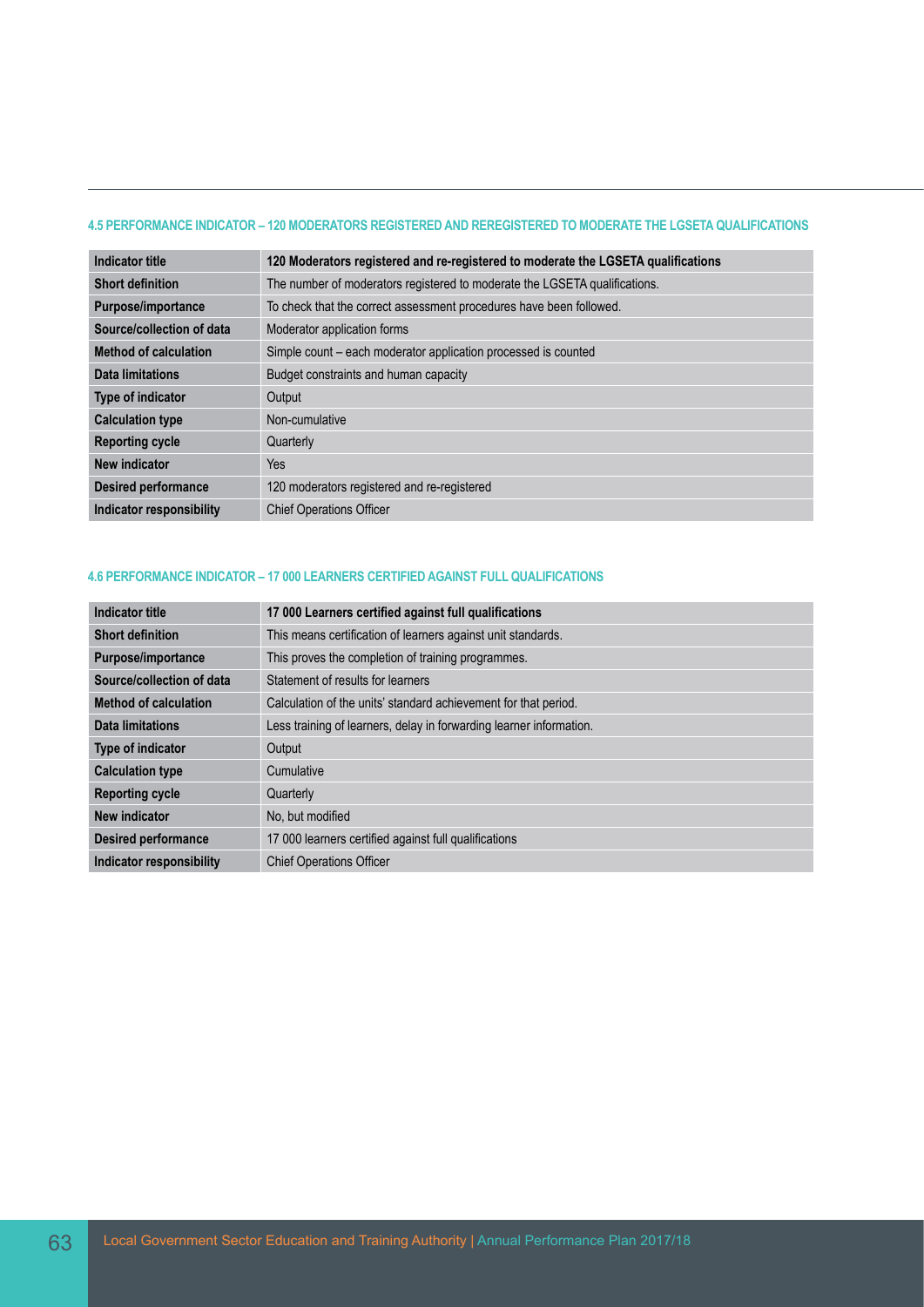

## **4.8 PERFORMANCE INDICATOR - THREE ASSESSMENT CENTRES ESTABLISHED FOR QUALITY ASSURANCE OF OCCUPATIONAL QUALIFICATION**

| Indicator title              | Three assessment centres established for quality assurance of occupational qualification                                                      |
|------------------------------|-----------------------------------------------------------------------------------------------------------------------------------------------|
| <b>Short definition</b>      | The number of centres established in the financial year under review to process recognition of prior<br>learning applications.                |
| Purpose/importance           | Established centres are used to assess occupational qualifications.                                                                           |
| Source/collection of data    | Memorandum of Agreement; centre reports                                                                                                       |
| <b>Method of calculation</b> | Simple count – each centre established to process recognition of prior learning applications in the<br>financial year under review is counted |
| Data limitations             | Quality of reports; access to, use of and capacity of centres to process recognition of prior learning.                                       |
| Type of indicator            | Output                                                                                                                                        |
| <b>Calculation type</b>      | Cumulative                                                                                                                                    |
| <b>Reporting cycle</b>       | Bi-annual                                                                                                                                     |
| New indicator                | No, but modified                                                                                                                              |
| <b>Desired performance</b>   | Three centres established to process recognition of prior learning applications.                                                              |
| Indicator responsibility     | <b>Chief Operations Officer</b>                                                                                                               |

# **4.9 PERFORMANCE INDICATOR – 300 RECOGNITION OF PRIOR LEARNING APPLICATIONS ENDORSED AGAINST FULL QUALIFICATIONS AND OR UNIT STANDARDS**

| <b>Indicator title</b>       | 300 Recognition of prior learning applications endorsed against full qualifications and / or unit<br>standards                    |
|------------------------------|-----------------------------------------------------------------------------------------------------------------------------------|
| <b>Short definition</b>      | The number of recognition of prior learning applications processed in the financial year under review.                            |
| Purpose/importance           | RPL is an assessment method used to assess learners who have the knowledge, but cannot go for<br>formal training.                 |
| Source/collection of data    | The DHET Quarterly Monitoring Report; learner registration form; funding agreement.                                               |
| <b>Method of calculation</b> | Simple count – each learner recognition of prior learning application processed in the financial year<br>under review is counted. |
| <b>Data limitations</b>      | Dependent on applications submitted for recognition of prior learning processing.                                                 |
| Type of indicator            | Output                                                                                                                            |
| <b>Calculation type</b>      | Cumulative                                                                                                                        |
| <b>Reporting cycle</b>       | Quarterly                                                                                                                         |
| New indicator                | No, but modified                                                                                                                  |
| <b>Desired performance</b>   | 300 recognition of prior learning applications processed.                                                                         |
| Indicator responsibility     | <b>Chief Operations Officer</b>                                                                                                   |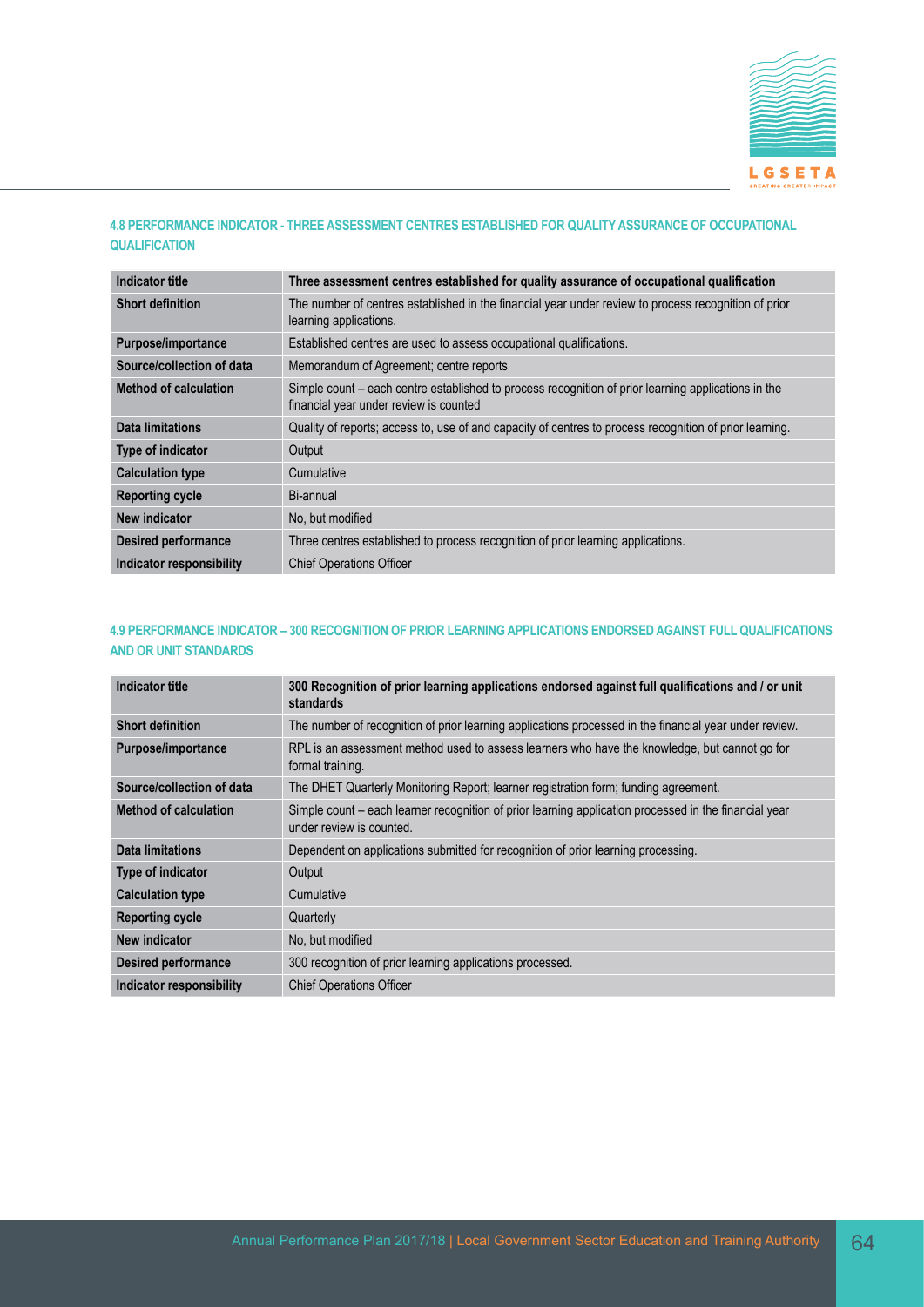#### **4.10 PERFORMANCE INDICATOR – FIVE NEW INTER-SETA SLAS SIGNED WITH RELEVANT SETAS FOR CERTIFICATION OF LEARNERS OUTSIDE THE LGSETA SCOPE**

| Indicator title                 | Five new inter-SETA SLAs signed with relevant SETAs for certification of learners outside the<br><b>LGSETA</b> scope                                                                        |
|---------------------------------|---------------------------------------------------------------------------------------------------------------------------------------------------------------------------------------------|
| <b>Short definition</b>         | This refers to when the LGSETA partners with a SETA that owns the qualification to be implemented<br>by the LGSETA or by the other SETAs for delivering the qualification by both partners. |
| Purpose/importance              | To ensure quality assurance and certification of learners.                                                                                                                                  |
| Source/collection of data       | Signed memoranda of understanding                                                                                                                                                           |
| <b>Method of calculation</b>    | Simple count – each signed memorandum of understanding in the financial year is counted.                                                                                                    |
| Data limitations                | Inability of partnership to come on board                                                                                                                                                   |
| <b>Type of indicator</b>        | Output                                                                                                                                                                                      |
| <b>Calculation type</b>         | Cumulative                                                                                                                                                                                  |
| <b>Reporting cycle</b>          | Quarterly                                                                                                                                                                                   |
| New indicator                   | <b>No</b>                                                                                                                                                                                   |
| <b>Desired performance</b>      | Five new inter-SETA SLAs signed                                                                                                                                                             |
| <b>Indicator responsibility</b> | <b>Chief Operations Officer</b>                                                                                                                                                             |

## **4.11 PERFORMANCE INDICATOR – 250 MONITORING VISITS CONDUCTED ON THE QUALITY OF DELIVERY OF LEARNING INTERVENTION PROGRAMMES**

| Indicator title              | 250 Monitoring visits conducted on the quality of delivery of learning intervention programmes        |
|------------------------------|-------------------------------------------------------------------------------------------------------|
| <b>Short definition</b>      | Number of monitoring visits conducted on the quality of delivery of learning intervention programmes. |
| Purpose/importance           | To ensure quality of learning programmes takes place.                                                 |
| Source/collection of data    | Monitoring reports                                                                                    |
| <b>Method of calculation</b> | Simple count – each report is counted.                                                                |
| Data limitations             | Dependent on number of providers to monitor.                                                          |
| <b>Type of indicator</b>     | Output                                                                                                |
| <b>Calculation type</b>      | Cumulative                                                                                            |
| <b>Reporting cycle</b>       | Quarterly                                                                                             |
| New indicator                | No, but modified                                                                                      |
| <b>Desired performance</b>   | 250 monitoring visits conducted                                                                       |
| Indicator responsibility     | <b>Chief Operations Officer</b>                                                                       |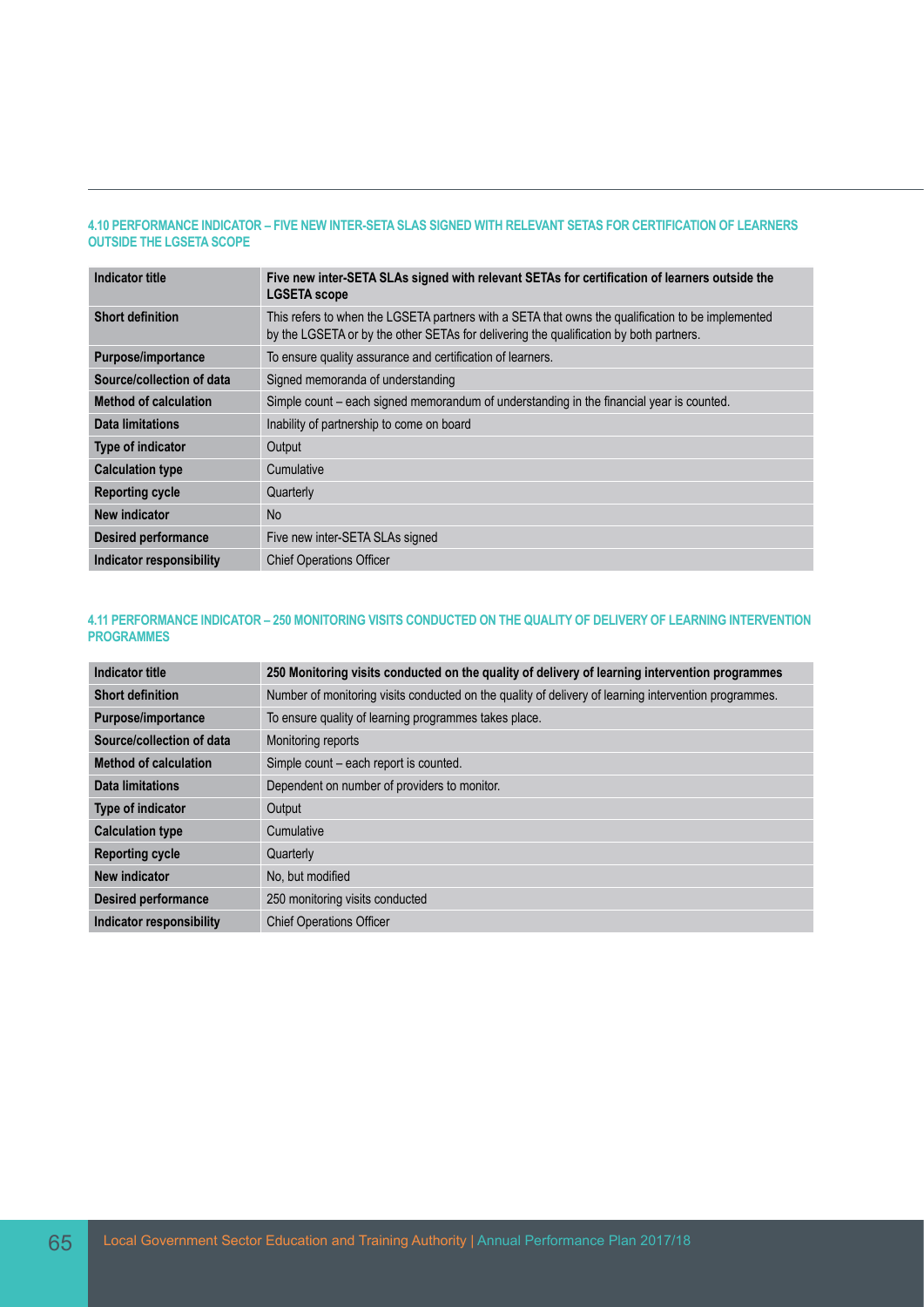

## **4.12 PERFORMANCE INDICATOR – 250 VERIFICATION AUDITS CONDUCTED ON LEARNER ACHIEVEMENTS**

| Indicator title              | 250 Verification audits conducted on learner achievements         |
|------------------------------|-------------------------------------------------------------------|
| <b>Short definition</b>      | Number of verification audits conducted for learner achievements. |
| Purpose/importance           | To check if assessment and moderation procedures were followed.   |
| Source/collection of data    | Verification reports                                              |
| <b>Method of calculation</b> | Simple count - each report is counted.                            |
| Data limitations             | Depend on the number of providers that need verification visits.  |
| Type of indicator            | Output                                                            |
| <b>Calculation type</b>      | Cumulative                                                        |
| <b>Reporting cycle</b>       | Quarterly                                                         |
| New indicator                | No, but modified                                                  |
| <b>Desired performance</b>   | 250 verification visits conducted                                 |
| Indicator responsibility     | <b>Chief Operations Officer</b>                                   |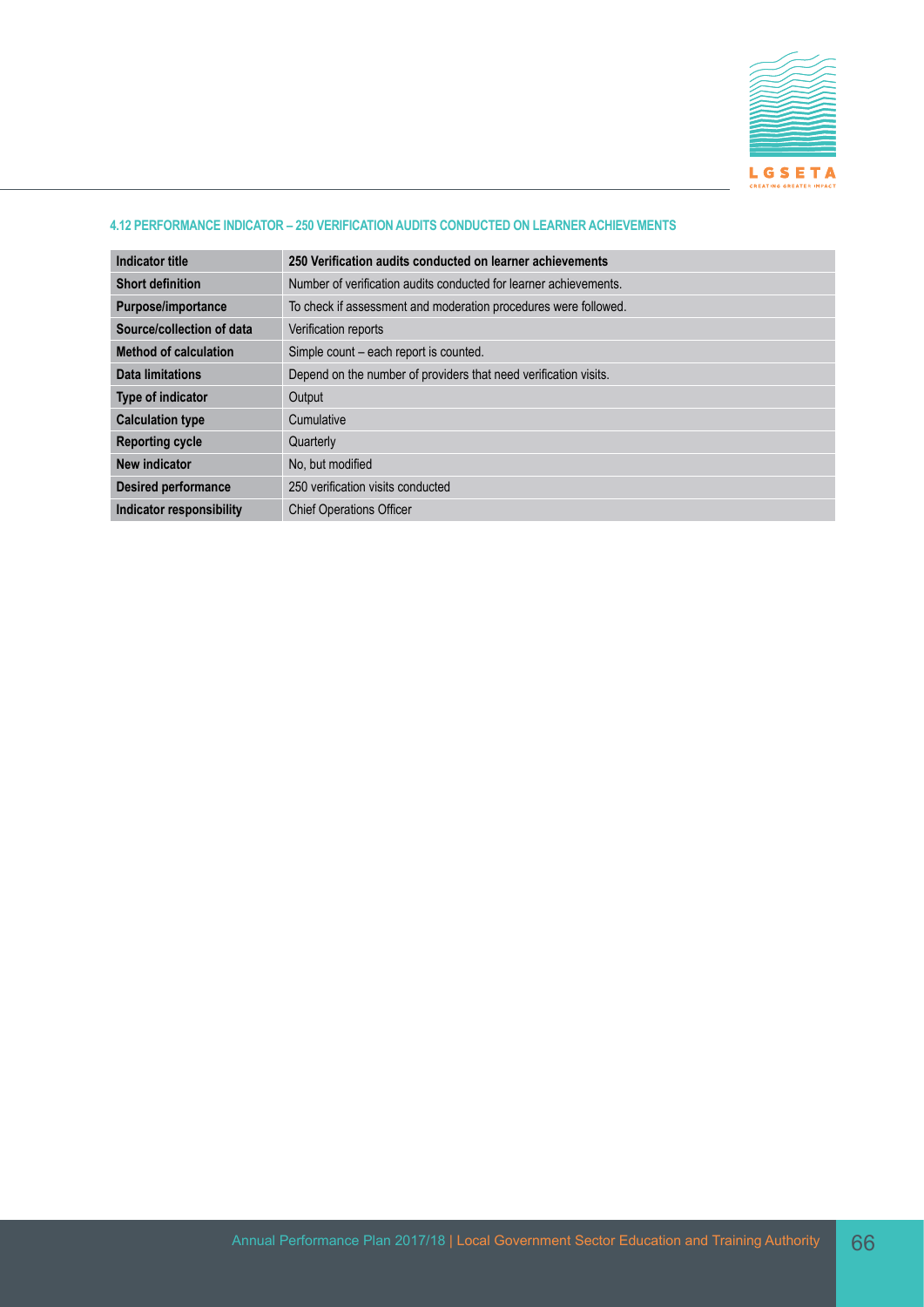# LGSETA PROVINCIAL OFFICES

# **HEAD OFFICE**

PHYSICAL ADDRESS: 47 VAN BUUREN ROAD BEDFORDVIEW 2007

POSTAL ADDRESS: P.O.BOX 1964 BEDFORDVIEW 2008

WEBSITE: www.lgseta.org.za PHONE NO: 011 456-8579 FAX LINE NO: 011 450-4948

11 TECOMA STREET BEREA EAST LONDON Tel: 043 726 2404

73 BICCARD STREET MANEO BUILDING (FIRST FLOOR) POLOKWANE

# **MPUMALANGA OFFICE NORTHERN CAPE OFFICE**

10 OLIVER ROAD BLOCK 3, GROUND FLOOR MONTRIO CORPORATE PARK **KIMBERLEY** Tel: 053 831 2748

51 LEASK STREET WEST-END SHOPPING CENTRE KLERKSDORP 2571 Tel: 018 462 1338

### **WESTERN CAPE OFFICE EASTERN CAPE OFFICE**

2nd FLOOR BELMONT OFFICE PARK BELMONT ROAD **RONDEBOSCH** 7701 Tel: 021 686 7082

### **KWAZULU NATAL OFFICE LIMPOPO OFFICE**

OFFICE 2301, 23RD FLOOR EMBASSY BUILDING, 199 ANTON LEMBEDE STREET DURBAN 4000 Tel:031 337 9085/9178

536 FRANCIS BAARD STREET OLD MUTUAL BUILDING BLOCK A 3RD FLOOR ARCADIA PRETORIA Tel: 012 341 3324/5/6

# **FREE STATE OFFICE NORTHWEST OFFICE**

NO 74 PRESIDENT REITZ STREET OFFICE NO: 7 & 8 WESTDENE BLOEMFONTEIN 9300 Tel:051 448 2481